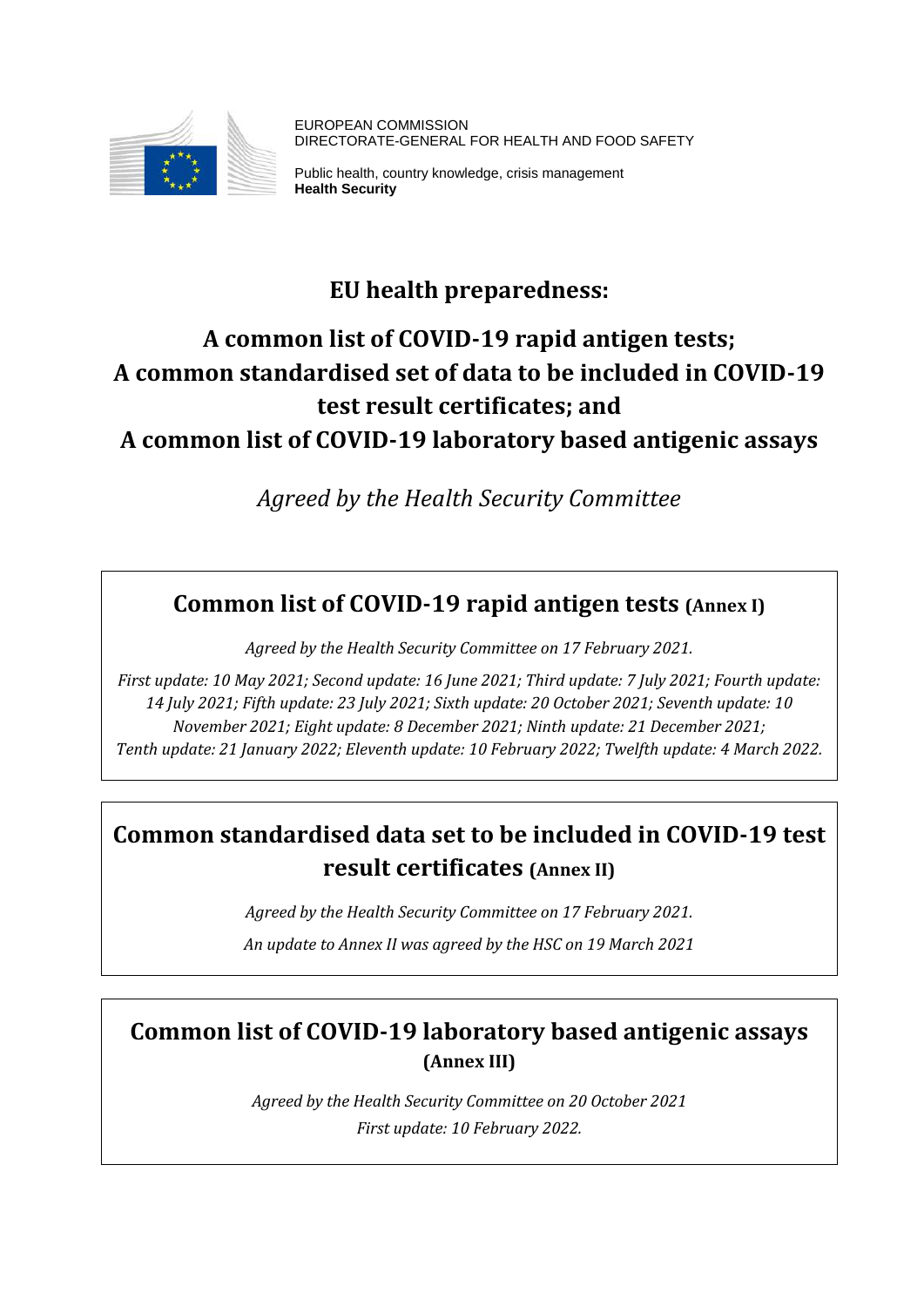## **I. Introduction**

Robust testing strategies are an essential aspect of preparedness and response to the COVID-19 pandemic, allowing for early detection of potentially infectious individuals and providing visibility on infection rates and transmission within communities. Moreover, they are a prerequisite to adequate contact tracing to limit the spread through prompt isolation. Also in the context of the circulation of SARS-CoV-2 variants of concern, surge testing in addition to existing testing deployment has proven to be key for controlling and suppressing further spread of the virus.

While the reverse transcription real-time polymerase chain reaction (RT-PCR) assay, which is a nucleic acid amplification test (NAAT), remains the 'gold standard' for COVID-19 diagnosis, rapid antigen tests, which detect the presence of viral proteins (antigens), are increasingly being used by Member States as a way of further strengthening countries' overall testing capacity, particularly in case of limited NAAT capacities or where prolonged testing turnaround times results in no clinical utility.

The Health Security Committee (HSC) agreed on 17 September 2020 on Recommendations for a common EU testing approach for COVID-19<sup>1</sup>, setting out various actions for consideration by countries when updating or adapting their testing strategies. The Recommendations included Member States' first experiences with rapid antigen tests and their deliberations concerning the settings and situations in which these tests should be used. Since then, the HSC has been discussing the use and application of rapid antigen tests in great depth, and has brought together a wealth of (technical) information on the types of tests used in European countries and the conditions applied.

On 21 January 2021, Member States unanimously agreed on a Council Recommendation setting a common framework for the use of rapid antigen tests and the mutual recognition of COVID-19 test results across the EU<sup>2</sup>. The Council Recommendation called on Member States to agree on three concrete deliverables:

- 1. **A common list of COVID-19 rapid antigen tests** that are considered appropriate for use in the context of the situations described in the Council Recommendation, that are in line with countries' testing strategies.
- 2. A selection of rapid antigen tests of which Member States will **mutually recognise the test results for public health measures**.
- 3. **A common standardised set of data to be included in COVID-19 test result certificates**, further facilitating the mutual recognition of COVID-19 test results.

Based on the information collected by the HSC, and taking into consideration the current epidemiological situation and the testing strategies and approaches that have been put in place across the EU, this document sets out the deliverables as agreed by Member States.

 $\overline{\phantom{a}}$ <sup>1</sup> https://ec.europa.eu/health/sites/health/files/preparedness\_response/docs/common\_testingapproach\_covid-19\_en.pdf

<sup>2</sup> https://data.consilium.europa.eu/doc/document/ST-5451-2021-INIT/en/pdf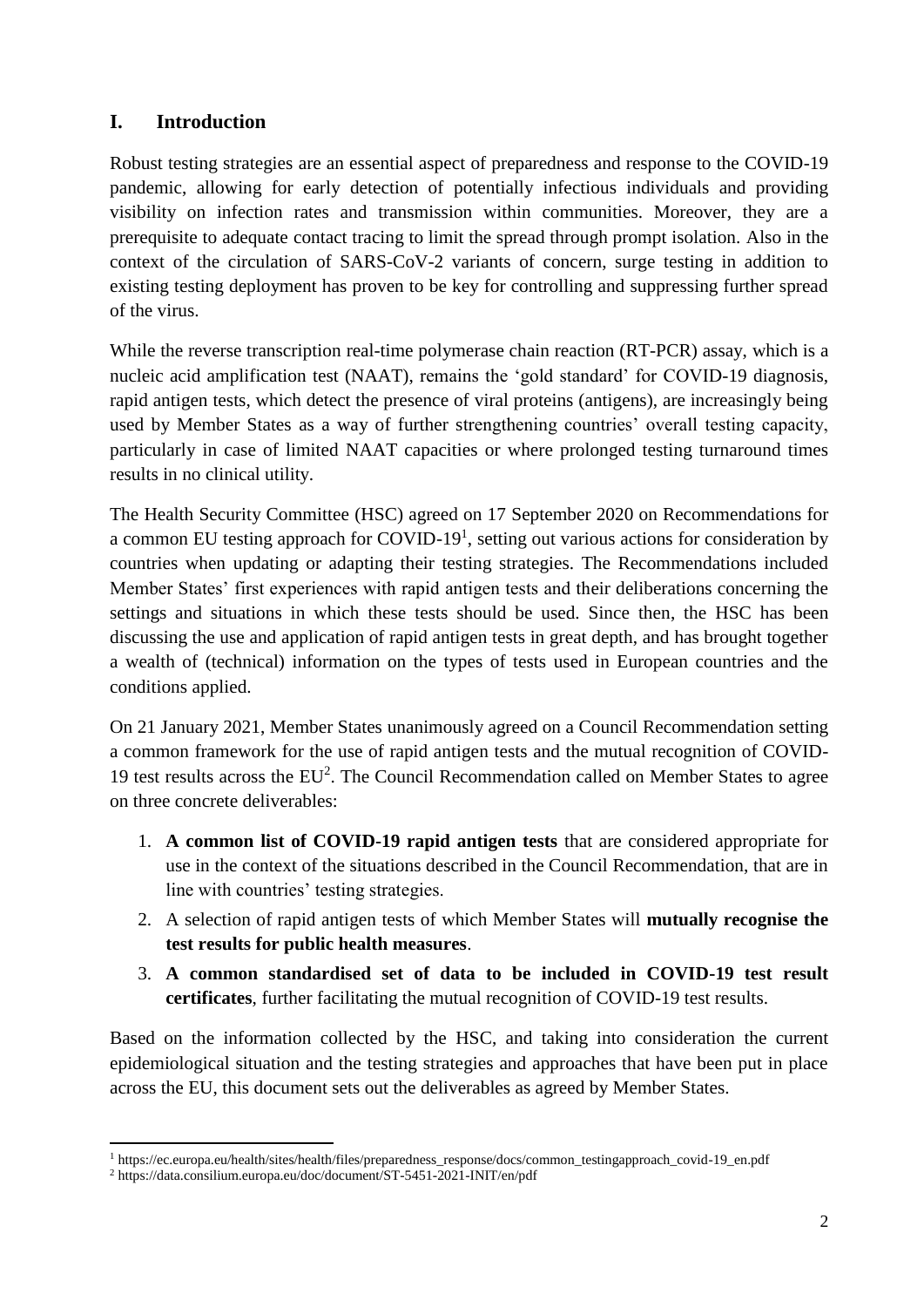This document is based on the content of the Council Recommendation and further criteria agreed by Member States, and considers the relevant recommendations published by the Commission<sup>3</sup> as well as the updated technical report issued the European Centre for Disease Prevention and Control  $(ECDC)^4$  and the World Health Organization (WHO)<sup>5</sup>.

## **II. Annex I: Common list of rapid antigen tests**

Point 11 of the Council Recommendation of 21 January 2021, calls on Member States to, without prejudice to Directive 98/79/EC, agree on and maintain a common and updated list of COVID-19 rapid antigen tests that are considered appropriate for use in the context of the situations described under point 6 and are in line with countries' testing strategies.

This list should be shared with ECDC and the Commission to prevent duplication of work and to feed into ongoing initiatives, particularly the "COVID-19 In Vitro Diagnostic Devices and Test Methods Database<sup>6</sup>, hosted by the Joint Research Centre (JRC). Annex I to this document **sets out a common list of rapid antigen tests.** This list has been incorporated by the JRC in its COVID-19 In Vitro Diagnostic Devices and Test Methods Database.

The common list of rapid antigen tests is regularly being reviewed by Member States, and, if necessary, be updated in line with new results from independent validation studies becoming available and new tests entering the markets. These updates are also taking into account how mutations of the SARS-CoV-2 virus may affect the efficacy of rapid antigen tests, allowing for the removal of tests no longer deemed effective. The effect of SARS-CoV-2 mutations on the efficacy of NAAT, in particular RT-PCR assays, will also be kept under review.

A first update to Annex I was agreed by the Health Security Committee on 10 May 2021, a second update on 16 June 2021, a third update on 7 July 2021, a fourth update on 14 July 2021, a fifth update on 23 July 2021, a sixth update on 20 October 2021, a seventh update on 10 November 2021, an eight update on 8 December 2021, a ninth update on 21 December 2021, a tenth update on 21 January 2022, a eleventh update on 10 February 2022, and a twelfth update on 4 March 2022.

As stipulated in point 15 of the Council Recommendation of 21 January 2021, Member States will agree on a selection of rapid antigen tests of which they will mutually recognise the test results for public health measures. The HSC agrees that, considering that *all* of the rapid antigen tests included in the EU common list are eligible for issuing EU Digital COVID test and recovery certificates<sup>7</sup>, the entire list is considered to consist of rapid antigen tests of which Member States mutually recognise the test results for public health measures.

 $\overline{\phantom{a}}$ <sup>3</sup> https://eur-lex.europa.eu/legal-content/EN/TXT/?uri=CELEX:32020H1595 and https://eur-lex.europa.eu/legalcontent/EN/TXT/PDF/?uri=CELEX:32020H1743&from=EN

<sup>4</sup> https://www.ecdc.europa.eu/sites/default/files/documents/Options-for-the-use-of-rapid-antigen-tests-for-COVID-19-firstupdate.pdf

<sup>5</sup> https://www.who.int/publications/i/item/9789240017740

<sup>6</sup> https://covid-19-diagnostics.jrc.ec.europa.eu/devices

<sup>7</sup> https://eur-lex.europa.eu/legal-content/EN/TXT/?uri=CELEX%3A32021R0953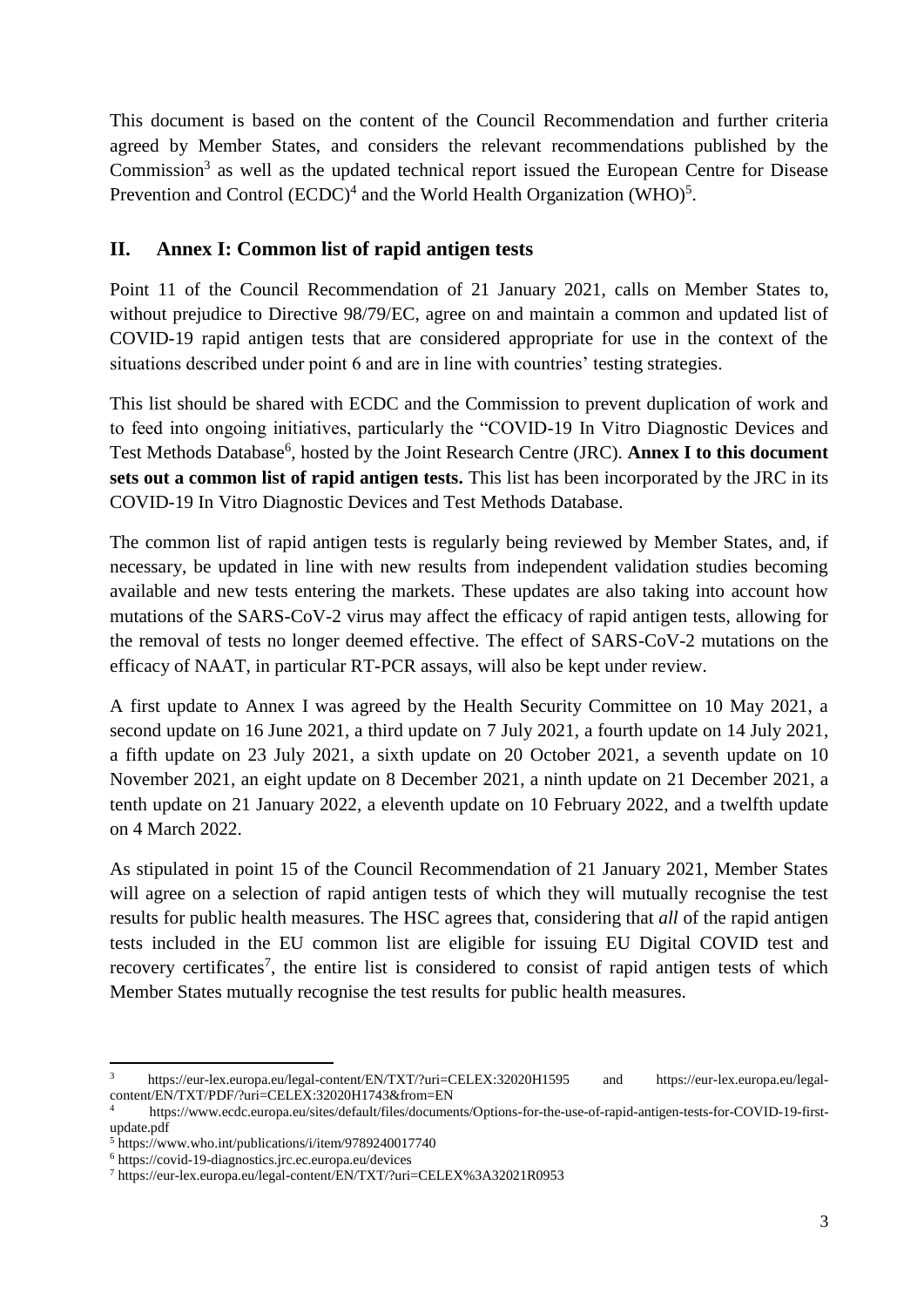## **III. HSC Technical Working Group on COVID-19 Diagnostic Tests**

Based on the increasing political and commercial interest in the HSC agreed common list of rapid antigen tests, particularly in the context of the EU Digital COVID Certificate<sup>8</sup>, there was a need to put in place a more structured, coherent and swift procedure for updating the common list of rapid antigen tests.

As a first step, since 10 May 2021, it is possible for manufacturers to submit data and information concerning rapid antigen tests that they believe should be considered for inclusion in the HSC agreed common list. This information will thus be reviewed and considered alongside the proposals put forward by EU Member States.

Secondly, a HSC Technical Working Group on COVID-19 Diagnostic Tests was set up. This Working Group, consisting of technical experts from EU and EEA Member States, is responsible for reviewing the information submitted by countries and manufacturers, taking into account the latest result of independent validation studies and country practices and experiences. Based on this, the Technical Working Group presents proposals to the HSC for further updates to the common list of rapid antigen tests. The HSC thus remains the platform where agreement between Member States is reached for updates to the list.

Building on the interim definitions and criteria that were agreed by the experts on 29 June 2021, the Technical Working Group agreed on 21 September 2021 on further **definitions, scope, considerations and criteria** to be applied to independent validation studies assessing the clinical performance of rapid antigen tests for COVID-19 diagnosis. These further definitions, scope, considerations and criteria are used by the Technical Working Group in addition to the ones presented in Council Recommendation 2021/24/01 when assessing the proposals for new rapid antigen tests to be included in the EU common list. They have been applied to all proposals received after 12 July 2021. On 18 March 2022, the Health Security Committee agreed that for the rapid antigen tests included in the EU common list before 12 July 2021, the criteria agreed on 21 September 2021 will apply as of 1 June 2022.

On 6 July 2021, the Technical Working Group agreed that that the common list should not include rapid antigen self-tests. Moreover, on 10 November 2021, it was agreed rapid antigen tests that are using a mix of different sampling materials (i.e. nasal, oropharyngeal and/or nasopharyngeal swabs as well as other specimen types such as saliva) can be included in the EU common list, however, only the validation results based on nasal, oropharyngeal and/or nasopharyngeal swabs of such devices will be reviewed by the Technical Working Group and assessed against the specified criteria. Only test results based on nasal, oropharyngeal and/or nasopharyngeal specimens should be valid for the issuance of test certificates for the EU Digital COVID Certificate. Rapid antigen tests that are solely based on sampling materials other than nasal, oropharyngeal and/or nasopharyngeal specimens (e.g. saliva, sputum, blood and/or faeces), are not included in the EU common list of antigen tests.

<sup>1</sup> <sup>8</sup> https://eur-lex.europa.eu/legal-content/EN/TXT/PDF/?uri=CELEX:32021R0953&from=EN.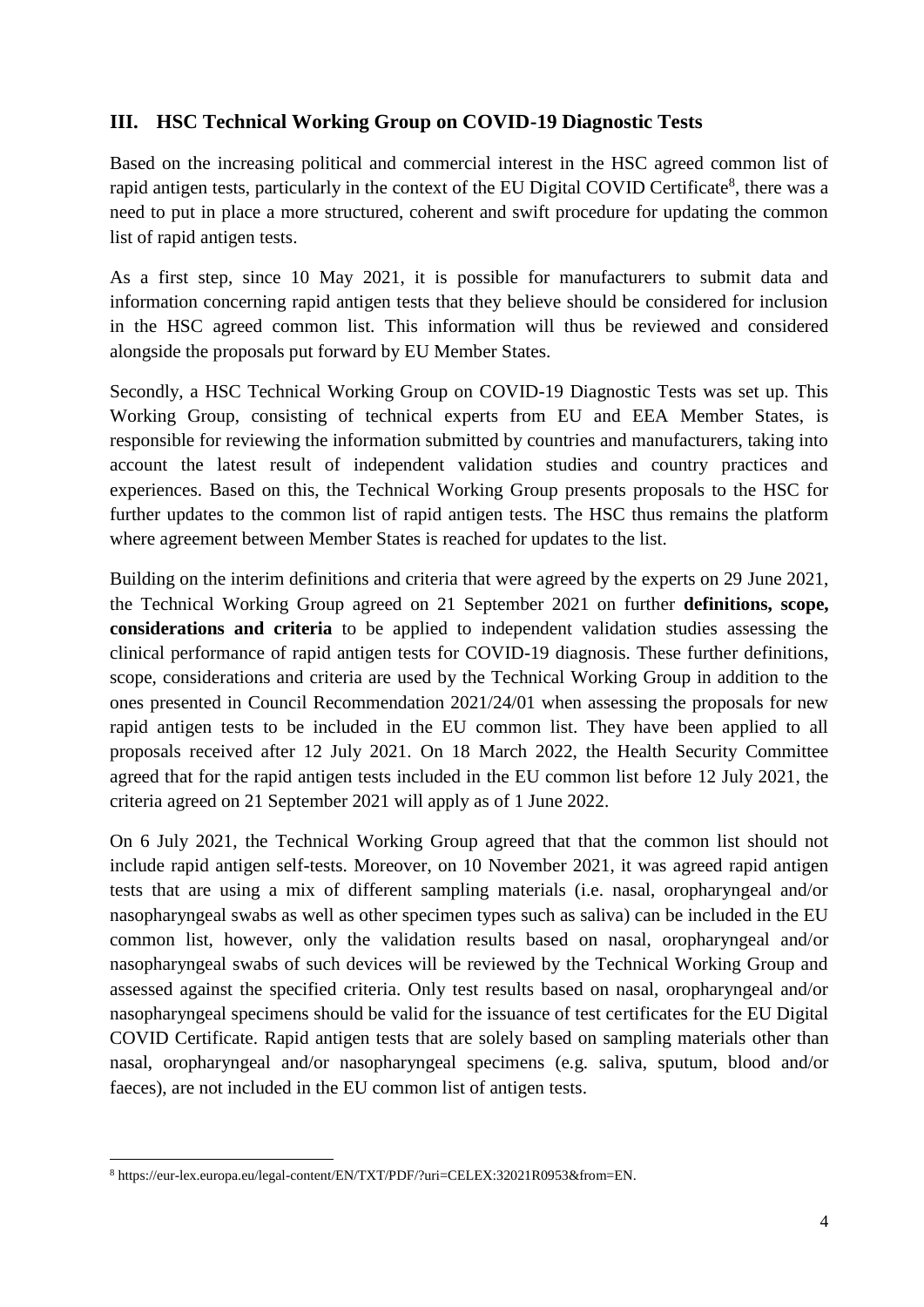As of December 2021, the Technical Working Group has continuously been discussing the performance of rapid antigen tests in the context of the emerging **Omicron** variant of concern. In particular, concerns have been raised about rapid antigen devices that are solely targeting the spike protein (thus not combined with the nucleocapsid protein) as well as the viral load measured at different time points and at different sites (e.g. throat and nose) after Omicron infection. The Technical Working Group will continue monitoring the situation including emerging evidence on the potential impact of the Omicron variant of concern on the performance of COVID-19 rapid antigen tests and, if necessary, amend the agreed criteria accordingly.

For the time being, rapid antigen tests that target the S-protein or for which the target protein is unknown have been highlighted in the EU common list. Further details and information regarding the devices included in the EU common list and their performance in relation to Omicron and other lineages detected is available in the COVID-19 In Vitro Diagnostic Devices and Test Methods Database, hosted by the JRC.

On 18 March 2022, the Health Security Committee agreed that rapid antigen tests included in the EU common list should preferably be evaluated by **prospective clinical field studies,**  testing unselected symptomatic or asymptomatic participants for SARS-CoV-2 infection. As of 1 June 2022, the EU common list will therefore be split up in two categories:

- An "A-category", consisting of rapid antigen tests for which their performance has been evaluated through prospective clinical field studies meeting the criteria agreed on 21 September 2021 and testing unselected symptomatic or asymptomatic participants for SARS-CoV-2 infection; and
- A **"B-category"**, consisting of rapid antigen tests for which validation studies were carried out based on retrospective in vitro study designs meeting the criteria agreed on 21 September 2021 and testing the clinical performance by using SARS-CoV-2 reference panels.

While all rapid antigen tests included in the A-category and B-category lists will be eligible for issuing EU Digital COVID test and recovery certificates, Member States will be strongly encouraged to use, in particular, those devices listed under the A-category. Manufacturers will be able to continue submitting data and information on new evaluation studies, which may change the categorisation of their device in the EU common list.

## *Agreed scope of the EU common list of rapid antigen tests:*

- The EU common list includes rapid antigen tests that are used in practice in at least one EU Member State and that have been validated by at least one EU Member State.
- The EU common list includes rapid antigen tests for which their clinical performance was measured based on samples collected from nasal, oropharyngeal or nasopharyngeal specimens and that meet the criteria as further specified below.
- Rapid antigen tests that are solely based on other sampling materials, such as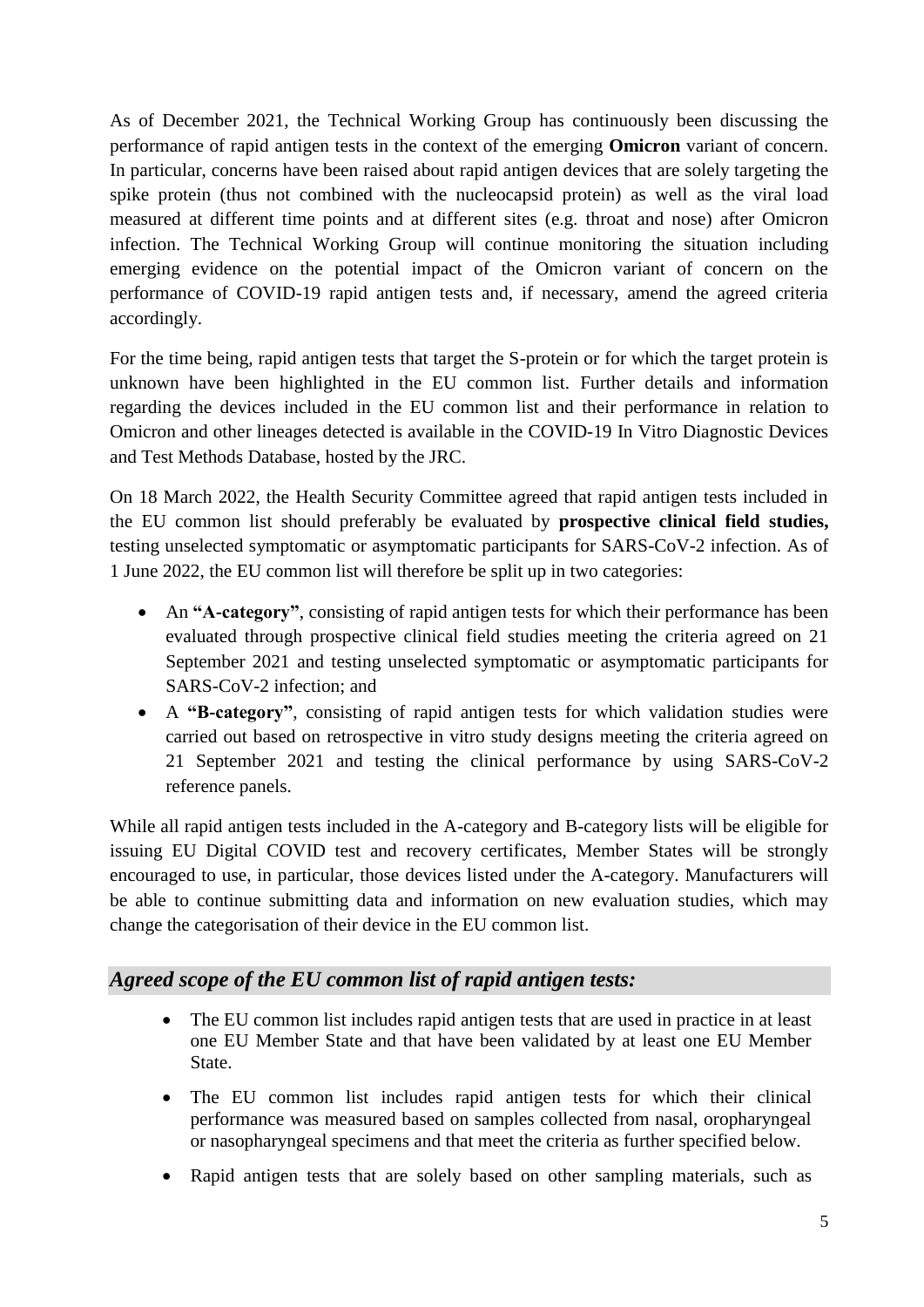saliva, sputum, blood and/or faeces, are not included in the EU common list of antigen tests. This is in line with current evidence and the technical recommendations provided by the European Centre for Disease Prevention and Control  $(ECDC)^9$ .

- Rapid antigen tests that are using a mix of different sampling materials (i.e. nasal, oropharyngeal and/or nasopharyngeal swabs as well as other specimen types such as saliva) can be included in the EU common list. However, the validation studies of such tests should present the results and data for each specimen type separately. Only the validation results based on nasal, oropharyngeal and/or nasopharyngeal swabs of such devices will be reviewed by the Technical Working Group and assessed against the specified criteria.
- Only test results based on nasal, oropharyngeal and/or nasopharyngeal specimens should be valid for the issuance of test certificates for the EU Digital COVID Certificate.
- The EU common list of antigen tests does not include rapid antigen self-tests. It only includes those rapid antigen tests that are conducted by trained healthcare personnel or trained operators where appropriate (in line with Commission Recommendation (EU) 20202/1743 of 18 November 2020).
- The EU common list of antigen tests does not include pooled rapid antigen tests, which involve mixing of multiple samples together in a batch or pooled sample for testing.
- Only rapid antigen tests that carry CE marking are included in the EU common list of antigen tests.
- The Technical Working Group will continue to monitor the developments in the field of rapid antigen testing and will, if deemed necessary, reconsider the scope of the EU common list of rapid antigen tests once relevant evidence and data has become available. Particular attention will be paid to breakthrough infections among vaccinated individuals and the possible impact of such cases on the clinical performance of rapid antigen tests, as well as the performance of rapid antigen tests in the context of emerging SARS-CoV-2 variants.

## *Agreed definition and considerations of an independent validation study:*

- A study that may involve collaborations with or that may involve funding by private entities, however, there is always a public body involved from an EU Member State.
- Such study should be carried out in an EU Member State, and be performed objectively and in the public interest.
- Such study should be performed by an independent laboratory, which is a laboratory not owned nor operated by the manufacturer or sponsor of the test, and which is not related to the operator by ownership, familial relationships, nor contractual or other relationships that result in the laboratory being controlled by or being under the common control of the operator.

<sup>1</sup> <sup>9</sup> https://www.ecdc.europa.eu/sites/default/files/documents/covid-19-use-saliva-sample-material-testing.pdf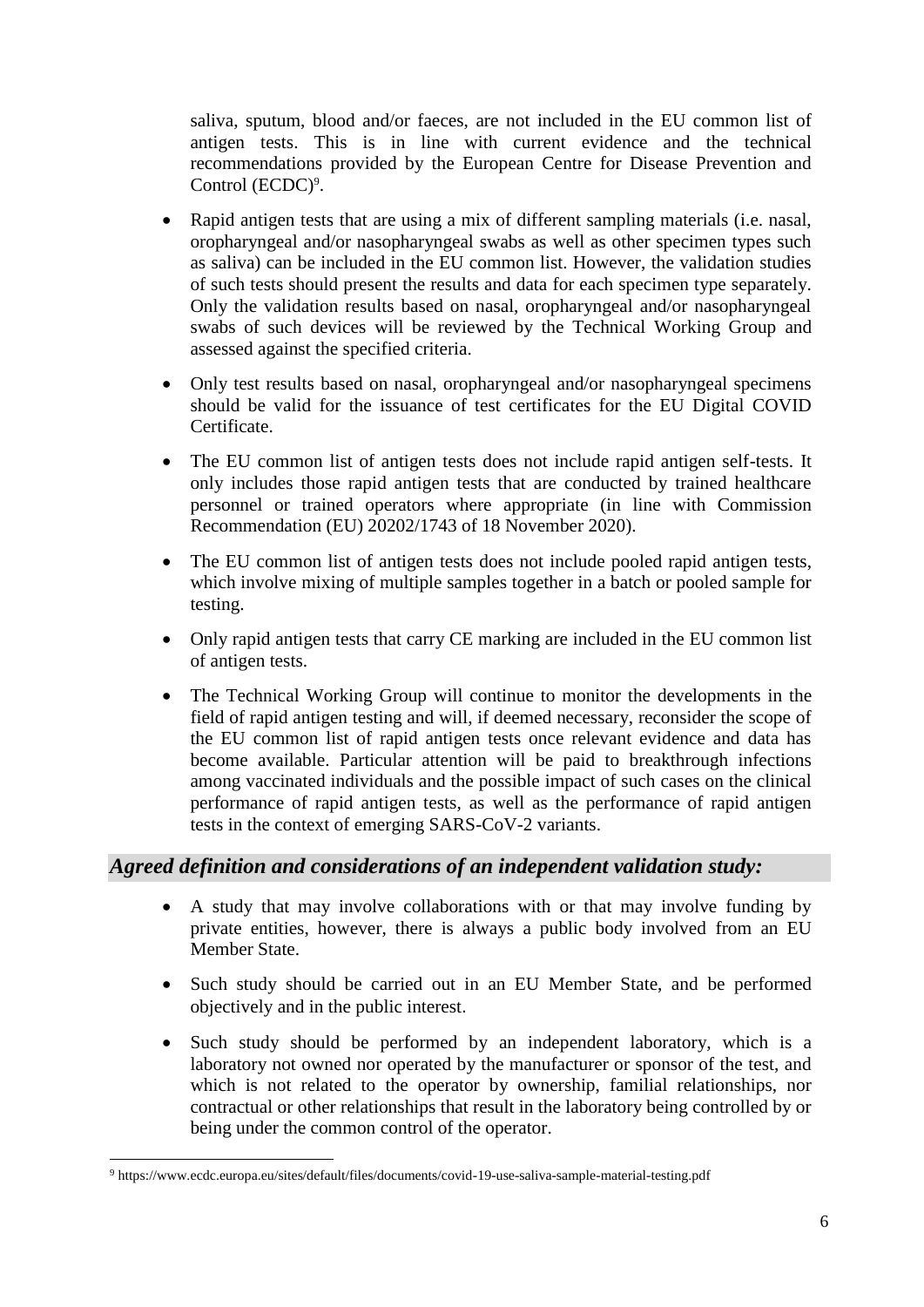- Such study should preferably be based on a **prospective clinical field study** design, testing *unselected* symptomatic and asymptomatic participants for SARS-CoV-2 infection. As of 1 June 2022, rapid antigen tests for which their performance has been evaluated through prospective clinical field studies that meet the criteria agreed on 21 September 2021 (see below) will be placed under the "Acategory" of the EU common list.
- "Unselected" means no prior knowledge of SARS-CoV-2 diagnosis (e.g. determined by PCR); inclusion is allowed based on general possible COVID-like symptoms (or close contact with COVID-19 cases); and exclusion is allowed of children (e.g. <16 years) or for medical ethical permission reasons.
- The performance of rapid antigen tests can also be evaluated based on a **retrospective in vitro study design,** testing the clinical performance by using SARS-CoV-2 reference panels. As of 1 June 2022, rapid antigen tests for which their performance has been evaluated through retrospective in vitro studies that meet the criteria agreed on 21 September 2021 (see below) will be placed under the "B-category" of the EU common list.

## *Agreed clinical performance criteria for independent validation studies:*

#### **Prospective clinical field studies:**

 A sensitivity over 80% when testing unselected symptomatic participants within the first seven days after symptom onset or asymptomatic participants, where the diagnosis is confirmed by RT-PCR in independent field studies, will be accepted.

#### *OR*

In independent evaluations of unselected participants, assays should have a sensitivity of 90% or greater for subjects with a  $C_t < 25$ .

- The study population shall be clearly defined stating the inclusion criteria of participants (symptomatic individuals, close contacts or asymptomatic individuals without known exposure). Ideally, the sensitivity for each group should be discernible from the report. The RT-PCR protocol and the distribution of Ct values should be described. Samples should represent naturally occurring viral loads.
- Target population considered in the context of an independent validation study should be based on at least 100 RT-PCR positive samples and at least 300 RT-PCR negative samples. Each specimen type should be evaluated separately.
- In case of multiple smaller prospective clinical field studies that do not meet the minimum number of positive and/or negative samples separately but that do meet all the other criteria as agreed by the Technical Working Group, the number of samples may be combined, provided that the different studies applied the same or similar methodologies and that sufficient details are provided on their study design.
- Assays should have a specificity over 98%.
- In line with the *MDCG Guidance on performance evaluation of SARS-CoV-2 in*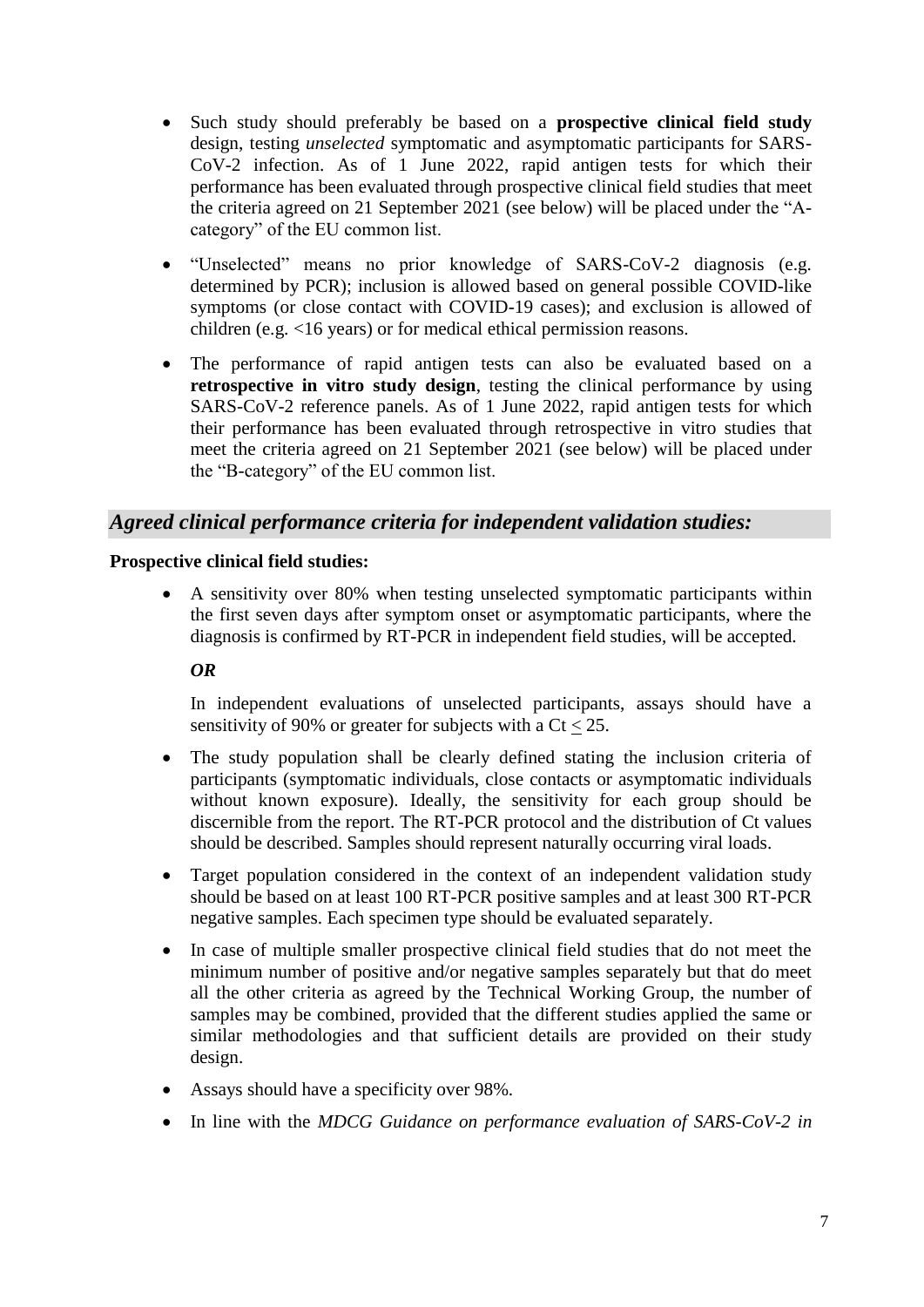*vitro diagnostic medical devices*<sup>10</sup>, preference is given to samples being compared against RT-PCR results on nasopharyngeal swabs. However, in independent validation studies, samples can also be compared against RT-PCR results on oropharyngeal or nasal swabs if reasoning is provided (e.g. when assessing the clinical performance of rapid antigen tests among children).

#### **Retrospective in vitro studies:**

 A sensitivity over 80% when testing all specimen in the reference panel will be accepted;

#### *OR*

Assays should have a sensitivity of 90% or greater for subjects with a  $C_t < 25$ .

- The composition of the reference panel should be as follows:
	- A panel of at least 50 pooled clinical specimens that cover naturally occurring viral loads with SARS-CoV-2 concentration ranging from approximately 1.1 x  $10^9$  to 4.2 x  $10^2$  genome copies per mL of specimen and Ct values between 17 and 36.
	- The whole evaluation panel should be subdivided into three subgroups: panel members, which are characterized by:
		- **Very high viral load** (Ct value 17-25; about 40% of the total number of pooled clinical specimens);
		- **High viral load** (Ct value 25-30; about 40% of the total number of pooled clinical specimens); and
		- **Moderate viral load** (Ct value 30-36; about 20% of the total number of pooled clinical specimens).
	- For each pool up to ten clinical respiratory specimens (nasopharyngeal/oropharyngeal) obtained for routine diagnostics with different virus loads may be used. The sample volume per panel member should be sufficient to allow comparative evaluation with different tests included in the evaluation.
	- RT-PCR needs to be applied to determine the RNA load per pool.
	- Ethical approval by an institutional review board is mandatory.
	- For each rapid antigen test and panel member, a pre-defined aliquot needs to be completely absorbed using the specimen collection device, e.g. swab, provided with the respective test.
	- Further steps needs to be strictly performed following the respective instructions for use (IFU).
	- The stability of the panel (antigen) must be considered throughout the preparation of the panel and the workflow up to the test.
- Assays should have a specificity over 98%, as measured through the retrospective in vitro evaluation study or as specified by the manufacturer in the IFU.
- In line with the *MDCG Guidance on performance evaluation of SARS-CoV-2 in vitro diagnostic medical devices<sup>11</sup>*, preference is given to samples being compared against RT-PCR results on nasopharyngeal swabs. However, in independent validation

<sup>1</sup> <sup>10</sup> https://ec.europa.eu/health/sites/default/files/md\_sector/docs/mdcg\_2021-21\_en.pdf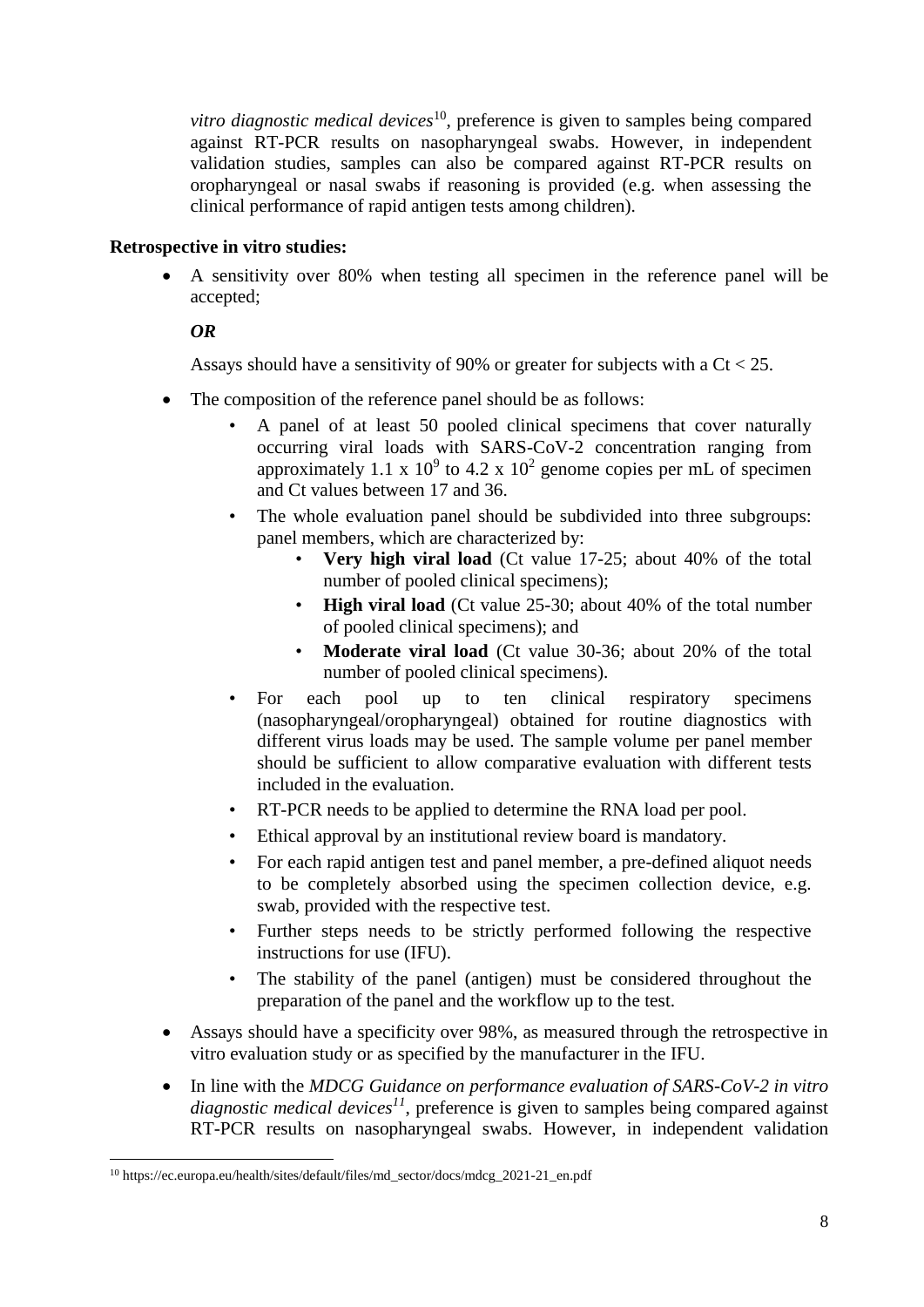studies, samples can also be compared against RT-PCR results on oropharyngeal or nasal swabs if reasoning is provided (e.g. when assessing the clinical performance of rapid antigen tests among children).

As a wide range of different methodologies and protocols are being applied in countries, discussions on testing approaches will continue, with the overall goal for the Technical Working Group to develop and agree on an EU harmonised approach for validation studies assessing the clinical performance of COVID-19 rapid antigen tests. This work will take into account the ongoing work by the In Vitro Diagnostics Working Group of the Medical Device Coordination Group regarding guidance on the performance of COVID-19 tests in the context of CE-marking and common specifications under Article 9 of Regulation (EU) 2017/746<sup>11</sup>.

## *Grace period*

**.** 

As of 1 January 2022, a grace period of 4 weeks applies whenever updates are made to Annex I. The grace period applies to both the inclusion of new devices as well as the removal of rapid antigen tests that are included in the EU common list or rapid antigen tests.

<sup>&</sup>lt;sup>11</sup> The Medical Device Coordination Group is set up according to Art. 103 of Regulation (EU) 2017/745 and Art. 98 of Regulation (EU) 2017/746. This group is also responsible for overseeing the implementation of Directive 98/79/EC. See also Register of Commission Expert Groups and Other Similar Entities, code number X03565, and its subgroups.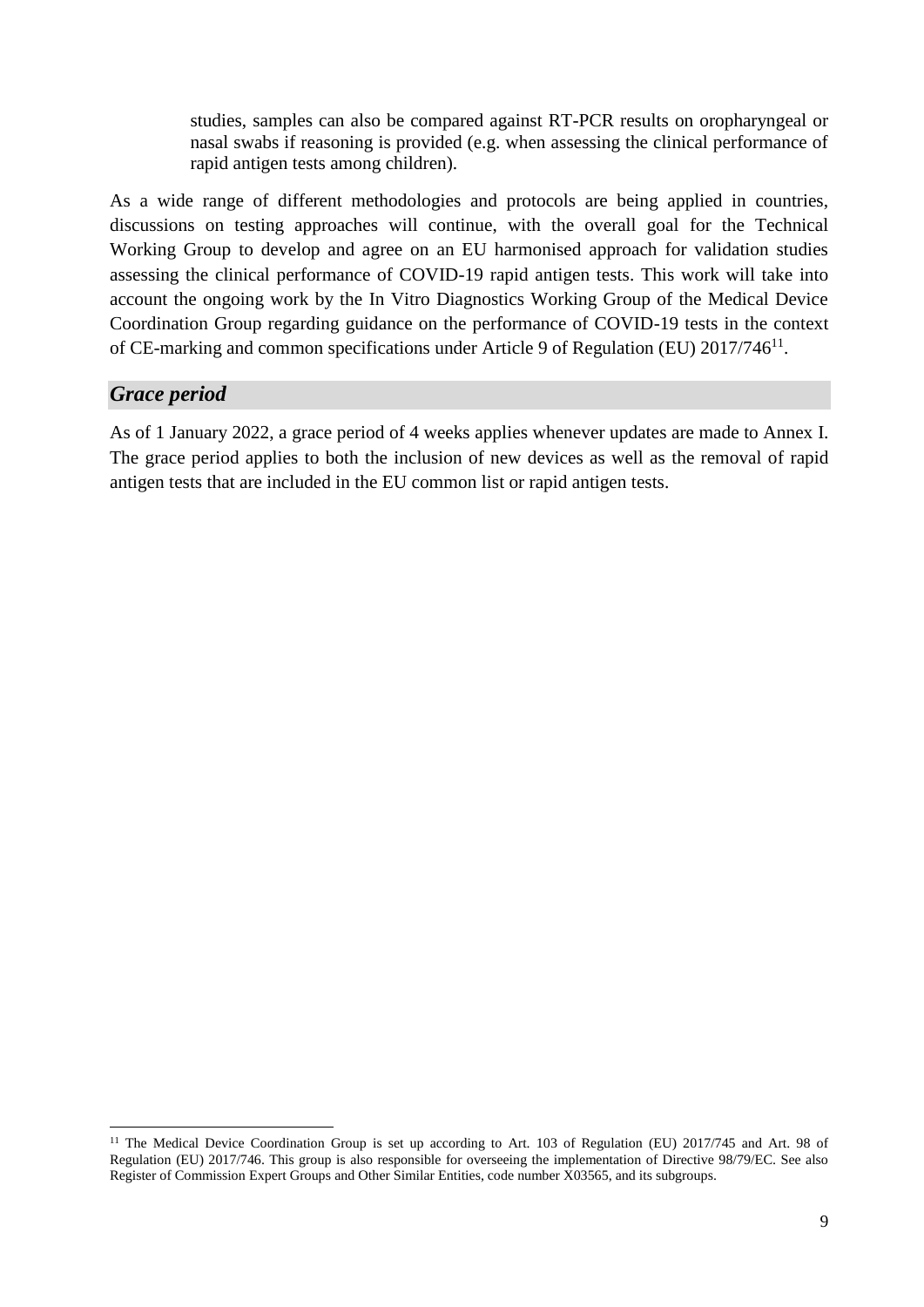## **IV. Annex II: Common standardised set of data for COVID-19 test certificates**

In order to facilitate in practice the mutual recognition of results of rapid antigen tests as well as NAAT, including RT-PCR assays, point 18 of Council Recommendation 2020/1475 defines that Member States should agree on a common standardised set of data to be included in the form for test result certificates.

Based on information that was submitted by members of the Health Security Committee in response to a survey on mutual recognition on COVID-19 test results and further discussions that took place in the context of the Health Security Committee, Member States agree on **the common standardised set of data for COVID-19 test result certificates as presented in Annex II**. Member States agree that COVID-19 test results should be made available in the national language(s) of the country where the test was taken, as well as English.

An update to this Annex was agreed by the Health Security Committee on 19 March 2021, addressing input received from the eHealth Network and in particular the Semantic Subgroup and based on discussions that took place in the context of the EU Digital COVID Certificate. The Health Security Committee will discuss, whenever relevant, possible updates to the agreed common standardised set of data for COVID-19 test certificates, and publish, if necessary, an updated agreed document.

## **V. Annex III: Common list of laboratory-based antigenic assays**

In addition to COVID-19 rapid antigen tests, as of 8 July 2021, it is possible for manufacturers and countries to put forward proposals for laboratory-based antigenic assays (e.g. enzyme immunoassays such as ELISA or automated tests) for review by the Technical Working Group. These proposals are reviewed by the experts against the same criteria used for the review of rapid antigen tests.

Annex III sets out those laboratory-based antigenic assays that meet these criteria. A first update to Annex I was agreed by the Health Security Committee on 10 February 2022. Further criteria for lab-based antigenic assays may be defined at a later stage.

Currently, a negative test results produced by a lab-based antigenic assays cannot be used for the issuance of the EU Digital COVID Certificate.

The Technical Working Group on COVID-19 diagnostic devices does not, at the moment, review proposals for inclusion of antibody tests in the EU common list.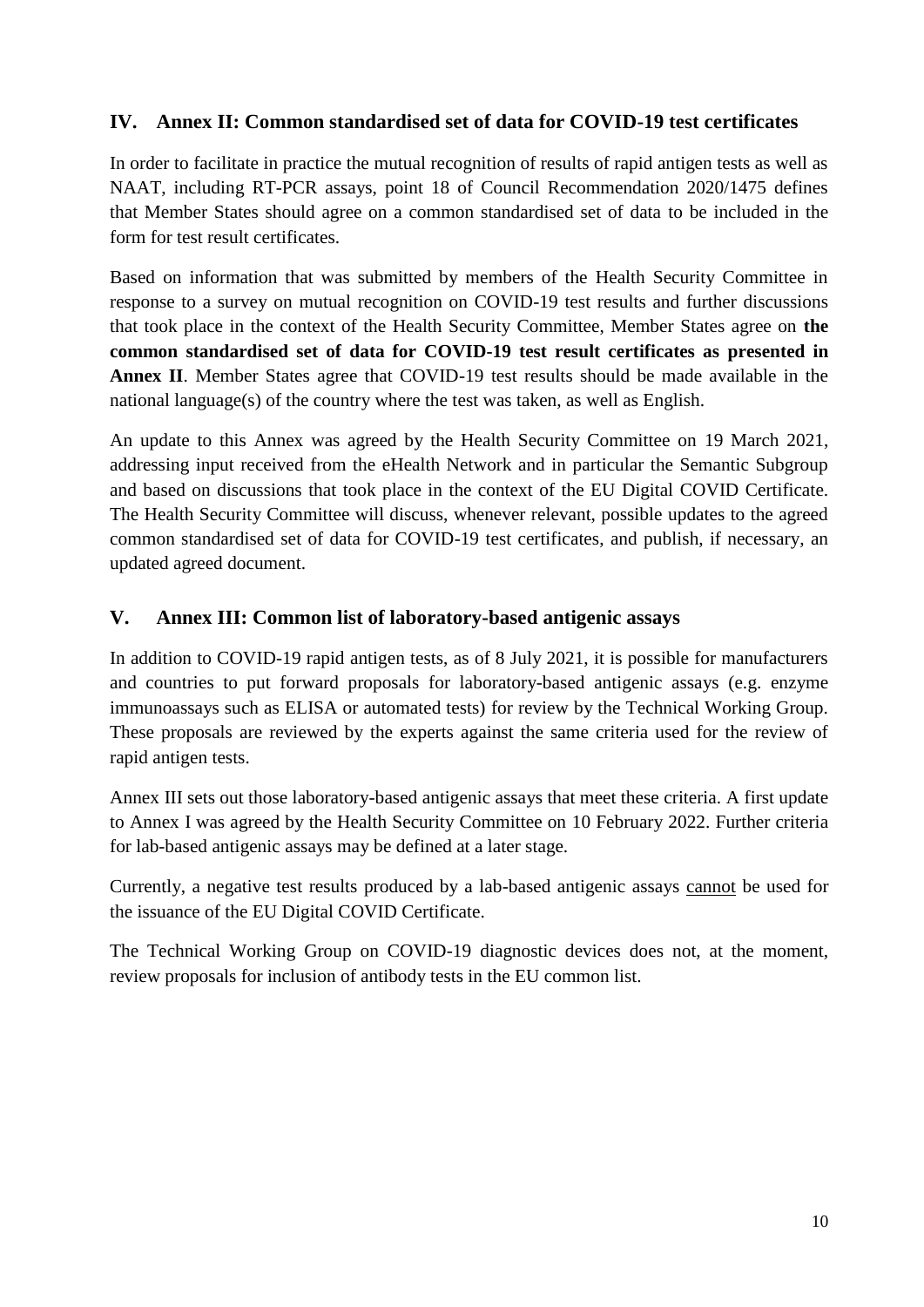#### **ANNEX I: Common list of COVID-19 rapid antigen tests<sup>12</sup>**

#### As agreed by EU Member States on 4 March 2022

*Disclaimer: This list was agreed by the HSC based on a proposal by the Technical Working Group on COVID-19 Diagnostic Tests. Experts participating in the Technical Working Group strongly recommend that use of rapid antigen tests is primarily intended for preliminary testing for SARS-CoV-2 infection in symptomatic patients, and note that rapid antigen tests should in particular be used in the specific contexts and circumstances referred to by the Commission Recommendation (EU) 2020/1743 of 18 November 2020 and the updated technical report by ECDC on 26 October 2021. The content of the common list is based on the clinical performance data and information that is available at this moment in time. Updates to the common list are based on the criteria as described in Council Recommendation 2021/C 24/01 as well as the further criteria and definitions agreed by the Technical Working Group on 21 September 2021. The Medical Device Coordination Group Guidance on performance evaluation of SARS-CoV-2 in vitro diagnostic medical devices<sup>13</sup>, envisaged to form the basis for common specifications to be adopted according to Article 9 of Regulation (EU) 2017/746, has been taken into consideration in this regard.*

*Rapid antigen tests presented in boxes are so-called 'twin tests'. These are rapid antigen tests that are identical in design and construction but, for example, branded or distributed under a different name. The results of independent validation studies may be transferred between twin tests.*

| Manufacturer | <b>RAT commercial name</b> | <b>Device</b><br>ID # $^{14}$ | <b>Clinical performance</b><br>As reported by independent validation studies                                                                                                                                                                             | <b>Clinical performance</b><br>Data by manufacturer 15       | Completed<br>validation<br>studies | <b>SARS-CoV-2</b><br><b>Target</b><br>protein | Specimen <sup>16</sup>                | Included in EU<br>common list<br>since: |
|--------------|----------------------------|-------------------------------|----------------------------------------------------------------------------------------------------------------------------------------------------------------------------------------------------------------------------------------------------------|--------------------------------------------------------------|------------------------------------|-----------------------------------------------|---------------------------------------|-----------------------------------------|
| AAZ-LMB      | COVID-VIRO <sup>®</sup>    | 1833                          | Prospective clinical field study<br>IFR:<br>Prospective study carried out in the "Centre"<br>Hospitalier d'Orléans" on NP swabs<br>simultaneously tested by RT PCR: sensitivity <7<br>days after onset of symptoms: 94,7% (72/76),<br>specificity: 100%. | 96.6% sensitivity<br>100% specificity<br>Nasal swab, NP swab | <b>FR</b><br><b>CH</b>             | Nucleo-<br>protein                            | Nasal swab,<br>Nasopharyngeal<br>swab | 10 May 2021                             |

 $\overline{a}$ 

<sup>&</sup>lt;sup>12</sup> This is the list of rapid antigen tests as referred to in Article 3 of the Regulation (EU) 2021/953 of the European Parliament and of the Council of 14 June 2021 on a framework for the issuance, verification and acceptance of interoperable COVID-19 vaccination, test and recovery certificates (EU Digital COVID Certificate) to facilitate free movement during the COVID-19 pandemic, OJ L 211, 15.6.2021, p. 1–22.

<sup>13</sup> https://ec.europa.eu/health/sites/default/files/md\_sector/docs/mdcg\_2021-21\_en.pdf

<sup>&</sup>lt;sup>14</sup> As registered in and used by the JRC database, see: [https://covid-19-diagnostics.jrc.ec.europa.eu/.](https://covid-19-diagnostics.jrc.ec.europa.eu/)

<sup>&</sup>lt;sup>15</sup> As reported in the JRC database, see[: https://covid-19-diagnostics.jrc.ec.europa.eu/.](https://covid-19-diagnostics.jrc.ec.europa.eu/)

<sup>&</sup>lt;sup>16</sup> Only test results based on nasal, oropharyngeal and/or nasopharyngeal specimens should be valid for the issuance of test certificates for the EU Digital COVID Certificate. The information included in this column is based on the information provided by manufacturers to the JRC database.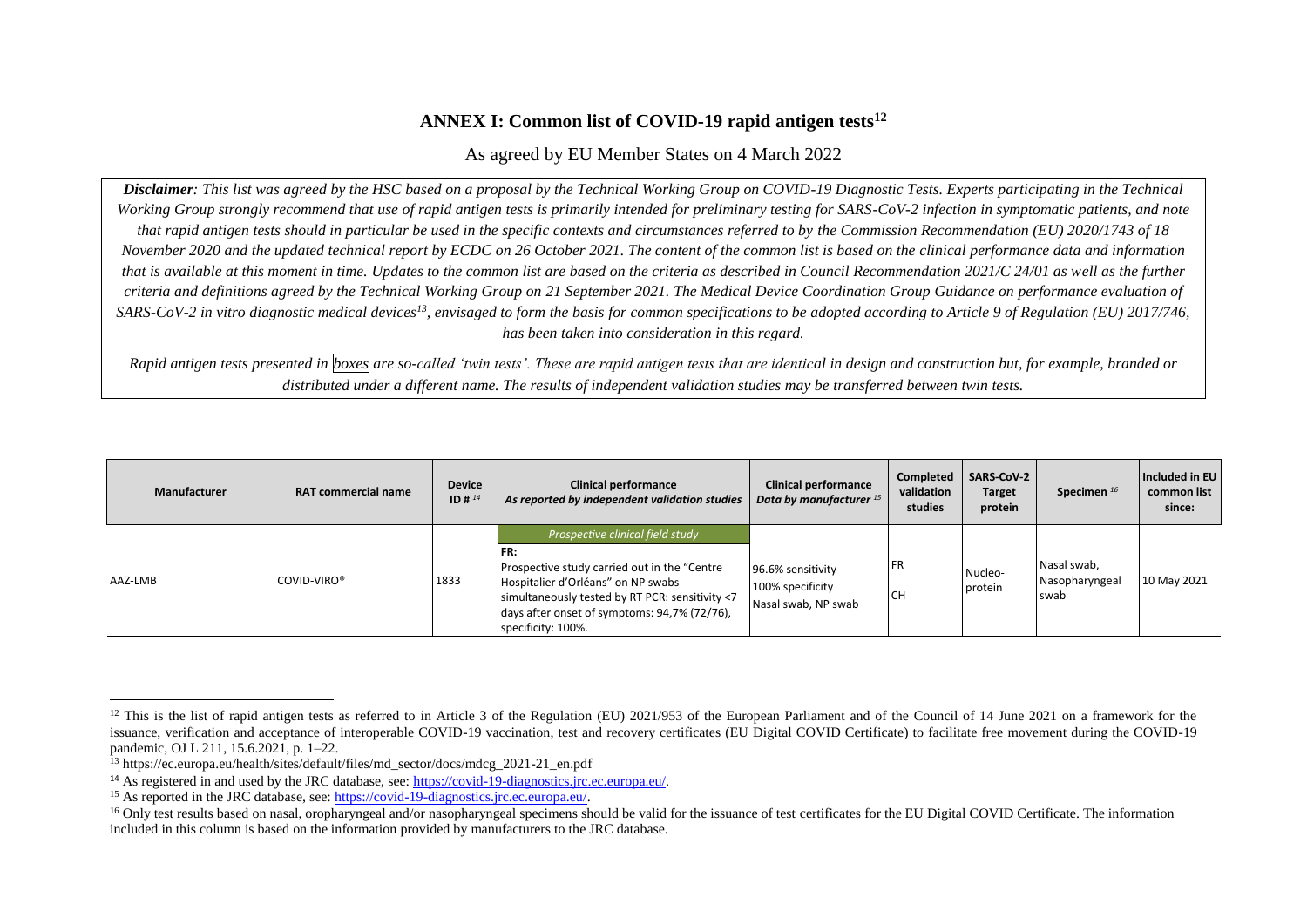| Manufacturer                    | <b>RAT commercial name</b>                    | <b>Device</b><br>ID # $^{14}$ | <b>Clinical performance</b><br>As reported by independent validation studies                                                                                                                                                                                                                                                                                                                                                                                                                                                                                                                                                                                                                                                                                                                                                                                                                                                                                                                                                                                                                                                                                                                                                                                                                                                                                                                                                                                                                                                                                                                                                                                                                                                                                                 | <b>Clinical performance</b><br>Data by manufacturer <sup>15</sup>                                                                           | <b>Completed</b><br>validation<br>studies                                                            | SARS-CoV-2<br><b>Target</b><br>protein | Specimen <sup>16</sup>                | Included in EU<br>common list<br>since: |
|---------------------------------|-----------------------------------------------|-------------------------------|------------------------------------------------------------------------------------------------------------------------------------------------------------------------------------------------------------------------------------------------------------------------------------------------------------------------------------------------------------------------------------------------------------------------------------------------------------------------------------------------------------------------------------------------------------------------------------------------------------------------------------------------------------------------------------------------------------------------------------------------------------------------------------------------------------------------------------------------------------------------------------------------------------------------------------------------------------------------------------------------------------------------------------------------------------------------------------------------------------------------------------------------------------------------------------------------------------------------------------------------------------------------------------------------------------------------------------------------------------------------------------------------------------------------------------------------------------------------------------------------------------------------------------------------------------------------------------------------------------------------------------------------------------------------------------------------------------------------------------------------------------------------------|---------------------------------------------------------------------------------------------------------------------------------------------|------------------------------------------------------------------------------------------------------|----------------------------------------|---------------------------------------|-----------------------------------------|
| <b>Abbott Rapid Diagnostics</b> | Panbio <sup>™</sup> COVID-19 Ag Rapid<br>Test | 1232                          | Prospective clinical field studies<br>BE.<br>Small-scale head-to-head comparison of 5 RATs<br>in Belgian hospital lab. Panbio overall sensitivity<br>(Ct range 14,6 - 35,5): 45/57 samples (79%).<br>Sensitivity for Ct≤25: 17/18 samples. Overall<br>specificity 100%.<br>NL.<br>1367 and 208 subjects were enrolled in Utrecht<br>and Aruba, respectively. Specificity of the<br>Panbio <sup>™</sup> COVID-19 Ag Rapid Test was 100%<br>(95%CI: 99.7-100%) in both settings. Test<br>sensitivity was 72.6% (95%CI: 64.5-79.9%) in<br>the Netherlands and 81.0% (95% CI: 69.0-<br>89.8%) in Aruba. Restricting RT-qPCR test<br>positivity to Ct-values <32 yielded test<br>sensitivities of 95.2% (95%CI: 89.3-98.5%) in<br>Utrecht and 98.0% (95%CI: 89.2-99.95%) in<br>Aruba.<br>PT:<br>83 samples from symptomatic individuals (27<br>PCR positive and 56 negative by PCR) were<br>tested. Sensitivity 63% (95%IC 42-81); specificity<br>100% (95%IC 94-100). LoD TCID50/ml 1,38 x 102<br>and CT<24.<br>SE:<br>Karolinska hospital evaluation of Lot<br>41ADF061A. Patient samples: 95 PCR positive,<br>150 negative. No detailed sample description<br>available. Sensitivity 59%, specificity 100%.<br>Sensitivity Ct<25 = 90.2%.<br><b>FIND evaluation studies</b><br>DE (10 Dec 2020): 1108 samples, NP swab.<br>Clinical sensitivities: Days $\leq$ 7: 90.8%; Ct $\leq$ 33:<br>88.3%; Ct < 25: 95.8%. Clinical specificity: 99.9%<br>CH (10 Dec 2020): 535 samples, NP swab.<br>Clinical sensitivities: Days < 7: 85.6%; Ct < 33:<br>89.7%; Ct < 25: 96.8%. Clinical specificity: 100%<br>India (25 June 2021): 526 samples, NP swab.<br>Clinical sensitivities: Days $\leq$ 7: 61.3%-100%; Ct $\leq$<br>33: 74.2%-86.7%; Ct < 25: 91.9%-100%.<br>Specificity: 100% | 91.4% sensitivity<br>99.8% specificity<br>NP swab ( $Ct \leq 33$ )<br>98.1% sensitivity<br>99.8% specificity<br>Nasal swab ( $Ct \leq 33$ ) | <b>BE, DE<sup>[2]</sup>, ES,</b><br>FI, NL <sup>[5]</sup> , PT,<br><b>SE</b><br>CH, India,<br>NO, UK | Nucleo-<br>protein                     | Nasal swab,<br>Nasopharyngeal<br>swab | 17 February<br>2021                     |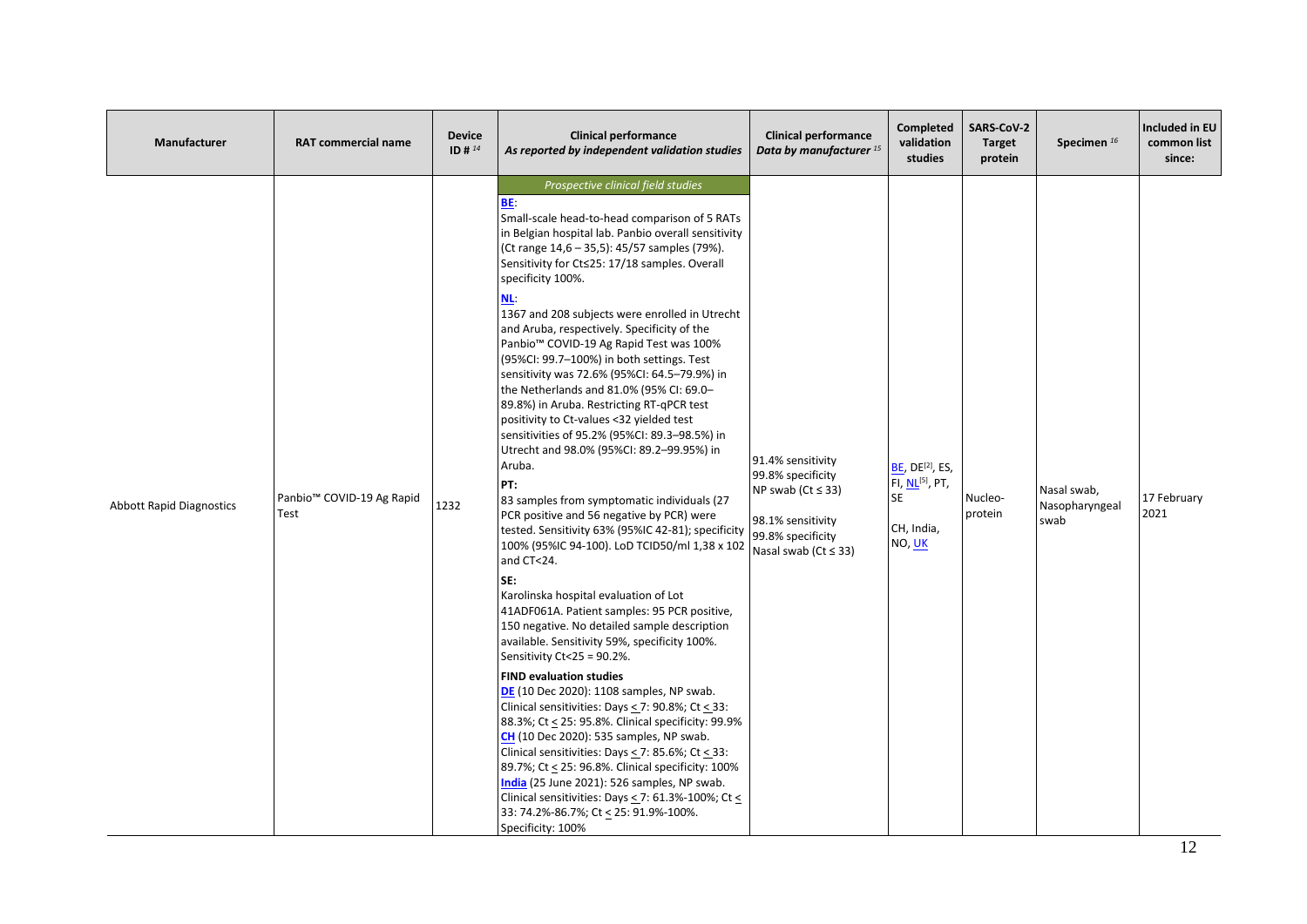| <b>Manufacturer</b>                 | <b>RAT commercial name</b>                               | <b>Device</b><br>ID # $^{14}$ | <b>Clinical performance</b><br>As reported by independent validation studies                                                                                                                                                                                                                                                                                                                                   | <b>Clinical performance</b><br>Data by manufacturer <sup>15</sup>                                                     | Completed<br>validation<br>studies | SARS-CoV-2<br><b>Target</b><br>protein | Specimen <sup>16</sup>                                                                               | Included in EU<br>common list<br>since: |
|-------------------------------------|----------------------------------------------------------|-------------------------------|----------------------------------------------------------------------------------------------------------------------------------------------------------------------------------------------------------------------------------------------------------------------------------------------------------------------------------------------------------------------------------------------------------------|-----------------------------------------------------------------------------------------------------------------------|------------------------------------|----------------------------------------|------------------------------------------------------------------------------------------------------|-----------------------------------------|
|                                     |                                                          |                               | Retrospective in vitro studies<br>DE:<br>Positive evaluation by Paul-Ehrlich-Institut (PEI):<br>Sensitivity of 100% at Ct < 25; Manufacturer<br>specificity of 99.8%                                                                                                                                                                                                                                           |                                                                                                                       |                                    |                                        |                                                                                                      |                                         |
| <b>ABIOTEO</b>                      | Cora Gentest-19                                          | 2374                          | Retrospective in vitro study<br>DE:<br>Positive evaluation by Paul-Ehrlich-Institut (PEI):<br>Sensitivity of 100% at Ct < 25; Manufacturer<br>specificity: 99.8%                                                                                                                                                                                                                                               | Sensitivity 98,7%,<br>Specificity 99,8%                                                                               | DE <sup>[2]</sup>                  | Nucleo-<br>capsid<br>protein           | Anterior nasal<br>swab, Nasal swab,<br>Nasopharyngeal<br>swab.<br>Oropharyngeal<br>swab, Throat swab | 20 October<br>2021                      |
| AccuBioTech Co., Ltd                | Accu-Tell SARS-CoV-2 Ag<br>Cassette                      | 2579                          | Retrospective in vitro study<br>DE:<br>Positive evaluation by Paul-Ehrlich-Institut (PEI):<br>Sensitivity of 100% at Ct < 25; Manufacturer<br>specificity: 99.2%                                                                                                                                                                                                                                               | Sensitivity: 95.7%<br>Specificity: 99.2%                                                                              | DF <sup>[2]</sup>                  | Nucleo-<br>capsid<br>protein           | Nasopharyngeal<br>swab                                                                               | 20 October<br>2021                      |
| Acon Biotech (Hangzhou) Co.,<br>Ltd | Flowflex SARS-CoV-2 Antigen<br>Rapid Test                | 1457                          | Prospective clinical field study<br><b>FIND evaluation</b><br><b>CH</b> (9 June 2021)<br>279 samples, nasal swab. Sensitivities: Days < 7:<br>92.2%; Ct < 33: 98.3%; Ct < 25: 100%. Specificity:   Clinical Specificity: 99.5 %<br>99.5%<br>Retrospective in vitro study<br>DE:<br>Positive evaluation by Paul-Ehrlich-Institut (PEI):<br>Sensitivity of 94,1% at Ct < 25; Manufacturer<br>specificity: 99.54% | Nasal swab<br>Clinical Sensitivity: 97.1 %<br>NP swab<br>Clinical Sensitivity: 97.6 %<br>Clinical Specificity: 99.4 % | DE <sup>[2]</sup><br>CH, UK        | Nucleo-<br>capsid<br>protein           | Nasal swab,<br>Nasopharyngeal<br>swab                                                                | 14 July 2021                            |
| ACON Biotech(Hangzhou) Co.,<br>Ltd. | Flowflex SARS-CoV-2 Antigen<br>Rapid Test (Nasal/Saliva) | 1865                          | Retrospective in vitro study<br>DE:<br>Positive evaluation by Paul-Ehrlich-Institut (PEI):<br>Sensitivity of 94,1% at Ct < 25; Manufacturer<br>specificity: 99.5%                                                                                                                                                                                                                                              | <b>Clinical Sensitivity</b><br>97.1 % (Nasal Swab)<br><b>Clinical Specificity</b><br>99.5 % (Nasal Swab)              | $DE^{[2]}$                         | Nucleo-<br>capsid<br>protein           | Nasal swab<br>! Saliva                                                                               | 10 February<br>2022                     |
| ACON Laboratories, Inc.             | Flowflex SARS-CoV-2 Antigen<br>Rapid Test                | 1468                          | Retrospective in vitro study<br>DE:<br>Positive evaluation by Paul-Ehrlich-Institut (PEI):<br>Sensitivity of 94,1% at Ct < 25; Manufacturer<br>specificity: 98,7%                                                                                                                                                                                                                                              | 96.9% sensitivity<br>98.7% specificity<br>Nasal swab                                                                  | DE <sup>[2]</sup>                  | Nucleo-<br>protein                     | Nasal swab                                                                                           | 10 May 2021                             |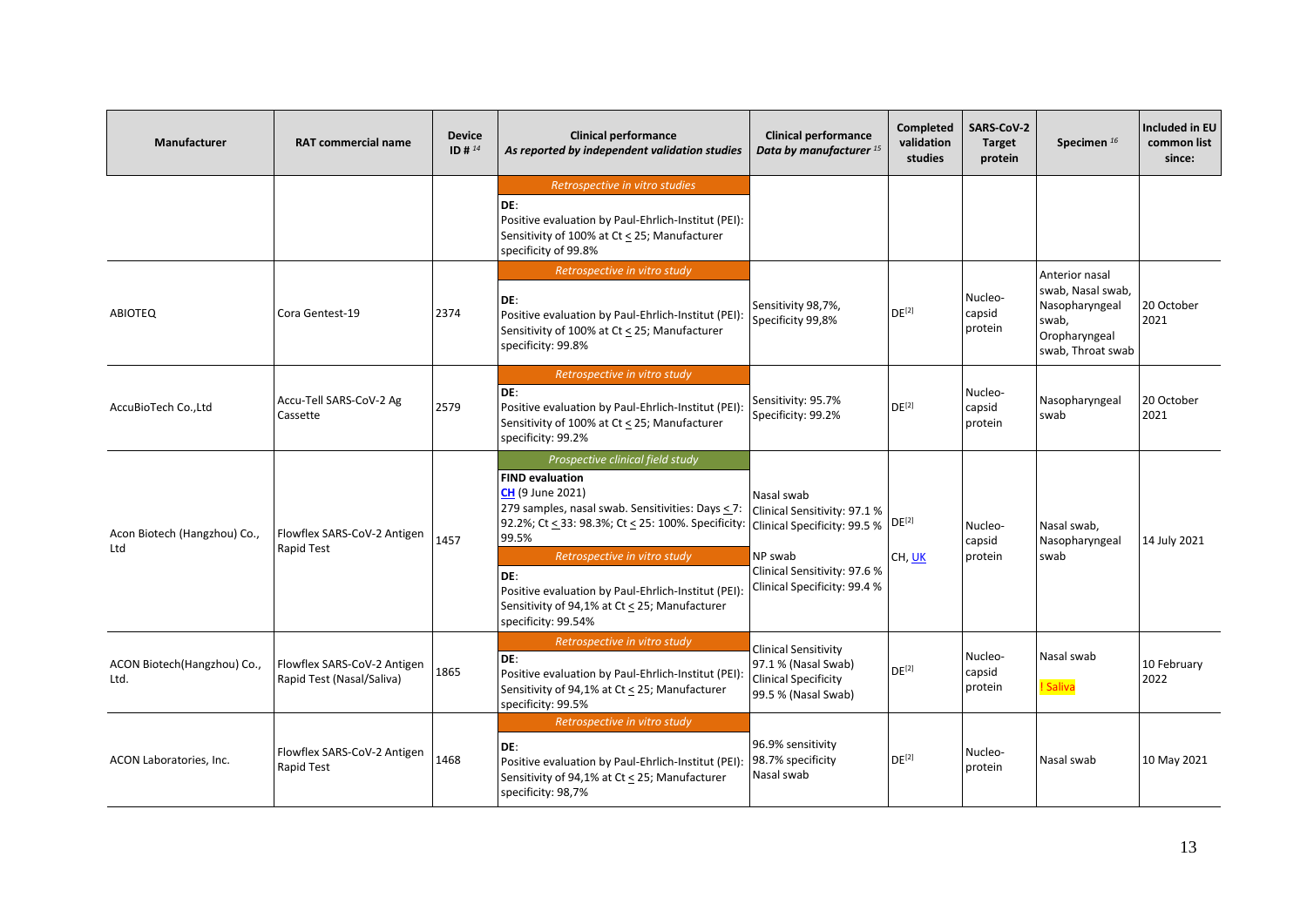| <b>Manufacturer</b>                      | <b>RAT commercial name</b>                                                 | <b>Device</b><br>ID # $^{14}$ | <b>Clinical performance</b><br>As reported by independent validation studies                                                                                     | <b>Clinical performance</b><br>Data by manufacturer <sup>15</sup>                                                | Completed<br>validation<br>studies | <b>SARS-CoV-2</b><br><b>Target</b><br>protein | Specimen <sup>16</sup>                             | Included in EU<br>common list<br>since: |
|------------------------------------------|----------------------------------------------------------------------------|-------------------------------|------------------------------------------------------------------------------------------------------------------------------------------------------------------|------------------------------------------------------------------------------------------------------------------|------------------------------------|-----------------------------------------------|----------------------------------------------------|-----------------------------------------|
| AESKU.DIAGNOSTICS GmbH &<br>Co, KG       | AESKU.RAPID SARS-CoV-2                                                     | 2108                          | Retrospective in vitro study<br>DE:<br>Positive evaluation by Paul-Ehrlich-Institut (PEI):<br>Sensitivity of 84% at Ct < 25; Manufacturer<br>specificity: 98%    | 96% sensitivity<br>98% specificity<br>NP swab                                                                    | DE <sup>[2]</sup>                  | Nucleo-<br>protein                            | Nasal swab, Throat<br>swab                         | 10 May 2021                             |
| Affimedix Inc.                           | TestNOW® - COVID-19<br>Antigen Test                                        | 2130                          | Retrospective in vitro study<br>DE:<br>Positive evaluation by Paul-Ehrlich-Institut (PEI):<br>Sensitivity of 100% at Ct < 25; Manufacturer<br>specificity: 99,2% | NP swab: 95% sensitivity<br>99.2% specificity<br>Nasal swab: 98.1%<br>sensitivity<br>100% specificity            | DE <sup>[2]</sup>                  | Nucleo-<br>protein                            | Nasal swab.<br>Nasopharyngeal<br>swab              | 10 May 2021                             |
| AMEDA Labordiagnostik GmbH               | AMP Rapid Test SARS-CoV-2<br>Ag                                            | 1304                          | Retrospective in vitro study<br>DE:<br>Positive evaluation by Paul-Ehrlich-Institut (PEI):<br>Sensitivity of 100% at Ct < 25; Manufacturer<br>specificity: 100%  | 97.3% sensitivity<br>NP swab<br>97.3% sensitivity<br>Nasal swab<br>100% specificity                              | DE <sup>[2]</sup><br>CH, UK        | Nucleo-<br>protein                            | Nasal swab,<br>Nasopharyngeal<br>swab              | 17 February<br>2021                     |
| Anbio (Xiamen) Biotechnology<br>Co., Ltd | Rapid COVID-19 Antigen-Test<br>(colloidal Gold)                            | 1822                          | Retrospective in vitro study<br>DE:<br>Positive evaluation by Paul-Ehrlich-Institut (PEI):<br>Sensitivity of 100% at Ct < 25; Manufacturer<br>specificity: 100%  | 99.27% sensitivity, 100%<br>specificity, Nasal swab<br>98.33% sensitivity, 100%<br>specificity, NP swab          | DE <sup>[2]</sup>                  | Nucleo-<br>capsid<br>protein                  | Nasal swab,<br>Nasopharyngeal<br>swab, Throat swab | 10 May 2021                             |
| Anhui Deep Blue Medical                  | COVID-19 (SARS-CoV-2)<br>Antigen Test Kit (Colloidal<br>Gold)              | 1736                          | Retrospective in vitro study<br>DE:<br>Positive evaluation by Paul-Ehrlich-Institut (PEI):<br>Sensitivity of 100% at Ct < 25; Manufacturer<br>specificity: >99%  | Nasal/OP swab: 96,4%<br>sensitivity, 99,8%<br>specificity<br>NP swab: 95,7%<br>sensitivity, 99,3%<br>specificity | DE <sup>[2]</sup><br>UK            | Nucleo-<br>protein                            | Nasal swab.<br>! Other                             | 10 May 2021                             |
| Technology Co., Ltd                      | COVID-19 (SARS-CoV-2)<br>Antigen Test Kit (Colloidal<br>Gold) - Nasal swab | 1815                          | Retrospective in vitro study<br>DE:<br>Positive evaluation by Paul-Ehrlich-Institut (PEI):<br>Sensitivity of 100% at Ct < 25; Manufacturer<br>specificity: >99%  | 96.4 % sensitivity<br>99.8 % specificity<br>Nasal swab                                                           | DE <sup>[2]</sup><br>UK            | Nucleo-<br>protein                            | Anterior nasal<br>swab, Nasal swab                 | 10 May 2021                             |
| Anhui Formaster Biosci Co., Ltd.         | New Coronavirus (COVID-19)<br>Antigen Rapid Test                           | 2089                          | Retrospective in vitro study<br>DE:<br>Positive evaluation by Paul-Ehrlich-Institut (PEI):<br>Sensitivity of 100% at Ct < 25; Manufacturer<br>specificity: 98.5% | sensitivity: 95.15%,<br>specificity: 98.5%                                                                       | DE <sup>[2]</sup>                  | Nucleo-<br>protein                            | Nasopharyngeal<br>swab.<br>Oropharyngeal<br>swab   | 20 October<br>2021                      |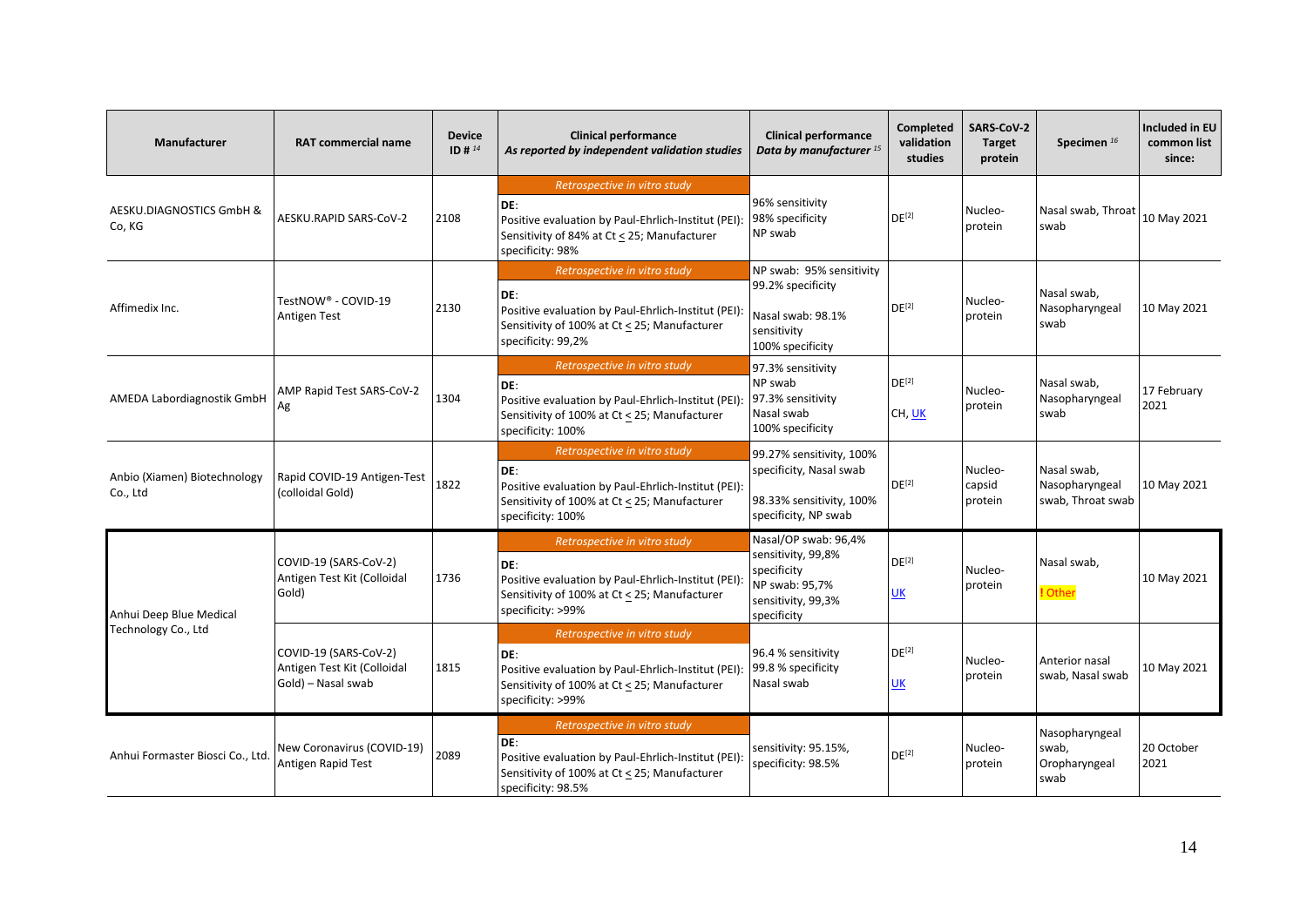| Manufacturer                | <b>RAT commercial name</b>        | <b>Device</b><br>ID # $^{14}$ | <b>Clinical performance</b><br>As reported by independent validation studies                                                                                                                                                                                                                                                                                                                                               | <b>Clinical performance</b><br>Data by manufacturer <sup>15</sup>                                         | Completed<br>validation<br>studies | <b>SARS-CoV-2</b><br><b>Target</b><br>protein | Specimen <sup>16</sup>                | Included in EU<br>common list<br>since: |
|-----------------------------|-----------------------------------|-------------------------------|----------------------------------------------------------------------------------------------------------------------------------------------------------------------------------------------------------------------------------------------------------------------------------------------------------------------------------------------------------------------------------------------------------------------------|-----------------------------------------------------------------------------------------------------------|------------------------------------|-----------------------------------------------|---------------------------------------|-----------------------------------------|
| ArcDia International Ltd    | mariPOC SARS-CoV-2                | 768                           | Prospective clinical field study<br>FI: Clinical performance of the test was<br>evaluated against gRT-PCR with nasopharyngeal<br>swab specimens collected from patients<br>suspected of acute SARS-CoV-2 infection.<br>Sensitivity of the mariPOC test was 100.0%<br>(13/13) directly from swab specimens and<br>84.4% (38/45) from swab specimens in<br>undefined transport mediums. Specificity was<br>100.0% (201/201). | 100% sensitivity<br>100% specificity<br>Nasopharyngeal swab                                               | FI.                                | Nucleo-<br>protein                            | Nasopharyngeal<br>swab                | 10 May 2021                             |
| ArcDia International Oy Ltd | mariPOC Respi+                    | 2078                          | Prospective clinical field study<br>FI: Clinical performance of the test was<br>evaluated against qRT-PCR with nasopharyngeal<br>swab specimens collected from patients<br>suspected of acute SARS-CoV-2 infection.<br>Sensitivity of the mariPOC test was 100.0%<br>(13/13) directly from swab specimens and<br>84.4% (38/45) from swab specimens in<br>undefined transport mediums. Specificity was<br>100.0% (201/201). | 100 % sensitivity<br>100 % specificity<br>NP swab                                                         | FI.                                | Nucleo-<br>protein                            | Nasopharyngeal<br>swab                | 14 July 2021                            |
| ArcDia International Oy Ltd | mariPOC Quick Flu+                | 2079                          | Prospective clinical field study<br>FI: Clinical performance of the test was<br>evaluated against qRT-PCR with nasopharyngeal<br>swab specimens collected from patients<br>suspected of acute SARS-CoV-2 infection.<br>Sensitivity of the mariPOC test was 100.0%<br>(13/13) directly from swab specimens and<br>84.4% (38/45) from swab specimens in<br>undefined transport mediums. Specificity was<br>100.0%.           | 100 % sensitivity<br>100 % specificity<br>NP swab                                                         | FI.                                | Nucleo-<br>protein                            | Nasopharyngeal<br>swab                | 14 July 2021                            |
| Artron Laboratories Inc.    | Artron COVID-19 Antigen Test 1618 |                               | Retrospective in vitro study<br>DE:<br>Positive evaluation by Paul-Ehrlich-Institut (PEI):<br>Sensitivity of 100% at Ct < 25; Manufacturer<br>specificity: 100%                                                                                                                                                                                                                                                            | 91.59% sensitivity, Nasal<br>swab<br>91.67% sensitivity, NP<br>swab<br>100 % specificity<br>Nasal/NP swab | DF <sup>[2]</sup>                  | Nucleo-<br>capsid<br>protein                  | Nasal swab,<br>Nasopharyngeal<br>swab | 14 July 2021                            |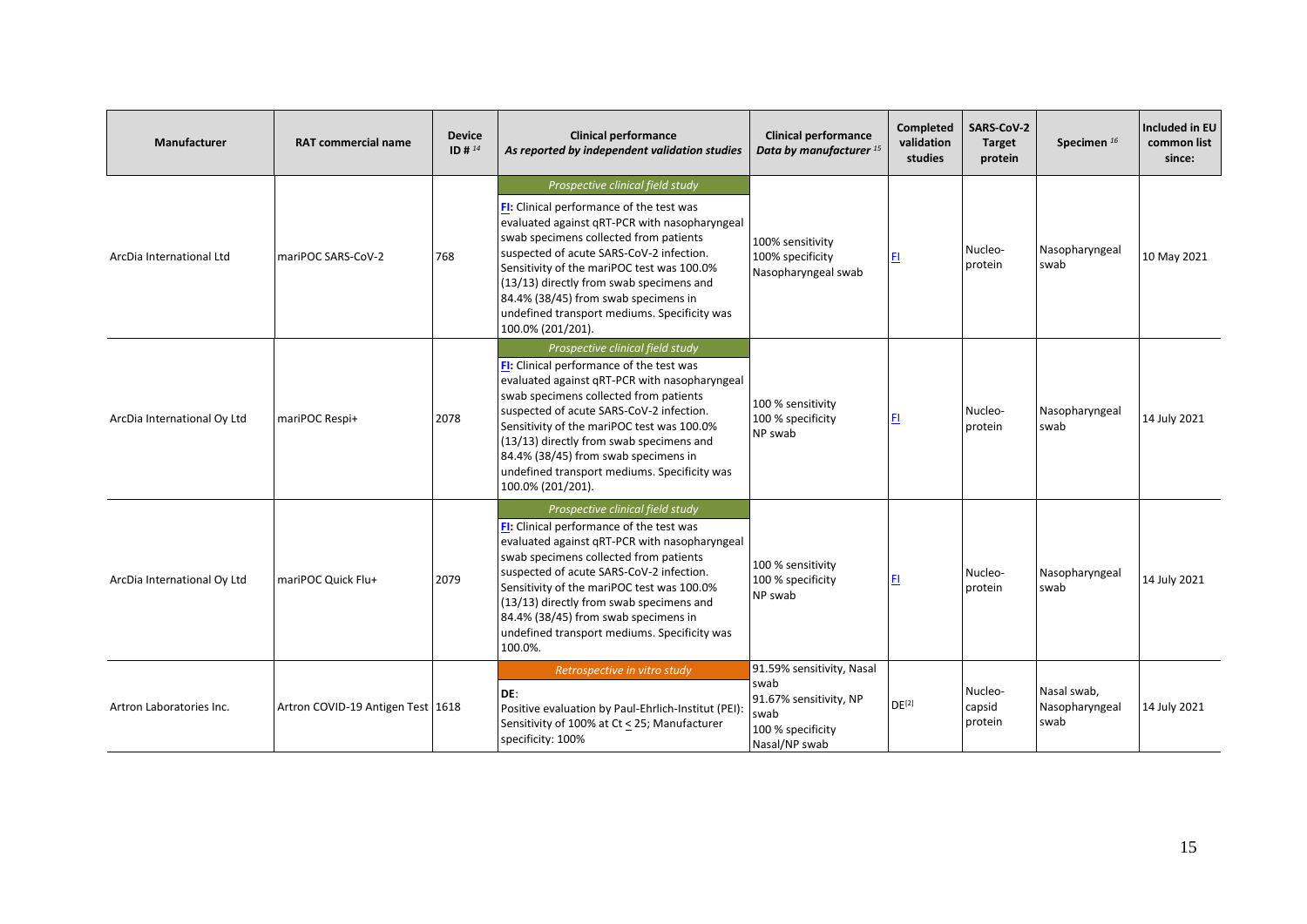| Manufacturer                                                | <b>RAT commercial name</b>                                 | <b>Device</b><br>ID # $^{14}$ | <b>Clinical performance</b><br>As reported by independent validation studies                                                                                        | <b>Clinical performance</b><br>Data by manufacturer <sup>15</sup> | Completed<br>validation<br>studies | <b>SARS CoV-2</b><br><b>Target</b><br>protein | Specimen <sup>16</sup>                                          | Included in EU<br>common list<br>since: |
|-------------------------------------------------------------|------------------------------------------------------------|-------------------------------|---------------------------------------------------------------------------------------------------------------------------------------------------------------------|-------------------------------------------------------------------|------------------------------------|-----------------------------------------------|-----------------------------------------------------------------|-----------------------------------------|
| Asan Pharmaceutical Co., Ltd                                | Asan Easy Test COVID-19 Ag                                 | 1654                          | Retrospective in vitro study<br>DE:<br>Positive evaluation by Paul-Ehrlich-Institut (PEI):<br>Sensitivity of 100% at Ct < 25; Manufacturer<br>specificity: 97.71%   | 94.67% sensitivity,<br>97.71% specificity<br>Nasal swab           | $DE^{[2]}$                         | <b>Unknown</b>                                | Nasal swab                                                      | 10 May 2021                             |
| Assure Tech. (Hangzhou) Co.,<br>Ltd.                        | ECOTEST COVID-19 Antigen<br><b>Rapid Test Device</b>       | 770                           | Retrospective in vitro study<br>IDE:<br>Positive evaluation by Paul-Ehrlich-Institut (PEI):<br>Sensitivity of 95% at Ct < 25; Manufacturer<br>specificity: 99.2%    | 92.5 % sensitivity<br>99.2 % specificity<br>Nasal/NP/OP swab      | DE <sup>[2]</sup><br><b>UK</b>     | Nucleo-<br>protein                            | Nasal swab,<br>Nasopharyngeal<br>swab,<br>Oropharyngeal<br>swab | 14 July 2021                            |
|                                                             | ECOTEST COVID-19 Antigen<br>Rapid Test Device              | 2350                          | Retrospective in vitro study<br>DE:<br>Positive evaluation by Paul-Ehrlich-Institut (PEI):<br>Sensitivity of 95% at Ct < 25; Manufacturer<br>specificity: 99.1%     | Sensitivity: 97.7%,<br>Specificity: 99.1%<br>NP and OP swab       | DE <sup>[2]</sup><br><b>UK</b>     | Nucleo-<br>protein                            | Nasopharyngeal<br>swab,<br>Oropharyngeal<br>swab                | 23 July 2021                            |
| Avalun                                                      | Ksmart <sup>®</sup> SARS-COV2 Antigen<br><b>Rapid Test</b> | 1800                          | Retrospective in vitro study<br>IDE:<br>Positive evaluation by Paul-Ehrlich-Institut (PEI):<br>Sensitivity of 94,1% at Ct < 25; Manufacturer<br>specificity: 99,32% | Sensitivity: 93.18%<br>Specificity: 99.32%<br>NP swab             | DE <sup>[2]</sup>                  | <b>Unknown</b>                                | Nasopharyngeal<br>swab                                          | 7 July 2021                             |
| AXIOM Gesellschaft für<br>Diagnostica und Biochemica<br>mbH | COVID-19 Antigen Rapid Test 2101                           |                               | Retrospective in vitro study<br>DE:<br>Positive evaluation by Paul-Ehrlich-Institut (PEI):<br>Sensitivity of 100% at Ct < 25; Manufacturer<br>specificity: 100%     | 98% sensitivity<br>100% specificity<br>NP/Nasal swab              | DE <sup>[2]</sup>                  | Nucleo-<br>protein                            | Nasal swab,<br>Nasopharyngeal<br>swab, Throat swab              | 10 May 2021                             |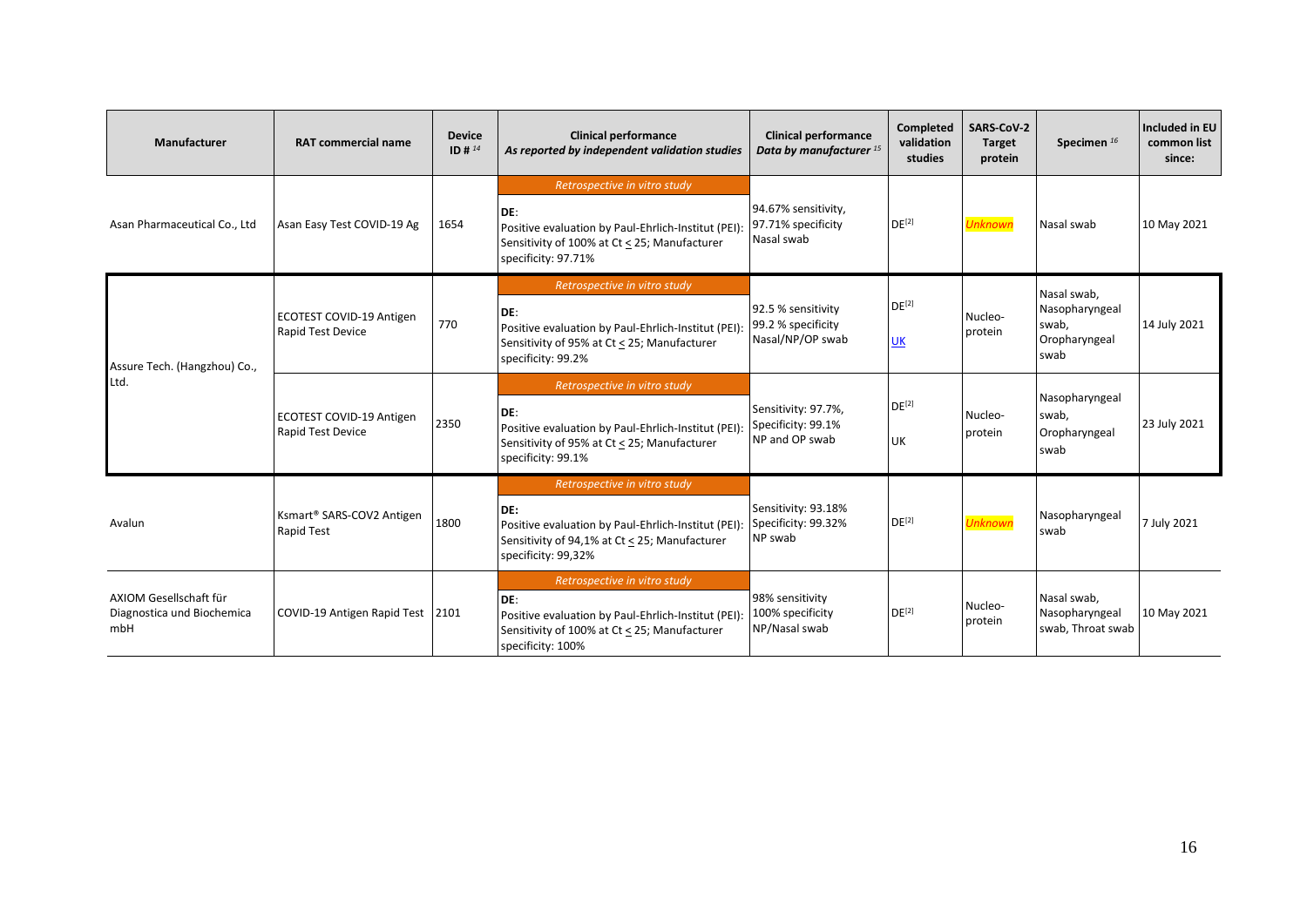| Manufacturer            | <b>RAT commercial name</b>                                          | <b>Device</b><br>ID # $^{14}$ | <b>Clinical performance</b><br>As reported by independent validation studies                                                                                                                                                                                                                                                                                                                                                                                                                                                                                                                                                                                                                                                                                                                                                        | <b>Clinical performance</b><br>Data by manufacturer <sup>15</sup>                                        | Completed<br>validation<br>studies | SARS-CoV-2<br><b>Target</b><br>protein | Specimen <sup>16</sup> | Included in EU<br>common list<br>since: |
|-------------------------|---------------------------------------------------------------------|-------------------------------|-------------------------------------------------------------------------------------------------------------------------------------------------------------------------------------------------------------------------------------------------------------------------------------------------------------------------------------------------------------------------------------------------------------------------------------------------------------------------------------------------------------------------------------------------------------------------------------------------------------------------------------------------------------------------------------------------------------------------------------------------------------------------------------------------------------------------------------|----------------------------------------------------------------------------------------------------------|------------------------------------|----------------------------------------|------------------------|-----------------------------------------|
| <b>Becton Dickinson</b> | BD Veritor <sup>™</sup> System for Rapid<br>Detection of SARS CoV 2 | 1065                          | Prospective clinical field studies<br>ES:<br>Prospective study in four Spanish hospitals (n =<br>476); 108 positive samples, 368 negative<br>samples. Sensitivity: 92%, specificity: 98.6%.<br>NL:<br>Independent field study in symptomatic<br>individuals (n=979, PCR positive n=161) -<br>sampling was Nasal mid-turbinate + OP swab.<br>Sensitivity overall: 79.5% - Sensitivity Ct<30:<br>93.2% - Specificity overall: 99.8%<br>SE:<br>Karolinska hospital evaluation of Lot 0255648.<br>Patient samples: 95 PCR positive, 150 negative.<br>No detailed sample description available.<br>Sensitivity 45%, specificity 97%. Sensitivity<br>$Ct<25 = 87.8%$ .<br>Retrospective in vitro study<br>DE:<br>Positive evaluation by Paul-Ehrlich-Institut (PEI):<br>Sensitivity of 83% at Ct < 25; Manufacturer<br>specificity: 99.6% | Clinical Sensitivity: 91.1 %   DE <sup>[2]</sup> , ES, NL,<br>Clinical Specificity: 99.6 %<br>Nasal swab | <b>SE</b>                          | Nucleo-<br>protein                     | Nasal swab             | 7 July 2021                             |
| <b>Becton Dickinson</b> | BD Kit for Rapid Detection of<br>SARS-CoV-2                         | 2282                          | Prospective clinical field studies<br>ES:<br>Prospective study in four Spanish hospitals (n =<br>476); 108 positive samples, 368 negative<br>samples. Sensitivity: 92%, specificity: 98.6%.<br>NL:<br>Independent field study in symptomatic<br>individuals (n=979, PCR positive n=161) -<br>sampling was Nasal mid-turbinate + OP swab.<br>Sensitivity overall: 79.5% - Sensitivity Ct<30:<br>93.2% - Specificity overall: 99.8%                                                                                                                                                                                                                                                                                                                                                                                                   | Clinical Sensitivity: 91.1 %<br>Clinical Specificity: 99.6 % ES, NL<br>Nasal swab                        |                                    | Nucleo-<br>protein                     | Nasal swab             | 10 November<br>2021                     |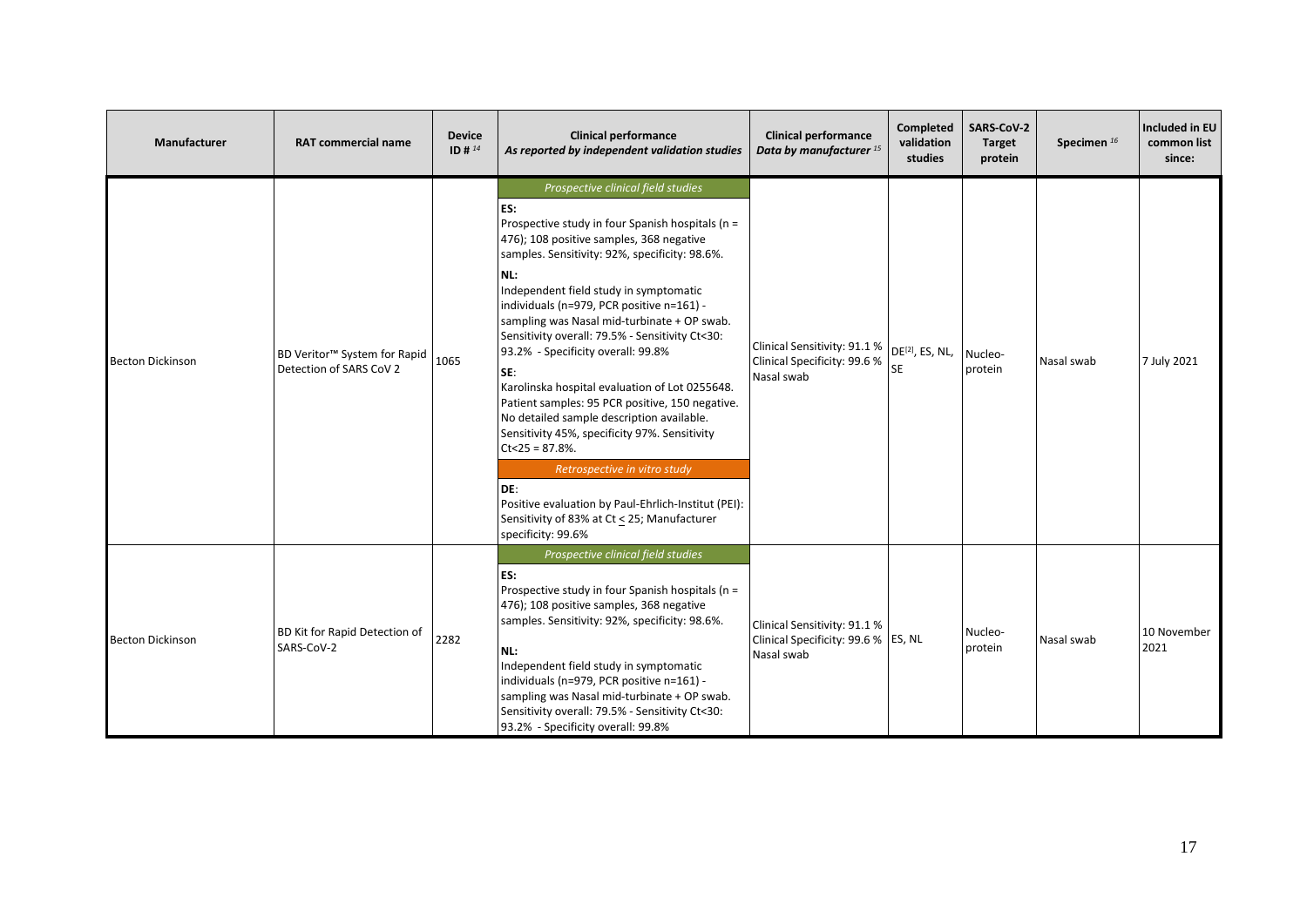| Manufacturer                                                                | <b>RAT commercial name</b>                                       | <b>Device</b><br>ID # $^{14}$ | <b>Clinical performance</b><br>As reported by independent validation studies                                                                                                                                                                                                                                                                                                                                                                                                                                                                                      | <b>Clinical performance</b><br>Data by manufacturer <sup>15</sup> | <b>Completed</b><br>validation<br>studies | SARS-CoV-2<br><b>Target</b><br>protein | Specimen <sup>16</sup>                                                                              | Included in EU<br>common list<br>since: |
|-----------------------------------------------------------------------------|------------------------------------------------------------------|-------------------------------|-------------------------------------------------------------------------------------------------------------------------------------------------------------------------------------------------------------------------------------------------------------------------------------------------------------------------------------------------------------------------------------------------------------------------------------------------------------------------------------------------------------------------------------------------------------------|-------------------------------------------------------------------|-------------------------------------------|----------------------------------------|-----------------------------------------------------------------------------------------------------|-----------------------------------------|
| Beijing Hotgen Biotech Co., Ltd                                             | Novel Coronavirus 2019-nCoV<br>Antigen Test (Colloidal Gold)     | 1870                          | Prospective clinical field study<br><b>FIND evaluation</b><br>Brazil (15 September 2021)<br>453 samples, nasal swab. Clinical sensitivities:<br>Days < 7: 90.1%; Ct < 33: 89.5%; Ct < 25: 95.5%.<br>Clinical specificity: 100%<br>UK (15 September 2021)<br>248 samples, NP swab. Clinical sensitivities:<br>Days < 7: 84.4%; Ct < 33: 80.6%; Ct < 25: 82.8%.<br>Clinical specificity: 99.4%<br>Retrospective in vitro study<br>DE:<br>Positive evaluation by Paul-Ehrlich-Institut (PEI):<br>Sensitivity of 100% at Ct < 25; Manufacturer<br>specificity: 99.76% | 97.1% sensitivity<br>99.76% specificity                           | DE <sup>[2]</sup>                         | Nucleo-<br>protein                     | Nasal swabs,<br>Throat swabs,<br>! Saliva                                                           | 10 May 2021                             |
| Beijing Hotgen Biotech Co., Ltd                                             | Coronavirus (2019-nCoV)-<br>Antigentest                          | 2807                          | Retrospective in vitro study<br>DE:<br>Positive evaluation by Paul-Ehrlich-Institut (PEI):<br>Sensitivity of 100% at Ct < 25; Manufacturer<br>specificity: 98.88%                                                                                                                                                                                                                                                                                                                                                                                                 | Clinical sensitivity: 96.95%<br>Clinical specificity: 98.88%      | DF <sup>[2]</sup>                         | Nucleo-<br>capsid<br>protein           | Nasal swab                                                                                          | 21 January<br>2022                      |
| Beijing Jinwofu Bioengineering<br>Technology Co., Ltd.                      | <b>Novel Coronavirus (SARS-</b><br>CoV-2) Antigen Rapid Test Kit | 2072                          | Retrospective in vitro study<br>DE:<br>Positive evaluation by Paul-Ehrlich-Institut (PEI):<br>Sensitivity of 100% at Ct ≤ 25 + Manufacturer<br>specificity: 100%                                                                                                                                                                                                                                                                                                                                                                                                  | 96.88 % sensitivity<br>100 % specificity<br>Nasal/ NP/ OP swab    | DE <sup>[2]</sup>                         | Nucleo-<br>protein                     | Anterior nasal<br>swab, Nasal swab,<br>Nasopharyngeal<br>swab,<br>Oropharyngeal<br>swab<br>! Saliva | 14 July 2021                            |
| Beijing Kewei Clinical Diagnostic COVID19 Antigen Rapid Test<br>Reagent Inc | Kit                                                              | 1778                          | Retrospective in vitro study<br>DE:<br>Positive evaluation by Paul-Ehrlich-Institut (PEI):<br>Sensitivity of 100% at Ct < 25 + Manufacturer<br>specificity: 100%                                                                                                                                                                                                                                                                                                                                                                                                  | Clinical Sensitivity: 96.18<br>%<br>Specificity: 100%             | DE <sup>[2]</sup>                         | <b>Unknown</b>                         | Nasal swab                                                                                          | 21 December<br>2021                     |
| <b>Beijing Lepu Medical</b><br>Technology Co., Ltd                          | SARS-CoV-2 Antigen Rapid<br><b>Test Kit</b>                      | 1331                          | Retrospective in vitro study<br>DE:<br>Positive evaluation by Paul-Ehrlich-Institut (PEI):<br>Sensitivity of 100% at Ct < 25; Manufacturer<br>specificity: 99.26%                                                                                                                                                                                                                                                                                                                                                                                                 | 92.00% sensitivity,<br>99.26% specificity<br>Nasal swab           | $DE^{[2]}$                                | Unknown                                | Nasal swab,<br>Nasopharyngeal<br>swab                                                               | 17 February<br>2021                     |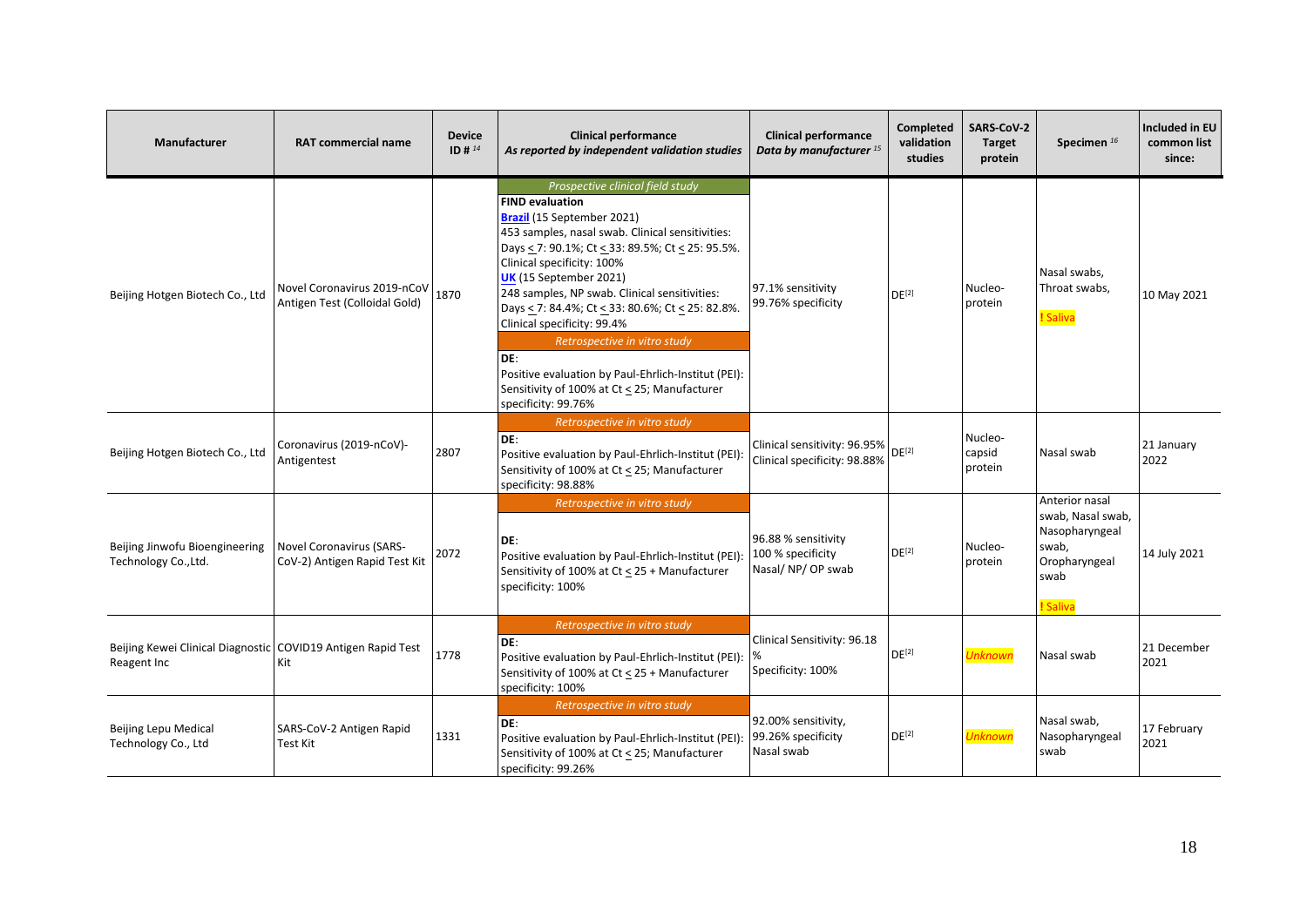| <b>Manufacturer</b>                                       | <b>RAT commercial name</b>                                                   | <b>Device</b><br>ID # 14 | <b>Clinical performance</b><br>As reported by independent validation studies                                                                                                                                                                                                                                                                                                                                                                                                                                      | <b>Clinical performance</b><br>Data by manufacturer <sup>15</sup>                                                                                                                                                                                                                                                                              | Completed<br>validation<br>studies | SARS-CoV-2<br><b>Target</b><br>protein | Specimen <sup>16</sup>                                                                              | Included in EU<br>common list<br>since: |
|-----------------------------------------------------------|------------------------------------------------------------------------------|--------------------------|-------------------------------------------------------------------------------------------------------------------------------------------------------------------------------------------------------------------------------------------------------------------------------------------------------------------------------------------------------------------------------------------------------------------------------------------------------------------------------------------------------------------|------------------------------------------------------------------------------------------------------------------------------------------------------------------------------------------------------------------------------------------------------------------------------------------------------------------------------------------------|------------------------------------|----------------------------------------|-----------------------------------------------------------------------------------------------------|-----------------------------------------|
| Beijing O&D Biotech Co., Ltd.                             | COVID-19 Antigen Rapid Test   2494                                           |                          | Retrospective in vitro study<br>DE:<br>Positive evaluation by Paul-Ehrlich-Institut (PEI):<br>Sensitivity of 100% at Ct < 25; Manufacturer<br>specificity: 98.67%                                                                                                                                                                                                                                                                                                                                                 | Nasal swab:<br>sensitivity: 92.17% (95%<br>CI: 85.26%-96.13%)<br>specificity: 98.67 % (95%<br>CI: 96.39%-99.57%)<br>OP swab:<br>sensitivity: 93.04% (95%<br>CI: 86.33%-96.73%);<br>specificity: 99% (95% CI:<br>96.86%-99.74%)<br>NP swab:<br>sensitivity: 93.91% (95%<br>CI: 87.86%-97.52%)<br>specificity: 99.33% (95%<br>CI: 97.61%-99.92%) | $DE^{[2]}$                         | Nucleo-<br>capsid<br>protein           | Nasal swab,<br>Oropharyngeal<br>swab,<br>Nasopharyngeal<br>swab                                     | 20 October<br>2021                      |
| Beijing Wantai Biological<br>Pharmacy Enterprise Co., Ltd | Wantai SARS-CoV-2 Ag Rapid<br>Test (colloidal gold)                          | 1485                     | Prospective clinical field study<br>CZ:<br>Independent prospective study by Public Health<br>Institute Ostrava (CZ), including NP swabs from<br>unselected symptomatic and asymptomatic<br>participants. Sensitivity 80.6%, specificity 98.5%<br>on 155 pos. and 325 neg. samples (as resulting<br>by RT-PCR). Ct not reported. N total = 480<br>Retrospective in vitro study<br>DE:<br>Positive evaluation by Paul-Ehrlich-Institut (PEI):<br>Sensitivity of 100% at Ct < 25; Manufacturer<br>specificity: 98.2% | 93.2% sensitivity<br>98.2% specificity<br>Nasal swab                                                                                                                                                                                                                                                                                           | CZ, DE <sup>[2]</sup>              | <b>Unknown</b>                         | Anterior nasal<br>swab, Nasal swab,<br>Nasopharyngeal<br>swab,<br>Oropharyngeal<br>swab<br>! Saliva | 14 July 2021                            |
| <b>BioGnost Ltd</b>                                       | <b>CoviGnost AG Test Device</b><br>1x20                                      | 2247                     | Retrospective in vitro study<br>HR:<br>300 NP samples (retrospective), symptomatic<br>(<7 dps): 200 PCR+ samples (range Ct 16-30),<br>Ct<30: sensitivity 96.5%. 100 PCR- samples:<br>specificity 100%                                                                                                                                                                                                                                                                                                             | Sensitivity: 96%,<br>Specificity: 99%<br>NP swab                                                                                                                                                                                                                                                                                               | <b>HR</b>                          | <b>Unknown</b>                         | Nasopharyngeal<br>swab                                                                              | 23 July 2021                            |
| Biohit Healthcare (Hefei) Co.,<br>Ltd.                    | SARS-CoV-2 Antigen Rapid<br>Test Kit (Fluorescence<br>Immunochromato-graphy) | 1286                     | Retrospective in vitro study<br>DE:<br>Positive evaluation by Paul-Ehrlich-Institut (PEI):<br>Sensitivity of 100% at Ct < 25; Manufacturer<br>specificity: 98.9%                                                                                                                                                                                                                                                                                                                                                  | Sensitivity: 96.77%<br>Specificity: 98.9%<br>NP/OP swab                                                                                                                                                                                                                                                                                        | $DE^{[2]}$                         | Nucleo-<br>capsid<br>protein           | Anterior nasal<br>swab                                                                              | 23 July 2021                            |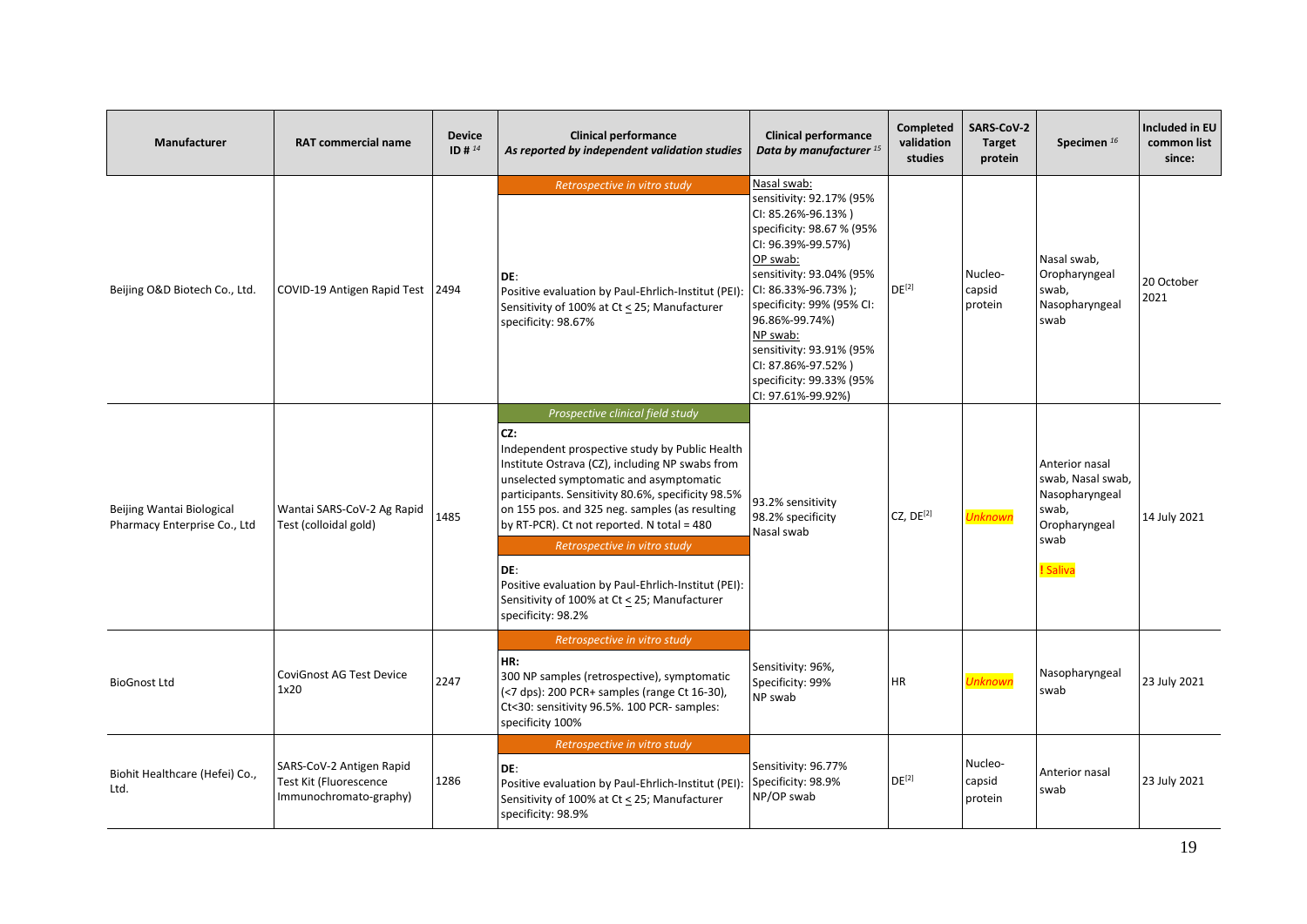| <b>Manufacturer</b>                    | <b>RAT commercial name</b>                               | <b>Device</b><br>ID # $^{14}$ | <b>Clinical performance</b><br>As reported by independent validation studies                                                                                                                                                                                                                                                                                                                                                                                                                                                                                                                                                                                                                                                                                                                                                                                                                                                                        | <b>Clinical performance</b><br>Data by manufacturer <sup>15</sup>                                                                                      | <b>Completed</b><br>validation<br>studies | <b>SARS-CoV-2</b><br><b>Target</b><br>protein | Specimen <sup>16</sup> | <b>Included in EU</b><br>common list<br>since: |
|----------------------------------------|----------------------------------------------------------|-------------------------------|-----------------------------------------------------------------------------------------------------------------------------------------------------------------------------------------------------------------------------------------------------------------------------------------------------------------------------------------------------------------------------------------------------------------------------------------------------------------------------------------------------------------------------------------------------------------------------------------------------------------------------------------------------------------------------------------------------------------------------------------------------------------------------------------------------------------------------------------------------------------------------------------------------------------------------------------------------|--------------------------------------------------------------------------------------------------------------------------------------------------------|-------------------------------------------|-----------------------------------------------|------------------------|------------------------------------------------|
| Biohit Healthcare (Hefei) Co.,<br>Ltd. | SARS-CoV-2 Antigen Rapid<br>Test (Colloidal Gold Method) | 2230                          | Retrospective in vitro study<br>DE:<br>Positive evaluation by Paul-Ehrlich-Institut (PEI):<br>Sensitivity of 100% at Ct < 25; Manufacturer<br>specificity: 99.49%                                                                                                                                                                                                                                                                                                                                                                                                                                                                                                                                                                                                                                                                                                                                                                                   | Sensitivity: 96.12%,<br>Specificity: 99.49 %                                                                                                           | $DE^{[2]}$                                | Nucleo-<br>capsid<br>protein                  | Nasal swab             | 8 December<br>2021                             |
| <b>BIOLAN HEALTH, S.L.</b>             | COVID-19 Antigen Rapid Test<br>(Colloidal Gold Method)   | 2519                          | Prospective clinical field study<br>ES:<br>Prospective study performed in Hospital<br>Universitario de Cruces (independent public<br>institution). Nasal specimen, 314 negative<br>samples and 116 positive samples. CT<br>distribution described. Sensitivity 98,1% at<br>Ct<25; overall sensitivity 81%; specificity 98,1%.                                                                                                                                                                                                                                                                                                                                                                                                                                                                                                                                                                                                                       | Clinical sensitivity<br>96.5 % (within 5 days of<br>symptom onset).<br>Clinical sensitivity<br>91.6 % (7 days)<br><b>Clinical Specificity</b><br>98.3% | <b>ES</b>                                 | Nucleo-<br>capsid<br>protein                  | Nasal swab             | 4 March 2022                                   |
| <b>BioMaxima SA</b>                    | SARS-CoV-2 Ag Rapid Test                                 | 2035                          | Prospective clinical field studies<br>FR:<br>NP swabs, Diagnostic sensitivity: 96,4% (80/83)<br>(95% CI: 89,8-99,2%); diagnostic specificity:<br>99,2%, (120/121)<br>PL:<br>Evaluation of the test was performed on 480<br>samples of NP swabs taken from patients with<br>symptoms of COVID-19 and from people in<br>contact with an infected person but without<br>symptoms of infection. Positive results were<br>obtained in 205 patients and in the molecular<br>test 213 people. Negative results were obtained NP Swab<br>in 275 people and in the molecular test 267<br>people. The above results permitted calculation<br>of diagnostic sensitivity, which was 93.43% (95%<br>CI: 91.61%~97.19%) and diagnostic specificity,<br>which was 97.75% (95% CI: 93.74%~98.92%)<br>Retrospective in vitro study<br>DE:<br>Positive evaluation by Paul-Ehrlich-Institut (PEI):<br>Sensitivity of 100% at Ct < 25; Manufacturer<br>specificity: 99% | Sensitivity: 95%<br>Specificity: 99%                                                                                                                   | DE <sup>[2]</sup> , FR, PL                | Nucleo-<br>protein                            | Nasopharyngeal<br>swab | 23 July 2021                                   |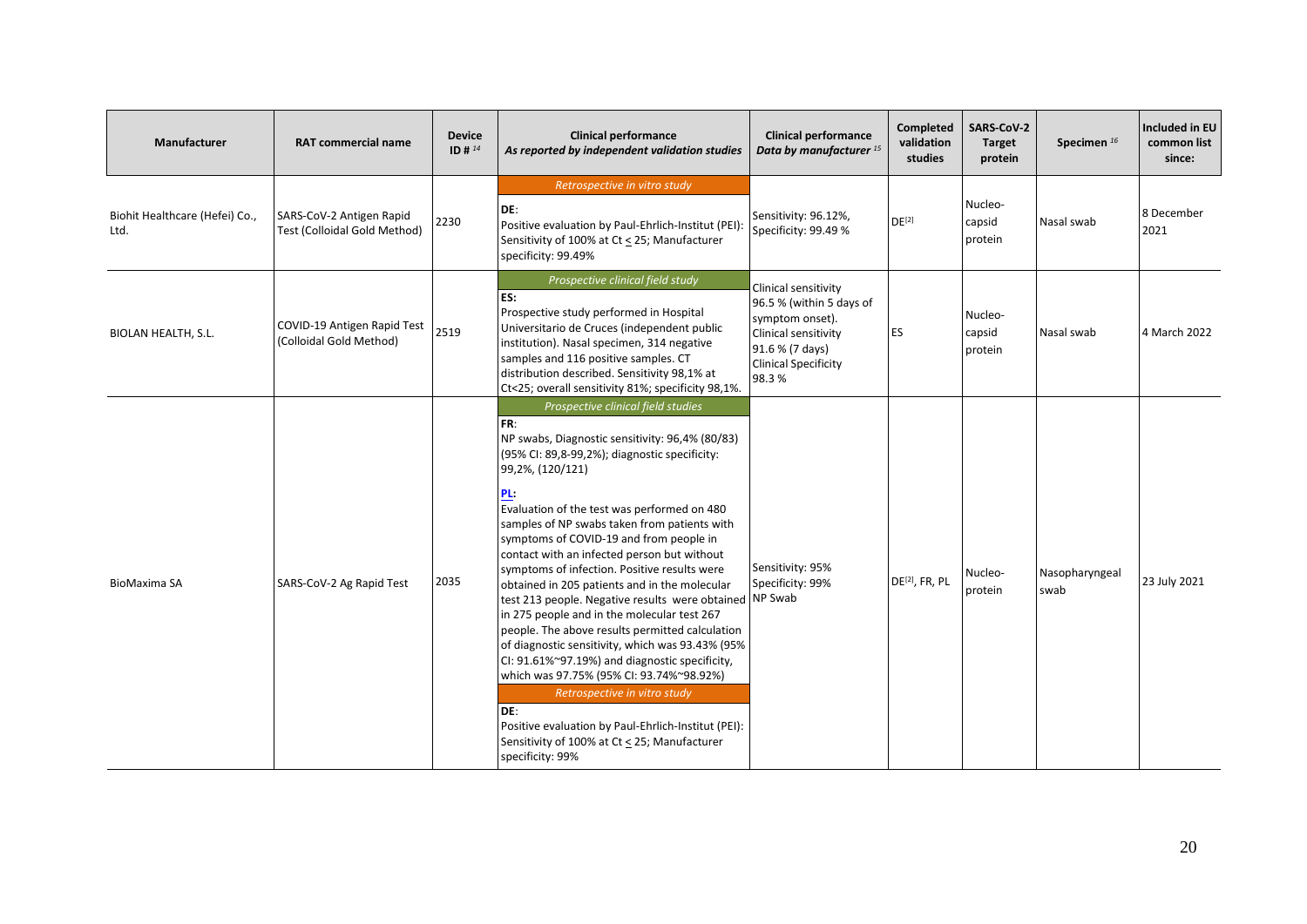| Manufacturer             | <b>RAT commercial name</b>                                        | <b>Device</b><br>ID # 14 | <b>Clinical performance</b><br>As reported by independent validation studies                                                                                                                                                                                                                                                                                                                                                                                                                                                                                                                   | <b>Clinical performance</b><br>Data by manufacturer <sup>15</sup>                                                             | Completed<br>validation<br>studies | SARS-CoV-2<br><b>Target</b><br>protein | Specimen $^{16}$                      | <b>Included in EU</b><br>common list<br>since: |
|--------------------------|-------------------------------------------------------------------|--------------------------|------------------------------------------------------------------------------------------------------------------------------------------------------------------------------------------------------------------------------------------------------------------------------------------------------------------------------------------------------------------------------------------------------------------------------------------------------------------------------------------------------------------------------------------------------------------------------------------------|-------------------------------------------------------------------------------------------------------------------------------|------------------------------------|----------------------------------------|---------------------------------------|------------------------------------------------|
| Biomerica Inc.           | Biomerica COVID-19 Antigen<br>Rapid Test (nasopharyngeal<br>swab) | 1599                     | Retrospective in vitro study<br>DE:<br>Positive evaluation by Paul-Ehrlich-Institut (PEI):<br>Sensitivity of 100% at Ct < 25; Manufacturer<br>specificity: 99,7%                                                                                                                                                                                                                                                                                                                                                                                                                               | Clinical Sensitivity: 94.7%;<br>Clinical specificity: 99.7%<br>Nasal/NP swab                                                  | $DE^{[2]}$                         | Nucleo-<br>protein                     | Nasal swab,<br>Nasopharyngeal<br>swab | 7 July 2021                                    |
| <b>BIONOTE</b>           | NowCheck COVID-19 Ag Test 1242                                    |                          | Prospective clinical field study<br><b>FIND evaluation</b><br><b>Brazil</b> (20 April 2021)<br>400 samples, NP swab. Clinical sensitivities:<br>Days < 7: 92.2%; Ct < 33: 91.4%; Ct < 25: 94.8%.<br>Clinical specificity: 97.3%<br>Brazil (30 March 2021)<br>218 samples, Nasal/NP swab. Clinical<br>sensitivities: Days < 7: 92.5% (N/NP); Ct < 33:<br>97.2% (N/NP); Ct < 25: 100% (N/NP); Clinical<br>specificity: 98.6%<br>Retrospective in vitro study<br>DE:<br>Positive evaluation by Paul-Ehrlich-Institut (PEI):<br>Sensitivity of 100% at Ct < 25; Manufacturer<br>specificity: 98,6% | Clinical Sensitivity: 90.91<br>%<br>Clinical Specificity: 99.43<br>Nasal swab, NP swab                                        | $DE^{[2]}$<br><b>Brazil</b>        | <b>Unknown</b>                         | Nasal swab,<br>Nasopharyngeal<br>swab | 7 July 2021                                    |
| <b>BIO-RAD</b>           | <b>CORONAVIRUS AG RAPID</b><br><b>TEST CASSETTE</b>               | 2031                     | Prospective clinical field studies<br>$ES7$ :<br>• Prospective study; 96 positive samples and<br>269 negative samples. Sensitivity 94%.<br>Specificity 99.2%. No Ct distribution<br>specified.<br>NP swab: sensitivity 98,3%; specificity 99,6%<br>(119 positive samples, 746 negative samples)<br>Nasal swab: sensitivity 97,2%; specificity<br>100% (109 positive samples, 128 negative<br>samples)                                                                                                                                                                                          | <b>Clinical Sensitivity: 98%</b><br>(NP: 98,32% / Nasal:<br>97.25%)<br>Clinical Specificity: 99%<br>(NP: 99,6% / Nasal: 100%) | ES                                 | Nucleo-<br>protein                     | Nasal swab,<br>Nasopharyngeal<br>swab | 7 July 2021                                    |
| BioSpeedia International | COVID19Speed-Antigen Test<br>BSD_0503                             | 2380                     | Prospective clinical field studies<br>FR:<br>Independent prospective study by the<br>University Hospital of Saint-Etienne: samples<br>from unselected symptomatic and<br>asymptomatic individuals (255 pos., 365 neg.),<br>overall sensitivity: 95.29% (sensitivity Ct<25:<br>97.72%), specificity: 99.73%.                                                                                                                                                                                                                                                                                    | Clinical sensitivity: 97.5%<br>Clinical specificity: 99.3%                                                                    | <b>FR</b>                          | Nucleo-<br>capsid<br>protein           | Nasopharyngeal<br>swab                | 21 January<br>2022                             |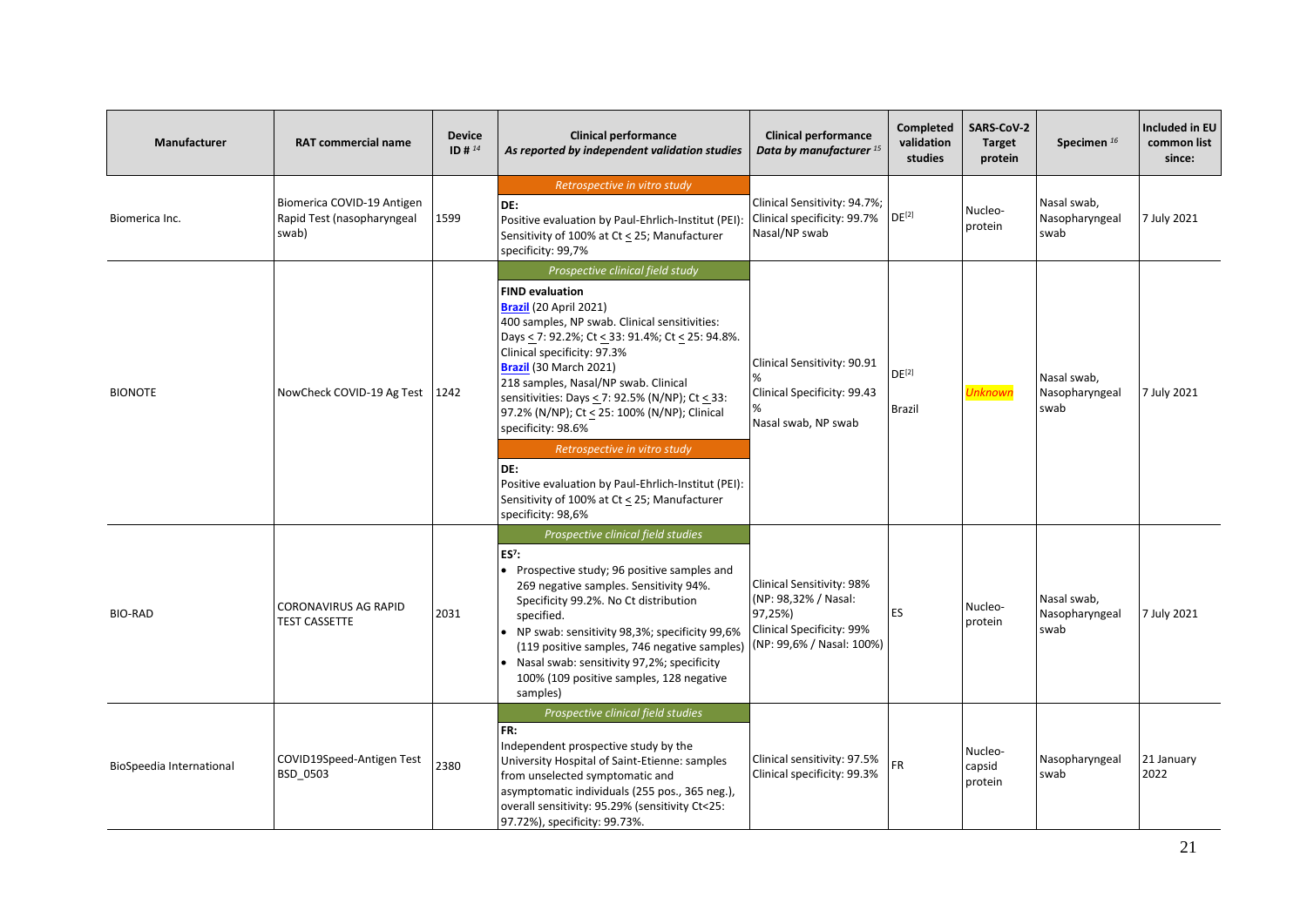| Manufacturer               | <b>RAT commercial name</b> | <b>Device</b><br>ID # $^{14}$ | <b>Clinical performance</b><br>As reported by independent validation studies                                                                                                                                                                                                                                                                                                                                                                                                                                                                                                                                                                                                                                                                                                                                                                                                                                                                                                                                                                                                                                                                                                                                                                                                        | <b>Clinical performance</b><br>Data by manufacturer <sup>15</sup>            | <b>Completed</b><br>validation<br>studies                          | <b>SARS-CoV-2</b><br><b>Target</b><br>protein | Specimen <sup>16</sup>                | Included in EU<br>common list<br>since: |
|----------------------------|----------------------------|-------------------------------|-------------------------------------------------------------------------------------------------------------------------------------------------------------------------------------------------------------------------------------------------------------------------------------------------------------------------------------------------------------------------------------------------------------------------------------------------------------------------------------------------------------------------------------------------------------------------------------------------------------------------------------------------------------------------------------------------------------------------------------------------------------------------------------------------------------------------------------------------------------------------------------------------------------------------------------------------------------------------------------------------------------------------------------------------------------------------------------------------------------------------------------------------------------------------------------------------------------------------------------------------------------------------------------|------------------------------------------------------------------------------|--------------------------------------------------------------------|-----------------------------------------------|---------------------------------------|-----------------------------------------|
| <b>BIOSYNEX SWISS S.A.</b> | BIOSYNEX COVID-19 Ag BSS   | 1223                          | Prospective clinical field studies<br>BF <sup>[6]</sup><br>Small-scale head-to-head comparison of 5 RATs<br>in Belgian hospital lab. Biosynex overall<br>sensitivity (Ct range 14.6 - 35.5): 52/58 samples<br>(89.7%). Sensitivity for Ct≤25: 18/18 samples.<br>Overall specificity only 46.2%, probably linked to<br>the use of transport medium instead of the<br>swab included in the kit.<br>FR:<br>NP swabs, prospective study (71/71) : sensitivity<br>100% (45/45, specificity 100%<br>NL:<br>Independent field study, mainly symptomatic<br>individuals (n=568, PCR positive n=39), NP swab;<br>sensitivity Ct<30: 96.0%, sensitivity ≤25: 100%;<br>specificity overall: 100%<br>NL:<br>Independent field study, symptomatic<br>individuals (n=270, PCR positive n=17), NP+OP<br>swab; sensitivity Ct≤30: 94.1%, sensitivity<br>Ct≤25: 100%; specificity overall: 100%<br>SE:<br>Karolinska hospital evaluation of Lot 20100103.<br>Patient samples; 95 PCR positive, 150 negative.<br>No detailed sample description available.<br>Sensitivity 76%, specificity 96%. Sensitivity<br>$Ct < 25 = 100\%$ .<br>Retrospective in vitro study<br>DE:<br>Positive evaluation by Paul-Ehrlich-Institut (PEI):<br>Sensitivity of 100% at Ct < 25; Manufacturer<br>specificity: 100% | 96% sensitivity, 100%<br>specificity, NP/Nasal swab                          | BE, DE <sup>[2]</sup> , FR,<br>NL <sup>[5]</sup> , SE<br><b>CH</b> | Nucleo-<br>capsid<br>protein                  | Nasal swab,<br>Nasopharyngeal<br>swab | 17 February<br>2021                     |
| <b>BIOSYNEX SA</b>         | BIOSYNEX COVID-19 Ag+ BSS  | 1494                          | Prospective clinical field study<br>FR:<br>Validation study data: 125 positive and 118<br>negative samples; sensitivity 96%, specificity:<br>99%                                                                                                                                                                                                                                                                                                                                                                                                                                                                                                                                                                                                                                                                                                                                                                                                                                                                                                                                                                                                                                                                                                                                    | Clinical Sensitivity: 97.5 %   FR<br>Specificity: 99%<br>Nasal swab, NP swab | UK                                                                 | Nucleo-<br>capsid<br>protein                  | Nasal swab,<br>Nasopharyngeal<br>swab | 7 July 2021                             |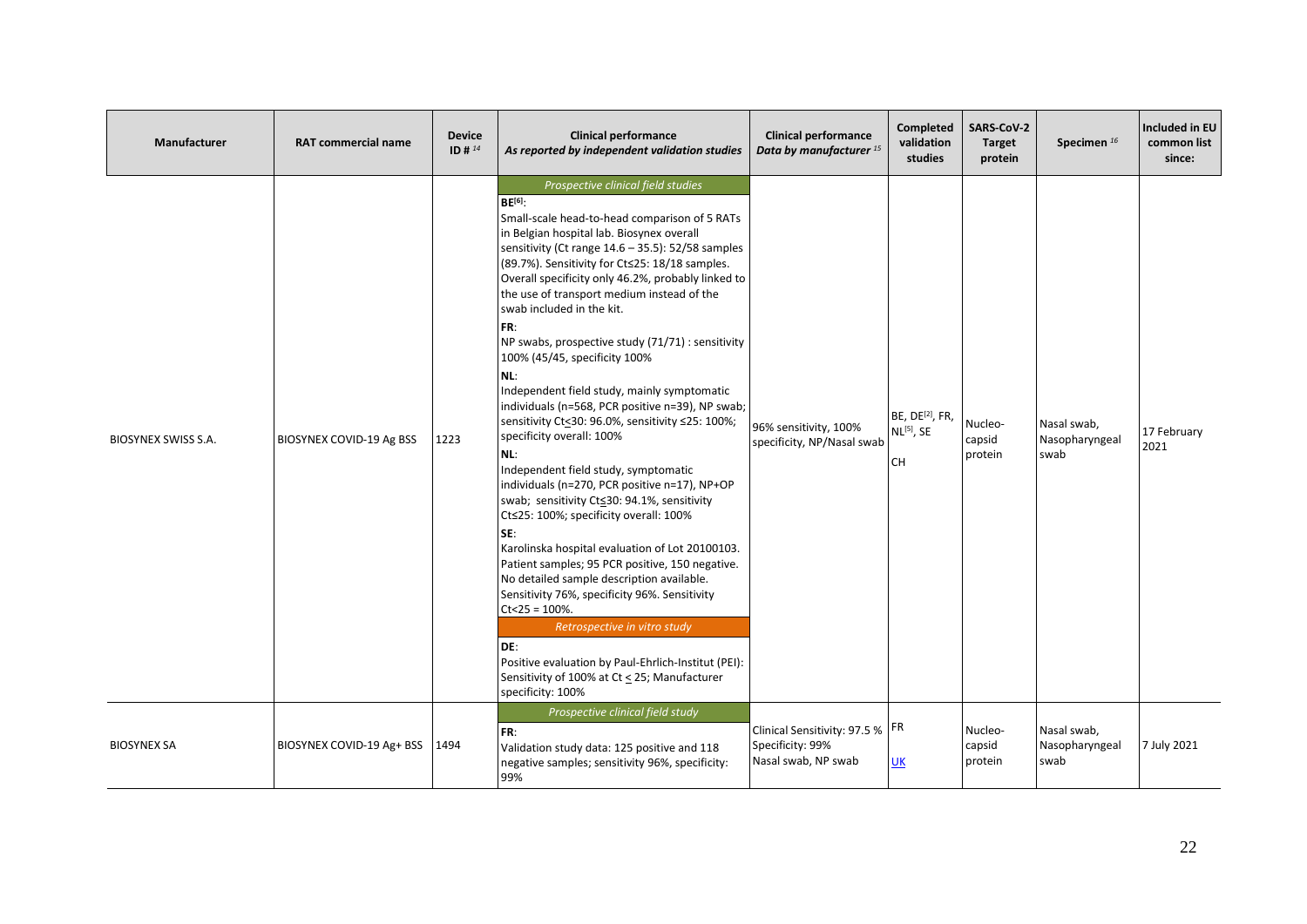| <b>Manufacturer</b>                                                                                    | <b>RAT commercial name</b>                                         | <b>Device</b><br>ID # 14 | <b>Clinical performance</b><br>As reported by independent validation studies                                                                                                                                         | <b>Clinical performance</b><br>Data by manufacturer <sup>15</sup>                                              | Completed<br>validation<br>studies | <b>SARS CoV-2</b><br><b>Target</b><br>protein | Specimen <sup>16</sup>                                          | <b>Included in EU</b><br>common list<br>since: |
|--------------------------------------------------------------------------------------------------------|--------------------------------------------------------------------|--------------------------|----------------------------------------------------------------------------------------------------------------------------------------------------------------------------------------------------------------------|----------------------------------------------------------------------------------------------------------------|------------------------------------|-----------------------------------------------|-----------------------------------------------------------------|------------------------------------------------|
| BIOTEKE CORPORATION (WUXI)   SARS-CoV-2 Antigen Test Kit<br>CO., LTD                                   | (colloidal gold method)                                            | 2067                     | Retrospective in vitro study<br>DE:<br>Positive evaluation by Paul-Ehrlich-Institut (PEI):<br>Sensitivity of 95% at Ct < 25; Manufacturer<br>specificity: 99.28%                                                     | 96.49 % sensitivity<br>99.28 % specificity<br>OP/NP swab                                                       | DE <sup>[2]</sup>                  | Nucleo-<br>protein                            | Nasopharyngeal<br>swab,<br>Oropharyngeal<br>swab                | 14 July 2021                                   |
| Biotical Health S.L.U.BIOTICAL<br><b>HEALTH S.L.U</b>                                                  | biotical SARS-CoV-2 Ag Card                                        | 2013                     | Retrospective in vitro study<br>BE:<br>Validation study 1: sensitivity 91.7% for Ct<25;<br>Validation study 2: 94% for Ct<25. Manufacturer<br>specificity: 99%                                                       | Sensitivity: 96%,<br>Specificity: 99%<br>NP swab                                                               | BE                                 | Nucleo-<br>protein                            | Nasopharyngeal<br>swab                                          | 23 July 2021                                   |
| <b>Boditech Med Inc</b>                                                                                | AFIAS COVID-19 Ag                                                  | 1989                     | Prospective clinical field study<br>NL:<br>Independent field study in mild symptomatic<br>(n= 427, PCR positive: 106); unknown swab,<br>overall sensitivity: 81.1%, sensitivity Ct <30:<br>96.4%; specificity: 100%, | Sensitivity: 91.9% (95%CI:<br>$86.0\%$ ~ 95.4%),<br>Specificity: 98.8% (95%CI: NL<br>95.6% - 99.7%)<br>NP swab |                                    | Nucleo-<br>capsid<br>protein                  | Nasopharyngeal<br>swab                                          | 23 July 2021                                   |
| <b>BTNX Inc</b>                                                                                        | Rapid Response COVID-19<br>Antigen Rapid Test                      | 1236                     | Retrospective in vitro study<br>DE:<br>Positive evaluation by Paul-Ehrlich-Institut (NP<br>swab): Sensitivity of 100% at Ct < 25;<br>Manufacturer specificity: 100%                                                  | 90.2% sensitivity 100%<br>specificity NP swab, NP<br>swab, OP swab                                             | $DE^{[2]}$                         | Nucleo-<br>protein                            | Nasal swab,<br>Nasopharyngeal<br>swab,<br>Oropharyngeal<br>swab | 10 May 2021                                    |
| CerTest Biotec                                                                                         | CerTest SARS-CoV-2 Card test   1173                                |                          | Prospective clinical field study<br>ES.<br>Ct < 25, sensitivity: 94,0%; sensitivity for<br>samples within the first 5 days after symptom<br>onset: 84,8%; 150 positive samples, 170<br>negative samples              | 92.9% sensitivity<br>99.6% specificity<br>NP swab                                                              | $DE^{[2]}$ , ES                    | Nucleo-<br>capsid<br>protein                  | Nasopharyngeal<br>swab                                          | 17 February<br>2021                            |
| Cesna Biyoteknoloji Araştırma<br>Geliştirme Laboratuvar<br>Sist. İnş. Müh. Dan. San. Tic. Ltd.<br>Şti. | CHECK UP SARS-COV-2 NASAL<br><b>ANTIGEN RAPID TEST</b>             | 2696                     | Retrospective in vitro study<br>DE:<br>Positive evaluation by Paul-Ehrlich-Institut (PEI):<br>Sensitivity of 100% at Ct < 25; Manufacturer<br>specificity: 98.8%                                                     | Clinical Sensitivity: 99.3 %<br>Clinical Specificity: 98.8 %                                                   | DE <sup>[2]</sup>                  | Nucleo-<br>capsid<br>protein                  | Nasal swab                                                      | 21 December<br>2021                            |
| Cesna Biyoteknoloji Araştırma<br>Gelistirme Laboratuvar<br>Sist.ins.Müh.Dan.San.Tic.Ltd.<br>Şti.       | CHECK UP SARS-COV-2<br>NASOPHARYNGEAL RAPID<br><b>ANTIGEN TEST</b> | 2746                     | Retrospective in vitro study<br>DE:<br>Positive evaluation by Paul-Ehrlich-Institut (PEI):<br>Sensitivity of 100% at Ct < 25; Manufacturer<br>specificity: 99.7%                                                     | Clinical Sensitivity: 99.3 %<br>Clinical Specificity: 99.7 %                                                   | DE <sup>[2]</sup>                  | Nucleo-<br>capsid<br>protein                  | Nasopharyngeal<br>swab                                          | 21 December<br>2021                            |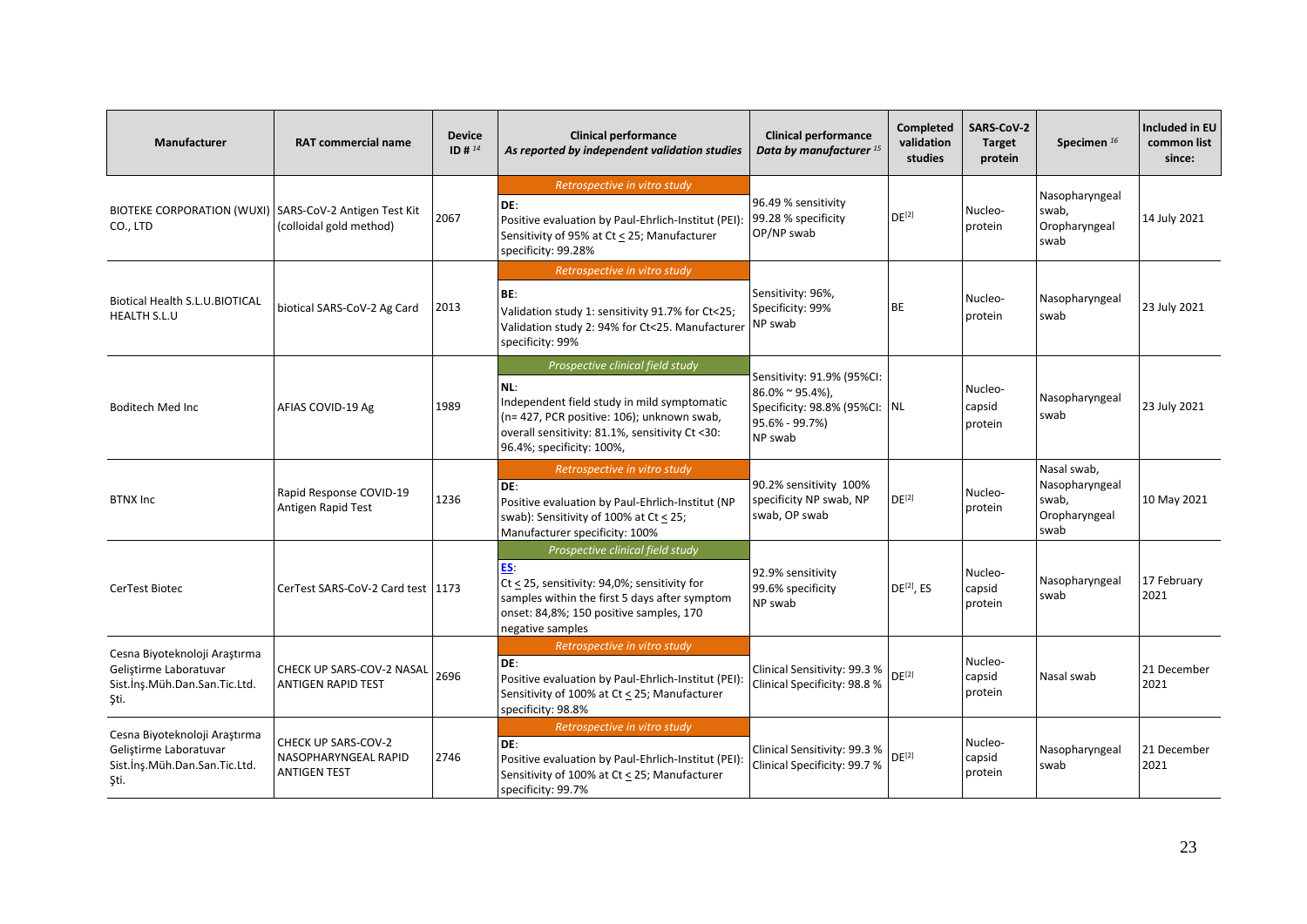| <b>Manufacturer</b>                                     | <b>RAT commercial name</b>                                                           | <b>Device</b><br>ID # $^{14}$ | <b>Clinical performance</b><br>As reported by independent validation studies                                                                                                                                                                                                                                                                                                                                                                                                 | <b>Clinical performance</b><br>Data by manufacturer <sup>15</sup> | <b>Completed</b><br>validation<br>studies | <b>SARS-CoV-2</b><br><b>Target</b><br>protein | Specimen <sup>16</sup>                           | <b>Included in EU</b><br>common list<br>since: |
|---------------------------------------------------------|--------------------------------------------------------------------------------------|-------------------------------|------------------------------------------------------------------------------------------------------------------------------------------------------------------------------------------------------------------------------------------------------------------------------------------------------------------------------------------------------------------------------------------------------------------------------------------------------------------------------|-------------------------------------------------------------------|-------------------------------------------|-----------------------------------------------|--------------------------------------------------|------------------------------------------------|
| Chil Tibbi Malzeme Sanayi ve<br>Ticaret Limited Şirketi | CHIL COVID-19 Antigen Rapid<br>Test (Nasopharyngeal /<br>Oropharyngeal Swab-Casette) | 1691                          | Retrospective in vitro study<br>DE:<br>Positive evaluation by Paul-Ehrlich-Institut (PEI):<br>Sensitivity of 100% at Ct < 25; Manufacturer<br>specificity: 99.57%                                                                                                                                                                                                                                                                                                            | Sensitivity 99.01%<br>Specificity: 99.57%                         | DE <sup>[2]</sup>                         | Nucleo-<br>protein                            | Nasopharyngeal<br>swab,<br>Oropharyngeal<br>swab | 20 October<br>2021                             |
| Chongqing M&D Biotechnology<br>Co. Ltd                  | 2019-nCoV Antigen Test Kit                                                           | 2150                          | Retrospective in vitro study<br>DE:<br>Positive evaluation by Paul-Ehrlich-Institut (PEI):<br>Sensitivity of 95% at Ct < 25; Manufacturer<br>specificity: 100%                                                                                                                                                                                                                                                                                                               | sensitivity: 91.53%,<br>specificity:100%                          | DE <sup>[2]</sup>                         | Nucleo-<br>protein                            | Nasopharyngeal<br>swab                           | 20 October<br>2021                             |
| Core Technology Co., Ltd                                | Coretests COVID-19 Ag Test                                                           | 1919                          | Retrospective in vitro study<br>DE:<br>Positive evaluation by Paul-Ehrlich-Institut (PEI):<br>Sensitivity of 88% at Ct < 25; Manufacturer<br>specificity: 99.6%                                                                                                                                                                                                                                                                                                              | 98.1% sensitivity<br>99.6% specificity<br>NP swab                 | DE <sup>[2]</sup>                         | Nucleo-<br>protein                            | Nasopharyngeal<br>swab                           | 10 May 2021                                    |
| CTK Biotech, Inc.                                       | OnSite COVID-19 Ag Rapid<br>Test                                                     | 1581                          | Prospective clinical field study<br>DK:<br>107 samples; Nasal swab - clinical sensitivity<br>86%; (from asymptomatic and mild<br>symptomatic individuals), Clinical specificity:<br>100%                                                                                                                                                                                                                                                                                     | Clinical Sensitivity: 92.3 %<br>Clinical Specificity: 100 %       | DK, ES                                    | Nucleo-<br>protein                            | Nasal swab,<br>Nasopharyngeal                    | 7 July 2021                                    |
|                                                         |                                                                                      |                               | Retrospective in vitro study<br>DE:<br>Positive evaluation by Paul-Ehrlich-Institut (PEI):<br>Sensitivity of 100% at Ct < 25; Manufacturer<br>specificity: 100%                                                                                                                                                                                                                                                                                                              | Nasal, NP swab                                                    |                                           |                                               | swab                                             |                                                |
| <b>DDS DIAGNOSTIC</b>                                   | Test Rapid Covid-19 Antigen<br>(tampon nazofaringian)                                | 1225                          | Prospective clinical field study<br>RO:<br>Clinical study based on 228 COVID-19 positive<br>samples and 597 COVID-19 negative samples.<br>All the samples were confirmed using PCR<br>(Applied Biosystems <sup>™</sup> 7500 and SLAN®- 96P)<br>and clinical symptoms. The relative sensitivity of<br>Rapid Test COVID-19 Antigen (Nasopharyngeal<br>Swab) was 99.56%, the relative specificity was<br>99.66%, and the accuracy was 99.64% compared<br>to the qRT-PCR result. | 99.6% sensitivity<br>99.67% specificity NP<br>swab                | <b>RO</b><br>China                        | Nucleo-<br>capsid<br>protein                  | Nasopharyngeal<br>swab                           | 10 May 2021                                    |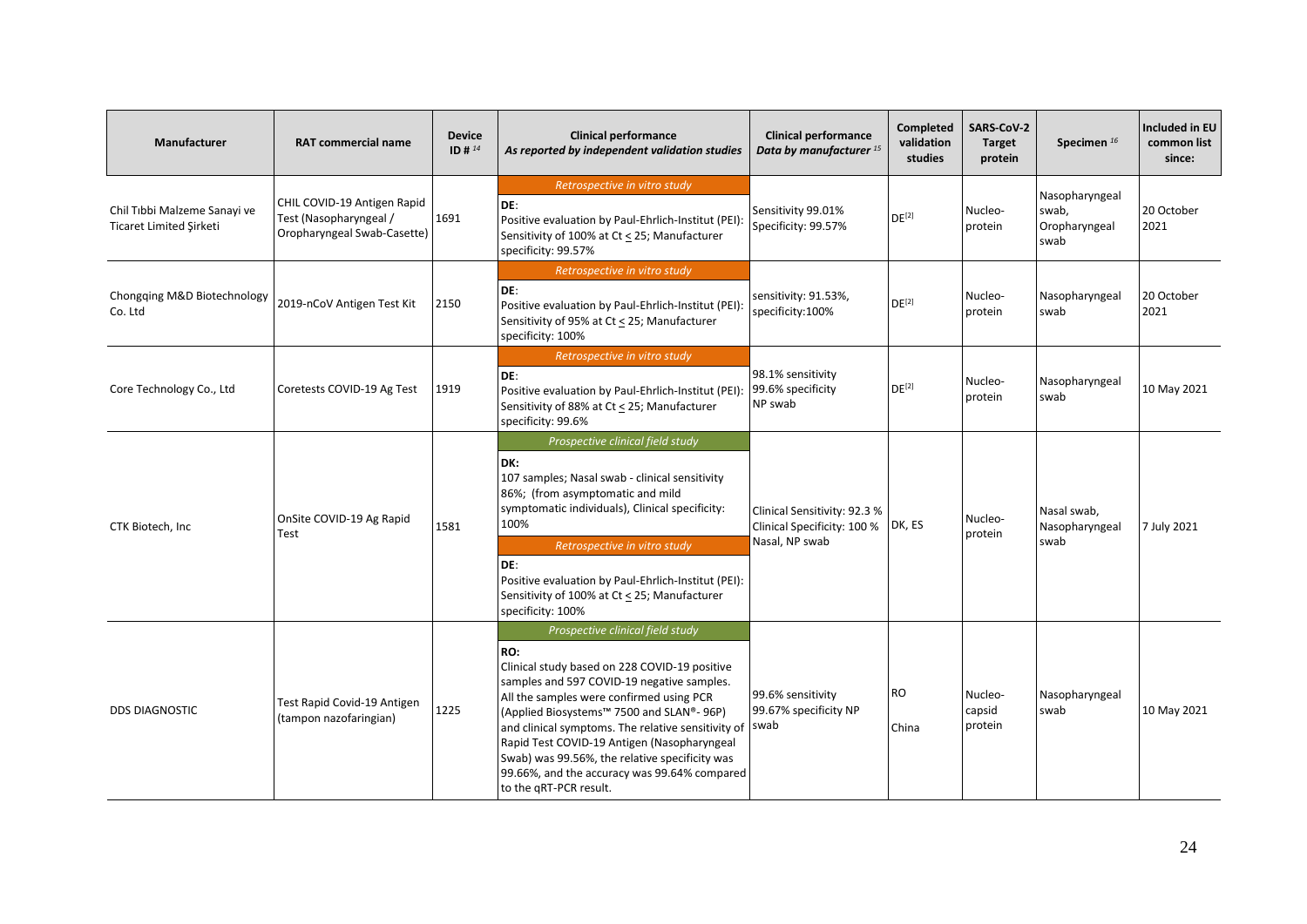| <b>Manufacturer</b>                           | <b>RAT commercial name</b>                                                         | <b>Device</b><br>ID # $^{14}$ | <b>Clinical performance</b><br>As reported by independent validation studies                                                                                                                                                                                                                                                                                                                                                                                                                                                                                                                                                                           | <b>Clinical performance</b><br>Data by manufacturer <sup>15</sup>                              | Completed<br>validation<br>studies | SARS-CoV-2<br><b>Target</b><br>protein | Specimen <sup>16</sup>                                          | Included in EU<br>common list<br>since: |
|-----------------------------------------------|------------------------------------------------------------------------------------|-------------------------------|--------------------------------------------------------------------------------------------------------------------------------------------------------------------------------------------------------------------------------------------------------------------------------------------------------------------------------------------------------------------------------------------------------------------------------------------------------------------------------------------------------------------------------------------------------------------------------------------------------------------------------------------------------|------------------------------------------------------------------------------------------------|------------------------------------|----------------------------------------|-----------------------------------------------------------------|-----------------------------------------|
| <b>DNA Diagnostic</b>                         | COVID-19 Antigen Detection<br>Kit                                                  | 2242                          | Retrospective in vitro study<br>DE:<br>Positive evaluation by Paul-Ehrlich-Institut (PEI):<br>Sensitivity of 100% at Ct < 25; Manufacturer<br>specificity: 99.56%                                                                                                                                                                                                                                                                                                                                                                                                                                                                                      | Sensitivity: 93.8%,<br>Specificity: 99.6%<br>Nasal swab                                        | DE <sup>[2]</sup><br>UK            | Nucleo-<br>protein                     | Nasal swab                                                      | 23 July 2021                            |
| <b>DNA Diagnostic</b>                         | SARS-CoV-2 Antigen Rapid<br>Test                                                   | 2756                          | Retrospective in vitro study<br>DE:<br>Positive evaluation by Paul-Ehrlich-Institut (PEI):<br>Sensitivity of 100% at Ct < 25; Manufacturer<br>specificity: 99.3%                                                                                                                                                                                                                                                                                                                                                                                                                                                                                       | Clinical sensitivity: 93.4%<br>Clinical specificity: 99.3%                                     | $DE^{[2]}$                         | Nucleo-<br>capsid<br>protein           | Nasal swab,<br>Nasopharyngeal<br>swab                           | 21 January<br>2022                      |
| Dräger Safety AG & Co. KGaA                   | Dräger Antigen Test SARS-<br>$CoV-2$                                               | 2273                          | Prospective clinical field studies<br>DE:<br>Independent prospective study, mainly<br>symptomatic <7 dps (n=378, PCR positive = 70),<br>self-collected nasal swab; sensitivity overall:<br>88.6%, sensitivity Ct<26: 96.8%; specificity<br>overall: 99.7%<br>CH:<br>Independent prospective study, mainly<br>symptomatic $\leq$ 7 dps (n=464, PCR positive = 57),<br>self-collected nasal swab; sensitivity Ct<30:<br>85.1%, sensitivity Ct<26: 90.0%; specificity<br>overall: 100%<br>Retrospective in vitro study<br>DE:<br>Positive evaluation by Paul-Ehrlich-Institut (PEI):<br>Sensitivity of 95% at Ct < 25; Manufacturer<br>specificity: 99.6% | Sensitivity: 96.8% (Ct<br>values <26) Specificity:<br>99.7%                                    | $DE^{[2]}$<br><b>CH</b>            | Nucleo-<br>capsid<br>protein           | Nasal swab                                                      | 20 October<br>2021                      |
| Dynamiker<br>Biotechnolgy (Tianjin) Co., Ltd. | Dynamiker SARS-CoV-2 Ag<br>Rapid Test                                              | 2533                          | Retrospective in vitro study<br>DE:<br>Positive evaluation by Paul-Ehrlich-Institut (PEI):<br>Sensitivity of 100% at Ct < 25; Manufacturer<br>Specificity: 99.1%                                                                                                                                                                                                                                                                                                                                                                                                                                                                                       | sensitivity: 95.7%,<br>specificity: 99.1%                                                      | DE <sup>[2]</sup>                  | Nucleo-<br>capsid<br>protein           | Nasopharyngeal<br>swab,<br>Oropharyngeal<br>swab                | 20 October<br>2021                      |
| <b>Edinburgh Genetics Limited</b>             | <b>Edinburgh Genetics</b><br>ActivXpress+ COVID-19<br>Antigen Complete Testing Kit | 1243                          | Prospective clinical field study<br><b>FIND evaluation</b><br>Peru (26 April 2021)<br>120 samples, NP swab. Clinical sensitivities:<br>Days < 7: 62%; Ct < 33: 75%; Ct < 25: 100%.<br>Clinical specificity: 100%                                                                                                                                                                                                                                                                                                                                                                                                                                       | <b>Clinical Sensitivity</b><br>97.27% NP swab<br><b>Clinical Specificity</b><br>99.62% NP swab | $DE^{[2]}$<br>Peru                 | Nucleo-<br>protein                     | Nasal swab,<br>Nasopharyngeal<br>swab,<br>Oropharyngeal<br>swab | 14 July 2021                            |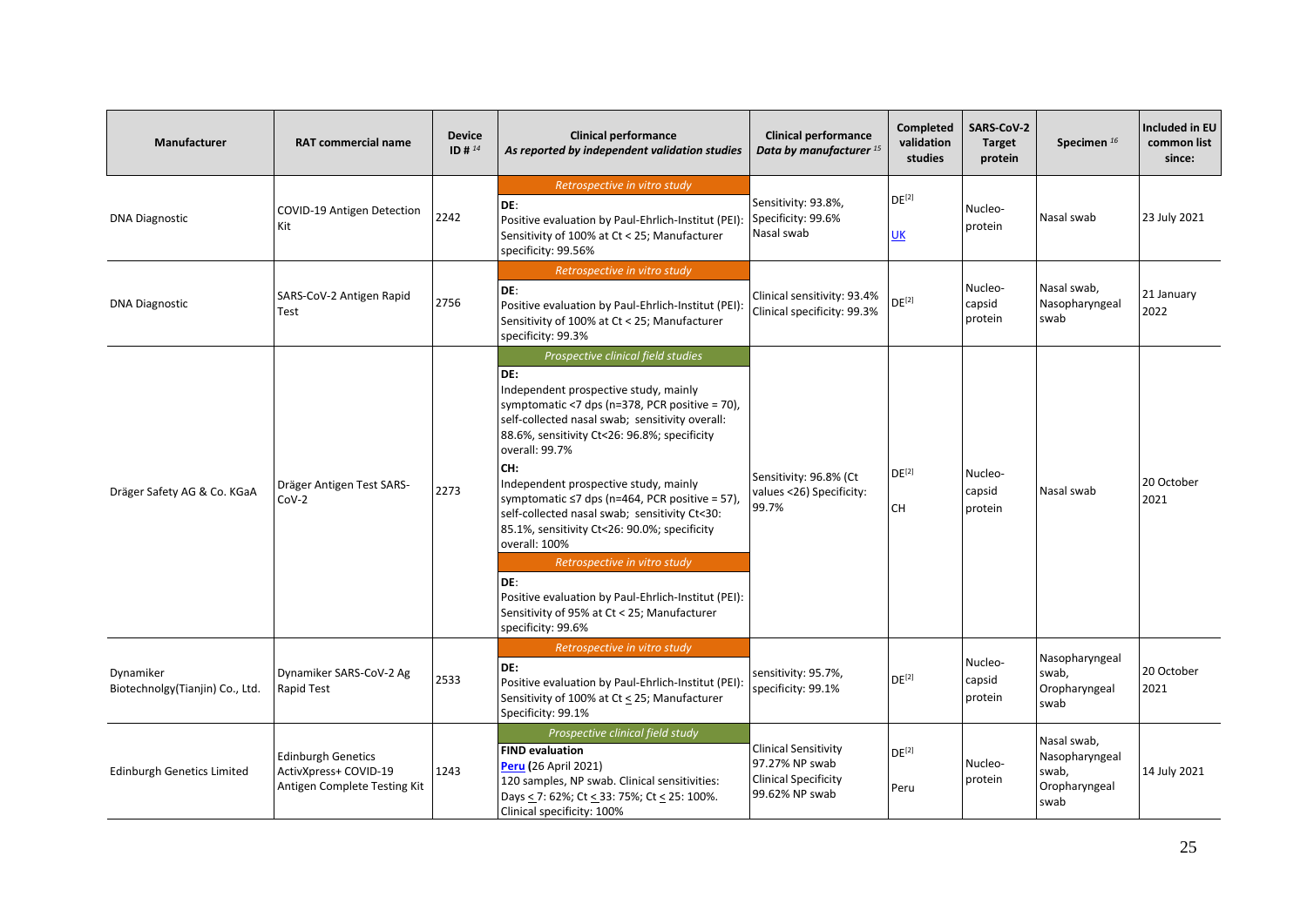| <b>Manufacturer</b>                              | <b>RAT commercial name</b>         | <b>Device</b><br>ID # $^{14}$ | <b>Clinical performance</b><br>As reported by independent validation studies                                                                                                                                                                                                                                                                                                                                                                                                                                                                       | <b>Clinical performance</b><br>Data by manufacturer <sup>15</sup>                              | Completed<br>validation<br>studies | <b>SARS-CoV-2</b><br><b>Target</b><br>protein | Specimen <sup>16</sup> | Included in EU<br>common list<br>since: |
|--------------------------------------------------|------------------------------------|-------------------------------|----------------------------------------------------------------------------------------------------------------------------------------------------------------------------------------------------------------------------------------------------------------------------------------------------------------------------------------------------------------------------------------------------------------------------------------------------------------------------------------------------------------------------------------------------|------------------------------------------------------------------------------------------------|------------------------------------|-----------------------------------------------|------------------------|-----------------------------------------|
|                                                  |                                    |                               | Retrospective in vitro study<br>DE:<br>Positive evaluation by Paul-Ehrlich-Institut (PEI):<br>Sensitivity of 100% at Ct < 25; Manufacturer<br>Specificity: 99,24%                                                                                                                                                                                                                                                                                                                                                                                  | <b>Clinical Sensitivity</b><br>95.63% OP swab<br><b>Clinical Specificity</b><br>99.24% OP swab |                                    |                                               |                        |                                         |
| Fosun Diagnostics (Shanghai)<br>Co., Ltd., China | Fosun Covid-19 Ag Card             | 2724                          | Retrospective in vitro study<br>DE:<br>Positive evaluation by Paul-Ehrlich-Institut (PEI):<br>Sensitivity of 100% at Ct < 25; Manufacturer<br>Specificity: 99,7%                                                                                                                                                                                                                                                                                                                                                                                   | <b>Clinical Sensitivity</b><br>97.7%<br><b>Clinical Specificity</b><br>98.7%                   | DE <sup>[2]</sup>                  | Nucleo-<br>capsid<br>protein                  | Nasopharyngeal<br>swab | 4 March 2022                            |
| Eurobio Scientific                               | EBS SARS-CoV-2 Ag Rapid<br>Test    | 1739                          | Prospective clinical field study<br>FR:<br>Validation study data: 119 positive and 125<br>negative samples; sensitivity 93%, specificity:<br>99%<br>Retrospective in vitro study<br>DE:<br>Positive evaluation by Paul-Ehrlich-Institut (PEI):<br>Sensitivity of 94,1% at Ct < 25; Manufacturer<br>specificity: 99,1%                                                                                                                                                                                                                              | Clinical Sensitivity: 95.7 %<br>Nasal swab                                                     | DE <sup>[2]</sup> , FR             | Nucleo-<br>protein                            | Nasal swab             | 7 July 2021                             |
| Fujirebio                                        | <b>ESPLINE SARS-CoV-2</b>          | 2147                          | Prospective clinical field study<br><b>FIND evaluation</b><br><b>DE</b> (29 March 2021)<br>723 samples, NP swab. Sensitivities: Days $\leq$ 7:<br>88.5%; Ct < 33: 87.8%; Ct < 25: 92.4%. Clinical<br>specificity: 100%<br>South Africa (6 Oct 2021)<br>494 samples, NP swab. Sensitivities: Days < 7:<br>75%; Ct < 33: 78.9%; Ct < 25: 90.1%. Clinical<br>specificity: 99.7%<br>Retrospective in vitro study<br>DE:<br>Positive evaluation by Paul-Ehrlich-Institut (PEI):<br>Sensitivity of 94,1% at Ct < 25; Manufacturer<br>specificity: 99,13% | Clinical Sensitivity: 87.8 %<br>((n=98, Ct<33))<br>Clinical Specificity: 100 %<br>NP swab      | DE <sup>[2]</sup>                  | Nucleo-<br>protein                            | Nasopharyngeal<br>swab | 7 July 2021                             |
| GA Generic Assays GmbH                           | GA CoV-2 Antigen Rapid Test   1855 |                               | Retrospective in vitro study<br>DE:<br>Positive evaluation by Paul-Ehrlich-Institut (PEI):<br>Sensitivity of 100% at Ct < 25; Manufacturer<br>specificity: 99.2%                                                                                                                                                                                                                                                                                                                                                                                   | Sensitivity: 97.059%,<br>Specificity: 99.2%<br>NP swab                                         | $DE^{[2]}$                         | Nucleo-<br>protein                            | Nasopharyngeal<br>swab | 23 July 2021                            |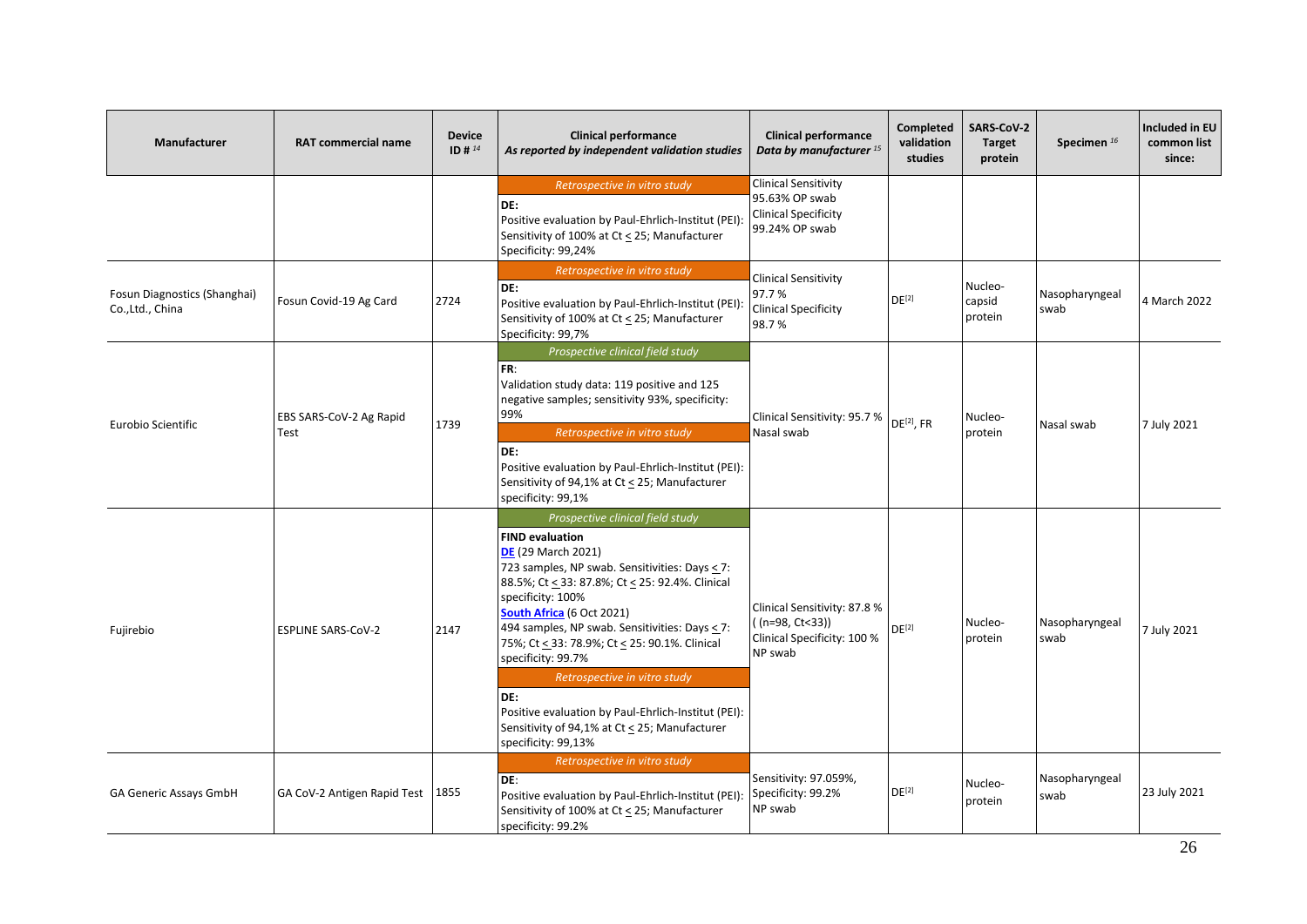| <b>Manufacturer</b>                 | <b>RAT commercial name</b>                                                                     | <b>Device</b><br>ID # 14 | <b>Clinical performance</b><br>As reported by independent validation studies                                                                                                         | <b>Clinical performance</b><br>Data by manufacturer <sup>15</sup>                                                                   | Completed<br>validation<br>studies | SARS-CoV-2<br><b>Target</b><br>protein | Specimen <sup>16</sup>                                          | <b>Included in EU</b><br>common list<br>since: |
|-------------------------------------|------------------------------------------------------------------------------------------------|--------------------------|--------------------------------------------------------------------------------------------------------------------------------------------------------------------------------------|-------------------------------------------------------------------------------------------------------------------------------------|------------------------------------|----------------------------------------|-----------------------------------------------------------------|------------------------------------------------|
| Genobio Pharmaceutical Co.,<br>Ltd. | Virusee® SARS-CoV-2 Antigen<br>Rapid Test (Colloidal Gold)                                     | 2642                     | Retrospective in vitro study<br>DE:<br>Positive evaluation by Paul-Ehrlich-Institut (PEI):<br>Sensitivity of 100% at Ct < 25; Manufacturer<br>specificity: 99.2%                     | OP: sensitivity: 97.14%,<br>specificity: 99.28%<br>NP: sensitivity: 97.22%,<br>specificity: 99.23%                                  | DE <sup>[2]</sup>                  | Nucleo-<br>capsid<br>protein           | Oropharyngeal<br>swab;<br>Nasopharyngeal<br>swab                | 8 December<br>2021                             |
| Genrui Biotech Inc                  | SARS-CoV-2 Antigen Test Kit<br>(Colloidal Gold)                                                | 2012                     | Retrospective in vitro study<br>DE:<br>Positive evaluation by Paul-Ehrlich-Institut (PEI):<br>Sensitivity of 94,1% at Ct < 25; Manufacturer<br>specificity: 99,02%                   | Sensitivity: 91.15%<br>Specificity: 99.02%<br>Nasal/NP/OP swab                                                                      | DE <sup>[2]</sup>                  | Nucleo-<br>protein                     | Nasal swab,<br>Nasopharyngeal<br>swab,<br>Oropharyngeal<br>swab | 7 July 2021                                    |
| GenSure Biotech Inc                 | GenSure COVID-19 Antigen<br>Rapid Test Kit                                                     | 1253                     | Retrospective in vitro study<br>DE:<br>Positive evaluation by Paul-Ehrlich-Institut (PEI):<br>Sensitivity of 94,1% at Ct < 25; Manufacturer<br>specificity: 100%                     | 96.86% sensitivity<br>100% specificity<br>Nasal swab                                                                                | $DE^{[2]}$<br><b>UK</b>            | <b>Unknown</b>                         | Nasal swab                                                      | 10 May 2021                                    |
| GenSure Biotech Inc.                | GenSure COVID-19 Antigen<br>Rapid Test Kit                                                     | 2853                     | Retrospective in vitro study<br>DE:<br>Positive evaluation by Paul-Ehrlich-Institut (PEI):<br>Sensitivity of 94,1% at Ct < 25; Manufacturer<br>specificity: 100%                     | <b>Clinical Sensitivity</b><br>96.73%<br><b>Clinical Specificity</b><br>100 %                                                       | DE <sup>[2]</sup>                  | Nucleo-<br>capsid<br>protein           | Nasal swab<br>! Saliva                                          | 10 February<br>2022                            |
| Getein Biotech, Inc.                | SARS-CoV-2 Antigen (Colloidal<br>Gold)                                                         | 1820                     | Retrospective in vitro study<br>DE:<br>Positive evaluation by Paul-Ehrlich-Institut (PEI):<br>Sensitivity of 100% at Ct < 25; Manufacturer<br>specificity: 98.71%                    | 97.06% sensitivity<br>98.71% specificity<br>Nasal swab                                                                              | DE <sup>[2]</sup>                  | Nucleo-<br>protein                     | Nasal swab<br>! Saliva                                          | 14 July 2021                                   |
| Getein Biotech, Inc.                | One Step Test for SARS-CoV-2<br>Antigen (Colloidal Gold)                                       | 2183                     | Retrospective in vitro study<br>DE:<br>Positive evaluation by Paul-Ehrlich-Institut (PEI):<br>Sensitivity of 90% at Ct < 30 and 100% at Ct <<br>25; Manufacturer specificity: 98.71% | 97.06% sensitivity<br>98.71% specificity<br>Nasal swab                                                                              | DE <sup>[2]</sup><br>UK            | Nucleo-<br>protein                     | Nasal swab<br>! Saliva                                          | 16 June 2021                                   |
| Glallergen CO., LTD.                | Novel Coronavirus (2019-<br>nCoV) Antigen Test Kit<br>(Colloidal gold<br>immunochromatography) | 2695                     | Retrospective in vitro study<br>DE:<br>Positive evaluation by Paul-Ehrlich-Institut (PEI):<br>Sensitivity of 100% at Ct < 25; Manufacturer<br>specificity: 99.02%                    | Clinical Sensitivity: 94.44<br>Clinical Specificity: 99.02<br>$\%$                                                                  | $DE^{[2]}$                         | Nucleo-<br>capsid<br>protein           | Nasal swab                                                      | 21 December<br>2021                            |
| Goldsite Diagnostic Inc.            | SARS-CoV-2 Antigen Kit<br>(Colloidal Gold)                                                     | 1197                     | Retrospective in vitro study<br>DE:<br>Positive evaluation by Paul-Ehrlich-Institut (PEI):<br>Sensitivity of 100% at Ct < 25; Manufacturer<br>specificity: 100%                      | Nasal: Clinical sensitivity:<br>93.04% (95% CI: 86.75 -<br>96.95%); Clinical<br>specificity: 100.00% (95%<br>$CI: 98.56 - 100.0\%)$ | FR, DE <sup>[2]</sup> , ES<br>UK   | Nucleo-<br>capsid<br>protein           | Nasal swab,<br>Nasopharyngeal<br>swab<br>! Other                | 14 July 2021                                   |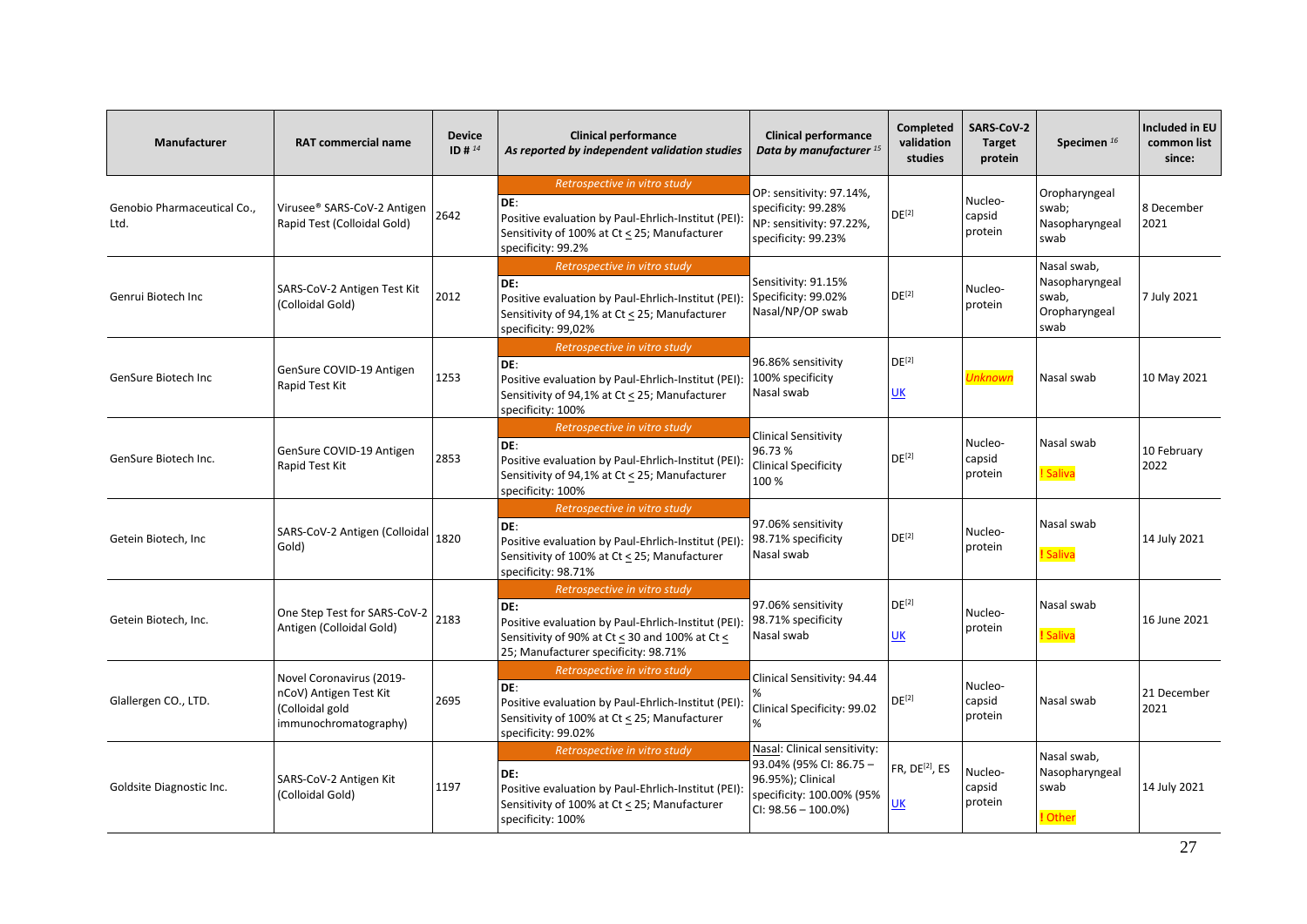| <b>Manufacturer</b>                                | <b>RAT commercial name</b>                                         | <b>Device</b><br>ID # $^{14}$ | <b>Clinical performance</b><br>As reported by independent validation studies                                                                                      | <b>Clinical performance</b><br>Data by manufacturer <sup>15</sup>                                                                                                          | <b>Completed</b><br>validation<br>studies | <b>SARS-CoV-2</b><br><b>Target</b><br>protein | Specimen $^{16}$                                             | Included in EU<br>common list<br>since: |
|----------------------------------------------------|--------------------------------------------------------------------|-------------------------------|-------------------------------------------------------------------------------------------------------------------------------------------------------------------|----------------------------------------------------------------------------------------------------------------------------------------------------------------------------|-------------------------------------------|-----------------------------------------------|--------------------------------------------------------------|-----------------------------------------|
|                                                    |                                                                    |                               |                                                                                                                                                                   | Nasopharyngeal: Clinical<br>sensitivity: 97.14% (95%<br>CI: $91.88 - 99.41\%$ ;<br>Clinical specificity: 99.60%<br>$(95\%$ CI: $98.58 - 99.95\%)$                          |                                           |                                               |                                                              |                                         |
| <b>Green Cross Medical Science</b><br>Corp.        | <b>GENEDIA W COVID-19 Ag</b>                                       | 1144                          | Retrospective in vitro study<br>DE:<br>Positive evaluation by Paul-Ehrlich-Institut (PEI):<br>Sensitivity of 83% at Ct < 25; Manufacturer<br>specificity: 100%    | 100% sensitivity 90.1%<br>sensitivity<br>100% specificity<br>NP swab, Anterior nasal<br>swab                                                                               | $DE^{[2]}$                                | Nucleo-<br>protein                            | Anterior nasal<br>swab,<br>Nasopharyngeal<br>swab            | 10 May 2021                             |
| Guangdong Hecin Scientific,<br>Inc.                | 2019-nCoV Antigen Test Kit<br>(colloidal gold method)              | 1747                          | Retrospective in vitro study<br>DE:<br>Positive evaluation by Paul-Ehrlich-Institut (PEI):<br>Sensitivity of 82% at Ct < 25; Manufacturer<br>specificity: 99.07%  | 96.83% sensitivity<br>99.39% specificity<br>Nasal swab                                                                                                                     | $DE^{[2]}$                                | Nucleo-<br>capsid<br>protein                  | Nasopharyngeal<br>swab                                       | 10 May 2021                             |
| Guangdong Longsee Biomedical<br>Co., Ltd.          | 2019-nCoV Ag Rapid<br>Detection Kit (Immuno-<br>Chromatography)    | 1216                          | Retrospective in vitro study<br>DE:<br>Positive evaluation by Paul-Ehrlich-Institut (PEI):<br>Sensitivity of 100% at Ct < 25; Manufacturer<br>specificity: 99.5%  | OP swab: sensitivity<br>95.22%, specificity<br>99.72%<br>Nasal swab: sensitivity<br>94.15%, specificity<br>99.68%<br>NP swab: sensitivity<br>95.51%, specificity<br>99.72% | DE <sup>[2]</sup>                         | Nucleo-<br>capsid<br>protein                  | Nasopharyngeal<br>swab,<br>Oropharyngeal<br>swab, Nasal swab | 14 July 2021                            |
| Guangdong Wesail Biotech Co.<br>Ltd                | COVID-19 Ag Test Kit                                               | 1360                          | Retrospective in vitro study<br>DE:<br>Positive evaluation by Paul-Ehrlich-Institut (PEI):<br>Sensitivity of 100% at Ct < 25; Manufacturer<br>specificity: 98%    | 90% sensitivity<br>98% specificity<br>Nasal swab                                                                                                                           | $DE^{[2]}$                                | Nucleo-<br>protein                            | Nasal swab,<br>Nasopharyngeal<br>swab                        | 17 February<br>2021                     |
| <b>Guangzhou Decheng</b><br>Biotechnology CO., Ltd | V-CHEK, 2019-nCoV Ag Rapid<br>Test Kit (Immuno-<br>chromatography) | 1324                          | Retrospective in vitro study<br>DE:<br>Positive evaluation by Paul-Ehrlich-Institut (PEI):<br>Sensitivity of 94,1% at Ct < 25; Manufacturer<br>specificity: 99,5% | <b>Clinical Sensitivity:</b><br>95.83%<br>Specificity 99.57%<br>Nasal swab                                                                                                 | DE <sup>[2]</sup>                         | Nucleo-<br>protein                            | Nasal swab                                                   | 7 July 2021                             |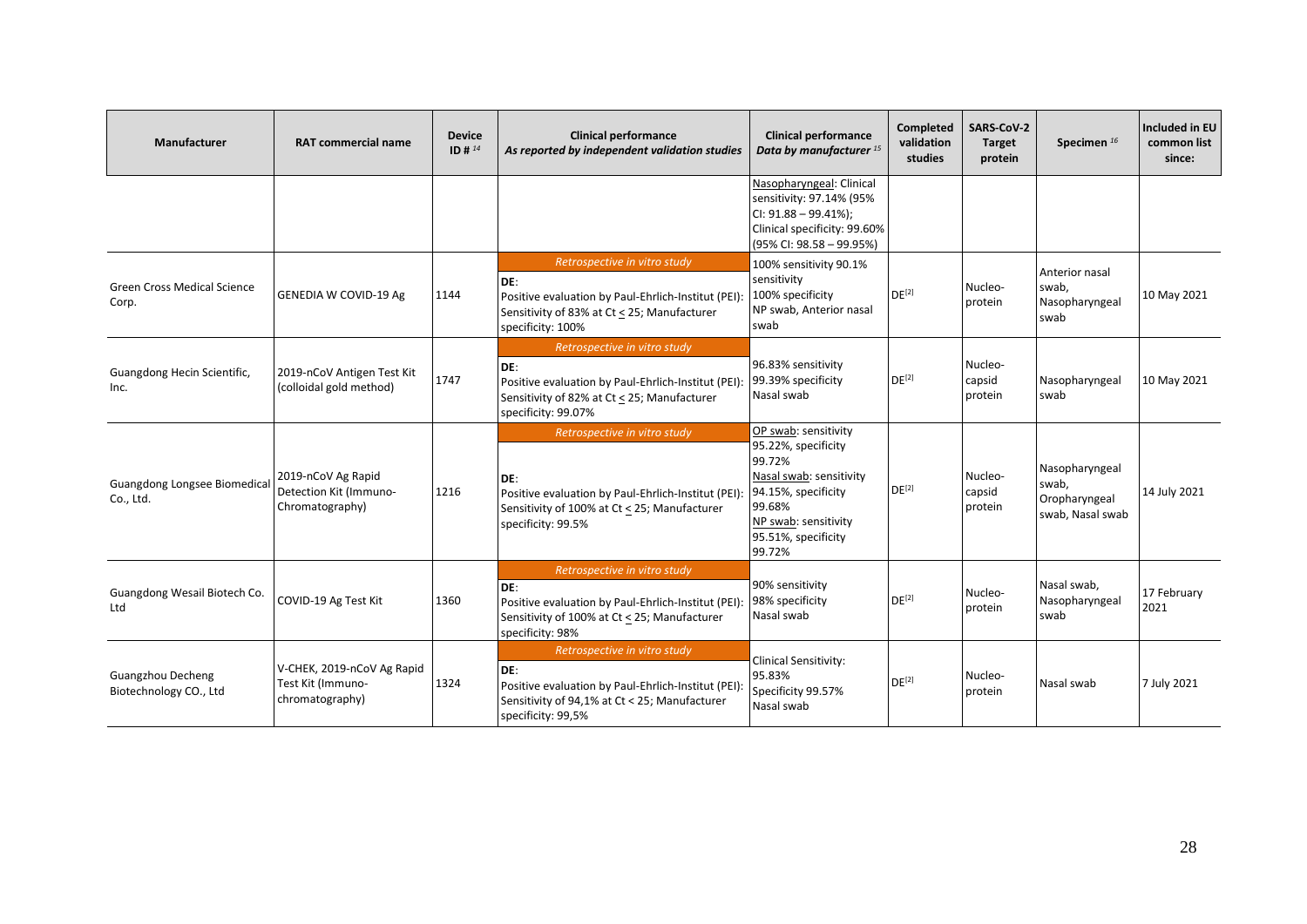| Manufacturer                         | <b>RAT commercial name</b>                             | <b>Device</b><br>ID # $^{14}$ | <b>Clinical performance</b><br>As reported by independent validation studies                                                                                                                                                                                                                                                                                                                                                                                                                                                                            | <b>Clinical performance</b><br>Data by manufacturer <sup>15</sup>            | <b>Completed</b><br>validation<br>studies | SARS-CoV-2<br><b>Target</b><br>protein | Specimen <sup>16</sup>                          | Included in EU<br>common list<br>since: |
|--------------------------------------|--------------------------------------------------------|-------------------------------|---------------------------------------------------------------------------------------------------------------------------------------------------------------------------------------------------------------------------------------------------------------------------------------------------------------------------------------------------------------------------------------------------------------------------------------------------------------------------------------------------------------------------------------------------------|------------------------------------------------------------------------------|-------------------------------------------|----------------------------------------|-------------------------------------------------|-----------------------------------------|
| Guangzhou Wondfo Biotech<br>Co., Ltd | Wondfo 2019-nCoV Antigen<br>Test (Lateral Flow Method) | 1437                          | Prospective clinical field study<br><b>FIND evaluation</b><br>CH (25 Feb 2020)<br>328 samples, NP swab. Clinical sensitivities:<br>Days < 7: 85.7%; Ct < 33: 92.2%; Ct < 25: 100%.<br>Clinical specificity: 100%<br><b>Brazil</b> (10 Oct 2021)<br>237 samples, NP swab. Clinical sensitivities:<br>Days < 7: 90.4%; Ct < 33: 89.3%; Ct < 25: 96.7%.<br>Clinical specificity: 98.8%<br>Retrospective in vitro study<br>DE:<br>Positive evaluation by Paul-Ehrlich-Institut (PEI):<br>Sensitivity of 88% at Ct < 25; Manufacturer<br>specificity: 99.74% | Sensitivity: 98.11%<br>Specificity: 99.72%                                   | $DE^{[2]}$<br>CH, UK                      | Nucleo-<br>capsid<br>protein           | Nasopharyngeal<br>swab<br>Oropharyngeal<br>swab | 10 May 2021                             |
| Hangzhou AllTest Biotech Co.,<br>Ltd | COVID-19 Antigen Rapid<br>Test                         | 1257                          | Prospective clinical field study<br>FR:<br>Prospective study, sensitivity 96,4% (80/83),<br>specificity 99,2% (120/121)                                                                                                                                                                                                                                                                                                                                                                                                                                 | 93,40% sensitivity,<br>99,90% specificity<br>NP swab                         | <b>FR</b>                                 | Nucleo-<br>capsid<br>protein           | Nasopharyngeal<br>swab                          | 10 May 2021                             |
| Hangzhou AllTest Biotech Co.,<br>Ltd | SARS-CoV-2 Antigen Rapid<br>Test (Nasal Swab)          | 2257                          | Prospective clinical field study<br>PL:<br>Prospective study performed in Polish<br>university, nasal specimen, 300 negative<br>samples and 200 positive samples. CT<br>distribution described. Overall sensitivity:<br>97,3%, overall specificity: 98,70%<br>Retrospective in vitro study<br>DE:<br>Positive evaluation by Paul-Ehrlich-Institut (PEI):<br>Sensitivity of 90% at Ct < 25; Manufacturer<br>specificity: 99.9%                                                                                                                           | <b>Clinical Sensitivity</b><br>97.4%<br><b>Clinical Specificity</b><br>99.9% | $DE^{[2]}$ , PL                           | Nucleo-<br>capsid<br>protein           | Nasal swab                                      | 4 March 2022                            |
| Hangzhou Biotest Biotech Co.,<br>Ltd | COVID-19 Antigen Rapid Test<br>Cassette (Nasal Swab)   | 1876                          | Retrospective in vitro study<br>DE:<br>Positive evaluation by Paul-Ehrlich-Institut (PEI):<br>Sensitivity of 100% at Ct < 25; Manufacturer<br>specificity: 99.2%                                                                                                                                                                                                                                                                                                                                                                                        | Sensitivity: 93.2%,<br>Specificity: 99.2%<br>Nasal swab                      | DE <sup>[2]</sup>                         | Nucleo-<br>capsid<br>protein           | Nasal swab                                      | 8 December<br>2021                      |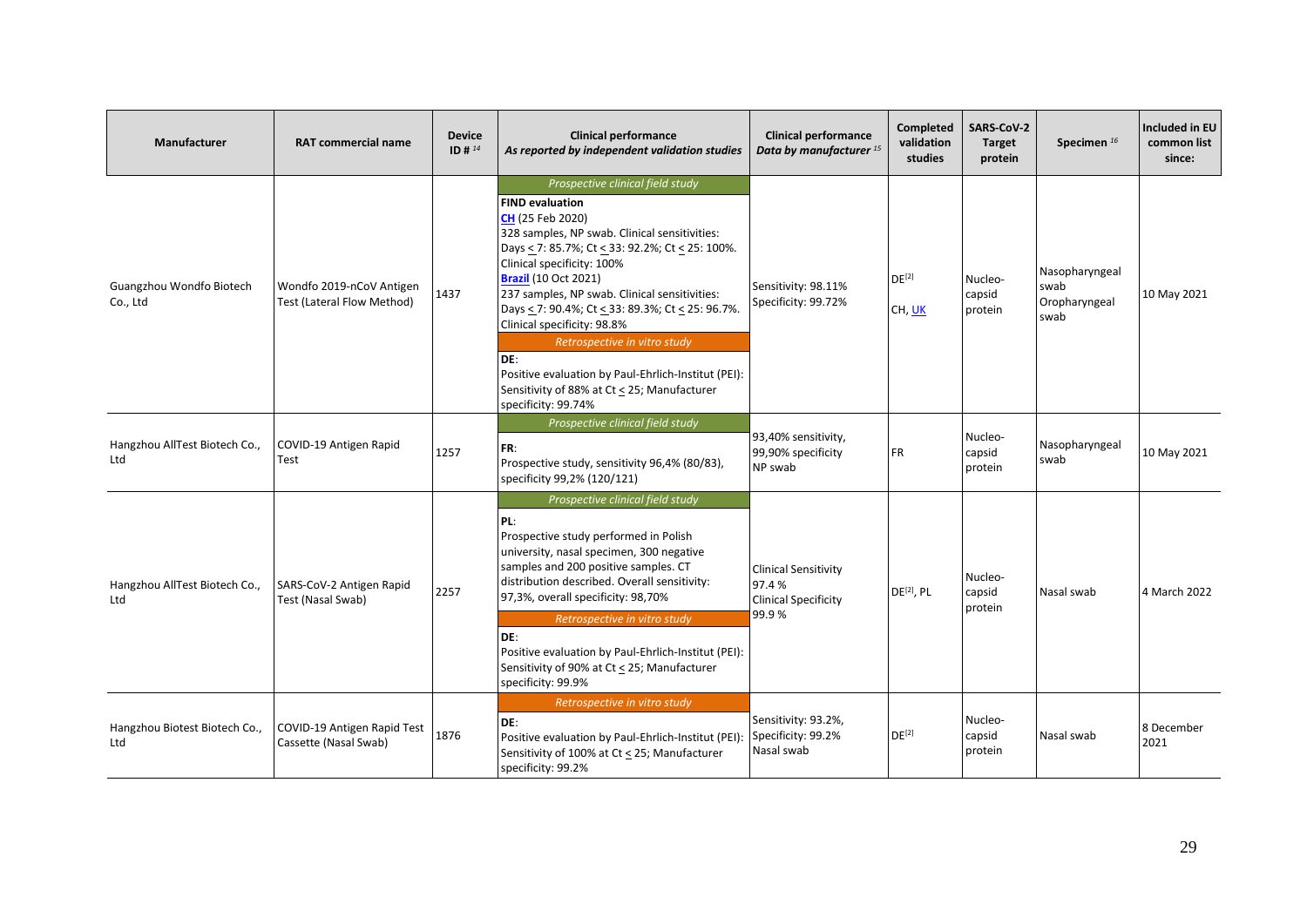| Manufacturer                           | <b>RAT commercial name</b>                                                             | <b>Device</b><br>ID # $^{14}$ | <b>Clinical performance</b><br>As reported by independent validation studies                                                                                     | <b>Clinical performance</b><br>Data by manufacturer <sup>15</sup>                                      | Completed<br>validation<br>studies | <b>SARS CoV-2</b><br><b>Target</b><br>protein | Specimen <sup>16</sup>                                                                  | <b>Included in EU</b><br>common list<br>since: |
|----------------------------------------|----------------------------------------------------------------------------------------|-------------------------------|------------------------------------------------------------------------------------------------------------------------------------------------------------------|--------------------------------------------------------------------------------------------------------|------------------------------------|-----------------------------------------------|-----------------------------------------------------------------------------------------|------------------------------------------------|
|                                        | COVID-19 Antigen Rapid Test<br>Casette                                                 | 1610                          | Retrospective in vitro study<br>DE:<br>Positive evaluation by Paul-Ehrlich-Institut (PEI):<br>Sensitivity of 94,4% at Ct < 25; Manufacturer<br>specificity: 100% | Clinical Sensitivity: 91.4 %<br>Clinical Specificity: 100 %<br>NP swab                                 | $DE^{[2]}$<br><b>UK</b>            | Nucleo-<br>protein                            | Nasopharyngeal<br>swab                                                                  | 7 July 2021                                    |
| Hangzhou Clongene Biotech<br>Co., Ltd. | Covid-19 Antigen Rapid Test<br>Kit                                                     | 1363                          | Retrospective in vitro study<br>DE:<br>Positive evaluation by Paul-Ehrlich-Institut (PEI):<br>Sensitivity of 94,4% at Ct < 25; Manufacturer<br>specificity: 100% | 98.5% (Ct<33) sensitivity<br>Nasal swab                                                                | $DE^{[2]}$<br><b>CH</b>            | Nucleo-<br>protein                            | Nasal swab                                                                              | 17 February<br>2021                            |
|                                        | COVID-19/Influenza A+B<br>Antigen Combo Rapid Test                                     | 1365                          | Retrospective in vitro study<br>DE:<br>Positive evaluation by Paul-Ehrlich-Institut (PEI):<br>Sensitivity of 94,4% at Ct < 25; Manufacturer<br>specificity: 100% | 91% sensitivity<br>100% specificity<br>NP swab                                                         | DE <sup>[2]</sup>                  | Nucleo-<br>protein                            | Nasopharyngeal<br>swab                                                                  | 10 May 2021                                    |
|                                        | Immunobio SARS-CoV-2<br>Antigen ANTERIOR NASAL<br>Rapid Test Kit (minimal<br>invasive) | 1844                          | Retrospective in vitro study<br>DE:<br>Positive evaluation by Paul-Ehrlich-Institut (PEI):<br>Sensitivity of 88% at Ct < 25; Manufacturer<br>specificity: 100%   | 94% sensitivity<br>100% specificity<br>Nasal swab, NP swab                                             | $DE^{[2]}$                         | Nucleo-<br>protein                            | Nasal swab,<br>Nasopharyngeal<br>swab                                                   | 10 May 2021                                    |
| Hangzhou Immuno Biotech Co.,<br>Ltd    | SARS-CoV2 Antigen Rapid<br>Test                                                        | 2317                          | Retrospective in vitro study<br>DE:<br>Positive evaluation by Paul-Ehrlich-Institut (PEI):<br>Sensitivity of 88% at Ct < 25; Manufacturer<br>specificity: 100%   | Clinical Sensitivity: 98 %<br>Clinical Specificity: 100 %<br>Anterior nasal swab, NP<br>swab, OP swab, | $DE^{[2]}$                         | Nucleo-<br>protein                            | Anterior nasal<br>swab,<br>Nasopharyngeal<br>swab,<br>Oropharyngeal<br>swab<br>! Sputum | 10 May 2021                                    |
| Sigmed Sp. z o.o.                      | <b>Redtest Professional Sars-</b><br>CoV-2 Antigen Rapid Test<br>(Covid-19 Ag)         | 2256                          | Retrospective in vitro study<br>DE:<br>Positive evaluation by Paul-Ehrlich-Institut (PEI):<br>Sensitivity of 88% at Ct < 25; Manufacturer<br>specificity: 100%   | sensitivity: 98,13%,<br>specificity: 100%                                                              | DE <sup>[2]</sup>                  | Nucleo-<br>capsid<br>protein                  | Nasal swab.<br>Nasopharyngeal<br>swab,<br>Oropharyngeal<br>swab                         | 8 December<br>2021                             |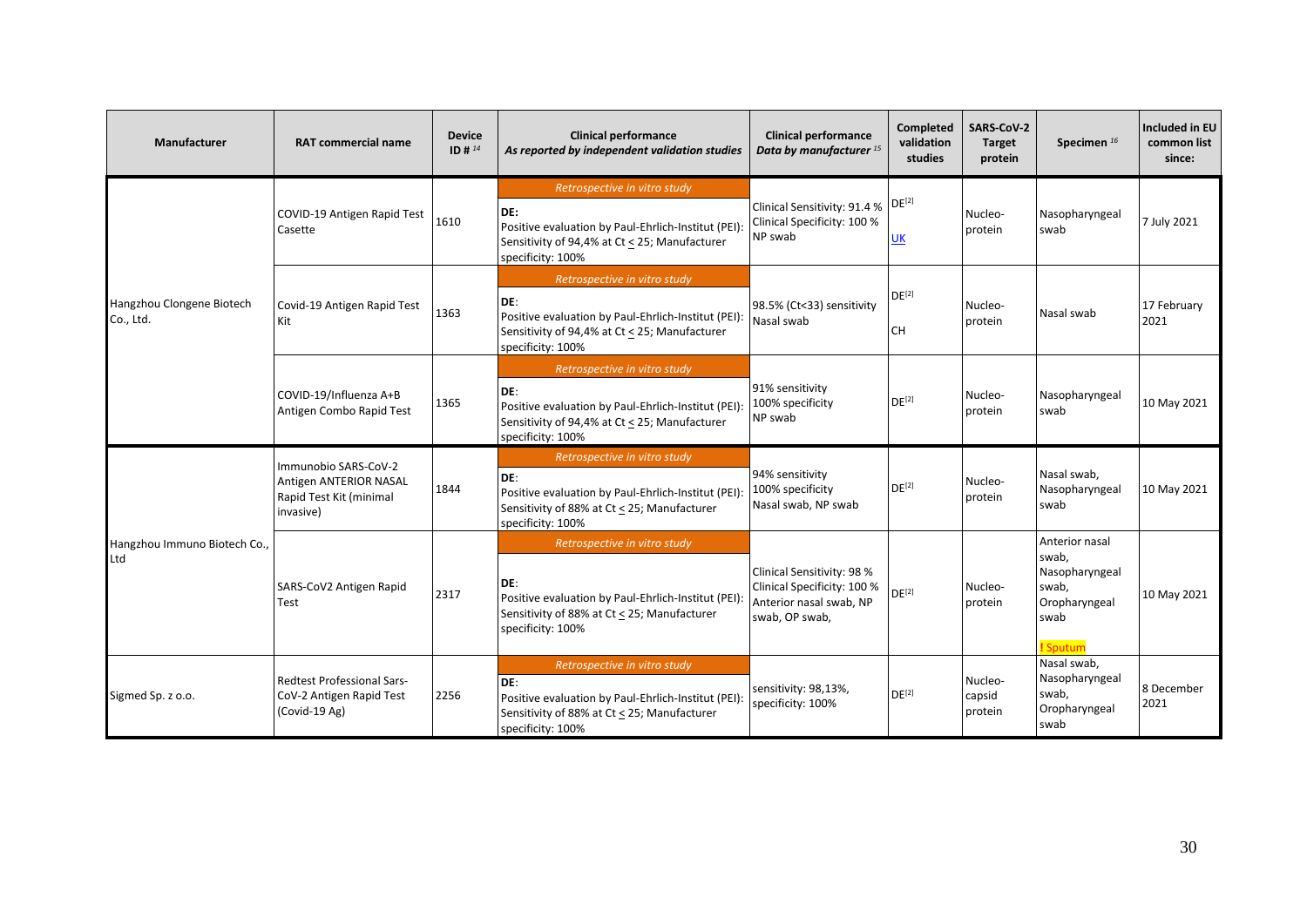| Manufacturer                                       | <b>RAT commercial name</b>                                                        | <b>Device</b><br>$ID#^{14}$ | <b>Clinical performance</b><br>As reported by independent validation studies                                                                                                                                                                                                                                                                                                                                                                                                                                                                                                                                                                                                      | <b>Clinical performance</b><br>Data by manufacturer <sup>15</sup>                               | <b>Completed</b><br>validation<br>studies | SARS-CoV-2<br><b>Target</b><br>protein          | Specimen <sup>16</sup>                                                       | Included in EU<br>common list<br>since: |
|----------------------------------------------------|-----------------------------------------------------------------------------------|-----------------------------|-----------------------------------------------------------------------------------------------------------------------------------------------------------------------------------------------------------------------------------------------------------------------------------------------------------------------------------------------------------------------------------------------------------------------------------------------------------------------------------------------------------------------------------------------------------------------------------------------------------------------------------------------------------------------------------|-------------------------------------------------------------------------------------------------|-------------------------------------------|-------------------------------------------------|------------------------------------------------------------------------------|-----------------------------------------|
| Hangzhou DIAN Biotechnology<br>Co., Ltd.           | COVID-19 Antigen Test<br>Cassette                                                 | 2629                        | Retrospective in vitro study<br>DE:<br>Positive evaluation by Paul-Ehrlich-Institut (PEI):<br>Sensitivity of 90% at Ct < 25; Manufacturer<br>specificity: 98.4%                                                                                                                                                                                                                                                                                                                                                                                                                                                                                                                   | Clinical Sensitivity: 97.6 %<br>Clinical Specificity: 98.4 %                                    | $DE^{[2]}$                                | <b>Unknown</b>                                  | Nasal swab,<br>Nasopharyngeal<br>swab                                        | 21 December<br>2021                     |
| Hangzhou Laihe Biotech Co.                         | <b>LYHER Novel Coronavirus</b><br>(COVID-19) Antigen Test Kit<br>(Colloidal Gold) | 1215                        | Retrospective in vitro study<br>DE:<br>Positive evaluation by Paul-Ehrlich-Institut (PEI)<br>Sensitivity of 94,1% at Ct < 25; Manufacturer<br>specificity: 99,7%                                                                                                                                                                                                                                                                                                                                                                                                                                                                                                                  | OP: Sensitivity 95.49%,<br>Specificity 99.32%<br>NP: Sensitivity 97.47%,<br>Specificity 100.00% | DE <sup>[2]</sup><br><u>UК</u>            | Nucleo-<br>capsid<br>protein                    | For professional<br>use:<br>Nasopharyngeal<br>swab,<br>Oropharyngeal<br>swab | 10 May 2021                             |
| Hangzhou Lysun Biotechnology<br>Co. Ltd            | COVID-19 Antigen Rapid Test<br>Device (Colloidal Gold)                            | 2139                        | Retrospective in vitro study<br>DE:<br>Positive evaluation by Paul-Ehrlich-Institut (PEI):<br>Sensitivity of 100% at Ct < 25; Manufacturer<br>specificity: 100%                                                                                                                                                                                                                                                                                                                                                                                                                                                                                                                   | 96.46% sensitivity<br>100% specificity<br>Nasal swab                                            | $DE^{[2]}$                                | Nucleo-<br>protein                              | Nasal swab                                                                   | 10 May 2021                             |
| Hangzhou Sejoy Electronics &<br>Instruments Co.Ltd | SARS-CoV-2 Antigen Rapid<br>Test Cassette                                         | 1945                        | Retrospective in vitro study<br>DE:<br>Positive evaluation by Paul-Ehrlich-Institut (PEI): Specificity:100%<br>Sensitivity of 100% at Ct < 25; Manufacturer<br>specificity: 100%                                                                                                                                                                                                                                                                                                                                                                                                                                                                                                  | Sensitivity: 94.5%,<br>Nasal swab                                                               | $DE^{[2]}$                                | Nucleo-<br>capsid<br>protein                    | Nasal swab                                                                   | 8 December<br>2021                      |
| Hangzhou Testsea<br>Biotechnology Co., Ltd.        | Covid-19 Antigen Test<br>Cassette                                                 | 1392                        | Retrospective in vitro study<br>DE:<br>Positive evaluation by Paul-Ehrlich-Institut (NP<br>swab): Sensitivity of 100% at $Ct \le 25$ ;<br>Manufacturer specificity: 98.4%                                                                                                                                                                                                                                                                                                                                                                                                                                                                                                         | 92.1% sensitivity<br>98.1% specificity<br>Nasal swab                                            | DE <sup>[2]</sup>                         | Nucleo-<br>protein                              | Nasal swab,<br>Nasopharyngeal<br>swab                                        | 10 May 2021                             |
| Healgen Scientific                                 | Coronavirus Ag Rapid Test<br>Cassette                                             | 1767                        | Prospective clinical field studies<br>NL:<br>1): Clinical field study, symptomatic individuals<br>(n=417, PCR positive n=70), NP swab; sensitivity<br>overall: 75.7%, sensitivity Ct≤30: 85.2%,<br>sensitivity Ct≤25: 90.7%; specificity: 100%<br>2): Clinical field study, symptomatic individuals<br>(n=240, PCR positive n=21), NP+OP swab;<br>sensitivity overall: 85.7%, sensitivity Ct≤30:<br>89.5%, sensitivity Ct≤25: 100%; specificity: 100%   (Nasal swab)<br>3): Clinical field study, symptomatic individuals<br>(n=94, PCR positive n=18), NP+OP swab in VTM;<br>sensitivity overall: 90.0%, sensitivity Cts30:<br>100%, sensitivity Ct≤25: 100%; specificity: 97.3% | 98.32 % sensitivity<br>99.6% specificity<br>(NP swab)<br>97.25% sensitivity<br>100% specificity | DE <sup>[2]</sup> , NL <sup>[5]</sup>     | Nucleo-<br>proteins,<br><b>S1, S1-RBD</b><br>S2 | Nasal swab,<br>Nasopharyngeal<br>swab                                        | 17 February<br>2021                     |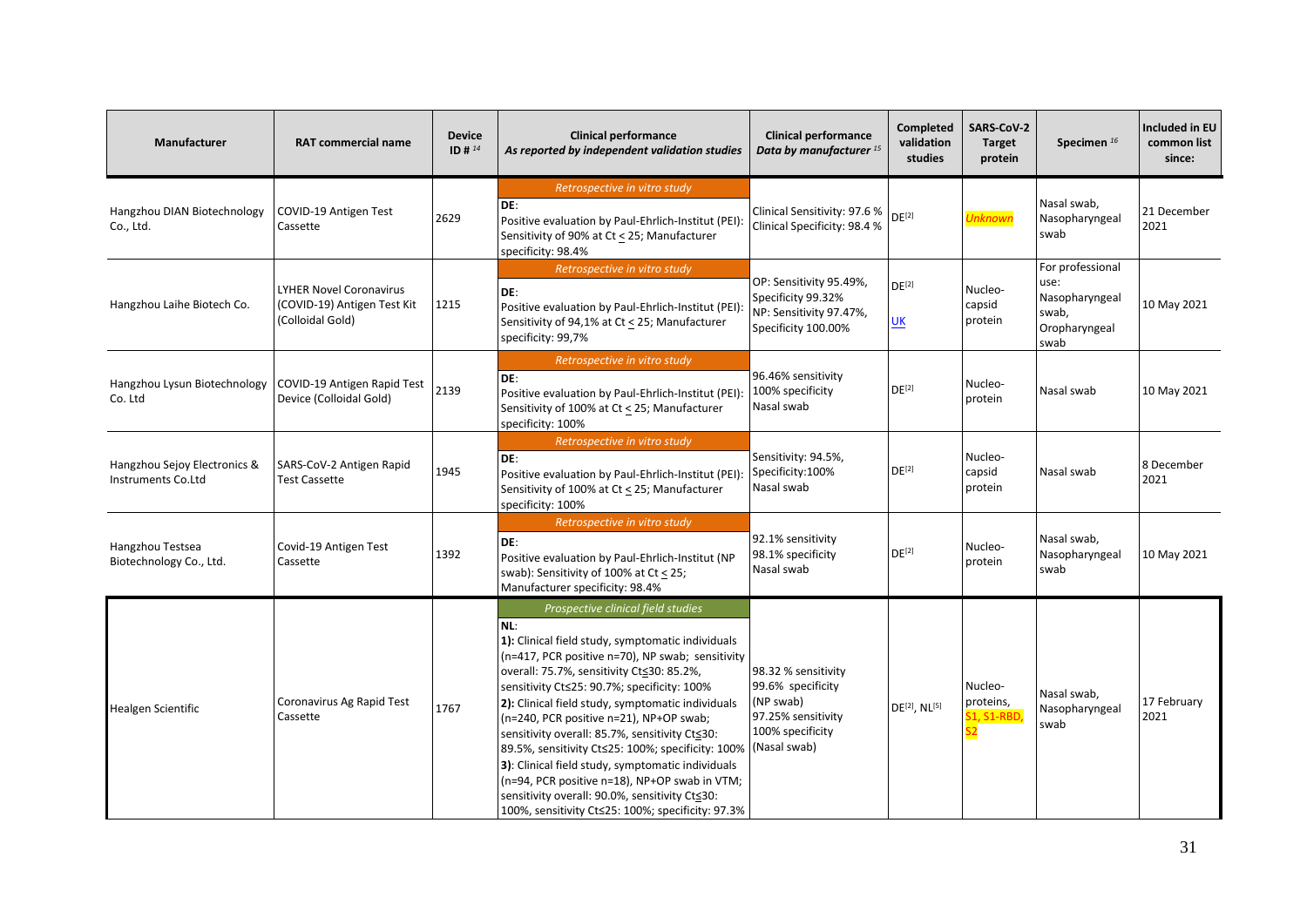| Manufacturer                             | <b>RAT commercial name</b>                      | <b>Device</b><br>$ID#^{14}$ | <b>Clinical performance</b><br>As reported by independent validation studies                                                                                                                                                                                                                                                                                                                                                                                                                                                                                                                                                                                                                                                                                                                                                                                                                                                                                                                                                                                                                                       | <b>Clinical performance</b><br>Data by manufacturer <sup>15</sup>                         | <b>Completed</b><br>validation<br>studies        | SARS-CoV-2<br><b>Target</b><br>protein | Specimen <sup>16</sup>                | Included in EU<br>common list<br>since: |
|------------------------------------------|-------------------------------------------------|-----------------------------|--------------------------------------------------------------------------------------------------------------------------------------------------------------------------------------------------------------------------------------------------------------------------------------------------------------------------------------------------------------------------------------------------------------------------------------------------------------------------------------------------------------------------------------------------------------------------------------------------------------------------------------------------------------------------------------------------------------------------------------------------------------------------------------------------------------------------------------------------------------------------------------------------------------------------------------------------------------------------------------------------------------------------------------------------------------------------------------------------------------------|-------------------------------------------------------------------------------------------|--------------------------------------------------|----------------------------------------|---------------------------------------|-----------------------------------------|
| <b>Siemens Healthineers</b>              | <b>CLINITEST Rapid COVID-19</b><br>Antigen Test | 1218                        | Retrospective in vitro study<br>DE:<br>Positive evaluation by Paul-Ehrlich-Institut (NP<br>swab): Sensitivity of 100% at Ct $\leq$ 25;<br>Manufacturer specificity: 100%<br>Prospective clinical field studies<br>NL:<br>1): Clinical field study, symptomatic individuals<br>(n=417, PCR positive n=70), NP swab; sensitivity<br>overall: 75.7%, sensitivity Ct≤30: 85.2%,<br>sensitivity Ct≤25: 90.7%; specificity: 100%<br>2): Clinical field study, symptomatic individuals<br>(n=240, PCR positive n=21), NP+OP swab;<br>sensitivity overall: 85.7%, sensitivity Ct≤30:<br>89.5%, sensitivity Ct≤25: 100%; specificity: 100%<br>3): Clinical field study, symptomatic individuals<br>(n=94, PCR positive n=18), NP+OP swab in VTM;<br>sensitivity overall: 90.0%, sensitivity Ct≤30:<br>100%, sensitivity Ct≤25: 100%; specificity: 97.3%<br>ES:<br>Independent prospective study; 192 positive<br>and 258 negative samples (NP swab). Sensitivity:<br>93,3%, Specificity. 99.2%, compared against NP<br>PCR.<br>ΙE<br>Independent prospective study: overall<br>sensitivity 79,4% and among Ct ≤25 89,7% (34 | 98.32% sensitivity (NP<br>swab)<br>97.25% sensitivity (Nasal<br>swab)<br>100% specificity | DE <sup>[2]</sup> , ES, IE,<br>NL <sup>[5]</sup> | Nucleo-<br>proteins,<br>51, S1-RBD,    | Nasal swab,<br>Nasopharyngeal<br>swab | 17 February<br>2021                     |
|                                          |                                                 |                             | samples). Overall specificity 98.8% (249<br>samples) and in only the symptomatic cohort<br>98% (153 samples).<br>Retrospective in vitro study<br>DE:<br>Positive evaluation by Paul-Ehrlich-Institut (NP<br>swab): Sensitivity of 100% at Ct $\leq$ 25;<br>Manufacturer specificity: 100%                                                                                                                                                                                                                                                                                                                                                                                                                                                                                                                                                                                                                                                                                                                                                                                                                          |                                                                                           |                                                  |                                        |                                       |                                         |
| Zhejiang Orient Gene Biotech<br>Co., Ltd | Coronavirus Ag Rapid Test<br>Cassette (Swab)    | 1343                        | Prospective clinical field studies<br>NL:<br>1): Clinical field study, symptomatic individuals<br>(n=417, PCR positive n=70), NP swab; sensitivity Nasal/NP swab<br>overall: 75.7%, sensitivity Ct≤30: 85.2%,                                                                                                                                                                                                                                                                                                                                                                                                                                                                                                                                                                                                                                                                                                                                                                                                                                                                                                      | 98.32 % sensitivity<br>99.6 % specificity                                                 | $DE^{[2]}$<br>UK                                 | Nucleo-<br>protein                     | Nasal swab,<br>Nasopharyngeal<br>swab | 17 February<br>2021                     |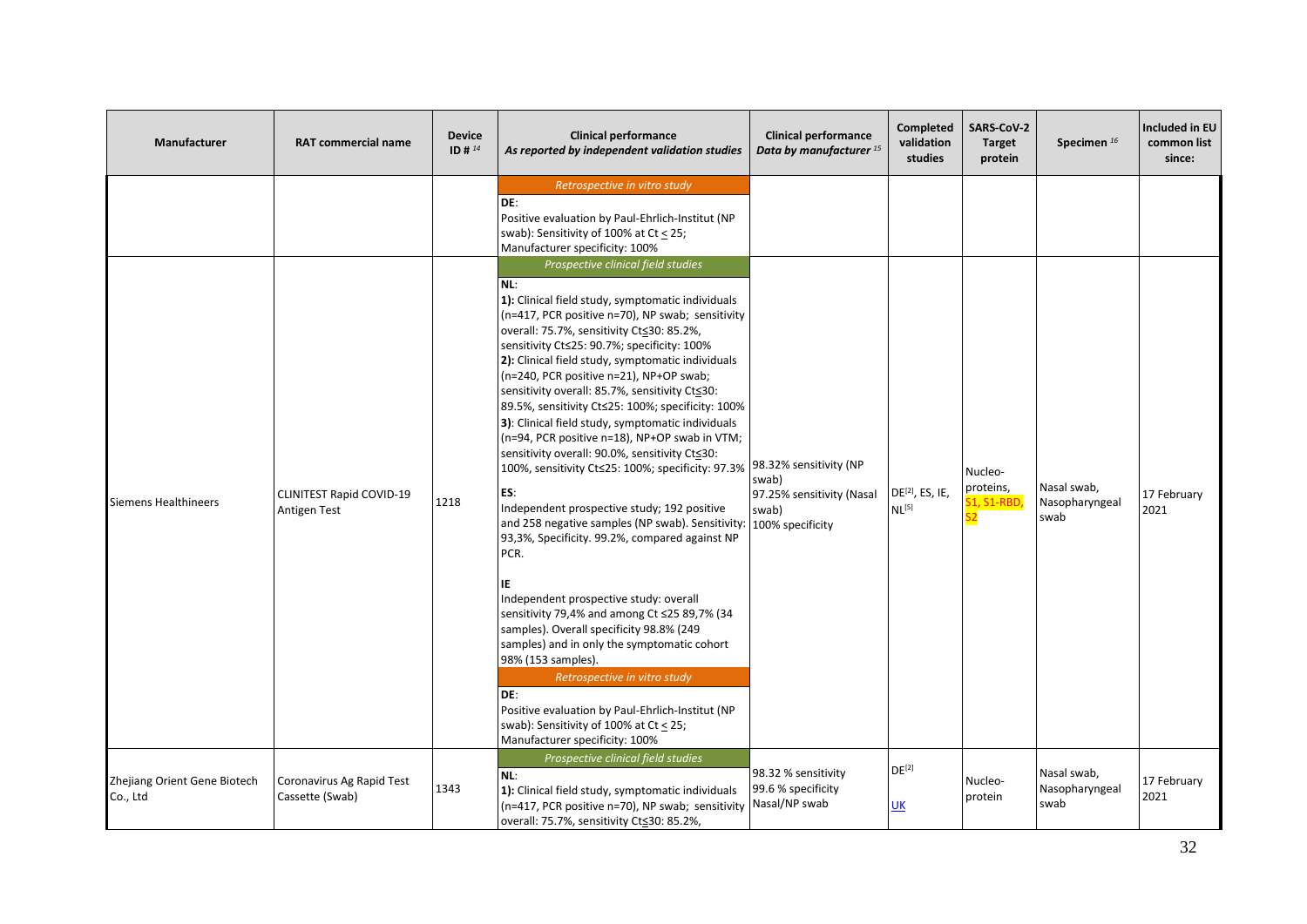| Manufacturer                           | <b>RAT commercial name</b>                                              | <b>Device</b><br>$ID#^{14}$ | <b>Clinical performance</b><br>As reported by independent validation studies                                                                                                                                                                                                                                                                                                                                                                                                                                                                                                                                                        | <b>Clinical performance</b><br>Data by manufacturer <sup>15</sup>                                    | <b>Completed</b><br>validation<br>studies | <b>SARS-CoV-2</b><br><b>Target</b><br>protein | Specimen <sup>16</sup>                           | Included in EU<br>common list<br>since: |
|----------------------------------------|-------------------------------------------------------------------------|-----------------------------|-------------------------------------------------------------------------------------------------------------------------------------------------------------------------------------------------------------------------------------------------------------------------------------------------------------------------------------------------------------------------------------------------------------------------------------------------------------------------------------------------------------------------------------------------------------------------------------------------------------------------------------|------------------------------------------------------------------------------------------------------|-------------------------------------------|-----------------------------------------------|--------------------------------------------------|-----------------------------------------|
|                                        |                                                                         |                             | sensitivity Ct≤25: 90.7%; specificity: 100%<br>2): Clinical field study, symptomatic individuals<br>(n=240, PCR positive n=21), NP+OP swab;<br>sensitivity overall: 85.7%, sensitivity Ct≤30:<br>89.5%, sensitivity Ct≤25: 100%; specificity: 100%<br>3): Clinical field study, symptomatic individuals<br>(n=94, PCR positive n=18), NP+OP swab in VTM;<br>sensitivity overall: 90.0%, sensitivity Ct≤30:<br>100%, sensitivity Ct≤25: 100%; specificity: 97.3%<br>Retrospective in vitro study<br>DE:<br>Positive evaluation by Paul-Ehrlich-Institut (PEI):<br>Sensitivity of 100% at Ct < 25; Manufacturer<br>specificity: 99.6% |                                                                                                      |                                           |                                               |                                                  |                                         |
| Hoyotek Biomedical Co., Ltd.           | Corona Virus (COVID-19)<br>Antigen Rapid Test (Colloidal<br>Gold)       | 1929                        | Retrospective in vitro study<br>DE:<br>Positive evaluation by Paul-Ehrlich-Institut (PEI):<br>Sensitivity of 90% at Ct < 25; Manufacturer<br>specificity: 99%                                                                                                                                                                                                                                                                                                                                                                                                                                                                       | NP swab - Sensitivity:<br>96%, Specificity: 99%<br>OP swab - Sensitivity:<br>93%, Specificity: 97.5% | DE <sup>[2]</sup>                         | Unknown                                       | Nasopharyngeal<br>swab,<br>Oropharyngeal<br>swab | 20 October<br>2021                      |
| Hubei Jinjian Biology Co., Ltd         | SARS-CoV-2 Antigen Test Kit                                             | 1759                        | Retrospective in vitro study<br>DE:<br>Positive evaluation by Paul-Ehrlich-Institut (PEI):<br>Sensitivity of 100% at Ct < 25; Manufacturer<br>specificity: 99.3%                                                                                                                                                                                                                                                                                                                                                                                                                                                                    | Sensitivity: 98.02%<br>Nasal Swab                                                                    | DE <sup>[2]</sup>                         | Nucleo-<br>protein                            | Nasopharyngeal<br>swab                           | 23 July 2021                            |
| Humasis                                | Humasis COVID-19 Ag Test                                                | 1263                        | Retrospective in vitro study<br>DE:<br>Positive evaluation by Paul-Ehrlich-Institut (NP<br>swab): Sensitivity of 88% at Ct < 25;<br>Manufacturer specificity: 100%                                                                                                                                                                                                                                                                                                                                                                                                                                                                  | 95.3% sensitivity<br>100% specificity<br>Nasal swab                                                  | $DE^{[2]}$<br>UK                          | <b>Unknown</b>                                | Nasal swab                                       | 10 May 2021                             |
| Innova Medical Group.Inc               | Innova SARS-CoV-2 Antigen<br>Rapid Qualitative Test                     | 1801                        | Retrospective in vitro study<br>DE:<br>Positive evaluation by Paul-Ehrlich-Institut (PEI):<br>Sensitivity of 100% at Ct < 25; Manufacturer<br>specificity: 99%                                                                                                                                                                                                                                                                                                                                                                                                                                                                      | Sensitivity 94.0% : CI 95%<br>(86.7%-98.0%)<br>Specificity: 99.6% -<br>CI:95%(99.4%-99.8%)           | DE <sup>[2]</sup>                         | Nucleo-<br>capsid<br>protein                  | Anterior nasal<br>swab, Nasal swab               | 20 October<br>2021                      |
| Innovation Biotech (Beijing)<br>Co.Ltd | Coronavirus (SARS-Cov-2)<br>Antigen Rapid Test Cassette<br>(Nasal swab) | 2278                        | Retrospective in vitro study<br>DE:<br>Positive evaluation by Paul-Ehrlich-Institut (PEI):<br>Sensitivity of 100% at Ct < 25; Manufacturer<br>specificity: 99%                                                                                                                                                                                                                                                                                                                                                                                                                                                                      | Sensitivity: 95.6%<br>Specificity: 100%                                                              | DE <sup>[2]</sup>                         | Nucleo-<br>protein                            | Nasal swab                                       | 20 October<br>2021                      |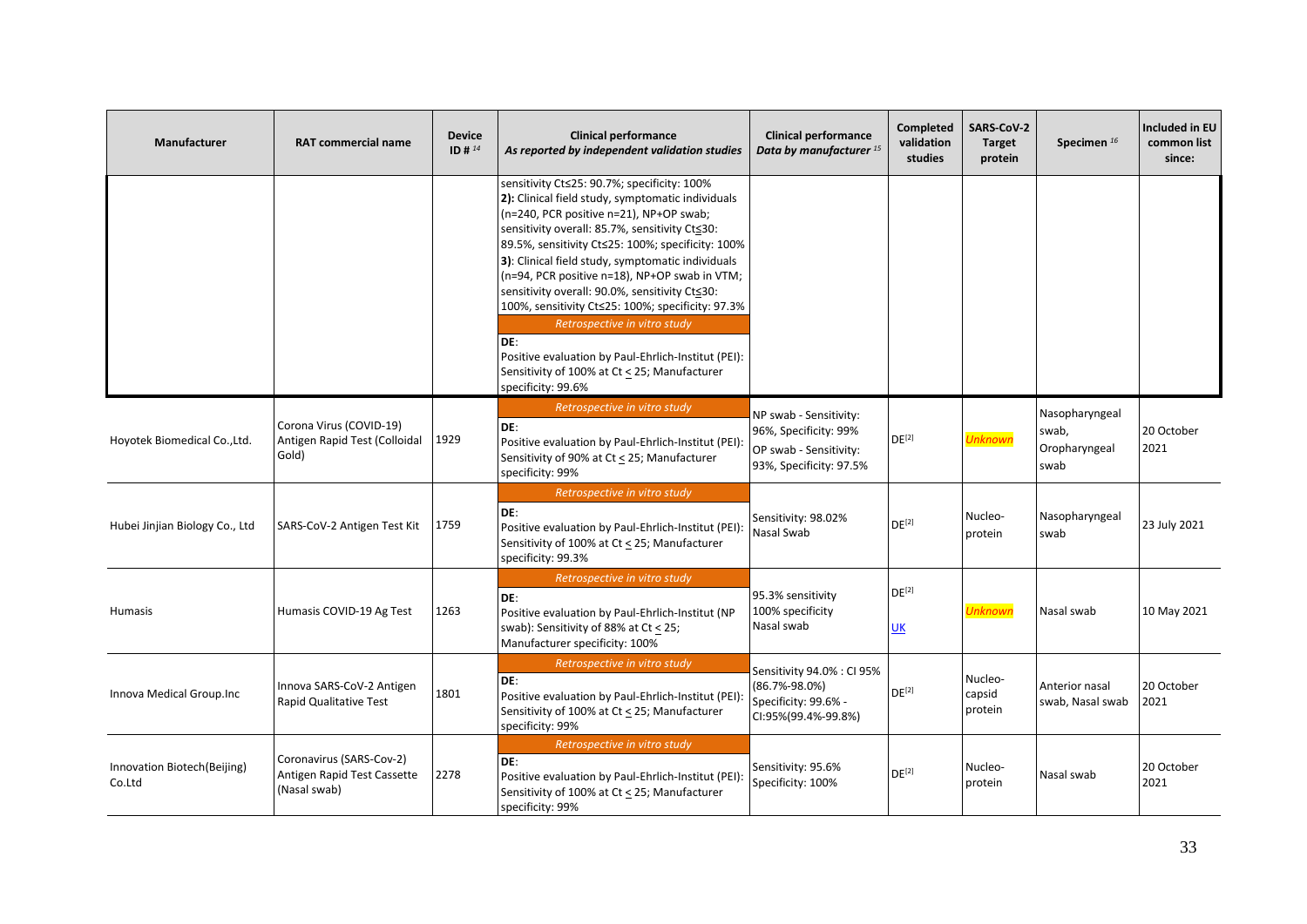| Manufacturer                                              | <b>RAT commercial name</b>                                    | <b>Device</b><br>ID # $^{14}$ | <b>Clinical performance</b><br>As reported by independent validation studies                                                                                                                                                                                                                                                                                                                         | <b>Clinical performance</b><br>Data by manufacturer <sup>15</sup>                                                                                                                                           | <b>Completed</b><br>validation<br>studies | SARS-CoV-2<br><b>Target</b><br>protein | Specimen <sup>16</sup>                                                       | <b>Included in EU</b><br>common list<br>since: |
|-----------------------------------------------------------|---------------------------------------------------------------|-------------------------------|------------------------------------------------------------------------------------------------------------------------------------------------------------------------------------------------------------------------------------------------------------------------------------------------------------------------------------------------------------------------------------------------------|-------------------------------------------------------------------------------------------------------------------------------------------------------------------------------------------------------------|-------------------------------------------|----------------------------------------|------------------------------------------------------------------------------|------------------------------------------------|
| InTec PRODUCTS, INC.                                      | Rapid SARS-CoV-2 Antigen<br>Test (nasopharyngeal<br>specimen) | 2419                          | Retrospective in vitro study<br>DE:<br>Positive evaluation by Paul-Ehrlich-Institut (PEI):<br>Sensitivity of 100% at Ct < 25; Manufacturer<br>specificity: 100%                                                                                                                                                                                                                                      | Sensitivity 90.2% (95% CI:<br>83.1% to 95.0%);<br>Specificity 100.0% (95%<br>CI: 96.5% - 100.00%)                                                                                                           | $DE^{[2]}$                                | Nucleo-<br>capsid<br>protein           | Nasopharyngeal<br>swab                                                       | 20 October<br>2021                             |
| Inzek International Trading B.V.                          | Biozek covid-19 Antigen<br>Rapidtest BCOV-502                 | 1988                          | Prospective clinical field studies<br>NL:<br>Independent prospective study, local public<br>health authority involved (n=950, PCR positive =<br>61), NP swab; sensitivity overall: 85.25%;<br>specificity: 99.78%<br>NL:<br>Independent prospective study, healthcare<br>workers (n=294, PCR positive = 44), NP swab;<br>sensitivity overall: 81.8%, sensitivity Ct<30:<br>91.9%; specificity: 99.7% | <b>Clinical Sensitivity:</b><br>93.63%<br><b>Clinical Specificity:</b><br>99.73%                                                                                                                            | NL                                        | Nucleo-<br>capsid<br>protein           | Nasopharyngeal<br>swab                                                       | 4 March 2022                                   |
| Jiangsu Bioperfectus<br>Technologies Co., Ltd.            | Novel Corona Virus (SARS-<br>CoV-2) Ag Rapid Test Kit         | 2107                          | Retrospective in vitro study<br>DE:<br>Positive evaluation by Paul-Ehrlich-Institut (PEI):<br>Sensitivity of 100% at Ct < 25; Manufacturer<br>specificity: 99.15%                                                                                                                                                                                                                                    | Sensitivity: NP: 96.67%<br>(95% CI: 88.64%~<br>99.08%),<br>Nasal: 97.06% (95% CI:<br>93.30%~98.74%)<br>Specificity: NP: 97.87%<br>(95% CI: 95.12%~<br>99.09%),<br>Nasal: 99.15% (95% CI:<br>98.25%~ 99.59%) | $DE^{[2]}$<br>UK                          | Nucleo-<br>protein                     | Nasal swab.<br>Nasopharyngeal<br>swab,                                       | 14 July 2021                                   |
| Jiangsu Diagnostics<br>Biotechnology Co., Ltd             | COVID-19 Antigen Rapid Test<br>Cassette (Colloidal Gold)      | 1920                          | Retrospective in vitro study<br>DE:<br>Positive evaluation by Paul-Ehrlich-Institut (PEI):<br>Sensitivity of 100% at Ct < 25; Manufacturer<br>specificity: 100%                                                                                                                                                                                                                                      | 97.58 % sensitivity<br>100 % specificity<br>Nasal/NP/ OP swab                                                                                                                                               | DE <sup>[2]</sup>                         | Nucleo-<br>protein                     | Nasal swab,<br>Nasopharyngeal<br>swab,<br>Oropharyngeal<br>swab, Throat swab | 14 July 2021                                   |
| Jiangsu Konsung Bio-Medical<br>Science and Technology Co. | COVID-19 Antigen Rapid Test<br>Kit (Colloidal Gold)           | 1899                          | Retrospective in vitro study<br>DE:<br>Positive evaluation by Paul-Ehrlich-Institut (PEI):<br>Sensitivity of 100% at Ct < 25; Manufacturer<br>specificity: 99.34%                                                                                                                                                                                                                                    | <b>Clinical Sensitivity</b><br>97.14%<br><b>Clinical Specificity</b><br>99.34%                                                                                                                              | DE <sup>[2]</sup>                         | Nucleo-<br>capsid<br>protein           | Nasal swab,<br>Nasopharyngeal<br>swab,<br>Oropharyngeal<br>swab              | 10 February<br>2022                            |
| Jiangsu Medomics medical<br>technology Co., Ltd.          | SARS-CoV-2 antigen Test Kit<br>(LFIA)                         | 2006                          | Retrospective in vitro study<br>DE:<br>Positive evaluation by Paul-Ehrlich-Institut (PEI):<br>Sensitivity of 94,1% at Ct < 25; Manufacturer<br>specificity: 99,51%                                                                                                                                                                                                                                   | Sensitivity: 97.73%<br>Specificity: 99.51%<br>Anterior nasal swab, NP<br>swab                                                                                                                               | $DE^{[2]}$                                | Nucleo-<br>protein                     | Anterior nasal<br>swab,<br>Nasopharyngeal<br>swab, Throat swab               | 7 July 2021                                    |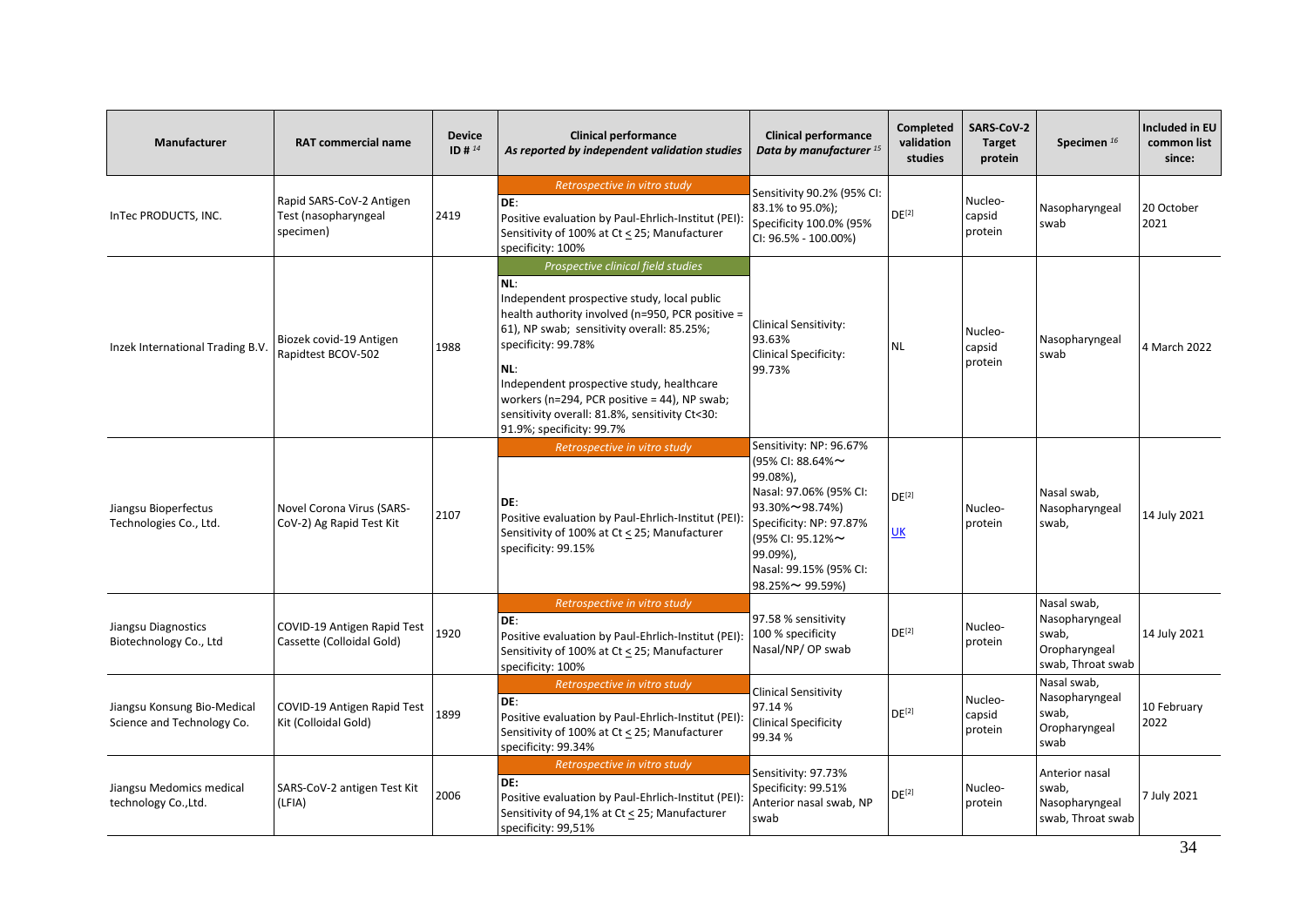| <b>Manufacturer</b>                                                   | <b>RAT commercial name</b>                                           | <b>Device</b><br>$ID#^{14}$ | <b>Clinical performance</b><br>As reported by independent validation studies                                                                                                                                                                                                                                                                                                                                                                                     | <b>Clinical performance</b><br>Data by manufacturer <sup>15</sup>                                        | <b>Completed</b><br>validation<br>studies | SARS-CoV-2<br><b>Target</b><br>protein | Specimen <sup>16</sup>                                          | <b>Included in EU</b><br>common list<br>since: |
|-----------------------------------------------------------------------|----------------------------------------------------------------------|-----------------------------|------------------------------------------------------------------------------------------------------------------------------------------------------------------------------------------------------------------------------------------------------------------------------------------------------------------------------------------------------------------------------------------------------------------------------------------------------------------|----------------------------------------------------------------------------------------------------------|-------------------------------------------|----------------------------------------|-----------------------------------------------------------------|------------------------------------------------|
| Jiangsu Mole Bioscience CO.,<br>LTD.                                  | SARS-CoV-2 Antigen Test<br>Cassette                                  | 2586                        | Retrospective in vitro study<br>DE:<br>Positive evaluation by Paul-Ehrlich-Institut (PEI):<br>Sensitivity of 100% at Ct < 25; Manufacturer<br>specificity: 99,17%                                                                                                                                                                                                                                                                                                | sensitivity: 98.31 %,<br>specificity: 99.17 %                                                            | $DE^{[2]}$                                | Nucleo-<br>capsid<br>protein           | Nasal swab,<br>Nasopharyngeal<br>swab                           | 8 December<br>2021                             |
| Jiangsu Well Biotech Co., Ltd.                                        | COVID-19 Ag Rapid Test<br>Device                                     | 2144                        | Retrospective in vitro study<br>DE:<br>Positive evaluation by Paul-Ehrlich-Institut (PEI):<br>Sensitivity of 100% at Ct < 25; Manufacturer<br>specificity: 99%                                                                                                                                                                                                                                                                                                   | sensitivity: 94.74%,<br>specificity: 99%                                                                 | DE <sup>[2]</sup>                         | Nucleo-<br>protein                     | Nasal swab                                                      | 20 October<br>2021                             |
| JINAN BABIO BIOTECHNOLOGY<br>CO., LTD., China                         | SARS-CoV-2 Antigen Rapid<br>Detection Kit (Colloidal Gold<br>Method) | 2151                        | Prospective clinical field study<br>PL:<br>Prospective study with nasal samples in a Polish<br>hospital; 210 positive samples, overall sensitivity<br>96,7%; 450 negative samples, including 100<br>hospitalized patients and 50 potentially cross-<br>reacting samples. Specificity 100%.                                                                                                                                                                       | Clinical Sensitivity<br>96.67%<br><b>Clinical Specificity</b><br>100%                                    | PL                                        | Nucleo-<br>capsid<br>protein           | Nasal swab                                                      | 10 February<br>2022                            |
| Joinstar Biomedical Technology<br>Co. Ltd                             | COVID-19 Rapid Antigen Test<br>(Colloidal Gold)                      | 1333                        | Retrospective in vitro study<br>DE:<br>Positive evaluation by Paul-Ehrlich-Institut (PEI):<br>Sensitivity of 100% at Ct < 25; Manufacturer<br>specificity: 98.1%                                                                                                                                                                                                                                                                                                 | 96.1% sensitivity<br>98.1% specificity<br>Nasal swab                                                     | DE <sup>[2]</sup>                         | Nucleo-<br>protein                     | Nasal swab,<br>Nasopharyngeal<br>swab,<br>Oropharyngeal<br>swab | 17 February<br>2021                            |
| <b>IEDAU INTERNATIONAL GMBH</b>                                       | Covid-19 Antigen Schnelltest<br>(Colloidales Gold)                   | 2555                        | Retrospective in vitro study<br>DE:<br>Positive evaluation by Paul-Ehrlich-Institut (PEI):<br>Sensitivity of 100% at Ct < 25; Manufacturer<br>specificity: 99.2%                                                                                                                                                                                                                                                                                                 | OP/Nasal: sensitivity:<br>96,1%,<br>specificity: 99,2%<br>NP: sensitivity: 97,1%,<br>specificity: 99,2 % | DE <sup>[2]</sup>                         | Nucleo-<br>capsid<br>protein           | Nasal swab,<br>Nasopharyngeal<br>swab,<br>Oropharyngeal<br>swab | 8 December<br>2021                             |
| JOYSBIO (Tianjin) Biotechnology SARS-CoV-2 Antigen Rapid<br>Co., Ltd. | Test Kit (Colloidal Gold)                                            | 1764                        | Prospective clinical field studies<br><b>CZ</b><br>N=225 (90 RT-PCR positive), 60.3% symptomatic<br>patients. Test parameters for a subgroup of<br>symptomatic patients (estimates and 95%<br>confidence intervals): sensitivity 92% (80.8-<br>97.8), specificity 97.6% (91.5-99.7).<br>Test parameters for a subgroup of<br>asymptomatic patients (estimates and 95%<br>confidence intervals): sensitivity 100% 100<br>(54.1-100), specificity 100% (95.5-100). | 98.13% sensitivity<br>Nasal swab                                                                         | CZ, DE <sup>[2]</sup><br>CН               | Nucleo-<br>capsid<br>protein           | Nasal swab                                                      | 10 May 2021                                    |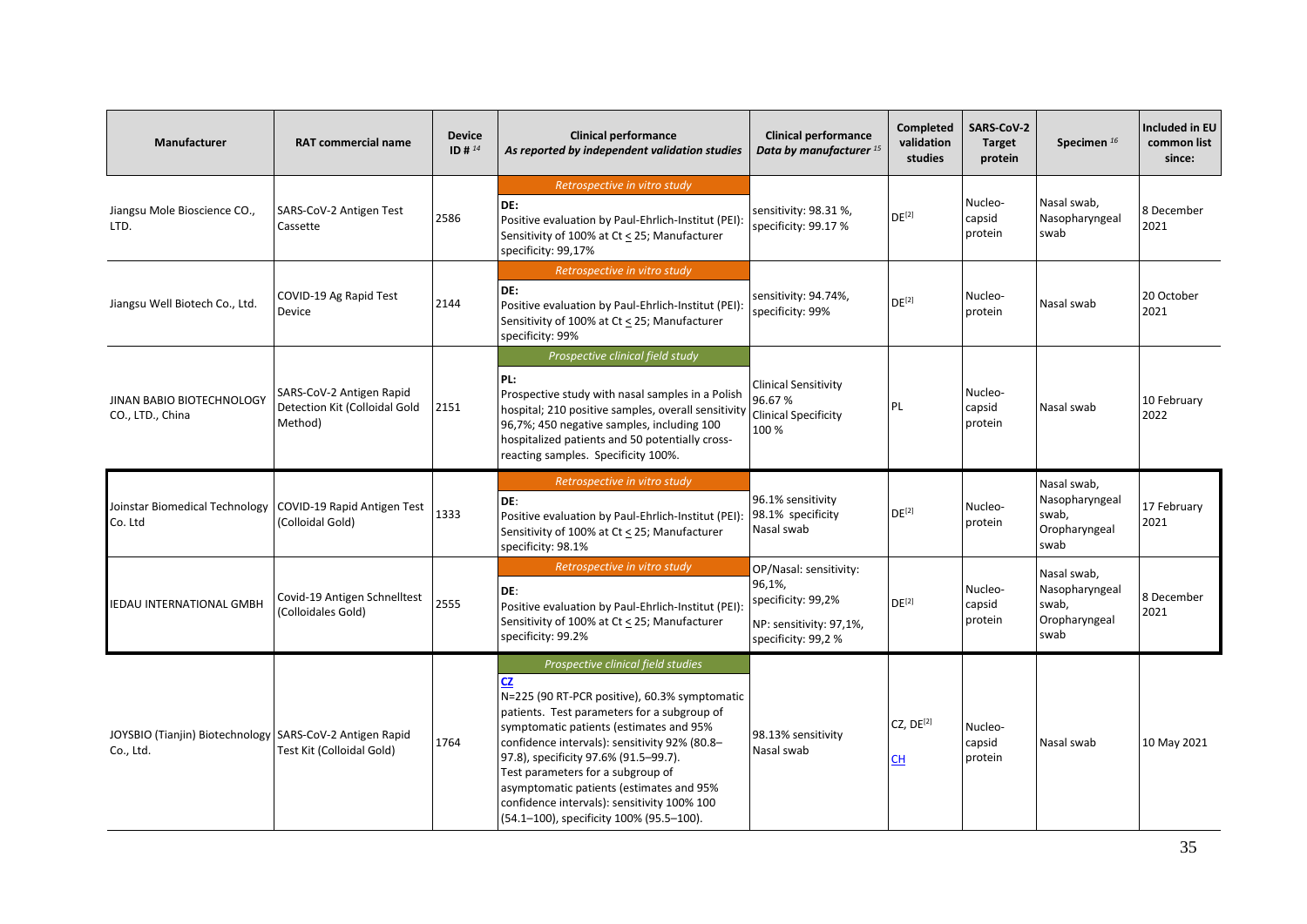| <b>Manufacturer</b>                                           | <b>RAT commercial name</b>                                    | <b>Device</b><br>ID # $^{14}$ | <b>Clinical performance</b><br>As reported by independent validation studies                                                                                                                                                                                                                                                                                                                                                                                                                                                                                                                                        | <b>Clinical performance</b><br>Data by manufacturer <sup>15</sup> | Completed<br>validation<br>studies   | SARS-CoV-2<br><b>Target</b><br>protein | Specimen <sup>16</sup>                                          | Included in EU<br>common list<br>since: |
|---------------------------------------------------------------|---------------------------------------------------------------|-------------------------------|---------------------------------------------------------------------------------------------------------------------------------------------------------------------------------------------------------------------------------------------------------------------------------------------------------------------------------------------------------------------------------------------------------------------------------------------------------------------------------------------------------------------------------------------------------------------------------------------------------------------|-------------------------------------------------------------------|--------------------------------------|----------------------------------------|-----------------------------------------------------------------|-----------------------------------------|
|                                                               |                                                               |                               | <b>FIND Evaluation</b><br>CH (11 Feb 2021)<br>265 samples, Nasal swab. Clinical sensitivities:<br>Days < 7: 74.2%; Ct < 33: 78.9%; Ct < 25: 91.3%;<br>Clinical specificity: 99.1%                                                                                                                                                                                                                                                                                                                                                                                                                                   |                                                                   |                                      |                                        |                                                                 |                                         |
| Labnovation Technologies Inc.                                 | SARS-CoV-2 Antigen Rapid<br>Test Kit                          | 1266                          | Retrospective in vitro study<br>DE:<br>Positive evaluation by Paul-Ehrlich-Institut (PEI):<br>Sensitivity of 94% at Ct < 25; Manufacturer<br>specificity: 97.3%                                                                                                                                                                                                                                                                                                                                                                                                                                                     | 96.3% sensitivity,<br>97.3% specificity<br>NP/OP swab             | DE <sup>[2]</sup>                    | Nucleo-<br>protein                     | Nasopharyngeal<br>swab,<br>Oropharyngeal<br>swab                | 10 May 2021                             |
| LINKCARE (NANTONG DIAGNOS   COVID-19 Antigen Test Kit<br>BIO) | (Colloidal Gold)                                              | 1353                          | Retrospective in vitro study<br>DE:<br>Positive evaluation by Paul-Ehrlich-Institut (PEI):<br>Sensitivity of 100% at Ct < 25; Manufacturer<br>specificity: 99.04%                                                                                                                                                                                                                                                                                                                                                                                                                                                   | Clinical Sensitivity: 92.59<br>Specificity: 99.04%                | $DE^{[2]}$                           | Nucleo-<br>capsid<br>protein           | Nasal swab,<br>Nasopharyngeal<br>swab                           | 21 December<br>2021                     |
| Lumigenex (Suzhou) Co., Ltd                                   | PocRoc® SARS-CoV-2 Antigen<br>Rapid Test Kit (Colloidal Gold) | 2128                          | Retrospective in vitro study<br>DE:<br>Positive evaluation by Paul-Ehrlich-Institut (PEI):<br>Sensitivity of 100% at Ct < 25; Manufacturer<br>specificity: 99,16%                                                                                                                                                                                                                                                                                                                                                                                                                                                   | 93.33% sensitivity<br>99.16% specificity<br>Nasal/NP/OP swab      | $DE^{[2]}$                           | Nucleo-<br>protein                     | Nasal swab,<br>Nasopharyngeal<br>swab,<br>Oropharyngeal<br>swab | 10 May 2021                             |
| LumiQuick Diagnostics Inc.                                    | QuickProfile™ COVID-19<br>Antigen Test                        | 1267                          | Retrospective in vitro study<br>DE:<br>Positive evaluation by Paul-Ehrlich-Institut (PEI):<br>Sensitivity of 100% at Ct < 25; Manufacturer<br>specificity: 98.8%                                                                                                                                                                                                                                                                                                                                                                                                                                                    | 93.7% sensitivity, 98.8%<br>specificity<br>NP swab                | DE <sup>[2]</sup>                    | <b>Unknown</b>                         | Nasopharyngeal<br>swab                                          | 10 May 2021                             |
| LumiraDX                                                      | LumiraDx SARS-CoV-2 Ag Test   1268                            |                               | Prospective clinical field study<br>SKUP/2021/124:<br>448 samples: 83 positive samples and 365<br>negative samples. Nasal specimen: diagnostic<br>sensitivity of 87% (79-92) and diagnostic<br>specificity of 99,5% (98,3-99,9). NP specimen:<br>diagnostic sensitivity of 90% (83-95) and<br>diagnostic specificity of 97,8% (96,0-98,8)<br>(Scandinavian evaluation of laboratory<br>equipment for point of care testing)<br><b>FIND Evaluation</b><br><b>DE</b> (8 Oct 2021)<br>761 samples, NP swab. Clinical sensitivities:<br>Days < 7: 86.4%; Ct < 33: 87.2%; Ct < 25: 92.6%;<br>Clinical specificity: 99.3% | 97.6% sensitivity<br>96.6% specificity<br>Nasal swab              | $DE^{[2]}$ , ES<br><b>SKUP</b><br>CH | Nucleo-<br>protein                     | Nasal swab                                                      | 17 February<br>2021                     |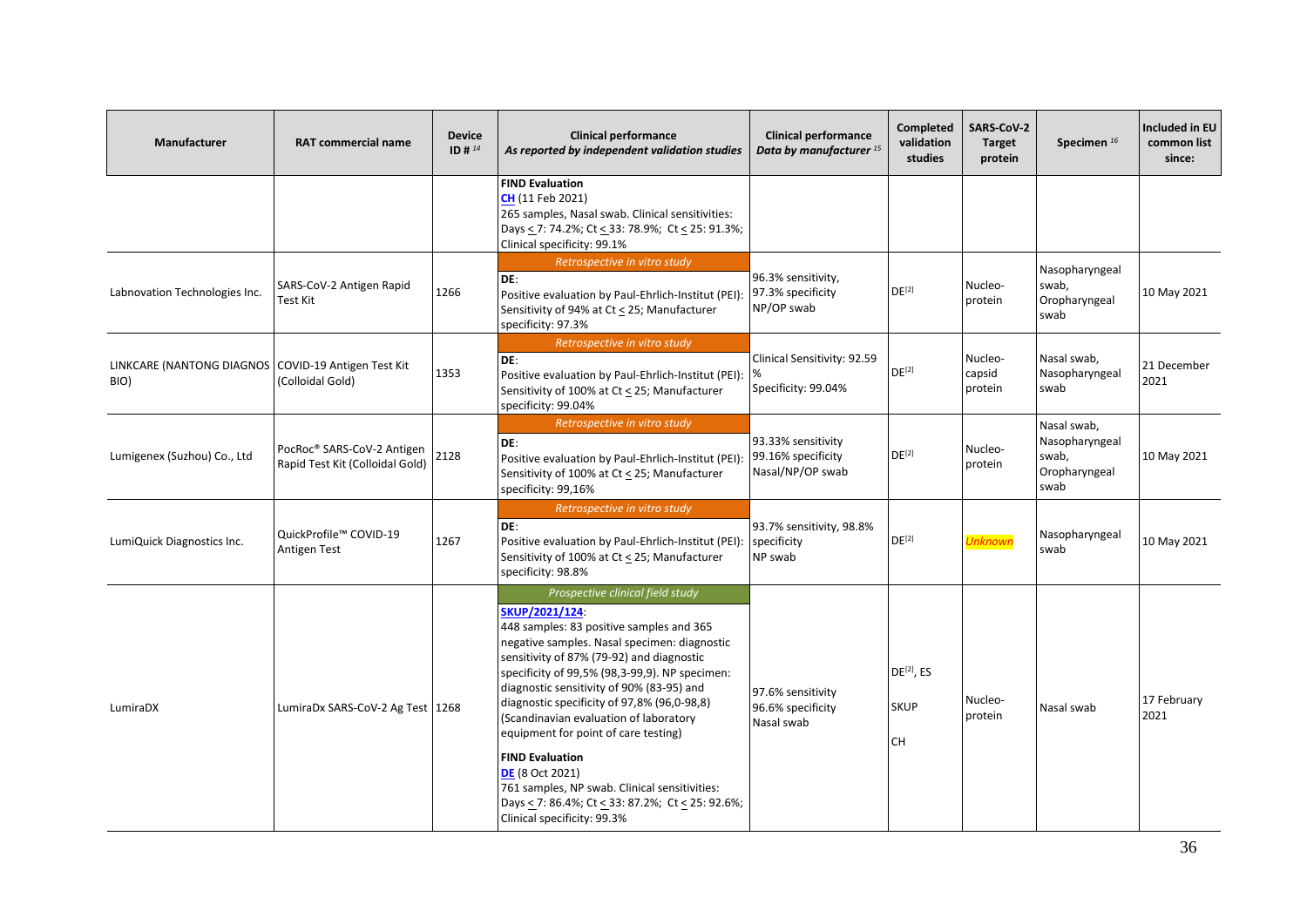| Manufacturer                            | <b>RAT commercial name</b>                          | <b>Device</b><br>ID # $^{14}$ | <b>Clinical performance</b><br>As reported by independent validation studies                                                                                                                                                                       | <b>Clinical performance</b><br>Data by manufacturer <sup>15</sup> | <b>Completed</b><br>validation<br>studies | <b>SARS-CoV-2</b><br><b>Target</b><br>protein | Specimen <sup>16</sup>                           | Included in EU<br>common list<br>since: |
|-----------------------------------------|-----------------------------------------------------|-------------------------------|----------------------------------------------------------------------------------------------------------------------------------------------------------------------------------------------------------------------------------------------------|-------------------------------------------------------------------|-------------------------------------------|-----------------------------------------------|--------------------------------------------------|-----------------------------------------|
|                                         |                                                     |                               | <b>Brazil</b> (8 Oct 2021)<br>251 samples, NP swab. Clinical sensitivities:<br>Days < 7: 85.7%; Ct < 33: 87.7%; Ct < 25: 94.1%;<br>Clinical specificity: 99%                                                                                       |                                                                   |                                           |                                               |                                                  |                                         |
|                                         |                                                     |                               | Retrospective in vitro study<br>DE:<br>Positive evaluation by Paul-Ehrlich-Institut (PEI):<br>Sensitivity of 100% at Ct < 25; Manufacturer<br>specificity: 98.8%                                                                                   |                                                                   |                                           |                                               |                                                  |                                         |
| <b>MEDsan GmbH</b>                      | MEDsan SARS-CoV-2 Antigen<br><b>Rapid Test</b>      | 1180                          | Retrospective in vitro study<br>DE:<br>Positive evaluation by Paul-Ehrlich-Institut (PEI):<br>Sensitivity of 100% at Ct < 25; Manufacturer<br>specificity: 99.8%                                                                                   | 92.5% sensitivity<br>99.8% specificity<br>NP/OP swab              | $DE^{[2]}$<br>CH                          | <b>Unknown</b>                                | Nasopharyngeal<br>swab,<br>Oropharyngeal<br>swab | 17 February<br>2021                     |
| Merlin Biomedical (Xiamen)<br>Co., Ltd. | SARS-CoV-2 Antigen Rapid<br><b>Test Cassette</b>    | 2029                          | Retrospective in vitro study<br>DE:<br>Positive evaluation by Paul-Ehrlich-Institut (PEI):<br>Sensitivity of 90% at Ct < 30 and 100% at Ct <<br>25; Manufacturer specificity: 98.99%                                                               | 95.05% sensitivity<br>98.99% specificity<br>Nasal/NP swab         | DE <sup>[2]</sup>                         | Nucleo-<br>protein                            | Nasal swab,<br>Nasopharyngeal<br>swab            | 16 June 2021                            |
| <b>MEXACARE GmbH</b>                    | MEXACARE COVID-19 Antigen<br>Rapid Test             | 1775                          | Retrospective in vitro study<br>DE:<br>Positive evaluation by Paul-Ehrlich-Institut (PEI):<br>Sensitivity of 100% at Ct < 25; Manufacturer<br>specificity: 99,1%                                                                                   | Sensitivity: 96.17%<br>Specificity: 99,1%<br>Nasal swab           | $DE^{[2]}$                                | Nucleo-<br>protein                            | Nasal swab                                       | 7 July 2021                             |
| möLab                                   | mö-screen Corona Antigen<br>Test                    | 1190                          | Retrospective in vitro study<br>DE:<br>Positive evaluation by Paul-Ehrlich-Institut (PEI):<br>Sensitivity of 100% at Ct < 25; Manufacturer<br>specificity: 99,99%                                                                                  | Sensitivity: 97.25%<br>Specificity: 99.99%<br>NP swab             | DE <sup>[2]</sup> , IE                    | <b>Unknown</b>                                | Nasopharyngeal<br>swab                           | 10 May 2021                             |
| Mologic Ltd                             | COVIOS Ag COVID-19 Antigen<br>Rapid Diagnostic Test | 2640                          | Prospective clinical field study<br><b>FIND evaluation</b><br>DE: Symptomatic and asymptomatic (n=649,<br>PCR positive = 191), nasal and nasal-mouth-<br>throat swab; sensitivity overall: 90.6%,<br>sensitivity Ct ≤ 25: 96.4%; specificity: 100% | Sensitivity: 90.6%,<br>Specificity:100%<br>Nasal swab             | DE <sup>[2]</sup><br>UK                   | Nucleo-<br>capsid<br>protein                  | Nasal swab                                       | 8 December<br>2021                      |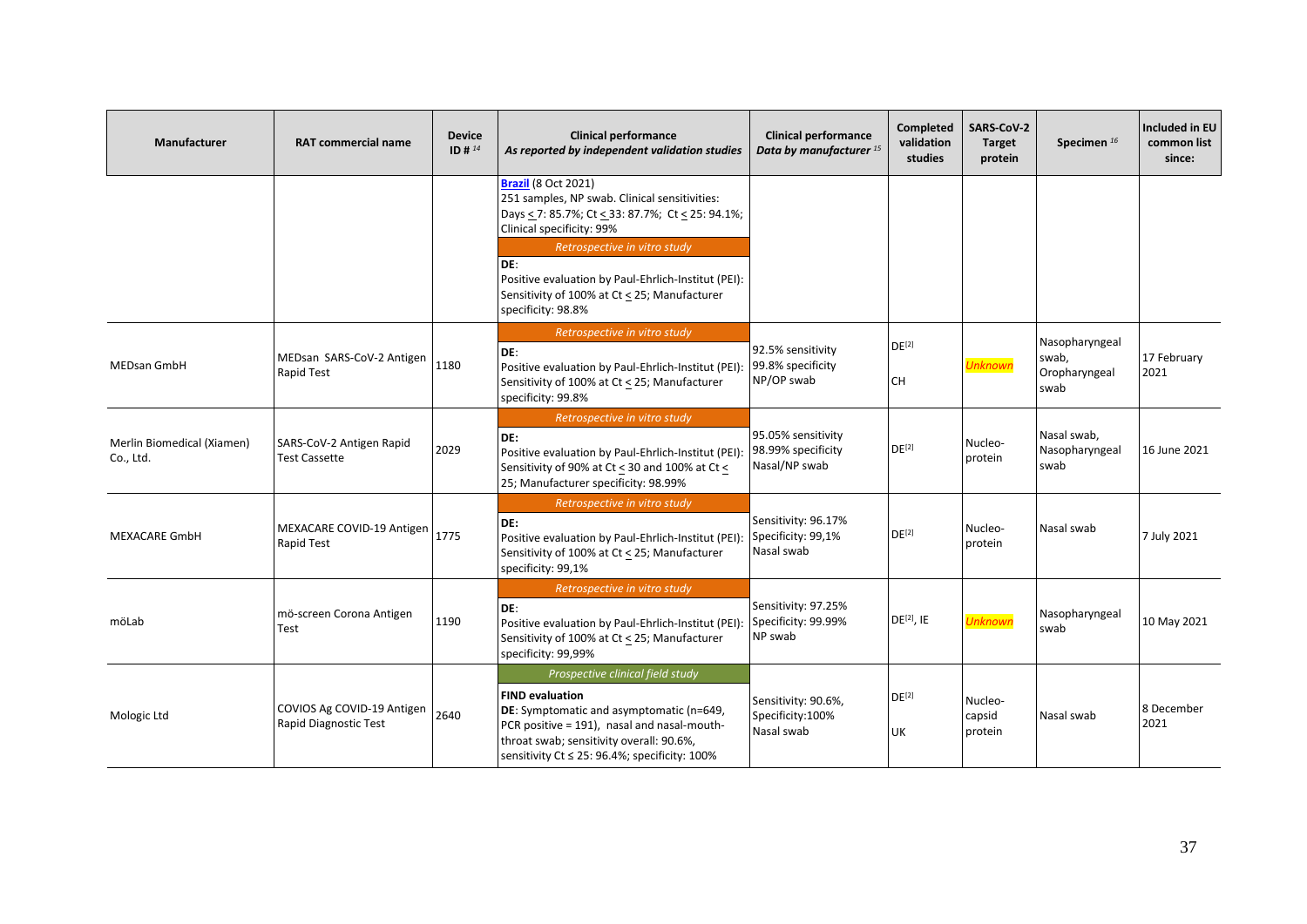| Manufacturer                                      | <b>RAT commercial name</b>                                                | <b>Device</b><br>ID # 14 | <b>Clinical performance</b><br>As reported by independent validation studies                                                                                                                                                                                                                                                                                                                   | <b>Clinical performance</b><br>Data by manufacturer <sup>15</sup>                                                                                                                    | <b>Completed</b><br>validation<br>studies | SARS-CoV-2<br><b>Target</b><br>protein | Specimen $^{16}$                                                                        | <b>Included in EU</b><br>common list<br>since: |
|---------------------------------------------------|---------------------------------------------------------------------------|--------------------------|------------------------------------------------------------------------------------------------------------------------------------------------------------------------------------------------------------------------------------------------------------------------------------------------------------------------------------------------------------------------------------------------|--------------------------------------------------------------------------------------------------------------------------------------------------------------------------------------|-------------------------------------------|----------------------------------------|-----------------------------------------------------------------------------------------|------------------------------------------------|
| <b>MP Biomedicals</b>                             | Rapid SARS-CoV-2 Antigen<br><b>Test Card</b>                              | 1481                     | Retrospective in vitro study<br>DE:<br>Positive evaluation by Paul-Ehrlich-Institut (PEI):<br>Sensitivity of 100% at Ct < 25; Manufacturer<br>specificity: 99.03%                                                                                                                                                                                                                              | 96.17% sensitivity<br>99.16% specificity<br>Nasal swab, Anterior<br>nasal swab                                                                                                       | DE <sup>[2]</sup><br>CH, UK               | Nucleo-<br>protein                     | Anterior nasal<br>swab, Nasal swab,<br>Nasopharyngeal<br>swab,<br>Oropharyngeal<br>swab | 17 February<br>2021                            |
| Multi-G byba                                      | Covid19Check-NAS                                                          | 2260                     | Retrospective in vitro study<br>DE:<br>Positive evaluation by Paul-Ehrlich-Institut (PEI):<br>Sensitivity of 100% at Ct < 25; Manufacturer<br>specificity: 99.5%                                                                                                                                                                                                                               | <b>Clinical Sensitivity</b><br>97 % ( (99.35% for Ct<br>values $\leq$ 25))<br><b>Clinical Specificity</b><br>99.5%                                                                   | DE <sup>[2]</sup>                         | Nucleo-<br>capsid<br>protein           | Nasal swab                                                                              | 10 February<br>2022                            |
| Nal von minden GmbH                               | NADAL COVID-19 Ag<br>+Influenza A/B Test                                  | 2104                     | Retrospective in vitro study<br>DE:<br>Positive evaluation by Paul-Ehrlich-Institut (PEI):<br>Sensitivity of 83% at Ct < 25; Manufacturer<br>specificity: 99.9%                                                                                                                                                                                                                                | 97% sensitivity<br>98% specificity<br>NP swab                                                                                                                                        | $DE^{[2]}$                                | Nucleo-<br>protein                     | Nasopharyngeal<br>swab                                                                  | 10 May 2021                                    |
| Nal von minden GmbH                               | NADAL COVID -19 Ag Test                                                   | 1162                     | Prospective clinical field study<br><b>FIND evaluation</b><br><b>CH</b> (26 April 2021)<br>462 samples, NP swab. Clinical sensitivities:<br>Days < 7: 88.5%; Ct < 33: 92.4%; Ct < 25: 97.8%;<br>Clinical specificity: 99.2%<br>Retrospective in vitro study<br>DE:<br>Positive evaluation by Paul-Ehrlich-Institut (PEI):<br>Sensitivity of 83% at Ct < 25; Manufacturer<br>specificity: 99.9% | 97.6% sensitivity<br>99.9% specificity<br>Nasal swab                                                                                                                                 | DE <sup>[2]</sup> , FR<br>China           | Nucleo-<br>protein                     | Nasal swab<br>! Serum, Whole<br>blood                                                   | 17 February<br>2021                            |
| Nanjing Liming Bio-Products<br>Co., Ltd.          | StrongStep® SARS-CoV-2<br>Antigen Rapid Test                              | 2301                     | Retrospective in vitro study<br>DE:<br>Positive evaluation by Paul-Ehrlich-Institut (PEI):<br>Sensitivity of 100% at Ct < 25; Manufacturer<br>specificity: 99.26%                                                                                                                                                                                                                              | Sensitivity: 96.19 %,<br>Specificity: 99.26 %<br>Nasal swab                                                                                                                          | DE <sup>[2]</sup>                         | Nucleo-<br>capsid<br>protein           | Nasal swab                                                                              | 8 December<br>2021                             |
| Nanjing Norman Biological<br>Technology Co., Ltd. | Novel Coronavirus (2019-<br>nCoV) Antigen Testing Kit<br>(Colloidal Gold) | 2506                     | Retrospective in vitro study<br>DE:<br>Positive evaluation by Paul-Ehrlich-Institut (PEI):<br>Sensitivity of 94% at Ct < 25; Manufacturer<br>specificity: 99.9%                                                                                                                                                                                                                                | Clinical sensitivity:<br>91.13% (Saliva); 93.02%<br>(Anterior Nasal); 93.21%<br>(NP)<br>Clinical specificity:<br>93.02% (Anterior Nasal);<br>99.23% (Anterior Nasal);<br>99.29% (NP) | DE <sup>[2]</sup>                         | Nucleo-<br>capsid<br>protein           | Anterior nasal<br>swab,<br>Nasopharyngeal<br>swab,<br>Oropharyngeal<br>swab<br>! Saliva | 10 November<br>2021                            |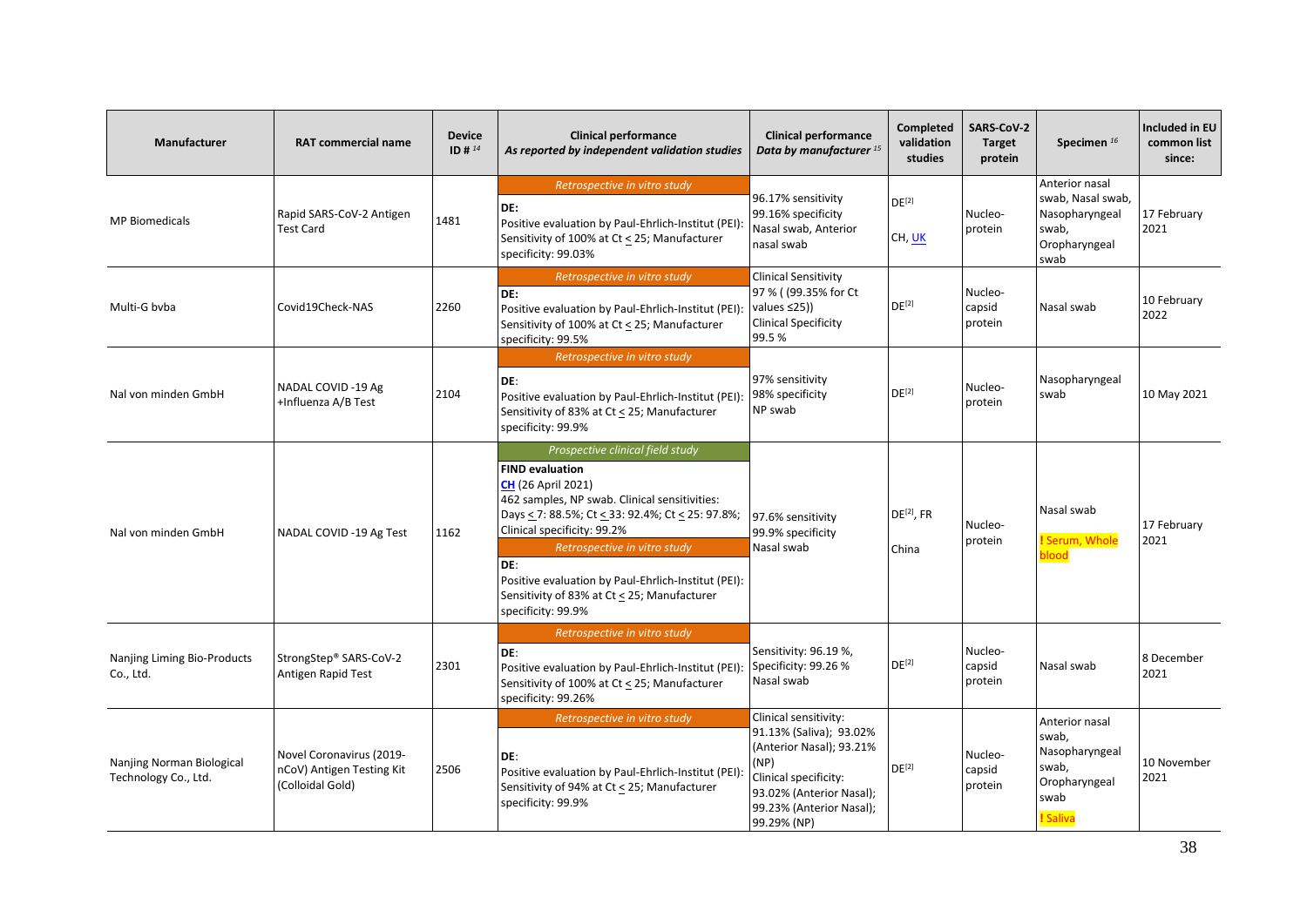| <b>Manufacturer</b>                               | <b>RAT commercial name</b>                                                            | <b>Device</b><br>ID # $^{14}$ | <b>Clinical performance</b><br>As reported by independent validation studies                                                                                                          | <b>Clinical performance</b><br>Data by manufacturer <sup>15</sup>                                                       | Completed<br>validation<br>studies | SARS-CoV-2<br><b>Target</b><br>protein | Specimen <sup>16</sup>                                                              | Included in EU<br>common list<br>since: |
|---------------------------------------------------|---------------------------------------------------------------------------------------|-------------------------------|---------------------------------------------------------------------------------------------------------------------------------------------------------------------------------------|-------------------------------------------------------------------------------------------------------------------------|------------------------------------|----------------------------------------|-------------------------------------------------------------------------------------|-----------------------------------------|
| Nanjing Synthgene Medical<br>Technology Co., Ltd. | SARS-COV-2 Nucleocapsid (N)<br>Antigen Rapid Detection Kit<br>(Colloidal gold method) | 2164                          | Retrospective in vitro study<br>Positive evaluation by Paul-Ehrlich-Institut (PEI):<br>Sensitivity of 100% at Ct < 25; Manufacturer<br>specificity: 99.5%                             | Clinical sensitivity: 99.33%<br>Clinical specificity: 99.5%                                                             | DF <sup>[2]</sup>                  | Nucleo-<br>capsid<br>protein           | Nasopharyngeal<br>swab                                                              | 21 January<br>2022                      |
| NanoEntek                                         | FREND COVID-19 Ag                                                                     | 1420                          | Retrospective in vitro study<br>DE:<br>Positive evaluation by Paul-Ehrlich-Institut (PEI):<br>Sensitivity of 88% at Ct < 25; Manufacturer<br>specificity: 100%                        | 94.12% sensitivity<br>100% specificity<br>NP swab                                                                       | $DE^{[2]}$                         | Nucleo-<br>protein                     | Nasopharyngeal<br>swab                                                              | 10 May 2021                             |
| NanoRepro AG                                      | NanoRepro SARS-CoV-2<br>Antigen Rapid Test                                            | 2200                          | Retrospective in vitro study<br>DE:<br>Positive evaluation by Paul-Ehrlich-Institut (PEI):<br>Sensitivity of 94,1% at Ct < 25; Manufacturer<br>specificity: 98.4%                     | 97.2 % sensitivity<br>98.4% specificity<br>Nasal/NP/OP swab                                                             | $DE^{[2]}$                         | Nucleo-<br>protein                     | Anterior nasal<br>swab,<br>Nasopharyngeal<br>swab.<br>Oropharyngeal<br>swab         | 14 July 2021                            |
| Nantong Egens Biotechnology<br>Co., Ltd           | COVID-19 Antigen Rapid Test<br>Kit                                                    | 1573                          | Retrospective in vitro study<br>DE:<br>Positive evaluation by Paul-Ehrlich-Institut (PEI):<br>Sensitivity of 100% at Ct < 25; Manufacturer<br>specificity: 99.5%                      | sensitivity: 95.8 %,<br>specificity: 99.5 %                                                                             | $DE^{[2]}$                         | Nucleo-<br>protein                     | Nasal swab                                                                          | 10 February<br>2022                     |
| <b>NESAPOR EUROPA SL</b>                          | <b>MARESKIT COVID-19</b><br><b>ANTIGEN RAPID TEST KIT</b>                             | 2241                          | Prospective clinical field study<br>ES:<br>Independent validation study; Nasal test<br>compared to nasal PCR. Sensitivity 95.24%<br>(Ct<30), Specificity 100%.                        | Sensitivity: 95.24% (95%<br>CI: 83.84% to 99.42%),<br>Specificity: 100% (95% CI: ES<br>97.22% to 100.00%)<br>Nasal swab |                                    | Nucleo-<br>protein                     | Nasal swab                                                                          | 23 July 2021                            |
| Neo-nostics (Suzhou)<br>Bioengineering Co., Ltd.  | COVID 19 Antigen Test Kit<br>(Colloidal Gold Method)                                  | 2608                          | Retrospective in vitro study<br>DE:<br>Positive evaluation by Paul-Ehrlich-Institut (PEI):<br>Sensitivity of 100% at Ct < 25; Manufacturer<br>specificity: 99.19%                     | <b>Clinical Sensitivity</b><br>95.93%<br><b>Clinical Specificity</b><br>99.19%                                          | DE <sup>[2]</sup>                  | Nucleo-<br>capsid<br>protein           | Nasal swab,<br>Nasopharyngeal<br>swab,<br>Oropharyngeal<br>swab                     | 10 February<br>2022                     |
| New Gene (Hangzhou)<br>Bioengineering Co., Ltd.   | COVID-19 Antigen Detection<br>Kit                                                     | 1501                          | Retrospective in vitro study<br>DE:<br>Positive evaluation by Paul-Ehrlich-Institut (PEI):<br>Sensitivity of 92,5% at Ct < 30 and 100% at Ct <<br>25; Manufacturer specificity: 99.2% | 98% sensitivity<br>99.2% specificity<br>Nasal swab                                                                      | DE <sup>[2]</sup>                  | Nucleo-<br>protein                     | Nasal swab,<br>Nasopharyngeal<br>swab,<br>Oropharyngeal<br>swab<br>! Saliva, Sputum | 16 June 2021                            |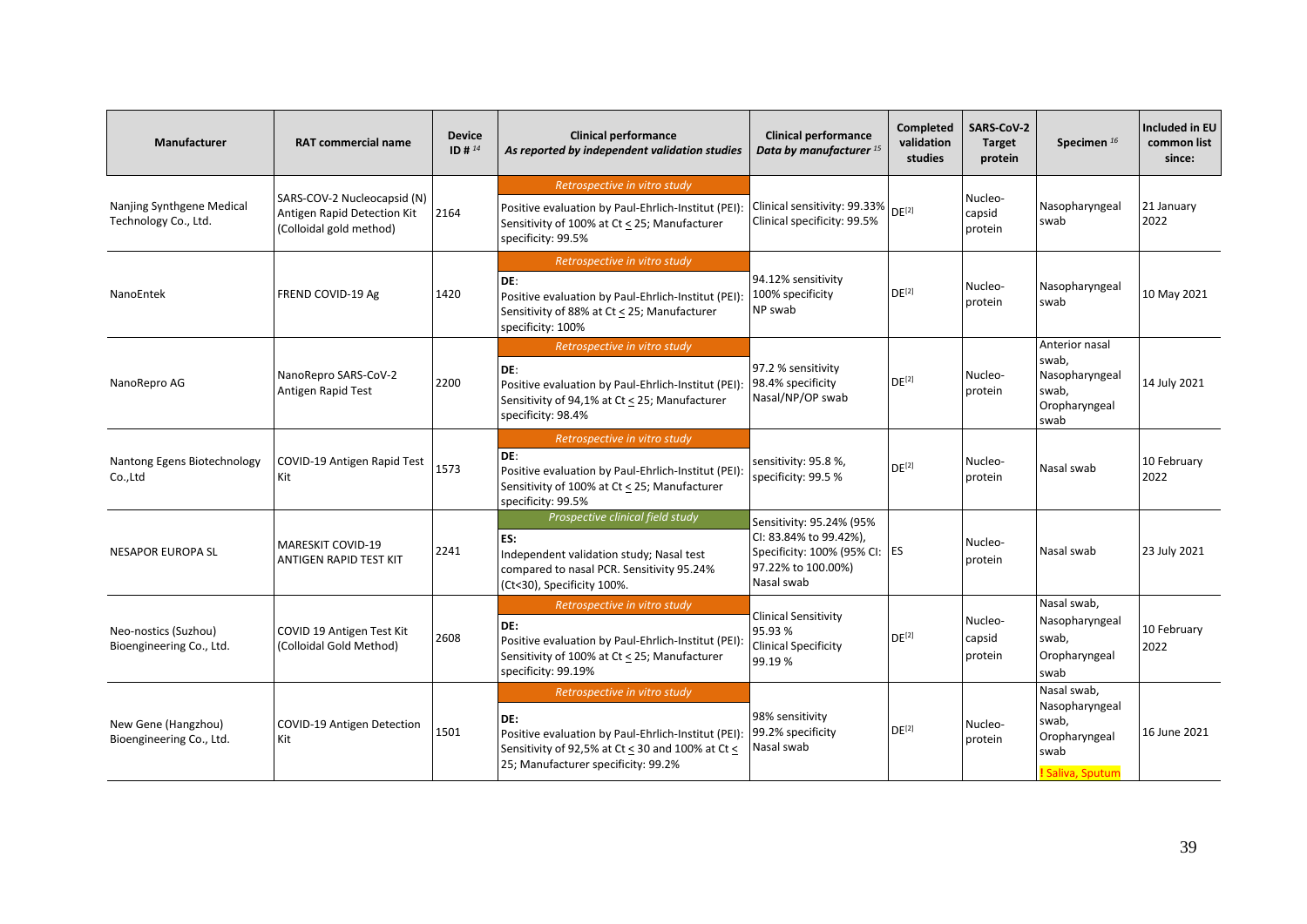| Manufacturer                                     | <b>RAT commercial name</b>                | <b>Device</b><br>ID # $^{14}$ | <b>Clinical performance</b><br>As reported by independent validation studies                                                                                                                                                                                                                                                                                                        | <b>Clinical performance</b><br>Data by manufacturer <sup>15</sup>                                                        | Completed<br>validation<br>studies | <b>SARS-CoV-2</b><br><b>Target</b><br>protein | Specimen <sup>16</sup>                            | Included in EU<br>common list<br>since: |
|--------------------------------------------------|-------------------------------------------|-------------------------------|-------------------------------------------------------------------------------------------------------------------------------------------------------------------------------------------------------------------------------------------------------------------------------------------------------------------------------------------------------------------------------------|--------------------------------------------------------------------------------------------------------------------------|------------------------------------|-----------------------------------------------|---------------------------------------------------|-----------------------------------------|
| NG Biotech                                       | Ninonasal                                 | 1880                          | Prospective clinical field study<br>FR:<br>Prospective validation study for NP and nasal<br>swabs: NP sensitivity 89% (75/84), specificity<br>99% (92/93). Nasal sensitivity 98% (125/128),<br>specificity 99% (388/390)                                                                                                                                                            | Clinical sensitivity: 98%,<br>Clinical specificity: 99%                                                                  | FR.                                | Nucleo-<br>protein                            | Nasal swab,<br>Nasopharyngeal<br>swab             | 10 November<br>2021                     |
| Novatech                                         | SARS-CoV-2 Antigen Rapid<br>Test          | 1762                          | Retrospective in vitro study<br>DE:<br>Positive evaluation by Paul-Ehrlich-Institut (PEI):<br>Sensitivity of 94,1% at Ct < 25; Manufacturer<br>specificity: 100%                                                                                                                                                                                                                    | 95 % sensitivity<br>100% specificity<br>Nasal/NP swab                                                                    | $DE^{[2]}$                         | Nucleo-<br>protein                            | Nasal swab,<br>Nasopharyngeal<br>swab             | 14 July 2021                            |
| Oncosem Onkolojik Sistemler<br>San. ve Tic. A.S. | CAT                                       | 1199                          | Retrospective in vitro study<br>DE:<br>Positive evaluation by Paul-Ehrlich-Institut (PEI):<br>Sensitivity of 94,1% at Ct < 25; Manufacturer<br>specificity: 98,04%                                                                                                                                                                                                                  | 93.75% sensitivity<br>98.04% specificity<br>Nasal swab                                                                   | DE <sup>[2]</sup>                  | Nucleo-<br>capsid<br>protein                  | Nasal swab                                        | 10 May 2021                             |
| OSANG Healthcare Co., Ltd.                       | GeneFinder COVID-19 Ag Plus<br>Rapid Test | 2741                          | Prospective clinical field study<br>IT:<br>Independent prospective evaluation study<br>carried out in Hospital Pugliese Ciaccio, Italy.<br>Sample type: NP swab; sample size: 100 pos.,<br>400 neg.; Sensitivity: 94%; Specificity: 100%<br>IT:<br>Independent prospective field study, 151<br>positive samples, 452 negative samples.<br>Sensitivity: 96.03%; Specificity: 99.78%. | Clinical Sensitivity: 94%<br>(95% CI: 87.52% ~<br>97.22%)<br>Clinical Specificity: 100%<br>(95% CI: 99.05% ~<br>100.00%) | IT                                 | Nucleo-<br>capsid<br>protein                  | Nasopharyngeal<br>swab                            | 21 December<br>2021                     |
| PCL Inc.                                         | PCL COVID19 Ag Rapid FIA                  | 308                           | Prospective clinical field study<br>FR:<br>Validation study data: NP swabs, sensitivity<br>94.29% (33/35) and specificity 100% (70/70)                                                                                                                                                                                                                                              | 94,92% sensitivity,<br>99,99% specificity                                                                                | $DE[2]$ , FR                       | <b>Unknown</b>                                | Nasopharyngeal<br>Swab                            | 10 May 2021                             |
| PCL Inc.                                         | PCL COVID19 Ag Gold                       | 2243                          | Prospective clinical field study<br>FR:<br>Validation study data: 120 positive and 200<br>negative samples; sensitivity 92%, specificity:<br>100%                                                                                                                                                                                                                                   | Clinical Sensitivity: 90.83<br>%<br>Clinical Specificity: 99.5 %                                                         | <b>FR</b>                          | Nucleo-<br>protein                            | Nasal swab,<br>Nasopharyngeal<br>swab<br>! Saliva | 7 July 2021                             |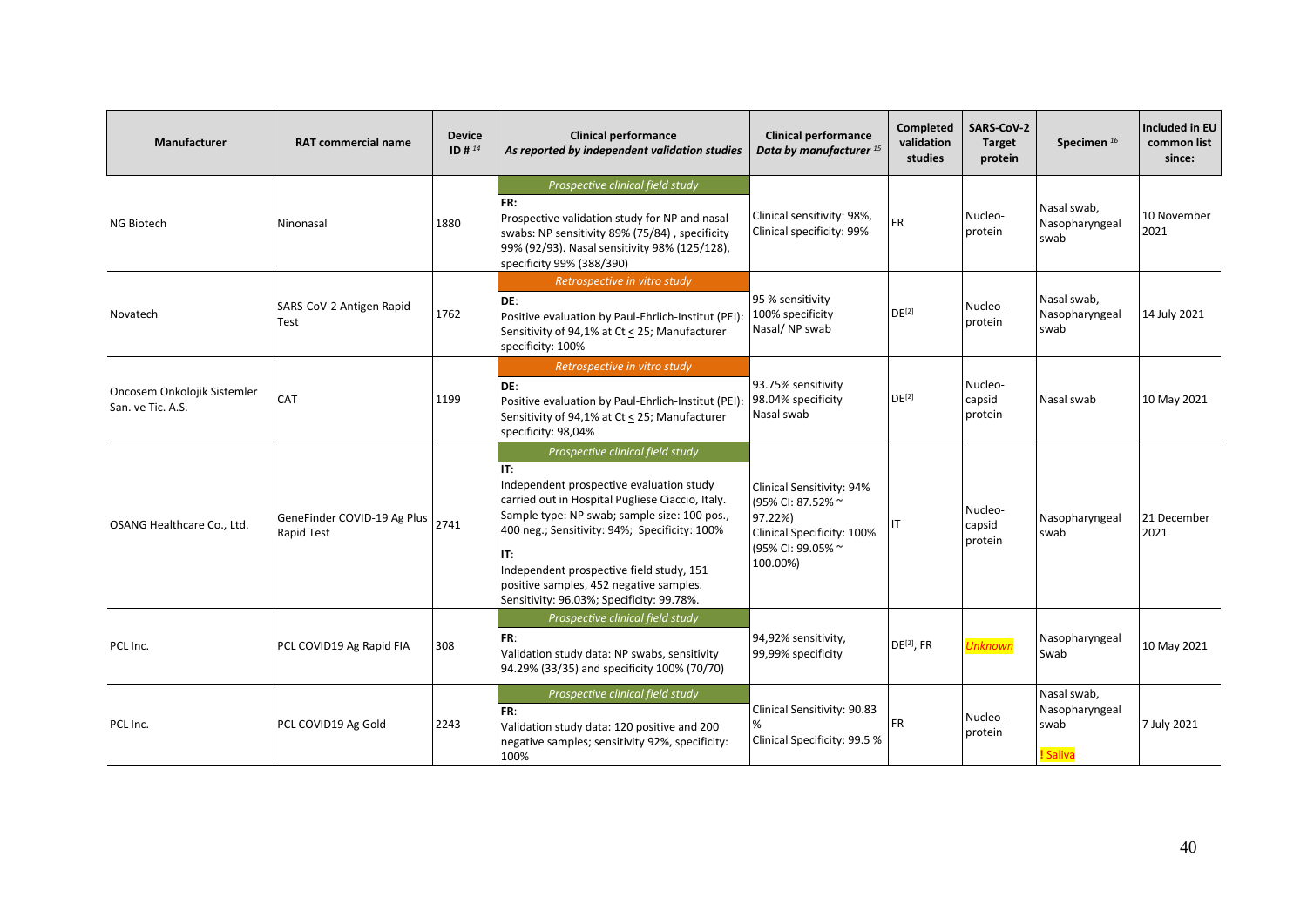| Manufacturer                                | <b>RAT commercial name</b>                                                              | <b>Device</b><br>$ID#^{14}$ | <b>Clinical performance</b><br>As reported by independent validation studies                                                                                                          | <b>Clinical performance</b><br>Data by manufacturer <sup>15</sup>                                                          | Completed<br>validation<br>studies | <b>SARS CoV-2</b><br><b>Target</b><br>protein | Specimen <sup>16</sup>                                                                               | <b>Included in EU</b><br>common list<br>since: |
|---------------------------------------------|-----------------------------------------------------------------------------------------|-----------------------------|---------------------------------------------------------------------------------------------------------------------------------------------------------------------------------------|----------------------------------------------------------------------------------------------------------------------------|------------------------------------|-----------------------------------------------|------------------------------------------------------------------------------------------------------|------------------------------------------------|
| PerGrande Bio Tech<br>Development Co., Ltd. | SARS-CoV-2 Antigen<br>Detection Kit (Colloidal Gold<br>Immunochromato-graphic<br>Assay) | 2116                        | Retrospective in vitro study<br>DE:<br>Positive evaluation by Paul-Ehrlich-Institut (PEI):<br>Sensitivity of 100% at Ct < 25; Manufacturer<br>specificity: 99.11%                     | 94.28% sensitivity<br>99.11% specificity<br>NP/Nasal/OP swab                                                               | $DE^{[2]}$                         | Nucleo-<br>protein                            | Nasal swab,<br>Nasopharyngeal<br>swab,<br>Oropharyngeal<br>swab                                      | 10 May 2021                                    |
| Pierenkemper GmbH                           | (SARS-CoV-2) Antigen Rapid<br>Test COVIDENT (SWAB)<br>COVID-19                          | 2672                        | Retrospective in vitro study<br>DE:<br>Positive evaluation by Paul-Ehrlich-Institut (PEI):<br>Sensitivity of 100% at Ct < 25; Manufacturer<br>specificity: 100%                       | <b>Clinical Sensitivity</b><br>99.27%<br><b>Clinical Specificity</b><br>100%                                               | DE <sup>[2]</sup>                  | Nucleo-<br>capsid<br>protein                  | Anterior nasal<br>swab, Nasal swab,<br>Nasopharyngeal<br>swab,<br>Oropharyngeal<br>swab, Throat swab | 4 March 2022                                   |
| Precision Biosensor Inc.                    | Exdia COVI-19 Ag                                                                        | 1271                        | Retrospective in vitro study<br>DE:<br>Positive evaluation by Paul-Ehrlich-Institut (PEI):<br>Sensitivity of 100% at Ct < 25; Manufacturer<br>specificity: 99.3%                      | 93.9% sensitivity<br>98% specificity<br>NP swab                                                                            | DE <sup>[2]</sup><br><b>CH</b>     | <b>Unknown</b>                                | Nasopharyngeal<br>swab                                                                               | 17 February<br>2021                            |
| Prognosis Biotech                           | Rapid Test Ag 2019-nCov                                                                 | 1495                        | Retrospective in vitro study<br>DE:<br>Positive evaluation by Paul-Ehrlich-Institut (PEI):<br>Sensitivity of 94,1% at Ct < 25; Manufacturer<br>specificity: 99,58%                    | Clinical Sensitivity: 95.56<br>Specificity: 99,58%<br>Nasal swab                                                           | $DE^{[2]}$                         | Nucleo-<br>protein                            | Nasal swab                                                                                           | 7 July 2021                                    |
| Qingdao Hightop Biotech Co.<br>Ltd          | SARS-CoV-2 Antigen Rapid<br>Test<br>(Immunochromatography)                              | 1341                        | Retrospective in vitro study<br>DE:<br>Positive evaluation by Paul-Ehrlich-Institut (PEI):<br>Sensitivity of 100% at Ct < 30 and 100% at Ct <<br>25; Manufacturer specificity: 99.75% | 98.04% sensitivity<br>100% specificity<br>Nasal, NP, OP swab                                                               | DE <sup>[2]</sup>                  | Nucleo-<br>capsid<br>protein                  | Nasal swab,<br>Nasopharyngeal<br>swab,<br>Oropharyngeal<br>swab                                      | 17 February<br>2021                            |
| Qingdao Hightop Biotech Co.,<br>Ltd.        | SARS-CoV-2/Flu A+B/RSV<br>Antigen Rapid Test                                            | 2754                        | Retrospective in vitro study<br>DE:<br>Positive evaluation by Paul-Ehrlich-Institut (PEI):<br>Sensitivity of 100% at Ct < 30 and 100% at Ct <<br>25; Manufacturer specificity: 99.75% | Clinical Sensitivity: 100 %<br>(SARS-CoV-2 at Ct lower<br>or equal to 25)<br>Clinical Specificity: 99.75<br>% (SARS-CoV-2) | DE <sup>[2]</sup>                  | Nucleo-<br>capsid<br>protein                  | Nasopharyngeal<br>swab                                                                               | 21 December<br>2021                            |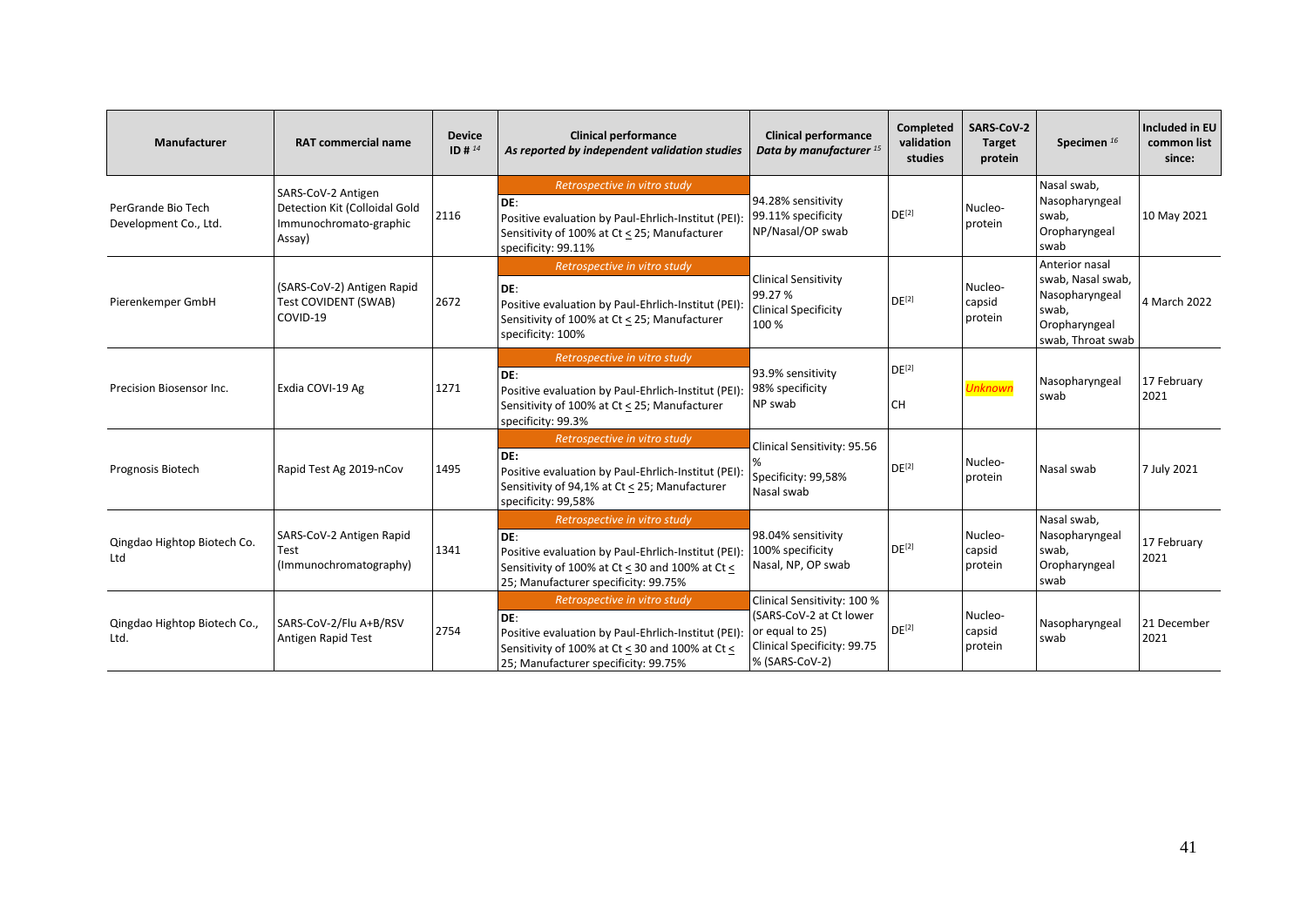| Manufacturer                   | <b>RAT commercial name</b>              | <b>Device</b><br>ID # $^{14}$ | <b>Clinical performance</b><br>As reported by independent validation studies                                                                                                                                                                                                                                                                                                                                                                                                                                                                                                                                                                                                                                                                                    | <b>Clinical performance</b><br>Data by manufacturer <sup>15</sup> | <b>Completed</b><br>validation<br>studies                  | <b>SARS-CoV-2</b><br><b>Target</b><br>protein | Specimen <sup>16</sup>                | <b>Included in EU</b><br>common list<br>since: |
|--------------------------------|-----------------------------------------|-------------------------------|-----------------------------------------------------------------------------------------------------------------------------------------------------------------------------------------------------------------------------------------------------------------------------------------------------------------------------------------------------------------------------------------------------------------------------------------------------------------------------------------------------------------------------------------------------------------------------------------------------------------------------------------------------------------------------------------------------------------------------------------------------------------|-------------------------------------------------------------------|------------------------------------------------------------|-----------------------------------------------|---------------------------------------|------------------------------------------------|
| <b>Quidel Corporation</b>      | Sofia SARS Antigen FIA                  | 1097                          | Prospective clinical field studies<br>FR:<br>Validation study data: NP swabs sensitivity<br>84,44% (76/90), specificity 99,19 (491/495)<br>NL:<br>Independent prospective clinical field study in<br>symptomatic (n=733, PCR positive 144); NP<br>swab; sensitivity overall: 84.0%, sensitivity<br>Ct<30: 90.1%, sensitivity Ct<25: 92.5%;<br>specificity overall: 99.8%.<br>PT:<br>80 samples from symptomatic individuals (27<br>PCR positive and 53 negative by PCR) were<br>tested. Sensitivity 70% (95%IC50-86); specificity<br>100% (95%IC 93-100). TCID50/ml 0,68x 102 and<br>CT < 25.<br>Retrospective in vitro study<br>DE:<br>Positive evaluation by Paul-Ehrlich-Institut (PEI):<br>Sensitivity of 89% at Ct < 25; Manufacturer<br>specificity: 100% | 96.7% sensitivity<br>100% specificity<br>NP/Nasal swab            | DE <sup>[2]</sup> , NL <sup>[5]</sup> ,<br>PT<br><b>CH</b> | Nucleo-<br>protein                            | Nasal swab,<br>Nasopharyngeal<br>swab | 17 February<br>2021                            |
| Rapid Pathogen Screening, Inc. | LIAISON® Quick Detect Covid<br>Ag Assay | 2290                          | Retrospective in vitro study<br>IT:<br>Independent validation study, 100 pos. and 100<br>neg. samples; sensitivity: 92.7% with Ct<25;<br>specificity: 100%.                                                                                                                                                                                                                                                                                                                                                                                                                                                                                                                                                                                                     | Sensitivity: 96.1%,<br>Specificity: 97%<br>NP and Nasal swab      | IT                                                         | Nucleo-<br>protein                            | Nasal swab,<br>Nasopharyngeal<br>swab | 23 July 2021                                   |
| Roche (SD BIOSENSOR)           | SARS-CoV-2 Rapid Antigen<br>Test        | 1604                          | Prospective clinical field study<br>NL:<br>Independent prospective clinical field study in<br>symptomatic (n=970, PCR positive 186); NP<br>swab; sensitivity overall: 84.9%, sensitivity<br>Ct < 30: 94.3%, sensitivity Ct < 25: 99.1%;<br>specificity overall: 99.5%<br>SE:<br>Karolinska hospital evaluation of Lot<br>QCO3020109. Patient samples: 95 PCR positive,<br>150 negative. No detailed sample description<br>available. Sensitivity 43%, specificity 100%.<br>Sensitivity Ct<25 = 80.5%.                                                                                                                                                                                                                                                           | 96.52% sensitivity<br>99.2% specificity<br>NP swab                | DE <sup>[2]</sup> , FI, NL,<br>PT, SE<br><u>UK</u>         | Nucleo-<br>protein                            | Nasopharyngeal<br>swab                | 10 May 2021                                    |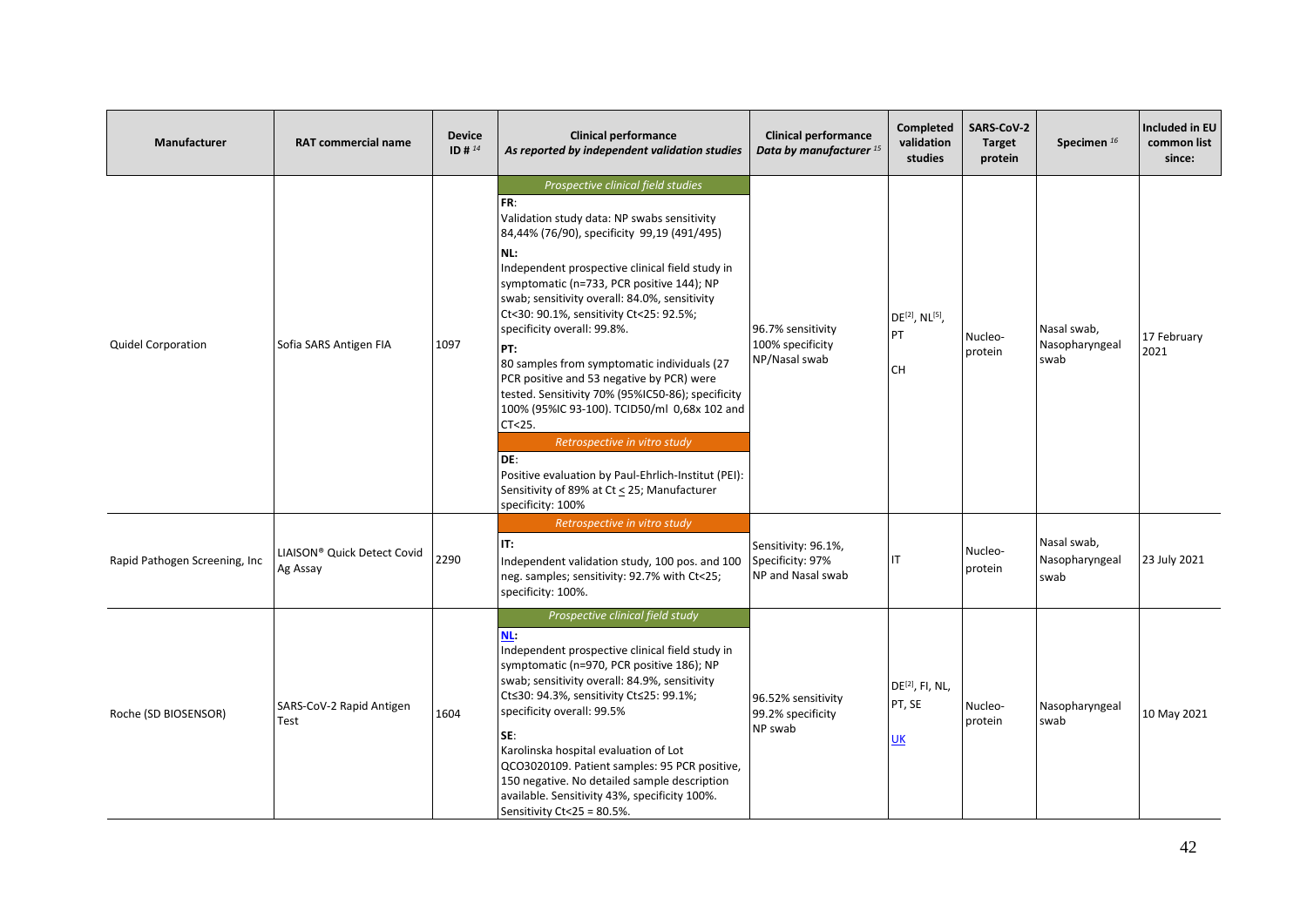| <b>Manufacturer</b>         | <b>RAT commercial name</b>                                                     | <b>Device</b><br>ID # $^{14}$ | <b>Clinical performance</b><br>As reported by independent validation studies                                                                                                                                                                                                                                                                                                                                                                                                                                                                                                | <b>Clinical performance</b><br>Data by manufacturer <sup>15</sup>                                                           | <b>Completed</b><br>validation<br>studies | SARS-CoV-2<br>Target<br>protein | Specimen <sup>16</sup>                | Included in EU<br>common list<br>since: |
|-----------------------------|--------------------------------------------------------------------------------|-------------------------------|-----------------------------------------------------------------------------------------------------------------------------------------------------------------------------------------------------------------------------------------------------------------------------------------------------------------------------------------------------------------------------------------------------------------------------------------------------------------------------------------------------------------------------------------------------------------------------|-----------------------------------------------------------------------------------------------------------------------------|-------------------------------------------|---------------------------------|---------------------------------------|-----------------------------------------|
|                             |                                                                                |                               | Retrospective in vitro studies<br>DE:<br>Positive evaluation by Paul-Ehrlich-Institut (PEI):<br>Sensitivity of 89% at Ct < 25; Manufacturer<br>specificity: 99.68%                                                                                                                                                                                                                                                                                                                                                                                                          |                                                                                                                             |                                           |                                 |                                       |                                         |
| Roche (SD BIOSENSOR)        | SARS-CoV-2 Rapid Antigen<br><b>Test Nasal</b>                                  | 2228                          | Prospective clinical field studies<br><b>FIND evaluation</b><br><b>DE</b> (12 April 2021)<br>179 samples, nasal swab. Clinical sensitivities:<br>Days < 7: 81.2%; Ct < 33: 87.5%; Ct < 25: 100%;<br>Clinical specificity: 99.3%<br><b>Brazil</b> (12 April 2021)<br>214 samples, nasal swab. Clinical sensitivities:<br>Days < 7: 81.2%; Ct < 33: 91.7%; Ct < 25: 100%;<br>Clinical specificity: 99.3%<br>Retrospective in vitro study<br>DE:<br>Positive evaluation by Paul-Ehrlich-Institut (PEI):<br>Sensitivity of 89.6% at Ct < 30; Manufacturer<br>specificity: 99.1% | Clinical Sensitivity: 89.6 % DE[2]<br>$($ (Ct $\leq$ 30) 93.1 % (Ct $\leq$ 27)<br>Clinical Specificity: 99.1%<br>Nasal swab | Brazil, UK                                | Nucleo-<br>protein              | Nasal swab                            | 7 July 2021                             |
| Safecare Biotech (Hangzhou) | COVID-19 Antigen Rapid Test<br>Kit (Swab)                                      | 1489                          | Retrospective in vitro study<br>DE:<br>Positive evaluation by Paul-Ehrlich-Institut (PEI):<br>Sensitivity of 100% at Ct < 25; Manufacturer<br>specificity: 99.42%                                                                                                                                                                                                                                                                                                                                                                                                           | 97.27% sensitivity<br>99.42% specificity<br>Nasal swab                                                                      | DE <sup>[2]</sup>                         | Nucleo-<br>protein              | Nasal swab                            | 17 February<br>2021                     |
| Co. Ltd                     | Multi-Respiratory Virus<br>Antigen Test Kit (Swab)<br>(Influenza A+B/COVID-19) | 1490                          | Retrospective in vitro study<br>DE:<br>Positive evaluation by Paul-Ehrlich-Institut (PEI):<br>Sensitivity of 100% at Ct < 25; Manufacturer<br>specificity: 99.44%                                                                                                                                                                                                                                                                                                                                                                                                           | 97.04% sensitivity<br>99.44% specificity Nasal<br>swab                                                                      | DE <sup>[2]</sup>                         | Nucleo-<br>protein              | Nasal swab                            | 10 May 2021                             |
| Sansure Biotech Inc         | SARS-CoV-2 Rapid Antigen<br>Test (Colloidal Gold Method)                       | 2097                          | Retrospective in vitro study<br>DE:<br>Positive evaluation by Paul-Ehrlich-Institut (PEI):<br>Sensitivity of 100% at Ct < 25; Manufacturer<br>specificity: 98.1%                                                                                                                                                                                                                                                                                                                                                                                                            | Clinical Sensitivity: 98.4 %<br>Clinical Specificity: 98.1%                                                                 | DF <sup>[2]</sup>                         | Nucleo-<br>capsid<br>protein    | Nasal swab,<br>Nasopharyngeal<br>swab | 21 December<br>2021                     |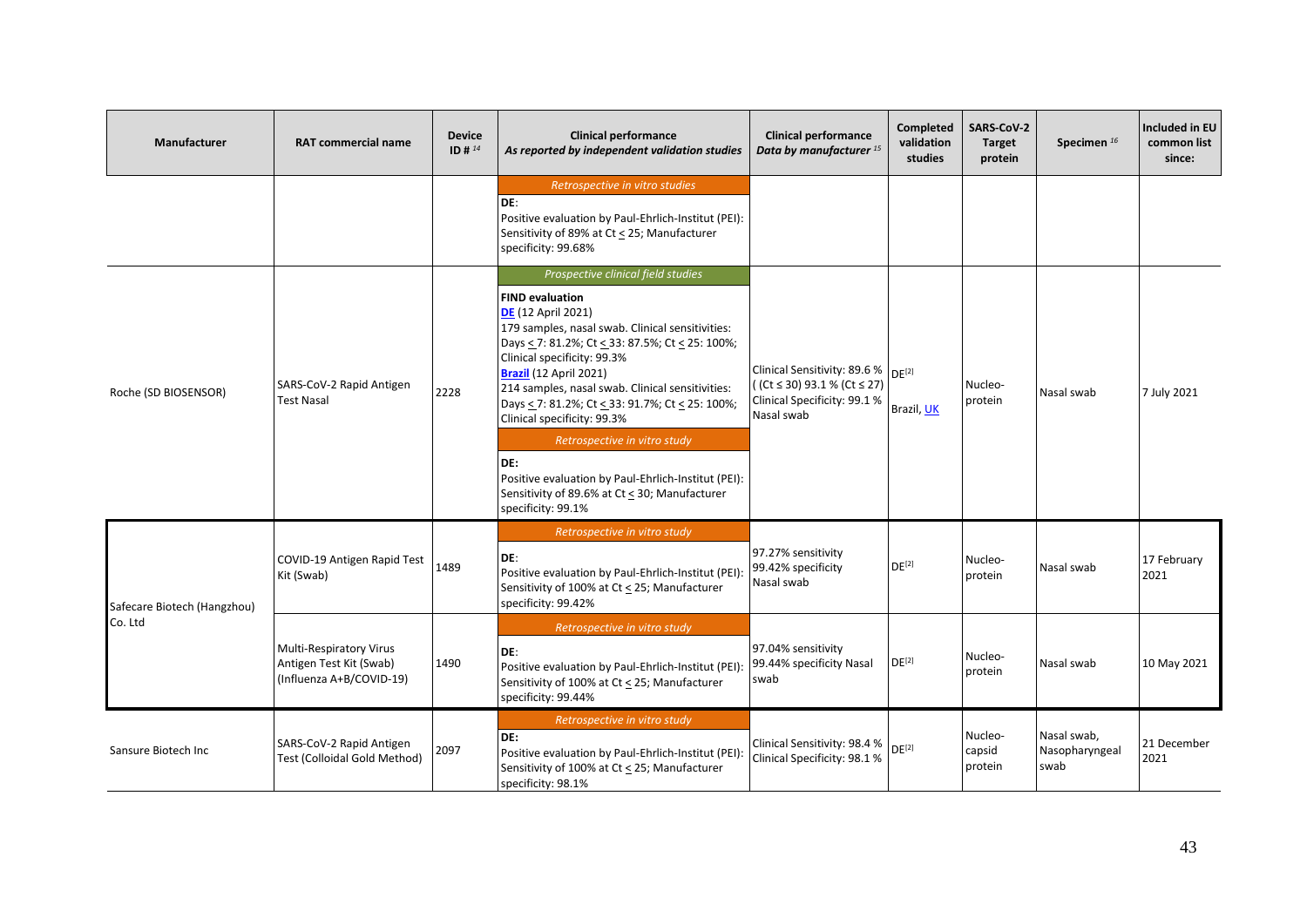| Manufacturer     | <b>RAT commercial name</b>                                           | <b>Device</b><br>ID # $^{14}$ | <b>Clinical performance</b><br>As reported by independent validation studies                                                                                                                                                                                                                                                                                                                                                                                                                                                                                                                                                                                                                                               | <b>Clinical performance</b><br>Data by manufacturer <sup>15</sup>                               | Completed<br>validation<br>studies | SARS-CoV-2<br>Target<br>protein | Specimen $^{16}$                                            | Included in EU<br>common list<br>since: |
|------------------|----------------------------------------------------------------------|-------------------------------|----------------------------------------------------------------------------------------------------------------------------------------------------------------------------------------------------------------------------------------------------------------------------------------------------------------------------------------------------------------------------------------------------------------------------------------------------------------------------------------------------------------------------------------------------------------------------------------------------------------------------------------------------------------------------------------------------------------------------|-------------------------------------------------------------------------------------------------|------------------------------------|---------------------------------|-------------------------------------------------------------|-----------------------------------------|
| ScheBo Biotech   | ScheBo SARS CoV-2 Quick<br>Antigen                                   | 1201                          | Retrospective in vitro study<br>DE:<br>Positive evaluation by Paul-Ehrlich-Institut (PEI):<br>Sensitivity of 95% at Ct < 30 and 100% at Ct <<br>25; Manufacturer specificity: 99%                                                                                                                                                                                                                                                                                                                                                                                                                                                                                                                                          | 96.6% sensitivity (Ct ≤ 30)<br>99.00% specificity<br>NP/OP swab                                 | $DE^{[2]}$                         | Nucleo-<br>protein              | Nasopharyngeal<br>swab,<br>Oropharyngeal<br>swab<br>! Serum | 16 June 2021                            |
| ScheBo Biotech   | ScheBo SARS CoV-2 Quick<br><b>ANTIGEN (Colloidal Gold</b><br>Method) | 2763                          | Retrospective in vitro study<br>DE:<br>Positive evaluation by Paul-Ehrlich-Institut (PEI):<br>Sensitivity of 100% at Ct < 25; Manufacturer<br>specificity: 99.49%                                                                                                                                                                                                                                                                                                                                                                                                                                                                                                                                                          | Clinical sensitivity: 96.12% $\left  \right.$ DE <sup>[2]</sup><br>Clinical specificity: 99.49% |                                    | Nucleo-<br>capsid<br>protein    | Nasal swab                                                  | 21 January<br>2022                      |
| SD Biosensor Inc | STANDARD Q COVID-19 Ag<br><b>Test Nasal</b>                          | 2052                          | Prospective clinical field studies<br><b>DE</b><br>146 symptomatic adults, 40 (27.4%) were RT-<br>PCR-positive for SARS-CoV-2. Sensitivity with<br>85.0% (34/40; 95% CI 70.9-92.9) with<br>professional testing. At high viral load (>7.0<br>log10 SARS-CoV-2 RNA copies/ml), sensitivity<br>was 96.6% (28/29; 95% CI 82.8-99.8) for<br>professional testing.<br><b>FIND evaluation</b><br><b>DE</b> (12 April 2021)<br>179 samples, nasal swab. Clinical sensitivities:<br>Days < 7: 81.2%; Ct < 33: 87.5%; Ct < 25: 100%;<br>Clinical specificity: 99.3%<br>Brazil (12 April 2021)<br>214 samples, nasal swab. Clinical sensitivities:<br>Days < 7: 81.2%; Ct < 33: 91.7%; Ct < 25: 100%;<br>Clinical specificity: 99.3% | Clinical Sensitivity: 97.12<br>Clinical Specificity: 100 %<br>Nasal swab                        | $DE[2]$ , FI, FR<br>Brazil, UK     | Nucleo-<br>protein              | Nasal swab                                                  | 7 July 2021                             |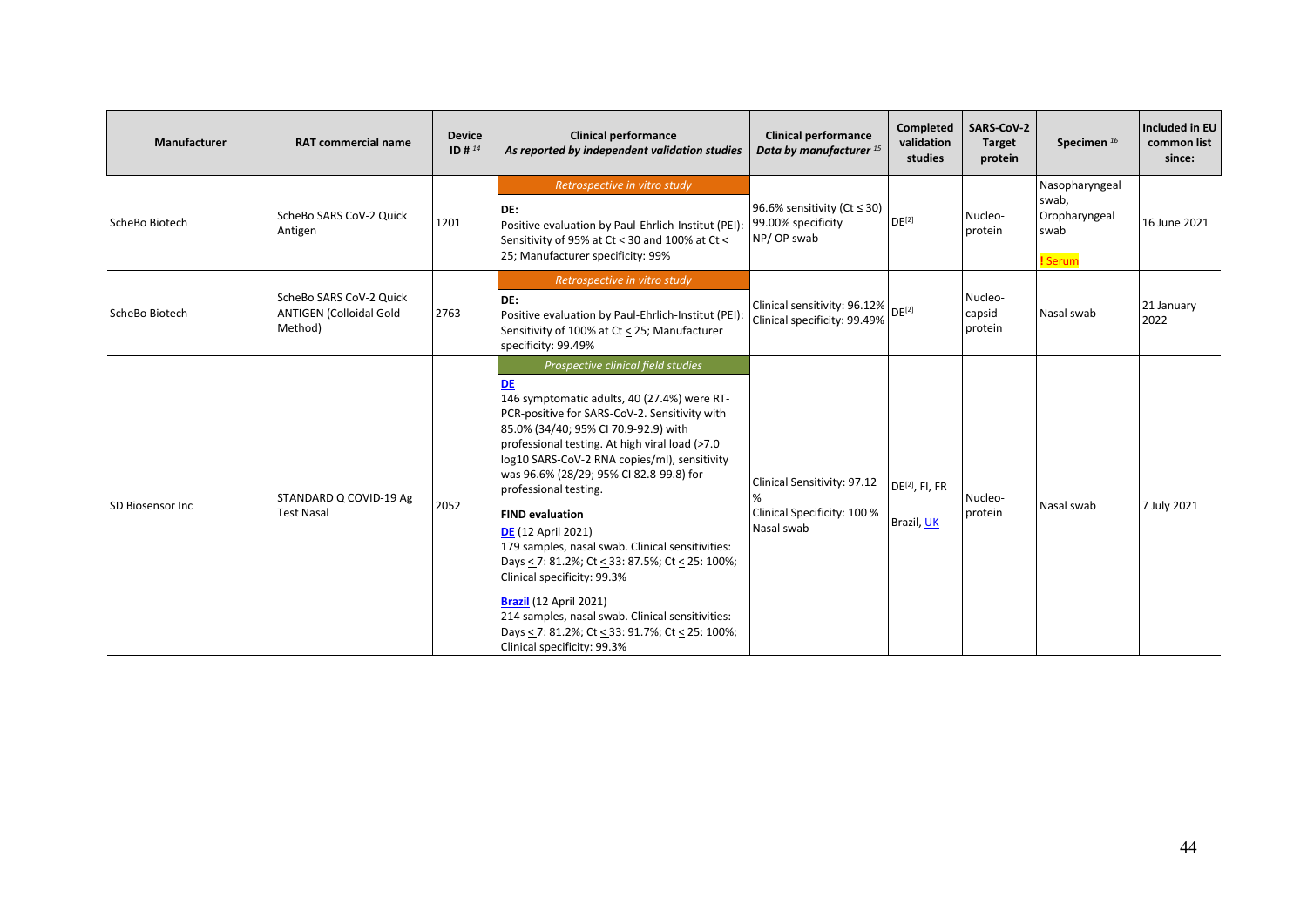| Manufacturer      | <b>RAT commercial name</b>     | <b>Device</b><br>ID # $^{14}$ | <b>Clinical performance</b><br>As reported by independent validation studies                                                                                                                                                                                                                                                                                                                                                                                                                                                                                                                                                                                                                                                                                                                                                                                                                                                                                                           | <b>Clinical performance</b><br>Data by manufacturer <sup>15</sup> | Completed<br>validation<br>studies                              | <b>SARS-CoV-2</b><br>Target<br>protein | Specimen <sup>16</sup> | Included in EU<br>common list<br>since: |
|-------------------|--------------------------------|-------------------------------|----------------------------------------------------------------------------------------------------------------------------------------------------------------------------------------------------------------------------------------------------------------------------------------------------------------------------------------------------------------------------------------------------------------------------------------------------------------------------------------------------------------------------------------------------------------------------------------------------------------------------------------------------------------------------------------------------------------------------------------------------------------------------------------------------------------------------------------------------------------------------------------------------------------------------------------------------------------------------------------|-------------------------------------------------------------------|-----------------------------------------------------------------|----------------------------------------|------------------------|-----------------------------------------|
| SD BIOSENSOR Inc. | STANDARD F COVID-19 Ag FIA 344 |                               | Prospective clinical field studies<br><b>NL</b><br>Independent prospective clinical field study in<br>symptomatic (n=628, PCR positive 118); NP<br>swab; sensitivity overall: 78.0%, sensitivity<br>Ct<30: 84.4%, sensitivity Ct<25: 90.3%;<br>specificity overall: 99.6%<br><b>FIND evaluation</b><br><b>DE</b> (10 Dec 2020)<br>676 samples, NP swab. Clinical sensitivities:<br>Days < 7: 81.2%; Ct < 33: 75%; Ct < 25: 100%;<br>Clinical specificity: 96.9%<br><b>Brazil (10 Dec 2020)</b><br>453 samples, NP swab. Clinical sensitivities:<br>Days $\le$ 7: 80.2%; Ct $\le$ 33: 80.9%; Ct $\le$ 25: 87.9%;<br>Clinical specificity: 97.9%<br><b>India</b> (25 June 2020)<br>417 samples, NP swab. Clinical sensitivities:<br>Days < 7: 61.8%; Ct < 33: 53.6%; Ct < 25: 68.5%;<br>Clinical specificity: 99.5%<br>Retrospective in vitro study<br>DE:<br>Positive evaluation by Paul-Ehrlich-Institut (PEI):<br>Sensitivity of 100% at Ct < 25; Manufacturer<br>specificity: 98.52% | 94,09% sensitivity<br>98.52% specificity NP<br>swab               | $DE^{[2]}$ , IT,<br>$NL^{[5]}$ , DK<br>Brazil, CH,<br>India, UK | Nucleo-<br>protein                     | Nasopharyngeal<br>swab | 17 February<br>2021                     |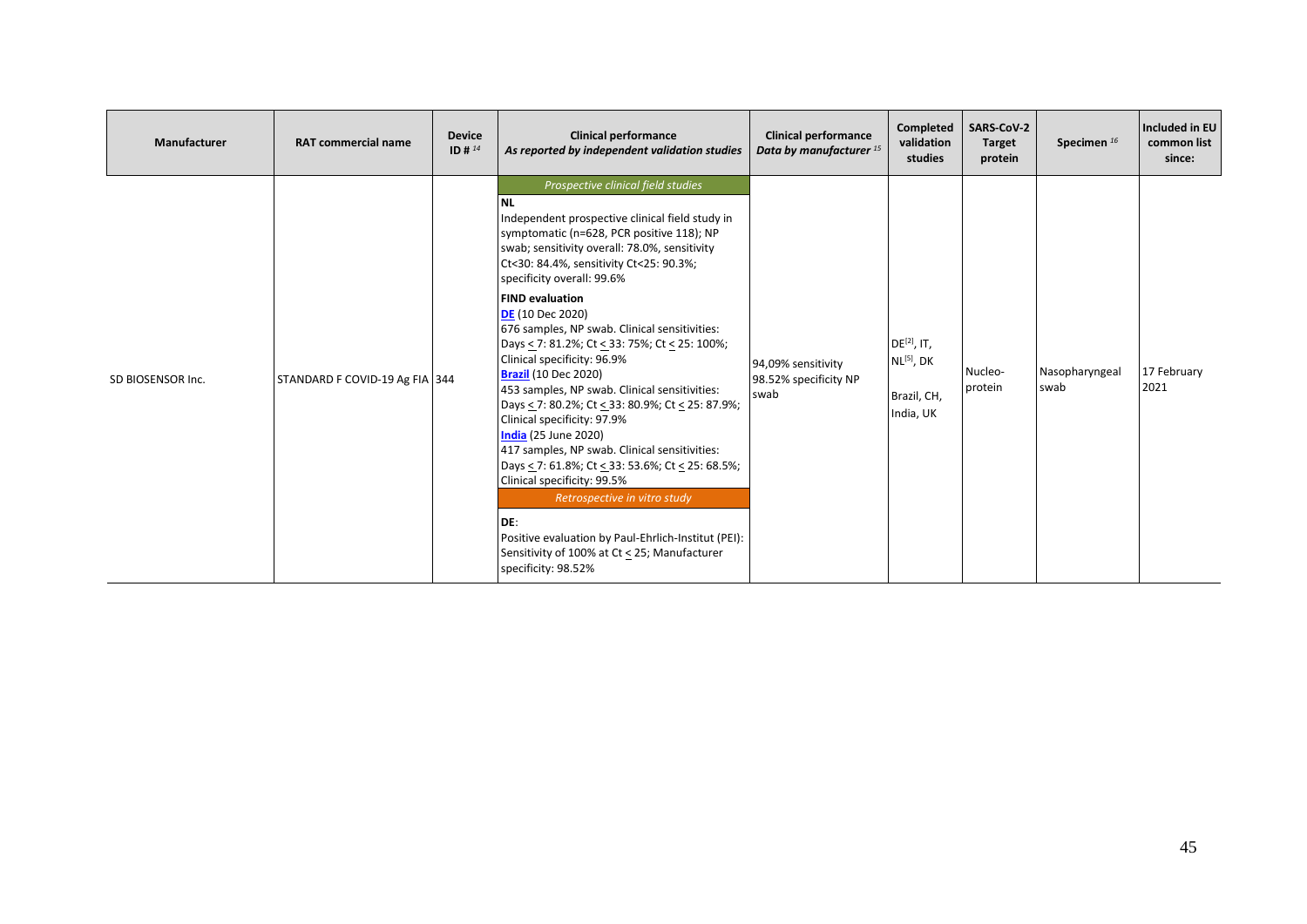| Manufacturer       | <b>RAT commercial name</b>                              | <b>Device</b><br>ID # $^{14}$ | <b>Clinical performance</b><br>As reported by independent validation studies                                                                                                                                                                                                                                                                                                                                                                                                                                                                                                                                                                                                                                                                                                                                                                                                                                                                                                                                                                                                                                                                                                                                                                                                              | <b>Clinical performance</b><br>Data by manufacturer <sup>15</sup> | Completed<br>validation<br>studies                                                               | SARS-CoV-2<br><b>Target</b><br>protein | Specimen <sup>16</sup> | Included in EU<br>common list<br>since: |
|--------------------|---------------------------------------------------------|-------------------------------|-------------------------------------------------------------------------------------------------------------------------------------------------------------------------------------------------------------------------------------------------------------------------------------------------------------------------------------------------------------------------------------------------------------------------------------------------------------------------------------------------------------------------------------------------------------------------------------------------------------------------------------------------------------------------------------------------------------------------------------------------------------------------------------------------------------------------------------------------------------------------------------------------------------------------------------------------------------------------------------------------------------------------------------------------------------------------------------------------------------------------------------------------------------------------------------------------------------------------------------------------------------------------------------------|-------------------------------------------------------------------|--------------------------------------------------------------------------------------------------|----------------------------------------|------------------------|-----------------------------------------|
| SD BIOSENSOR Inc.  | STANDARD Q COVID-19 Ag<br>Test                          | 345                           | Prospective clinical field studies<br><b>PT</b><br>80 samples from symptomatic individuals (27<br>PCR positive and 53 negative by PCR) were<br>tested. Sensitivity 70% (95%IC50-86); specificity<br>100% (95%IC 93-100). TCID50/ml 0,68x 102 and<br>CT<25.<br><b>FIND evaluation</b><br><b>DE</b> (10 Dec 2020)<br>1263 samples, NP swab. Clinical sensitivities:<br>Days < 7: 80%; Ct < 33: 87.8%; Ct < 25: 100%;<br>Clinical specificity: 99.3%<br><b>Brazil (10 Dec 2020)</b><br>400 samples, NP swab. Clinical sensitivities:<br>Days < 7: 90.7%; Ct < 33: 91.9%; Ct < 25: 95.9%;<br>Clinical specificity: 97.6%<br><b>CH</b> (10 Dec 2020)<br>529 samples, NP swab. Clinical sensitivities:<br>Days < 7: 89.8%; Ct < 33: 91.8%; Ct < 25: 97.2%;<br>Clinical specificity: 99.7%<br><b>India</b> (22 April 2021)<br>334 samples, NP swab. Clinical sensitivities:<br>Days < 7: 58.3%; Ct < 33: 65.5%; Ct < 25: 89.4%;<br>Clinical specificity: 97.3%<br>Peru (22 April 2021)<br>335 samples, NP swab. Clinical sensitivities:<br>Days < 7: 81.4%; Ct < 33: 83.3%; Ct < 25: 96.2%;<br>Clinical specificity: 99.6%<br>Retrospective in vitro studies<br>DE:<br>Positive evaluation by Paul-Ehrlich-Institut (PEI):<br>Sensitivity of 89% at Ct < 25; Manufacturer<br>specificity: 99.68% | 96.52% sensitivity<br>99.68% specificity<br>NP swab               | DE <sup>[2]</sup> , ES, IT,<br>NL <sup>[5]</sup> , DK, PT<br>Brazil, CH,<br>India, NO,<br>UA, UK | <mark>Unknown</mark>                   | Nasopharyngeal<br>swab | 17 February<br>2021                     |
| <b>SGA Medikal</b> | V-Chek SARS-CoV-2 Ag Rapid<br>Test Kit (Colloidal Gold) | 1319                          | Retrospective in vitro study<br>DE:<br>Positive evaluation by Paul-Ehrlich-Institut (PEI):<br>Sensitivity of 94,1% at Ct < 25; Manufacturer<br>specificity: 99,5%                                                                                                                                                                                                                                                                                                                                                                                                                                                                                                                                                                                                                                                                                                                                                                                                                                                                                                                                                                                                                                                                                                                         | 96.6% sensitivity,<br>99.5% specificity, Nasal<br>swab            | $DE^{[2]}$                                                                                       | Nucleo-<br>protein                     | Nasal swab             | 10 May 2021                             |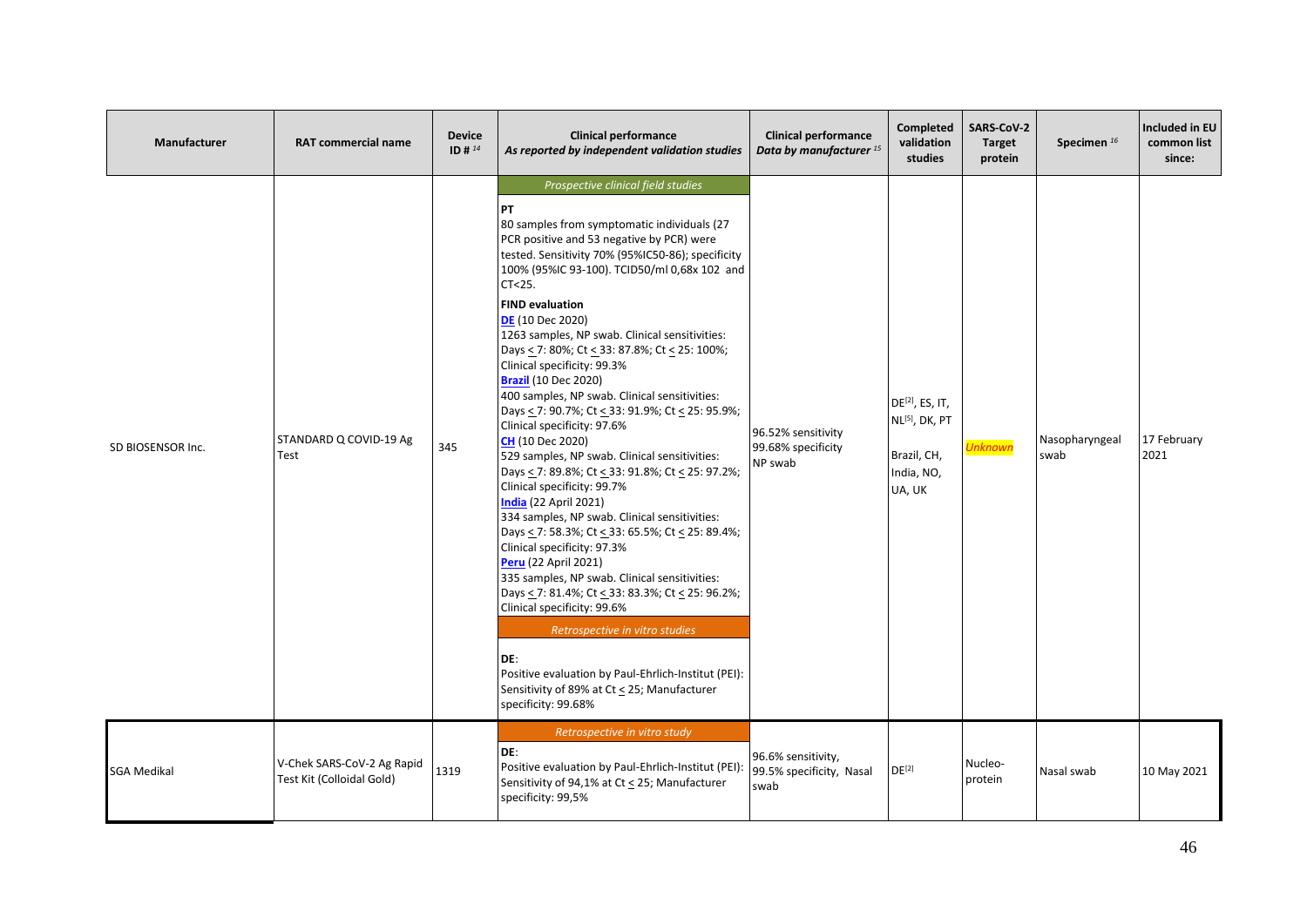| Manufacturer                                                     | <b>RAT commercial name</b>                          | <b>Device</b><br>ID # $^{14}$ | <b>Clinical performance</b><br>As reported by independent validation studies                                                                                                                                                                   | <b>Clinical performance</b><br>Data by manufacturer <sup>15</sup>                                                                                                | <b>Completed</b><br>validation<br>studies | <b>SARS CoV-2</b><br><b>Target</b><br>protein | Specimen <sup>16</sup>                                                                  | <b>Included in EU</b><br>common list<br>since: |
|------------------------------------------------------------------|-----------------------------------------------------|-------------------------------|------------------------------------------------------------------------------------------------------------------------------------------------------------------------------------------------------------------------------------------------|------------------------------------------------------------------------------------------------------------------------------------------------------------------|-------------------------------------------|-----------------------------------------------|-----------------------------------------------------------------------------------------|------------------------------------------------|
|                                                                  | V-Chek SARS-CoV-2 Rapid Ag<br>Test (colloidal gold) | 1357                          | Retrospective in vitro study<br>DE:<br>Positive evaluation by Paul-Ehrlich-Institut (PEI):<br>Sensitivity of 94,1% at Ct < 25; Manufacturer<br>specificity: 99,5%                                                                              | 96.60% sensitivity: 99.5%<br>specificity,<br>Nasal swab                                                                                                          | DE <sup>[2]</sup>                         | Nucleo-<br>protein                            | Nasal swab                                                                              | 7 July 2021                                    |
| Shenzhen Ultra-Diagnostics<br>Biotec Co., Ltd                    | SARS-CoV-2 Antigen Test Kit                         | 2017                          | Prospective clinical field study<br>SI:<br>Sensitivity in unselected symptomatic<br>population: 86.4% (172 RAT pos. / 199 RT-PCR<br>pos.), sensitivity of 97.8% at Ct≤25. Specificity:<br>99.1% (1972 RAT neg. / 1990 RT-PCR neg.), NP<br>swab | Clinical Sensitivity:<br>95.33 % (Nasal),<br>95.48(NP)<br>Clinical Specificity:<br>99.16 % (Nasal), 99.61 %<br>(NP)                                              | BE, SI                                    | Nucleo-<br>protein                            | Nasal swab,<br>Nasopharyngeal<br>swab<br>! Saliva                                       | 10 May 2021                                    |
| Shenzhen CAS-<br><b>Envision Medical Technology</b><br>Co., Ltd. | SARS-CoV-2-Antigen Rapid<br><b>Detection Kit</b>    | 2152                          | Retrospective in vitro study<br>DE:<br>Positive evaluation by Paul-Ehrlich-Institut (PEI):<br>Sensitivity of 100% at Ct < 25; Manufacturer<br>specificity: 99.5%                                                                               | OP:<br>Sensitivity: 98.1% 94.7%-<br>99.4%), Specificity: 99.5%<br>97.0%-99.9%)<br>NP:<br>Sensitivity: 98.1% 94.7%-<br>99.4%), Specificity: 99.5%<br>97.0%-99.9%) | DE <sup>[2]</sup>                         | Nucleo-<br>capsid<br>protein                  | Oropharyngeal<br>swab;<br>Nasopharyngeal<br>swab                                        | 8 December<br>2021                             |
| Shenzhen Dymind<br>Biotechnology Co., Ltd                        | SARS-CoV-2 Antigen Test Kit<br>(Colloidal Gold)     | 2415                          | Retrospective in vitro study<br>DE:<br>Positive evaluation by Paul-Ehrlich-Institut (PEI):<br>Sensitivity of 100% at Ct < 25; Manufacturer<br>specificity: 96.58%                                                                              | Sensitivity: 96.58%,<br>Specificity: 98.37%                                                                                                                      | DE <sup>[2]</sup>                         | Nucleo-<br>protein                            | Nasal swab,<br>Nasopharyngeal<br>swab                                                   | 20 October<br>2021                             |
| Shenzhen Huian Biosci<br>Technology Co., Ltd.                    | SARS-CoV-2 Antigen Test Kit<br>(Colloidal Gold)     | 2414                          | Retrospective in vitro study<br>DE:<br>Positive evaluation by Paul-Ehrlich-Institut (PEI):<br>Sensitivity of 100% at Ct < 25; Manufacturer<br>specificity: 99.1%                                                                               | NP/OP swab: Sensitivity:<br>95.0%, Specificity: 99.1%<br>Nasal swab: Sensitivity:<br>94.6%, Specificity: 99.1%                                                   | $DE^{[2]}$                                | Nucleo-<br>capsid<br>protein                  | Nasal swab,<br>Nasopharyngeal<br>swab                                                   | 20 October<br>2021                             |
| Shenzhen Kisshealth<br>Biotechnology Co., Ltd                    | SARS-CoV-2 Antigen Test Kit<br>(GICA)               | 1813                          | Retrospective in vitro study<br>DE:<br>Positive evaluation by Paul-Ehrlich-Institut (PEI):<br>Sensitivity of 100% at Ct < 25; Manufacturer<br>specificity: 99.2%                                                                               | NP swabs: Sensitivity:<br>96.43%,<br>Specificity: 100%.<br>Nasal (Anterior) swabs:<br>Sensitivity: 99.43%,<br>Specificity: 99.23%.                               | $DE^{[2]}$                                | Nucleo-<br>capsid<br>protein                  | Anterior nasal<br>swab, Nasal swab,<br>Nasopharyngeal<br>swab,<br>Oropharyngeal<br>swab | 20 October<br>2021                             |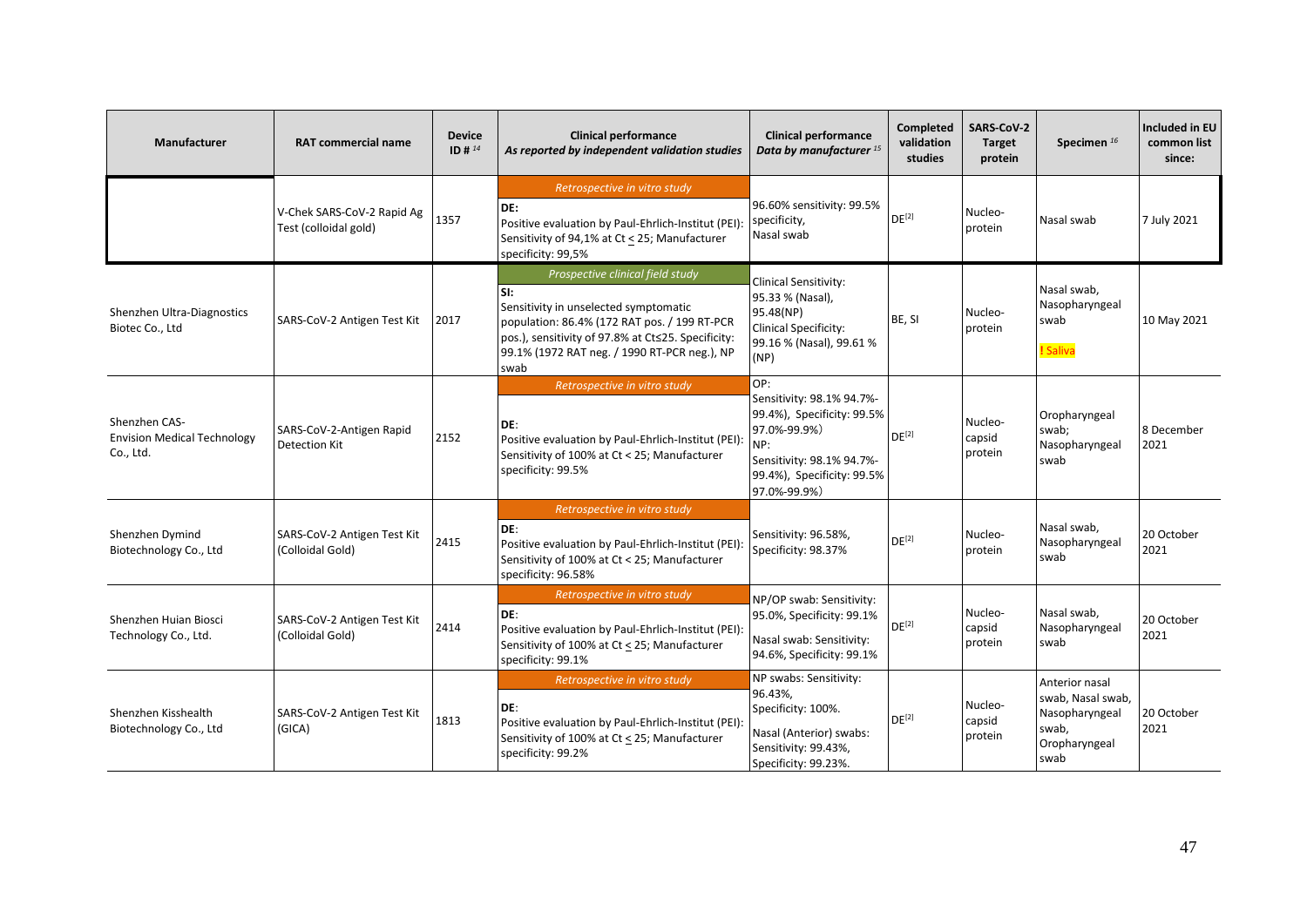| Manufacturer                                  | <b>RAT commercial name</b>                                                              | <b>Device</b><br>ID # 14 | <b>Clinical performance</b><br>As reported by independent validation studies                                                                                      | <b>Clinical performance</b><br>Data by manufacturer <sup>15</sup>                                                                                          | Completed<br>validation<br>studies | SARS-CoV-2<br><b>Target</b><br>protein   | Specimen <sup>16</sup>                                                                                 | <b>Included in EU</b><br>common list<br>since: |
|-----------------------------------------------|-----------------------------------------------------------------------------------------|--------------------------|-------------------------------------------------------------------------------------------------------------------------------------------------------------------|------------------------------------------------------------------------------------------------------------------------------------------------------------|------------------------------------|------------------------------------------|--------------------------------------------------------------------------------------------------------|------------------------------------------------|
| Shenzhen Lyshiyuan<br>Biotechnology Co., Ltd. | Green Spring SARS-CoV-2<br>Antigen-Rapid test-Set                                       | 2109                     | Retrospective in vitro study<br>DE:<br>Positive evaluation by Paul-Ehrlich-Institut (PEI):<br>Sensitivity of 100% at Ct < 25; Manufacturer<br>specificity: 100%   | 96.43% sensitivity<br>100% specificity<br>NP/OP/Nasal swab                                                                                                 | DE <sup>[2]</sup>                  | Nucleo-<br>protein                       | Anterior nasal<br>swab,<br>Nasal swab,<br>Nasopharyngeal<br>swab,<br>Oropharyngeal<br>swab<br>! Saliva | 10 May 2021                                    |
| Shenzhen Microprofit Biotech<br>Co., Ltd      | SARS-CoV-2 Antigen Test Kit<br>(Colloidal Gold<br>Chromatographic<br>Immunoassay)       | 1967                     | Retrospective in vitro study<br>DE:<br>Positive evaluation by Paul-Ehrlich-Institut (PEI):<br>Sensitivity of 100% at Ct < 25; Manufacturer<br>specificity: 100%   | Sensitivity: 92.93%<br>Clinical Specificity: 100 %<br>Nasal/NP/OP swab                                                                                     | DE <sup>[2]</sup>                  | Nucleo-<br>protein                       | Nasal swab,<br>Nasopharyngeal<br>swab,<br>Oropharyngeal<br>swab                                        | 7 July 2021                                    |
| Shenzhen Microprofit Biotech<br>Co., Ltd.     | SARS-CoV-2 Spike Protein<br>Test Kit (Colloidal Gold<br>Chromatographic<br>Immunoassay) | 1178                     | Retrospective in vitro study<br>DE:<br>Positive evaluation by Paul-Ehrlich-Institut (PEI):<br>Sensitivity of 100% at Ct < 25; Manufacturer<br>specificity: 100%   | Sensitivity: 86.3%,<br>Specificity: 100%<br>Nasal Swab                                                                                                     | DE <sup>[2]</sup>                  | Spike proteir                            | Nasal swab,<br>Nasopharyngeal<br>swab,<br>Oropharyngeal<br>swab                                        | 23 July 2021                                   |
| Shenzhen Microprofit Biotech<br>Co., Ltd      | SARS-CoV-2 Spike Protein<br>Test Kit (Fluorescence<br>Immunoassay)                      | 1228                     | Retrospective in vitro study<br>DE:<br>Positive evaluation by Paul-Ehrlich-Institut (PEI):<br>Sensitivity of 100% at Ct < 25; Manufacturer<br>specificity: 100%   | Sensitivity: 93.46%,<br>Specificity: 100%                                                                                                                  | DE <sup>[2]</sup>                  | Nucleo-<br>protein,<br>S protein<br>(S1) | Nasopharyngeal<br>swab                                                                                 | 8 December<br>2021                             |
| Shenzhen Reagent Technology<br>Co., Ltd.      | SARS-CoV-2 antigen IVD kit<br>SWAB                                                      | 2026                     | Retrospective in vitro study<br>DE:<br>Positive evaluation by Paul-Ehrlich-Institut (PEI):<br>Sensitivity of 100% at Ct < 25; Manufacturer<br>specificity: 98.1%  | Sensitivity: 95.23 %,<br>specificity: 98.71 %                                                                                                              | DE <sup>[2]</sup>                  | Nucleo-<br>capsid<br>protein             | Nasopharyngeal<br>swab,<br>Oropharyngeal<br>swab                                                       | 20 October<br>2021                             |
| Shenzhen Watmind Medical<br>Co., Ltd          | SARS-CoV-2 Ag Diagnostic<br>Test Kit (Colloidal Gold)                                   | 1769                     | Retrospective in vitro study<br>DE:<br>Positive evaluation by Paul-Ehrlich-Institut (PEI):<br>Sensitivity of 100% at Ct < 25; Manufacturer<br>specificity: 99.12% | NP/OP swab: Sensitivity<br>95.15%, specificity<br>99.12%.<br>Nasal swab: Sensitivity:<br>91.51% for onset of<br>symptoms < 7 days,<br>specificity: 99.02%. | DE <sup>[2]</sup>                  | Nucleo-<br>capsid<br>protein             | Nasal swab,<br>Nasopharyngeal<br>swab,<br>Oropharyngeal<br>swab                                        | 10 May 2021                                    |
| Shenzhen Watmind Medical<br>Co., Ltd          | SARS-CoV-2 Ag Diagnostic<br>Test Kit (Immuno-<br>fluorescence)                          | 1768                     | Retrospective in vitro study<br>DE:<br>Positive evaluation by Paul-Ehrlich-Institut (PEI):<br>Sensitivity of 100% at Ct < 25; Manufacturer<br>specificity: 99,13% | Clinical Sensitivity: 97.83<br>% (CT ≤ 33); Clinical<br>Sensitivity: 90.08 % (Ct ≤<br>36); Specificity: 99,13%<br>Nasal swab                               | $DE^{[2]}$                         | Nucleo-<br>protein                       | Nasal swab                                                                                             | 7 July 2021                                    |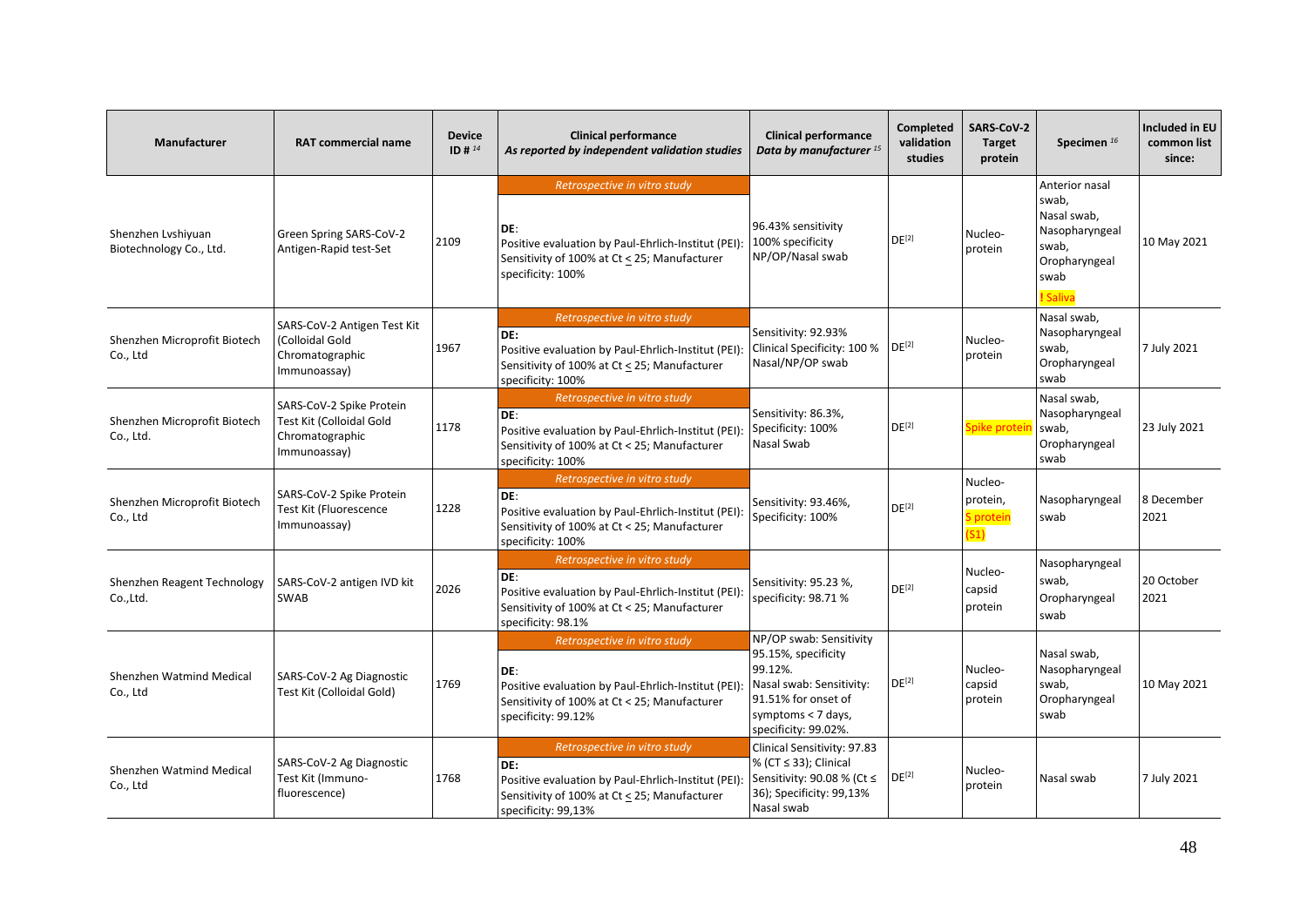| <b>Manufacturer</b>                  | <b>RAT commercial name</b>                        | <b>Device</b><br>ID # $^{14}$ | <b>Clinical performance</b><br>As reported by independent validation studies                                                                                                                                                                                                                | <b>Clinical performance</b><br>Data by manufacturer <sup>15</sup>                                                                                                                                                     | Completed<br>validation<br>studies | <b>SARS CoV-2</b><br><b>Target</b><br>protein | Specimen <sup>16</sup>                                          | Included in EU<br>common list<br>since: |
|--------------------------------------|---------------------------------------------------|-------------------------------|---------------------------------------------------------------------------------------------------------------------------------------------------------------------------------------------------------------------------------------------------------------------------------------------|-----------------------------------------------------------------------------------------------------------------------------------------------------------------------------------------------------------------------|------------------------------------|-----------------------------------------------|-----------------------------------------------------------------|-----------------------------------------|
| Shenzhen YHLO Biotech Co.,<br>Ltd.   | GLINE-2019-nCoV Ag                                | 1347                          | Retrospective in vitro study<br>DE:<br>Positive evaluation by Paul-Ehrlich-Institut (PEI):<br>Sensitivity of 95% at Ct < 25; Manufacturer<br>specificity: 99.85%                                                                                                                            | Nasal: Sensitivity: 97.37%<br>(95%CI: 92.50% - 99.45%);<br>Specificity: 99.25%<br>(95%CI: 97.82% - 99.85%)<br>NP: Sensitivity: 96.49%<br>(95%CI: 91.26% - 99.04%);<br>Specificity: 99.25%<br>(95%CI: 97.82% - 99.85%) | $DE^{[2]}$                         | Nucleo-<br>capsid<br>protein                  | Nasal swab;<br>Nasopharyngeal<br>swab                           | 8 December<br>2021                      |
| Shenzhen Zhenrui Biotech Co.,<br>Ltd | Zhenrui ®COVID-19 Antigen<br><b>Test Cassette</b> | 1574                          | Retrospective in vitro study<br>DE:<br>Positive evaluation by Paul-Ehrlich-Institut (PEI):<br>Sensitivity of 82% at Ct < 25; Manufacturer<br>specificity: 97%                                                                                                                               | 96% sensitivity<br>97% specificity<br>Nasal swab                                                                                                                                                                      | $DE^{[2]}$                         | Nucleo-<br>protein                            | Nasal swab<br>! Saliva                                          | 10 May 2021                             |
| Sugentech, Inc.                      | SGTi-flex COVID-19 Ag                             | 1114                          | Retrospective in vitro study<br>DE:<br>Positive evaluation by Paul-Ehrlich-Institut (PEI):<br>Sensitivity of 100% at Ct < 30 and 100% at Ct <<br>25; Manufacturer specificity: 99.0%                                                                                                        | NP: 95,07% sensitivity<br>99,38% specificity<br>Nasal swab: 95,06%<br>sensitivity<br>99,29% specificity                                                                                                               | DE <sup>[2]</sup>                  | Nucleo-<br>capsid<br>protein                  | Nasopharyngeal<br>swab, Nasal swab                              | 10 May 2021                             |
| <b>SureScreen Diagnostics</b>        | SARS-CoV-2 Rapid Antigen<br><b>Test Cassette</b>  | 2297                          | Retrospective in vitro study<br>DE:<br>Positive evaluation by Paul-Ehrlich-Institut (PEI):<br>Sensitivity of 100% at Ct < 25; Manufacturer<br>specificity: 99%                                                                                                                              | Sensitivity: 96.1%,<br>Specificity: 99%                                                                                                                                                                               | DE <sup>[2]</sup><br>UK            | Nucleo-<br>protein                            | Anterior nasal<br>swab<br>! Other                               | 20 October<br>2021                      |
| Surge Medical Inc.                   | COVID-19 Antigen Test Kit                         | 1942                          | Retrospective in vitro study<br>DE:<br>Positive evaluation by Paul-Ehrlich-Institut (PEI):<br>Sensitivity of 100% at Ct < 25; Manufacturer<br>specificity: 97.69%                                                                                                                           | Clinical sensitivity: 93.33%<br>Clinical specificity: 97.69%                                                                                                                                                          | DF <sup>[2]</sup>                  | Nucleo-<br>capsid<br>protein                  | Nasal swab,<br>Nasopharyngeal<br>swab.<br>Oropharyngeal<br>swab | 21 January<br>2022                      |
| <b>TODA PHARMA</b>                   | TODA CORONADIAG Ag                                | 1466                          | Prospective clinical field study<br>FR:<br>Validation data: NP swabs, sensitivity : 96,1-<br>100%, specificity 99,2-100%<br>Retrospective in vitro study<br>DE:<br>Positive evaluation by Paul-Ehrlich-Institut (PEI):<br>Sensitivity of 100% at Ct < 25; Manufacturer<br>specificity: 100% | 98.6% sensitivity<br>Nasal swab                                                                                                                                                                                       | DE <sup>[2]</sup> , FR             | Nucleo-<br>protein                            | Nasal swab,<br>Nasopharyngeal<br>swab                           | 10 May 2021                             |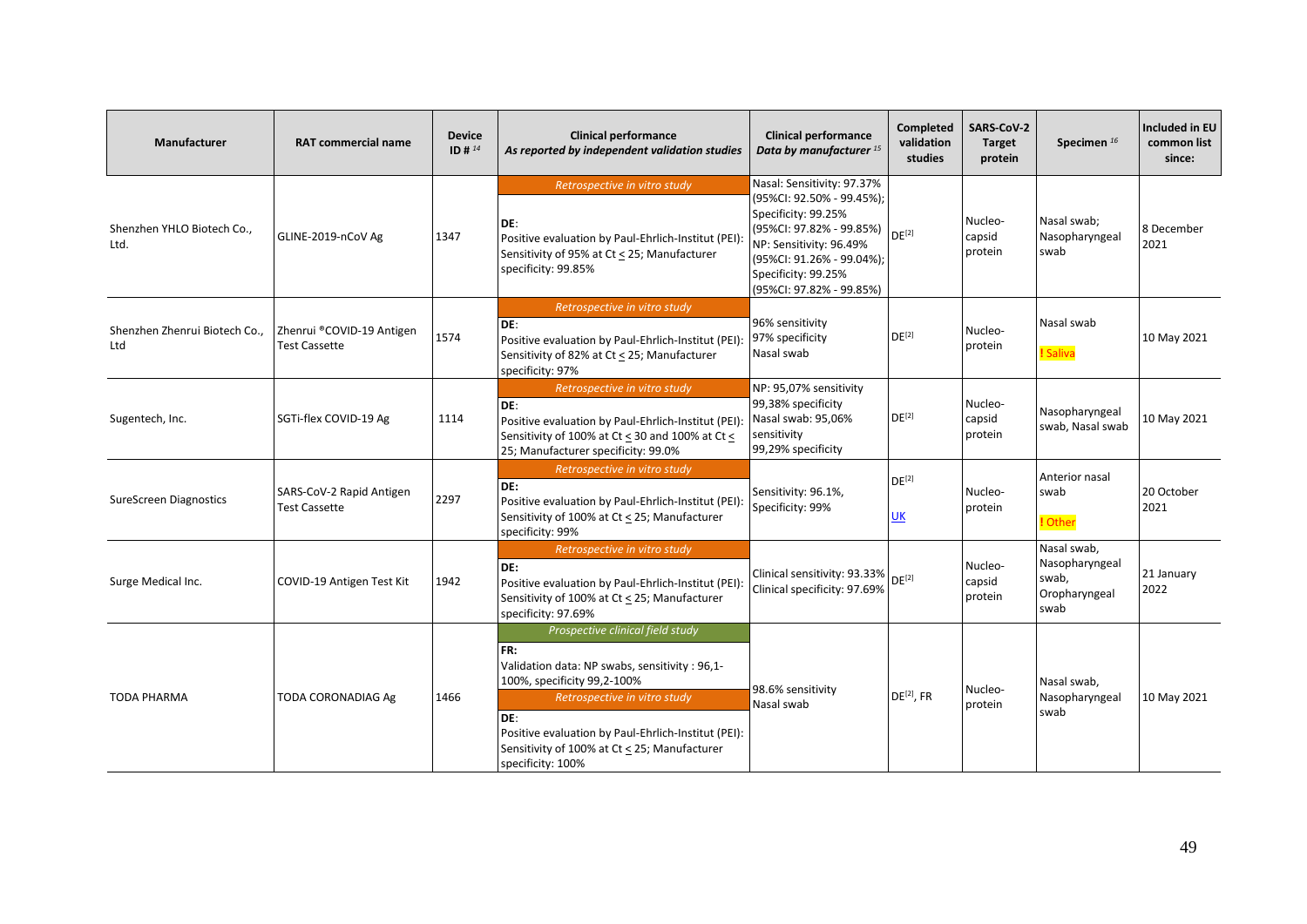| Manufacturer                                                 | <b>RAT commercial name</b>           | <b>Device</b><br>ID # $^{14}$ | <b>Clinical performance</b><br>As reported by independent validation studies                                                                                                           | <b>Clinical performance</b><br>Data by manufacturer <sup>15</sup> | Completed<br>validation<br>studies | SARS-CoV-2<br><b>Target</b><br>protein | Specimen <sup>16</sup>                                                                               | Included in EU<br>common list<br>since: |
|--------------------------------------------------------------|--------------------------------------|-------------------------------|----------------------------------------------------------------------------------------------------------------------------------------------------------------------------------------|-------------------------------------------------------------------|------------------------------------|----------------------------------------|------------------------------------------------------------------------------------------------------|-----------------------------------------|
| <b>Triplex International</b><br>Biosciences(China) CO., LTD. | SARS-CoV-2 Antigen Rapid<br>Test Kit | 2074                          | Retrospective in vitro study<br>DE:<br>Positive evaluation by Paul-Ehrlich-Institut (PEI):<br>Sensitivity of 92,5% at Ct < 30 and 100% at Ct <<br>25; Manufacturer specificity: 99.91% | 98.51% sensitivity<br>99.91% specificity<br>Nasal/OP/NP swab      | DE <sup>[2]</sup>                  | Nucleo-<br>capsid<br>protein           | Nasal swab,<br>Nasopharyngeal<br>swab,<br>Oropharyngeal<br>swab<br>! Saliva                          | 16 June 2021                            |
| <b>Triplex International</b><br>Biosciences(China) CO., LTD. | SARS-CoV-2 Antigen Rapid<br>Test Kit | 1465                          | Retrospective in vitro study<br>DE:<br>Positive evaluation by Paul-Ehrlich-Institut (PEI):<br>Sensitivity of 100% at Ct < 25; Manufacturer<br>specificity: 100%                        | 98.51 % sensitivity<br>100% specificity Nasal<br>swab             | DE <sup>[2]</sup>                  | Nucleo-<br>protein                     | Nasal swab                                                                                           | 14 July 2021                            |
| TÜRKLAB TIBBİ MALZEMELER<br>SAN. ve TİC. A.Ş.                | INFO Covid-19 Ag Test                | 2584                          | Retrospective in vitro study<br>DE:<br>Positive evaluation by Paul-Ehrlich-Institut (PEI):<br>Sensitivity of 90% at Ct < 25; Manufacturer<br>specificity: 99.54%                       | Clinical Sensitivity: 92.71<br>Clinical Specificity: 99.54<br>%   | $DE^{[2]}$                         | Nucleo-<br>capsid<br>protein           | Nasal swab                                                                                           | 21 December<br>2021                     |
| TÜRKLAB TIBBİ MALZEMELER<br>SAN. ve TİC. A.S.                | Covid-19 Ag Test                     | 1689                          | Retrospective in vitro study<br>DE:<br>Positive evaluation by Paul-Ehrlich-Institut (PEI):<br>Sensitivity of 90% at Ct < 25; Manufacturer<br>specificity: 99.54%                       | Clinical sensitivity: 92.71%<br>Clinical specificity: 99.54%      | DF <sup>[2]</sup>                  | Nucleo-<br>capsid<br>protein           | Nasal swab,<br>Nasopharyngeal<br>swab,                                                               | 21 January<br>2022                      |
| TÜRKLAB TIBBİ MALZEMELER<br>SAN. ve TIC. A.S.                | RAPIDAN TESTER Covid-19 Ag<br>Test   | 1751                          | Retrospective in vitro study<br>DE:<br>Positive evaluation by Paul-Ehrlich-Institut (PEI):<br>Sensitivity of 90% at Ct < 25; Manufacturer<br>specificity: 99.54%                       | Clinical sensitivity: 92.71%<br>Clinical specificity: 99.54%      | DE <sup>[2]</sup>                  | Nucleo-<br>capsid<br>protein           | Nasal swab                                                                                           | 21 January<br>2022                      |
| TÜRKLAB TIBBİ MALZEMELER<br>SAN. ve TİC. A.Ş.                | TOYO Covid-19 Ag Tes                 | 1722                          | Retrospective in vitro study<br>DE:<br>Positive evaluation by Paul-Ehrlich-Institut (PEI):<br>Sensitivity of 90% at Ct < 25; Manufacturer<br>specificity: 99.54%                       | Clinical sensitivity: 92.71%<br>Clinical specificity: 99.54%      | $DE^{[2]}$                         | Nucleo-<br>capsid<br>protein           | Nasal swab,<br>Nasopharyngeal<br>swab.                                                               | 21 January<br>2022                      |
| Vitrosens Biotechnology Co.,<br>Ltd                          | RapidFor SARS-CoV-2 Rapid<br>Ag Test | 1443                          | Retrospective in vitro study<br>DE:<br>Positive evaluation by Paul-Ehrlich-Institut (PEI):<br>Sensitivity of 100% at Ct < 30 and 100% at Ct <<br>25; Manufacturer specificity: 99.05%  | 97.30% sensitivity<br>99.05% specificity                          | $DE^{[2]}$                         | Nucleo-<br>capsid<br>protein           | Anterior nasal<br>swab, Nasal swab,<br>Nasopharyngeal<br>swab,<br>Oropharyngeal<br>swab, Throat swab | 10 May 2021                             |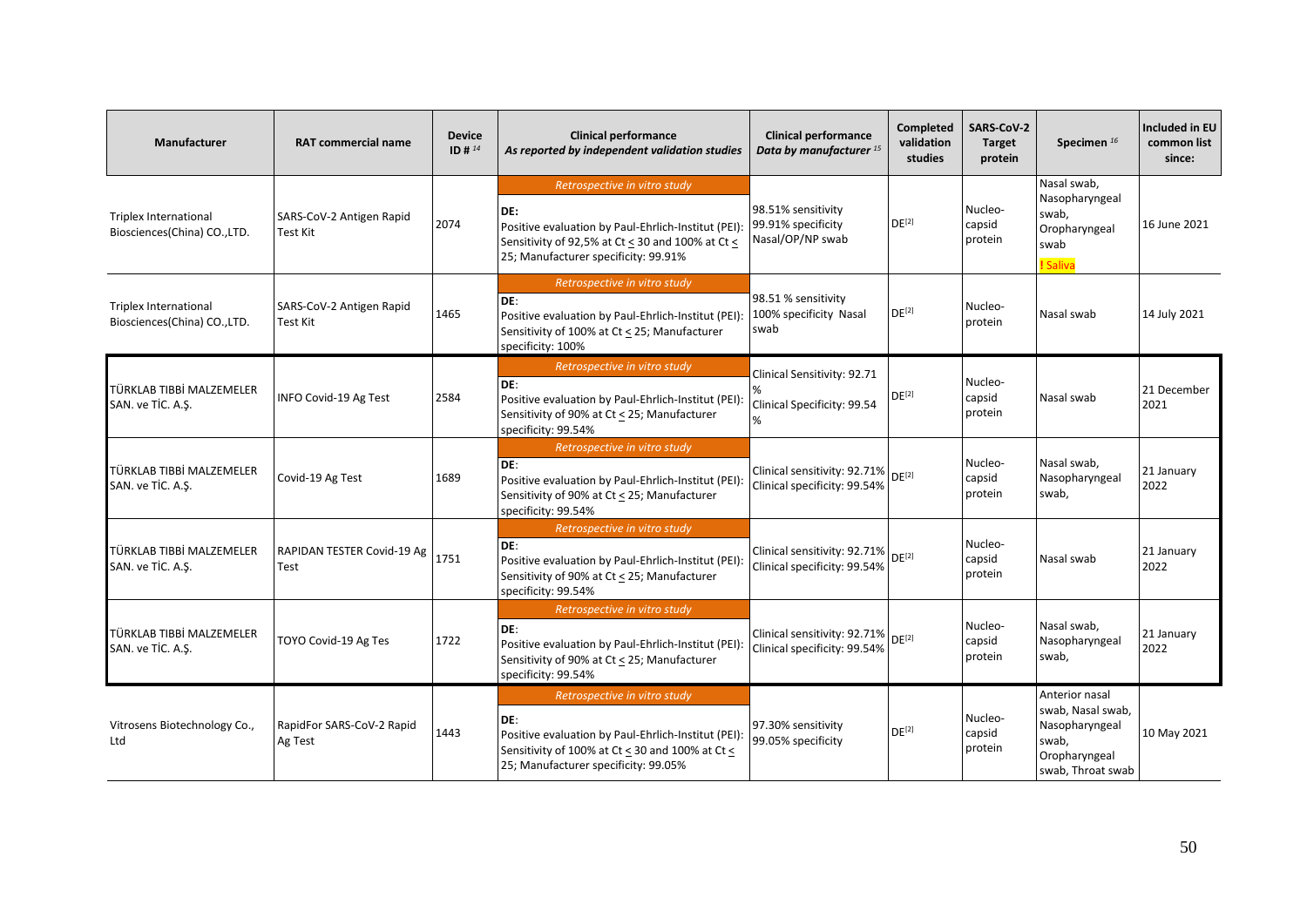| <b>Manufacturer</b>                                                                      | <b>RAT commercial name</b>                          | <b>Device</b><br>ID # $^{14}$ | <b>Clinical performance</b><br>As reported by independent validation studies                                                                                      | <b>Clinical performance</b><br>Data by manufacturer <sup>15</sup>                                                                                                                                         | Completed<br>validation<br>studies | SARS-CoV-2<br><b>Target</b><br>protein | Specimen <sup>16</sup>                                                                  | Included in EU<br>common list<br>since: |
|------------------------------------------------------------------------------------------|-----------------------------------------------------|-------------------------------|-------------------------------------------------------------------------------------------------------------------------------------------------------------------|-----------------------------------------------------------------------------------------------------------------------------------------------------------------------------------------------------------|------------------------------------|----------------------------------------|-----------------------------------------------------------------------------------------|-----------------------------------------|
| VivaChek Biotech (Hangzhou)<br>Co., Ltd, China                                           | Verino Pro SARS CoV 2 Ag<br>Rapid Test              | 2100                          | Retrospective in vitro study<br>DE:<br>Positive evaluation by Paul-Ehrlich-Institut (PEI):<br>Sensitivity of 100% at Ct < 25; Manufacturer<br>specificity: 99.9%  | Clinical Sensitivity:<br>97.42%<br>Clinical Specificity: 99.9%                                                                                                                                            | $DE^{[2]}$                         | Nucleo-<br>protein                     | Nasal swab,<br>Nasopharyngeal<br>swab,<br>Oropharyngeal<br>swab                         | 21 December<br>2021                     |
| <b>Wuhan EasyDiagnosis</b><br>Biomedicine Co., Ltd.                                      | COVID-19 (SARS-CoV-2)<br>Antigen-Test Kit           | 2098                          | Retrospective in vitro study<br>DE:<br>Positive evaluation by Paul-Ehrlich-Institut (PEI):<br>Sensitivity of 100% at Ct < 25; Manufacturer<br>specificity: 99.26% | 96.1% sensitivity<br>100% specificity<br>Nasal/OP/NP swab                                                                                                                                                 | DE <sup>[2]</sup><br><b>UK</b>     | Nucleo-<br>protein                     | Nasal swab,<br>Nasopharyngeal<br>swab,<br>Oropharyngeal<br>swab                         | 10 May 2021                             |
| <b>Wuhan HealthCare</b><br>Biotechnology Co. Ltd.                                        | SARS-CoV-2 Antigen Test Kit<br>(Colloidal Gold)     | 2742                          | Retrospective in vitro study<br>DE:<br>Positive evaluation by Paul-Ehrlich-Institut (PEI):<br>Sensitivity of 90% at Ct < 25; Manufacturer<br>specificity: 100%    | Clinical Sensitivity:<br>97.8 % (Nasal Swab)<br><b>Clinical Sensitivity:</b><br>96.7 % (NP Swab)<br><b>Clinical Specificity:</b><br>100 % (Nasal Swab)<br><b>Clinical Specificity:</b><br>100 % (NP Swab) | DF <sup>[2]</sup>                  | Nucleo-<br>capsid<br>protein           | Nasal swab,<br>Nasopharyngeal<br>swab                                                   | 4 March 2022                            |
| Wuhan Life Origin Biotech Joint   SARS-CoV-2 Antigen Assay Kit   1773<br>Stock Co., Ltd. | (Immuno-chromatography)                             |                               | Retrospective in vitro study<br>DE:<br>Positive evaluation by Paul-Ehrlich-Institut (PEI):<br>Sensitivity of 100% at Ct < 25; Manufacturer<br>specificity: %      | 92.67% sensitivity Nasal<br>swab                                                                                                                                                                          | DE <sup>[2]</sup>                  | <b>Unknown</b>                         | Nasal swab                                                                              | 14 July 2021                            |
| Wuhan UNscience<br>Biotechnology Co., Ltd.                                               | SARS-CoV-2 Antigen Rapid<br>Test Kit                | 2090                          | Retrospective in vitro study<br>DE:<br>Positive evaluation by Paul-Ehrlich-Institut (PEI):<br>Sensitivity of 100% at Ct < 25; Manufacturer<br>specificity: 99,57% | Sensitivity: 96.33%<br>Specificity: 99.57%<br>Nasal/NP/OP swab                                                                                                                                            | $DE[2]$ , FR                       | Nucleo-<br>protein                     | Mid-turbinates<br>swab, Nasal swab,<br>Nasopharyngeal<br>swab,<br>Oropharyngeal<br>swab | 7 July 2021                             |
| Wuxi Biohermes Bio & Medical<br>Technology Co., Ltd.                                     | SARS-CoV-2 Antigen Test Kit<br>(Lateral Flow Assay) | 2143                          | Retrospective in vitro study<br>DE:<br>Positive evaluation by Paul-Ehrlich-Institut (PEI):<br>Sensitivity of 100% at Ct < 25; Manufacturer<br>specificity: 98.02% | Sensitivity: 95.31 %,<br>Specificity: 98.02 %                                                                                                                                                             | DE <sup>[2]</sup>                  | Nucleo-<br>protein                     | Nasopharyngeal<br>swab.<br>Oropharyngeal<br>swab                                        | 20 October<br>2021                      |
| Xiamen AmonMed<br>Biotechnology Co., Ltd                                                 | COVID-19 Antigen Rapid Test<br>Kit (Colloidal Gold) | 1763                          | Retrospective in vitro study<br>DE:<br>Positive evaluation by Paul-Ehrlich-Institut (PEI):<br>Sensitivity of 100% at Ct < 25; Manufacturer<br>specificity: 99.55% | 93.2% sensitivity<br>99.55% specificity<br>Nasal swab                                                                                                                                                     | DE <sup>[2]</sup>                  | Nucleo-<br>protein                     | Nasal swab                                                                              | 10 May 2021                             |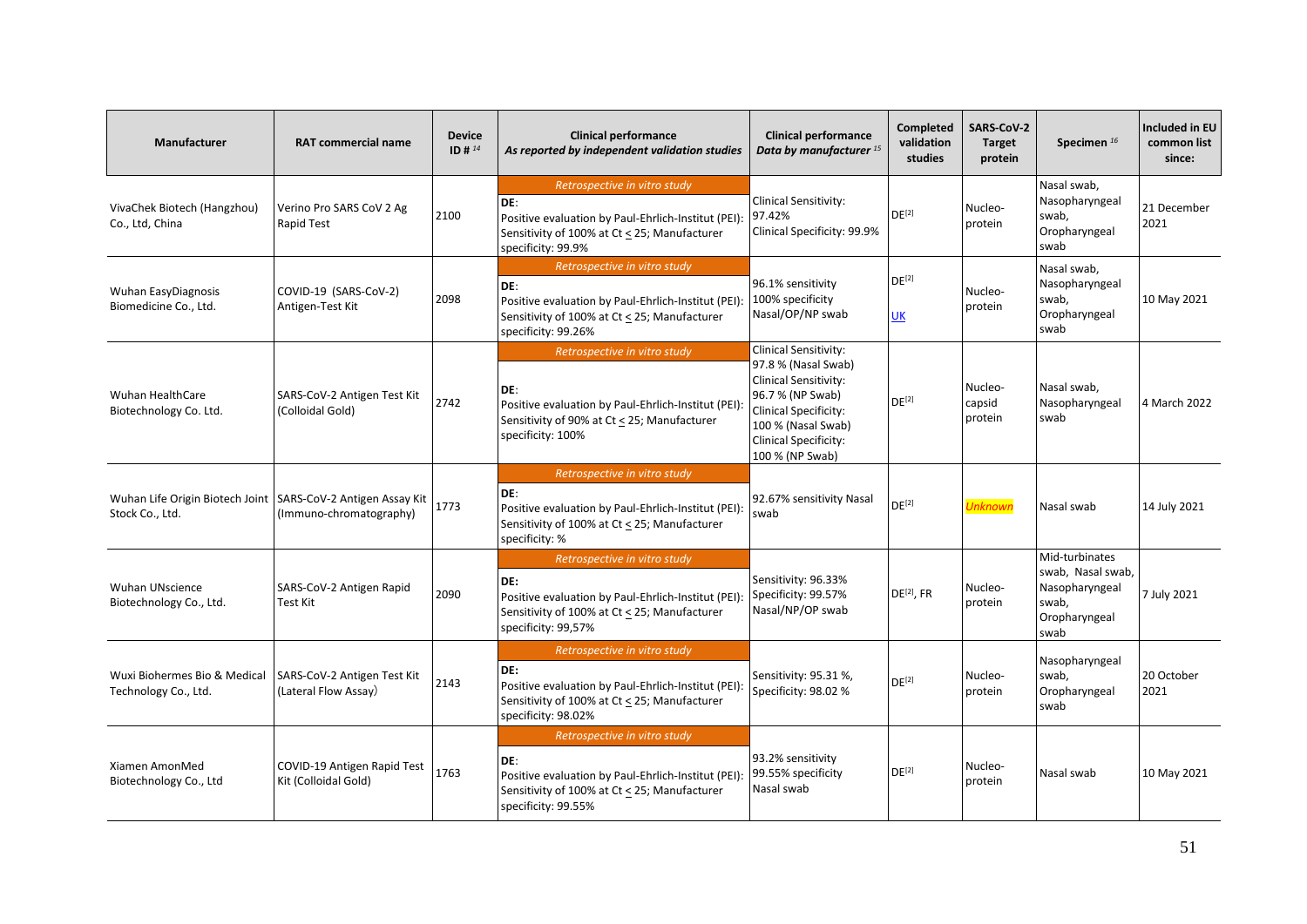| Manufacturer                             | <b>RAT commercial name</b>                                       | <b>Device</b><br>ID # $^{14}$ | <b>Clinical performance</b><br>As reported by independent validation studies                                                                                      | <b>Clinical performance</b><br>Data by manufacturer <sup>15</sup>                                                                                                  | Completed<br>validation<br>studies | <b>SARS-CoV-2</b><br><b>Target</b><br>protein | Specimen <sup>16</sup>                                          | Included in EU<br>common list<br>since: |
|------------------------------------------|------------------------------------------------------------------|-------------------------------|-------------------------------------------------------------------------------------------------------------------------------------------------------------------|--------------------------------------------------------------------------------------------------------------------------------------------------------------------|------------------------------------|-----------------------------------------------|-----------------------------------------------------------------|-----------------------------------------|
| Xiamen Boson Biotech Co. Ltd             | Rapid SARS-CoV-2 Antigen<br><b>Test Card</b>                     | 1278                          | Retrospective in vitro study<br>DE:<br>Positive evaluation by Paul-Ehrlich-Institut (PEI):<br>Sensitivity of 100% at Ct < 25; Manufacturer<br>specificity: 99.03% | NP swab<br>96.08% sensitivity<br>99.14% specificity<br>Nasal swab<br>96.19% sensitivity<br>99.2% specificity<br>OP swab<br>96.23% sensitivity<br>99.2% specificity | DE <sup>[2]</sup><br>CH, UK        | Nucleo-<br>capsid<br>protein                  | Nasopharyngeal<br>swab,<br>Oropharyngeal<br>swab, Nasal swab    | 17 February<br>2021                     |
| Xiamen Wiz Biotech Co., Ltd              | SARS-CoV-2 Antigen Rapid<br>Test                                 | 1456                          | Retrospective in vitro study<br>DE:<br>Positive evaluation by Paul-Ehrlich-Institut (PEI):<br>Sensitivity of 88% at Ct < 25; Manufacturer<br>specificity: 100%    | 96.3% sensitivity,<br>100% specificity Nasal<br>swab                                                                                                               | DE <sup>[2]</sup>                  | Nucleo-<br>protein                            | Nasal swab<br>! Other                                           | 10 May 2021                             |
|                                          | SARS-CoV-2 Antigen Rapid<br>Test (Colloidal Gold)                | 1884                          | Retrospective in vitro study<br>DE:<br>Positive evaluation by Paul-Ehrlich-Institut (PEI):<br>Sensitivity of 88% at Ct < 25; Manufacturer<br>specificity: 100%    | 95.91% sensitivity<br>100% specificity<br>Nasal swab                                                                                                               | $DE^{[2]}$                         | Nucleo-<br>capsid<br>protein                  | Anterior nasal<br>swab                                          | 10 May 2021                             |
| Zhejiang Anji Saianfu Biotech<br>Co, Ltd | AndLucky COVID-19 Antigen<br>Rapid Test                          | 1296                          | Retrospective in vitro study<br>DE:<br>Positive evaluation by Paul-Ehrlich-Institut (PEI):<br>Sensitivity of 94,1% at Ct < 25; Manufacturer<br>specificity: 99%   | 95.8% sensitivity,<br>99% specificity,<br>Nasal swab                                                                                                               | $DE^{[2]}$                         | Nucleo-<br>protein                            | Nasal swab,<br>Nasopharyngeal<br>swab,<br>Oropharyngeal<br>swab | 10 May 2021                             |
| Zhejiang Anji Saianfu Biotech<br>Co, Ltd | reOpenTest COVID-19<br>Antigen Rapid Test                        | 1295                          | Retrospective in vitro study<br>DE:<br>Positive evaluation by Paul-Ehrlich-Institut (PEI):<br>Sensitivity of 94,1% at Ct < 25; Manufacturer<br>specificity: 99%   | 95.8% sensitivity,<br>99% specificity,<br>Nasal swab                                                                                                               | $DE^{[2]}$                         | Nucleo-<br>protein                            | Nasal swab,<br>Nasopharyngeal<br>swab                           | 10 May 2021                             |
| Pantest SA                               | Pantest Coronavirus Ag<br>(Nasopharyngeal Swab)                  | 2271                          | Retrospective in vitro study<br>DE:<br>Positive evaluation by Paul-Ehrlich-Institut (PEI):<br>Sensitivity of 94% at Ct < 25; Manufacturer<br>specificity: 99.1%   | sensitivity: 95,70%,<br>specificity: 99,10%                                                                                                                        | DE <sup>[2]</sup>                  | Nucleo-<br>capsid<br>protein                  | Nasopharyngeal<br>swab                                          | 8 December<br>2021                      |
| Zhejiang GENE SCIENCE Co., Ltd           | Novel Coronavirus (COVID-<br>19) Antigen Detection Kit<br>(Swab) | 2684                          | Retrospective in vitro study<br>DE:<br>Positive evaluation by Paul-Ehrlich-Institut (PEI):<br>Sensitivity of 100% at Ct < 25; Manufacturer<br>specificity: 98.73% | OP: Sensitivity: 95.65%,<br>Specificity: 99.17%<br>NP: Sensitivity: 94.58%,<br>Specificity: 98.73%                                                                 | $DE^{[2]}$                         | Nucleo-<br>capsid<br>protein                  | Oropharyngeal<br>swab;<br>Nasopharyngeal<br>swab                | 8 December<br>2021                      |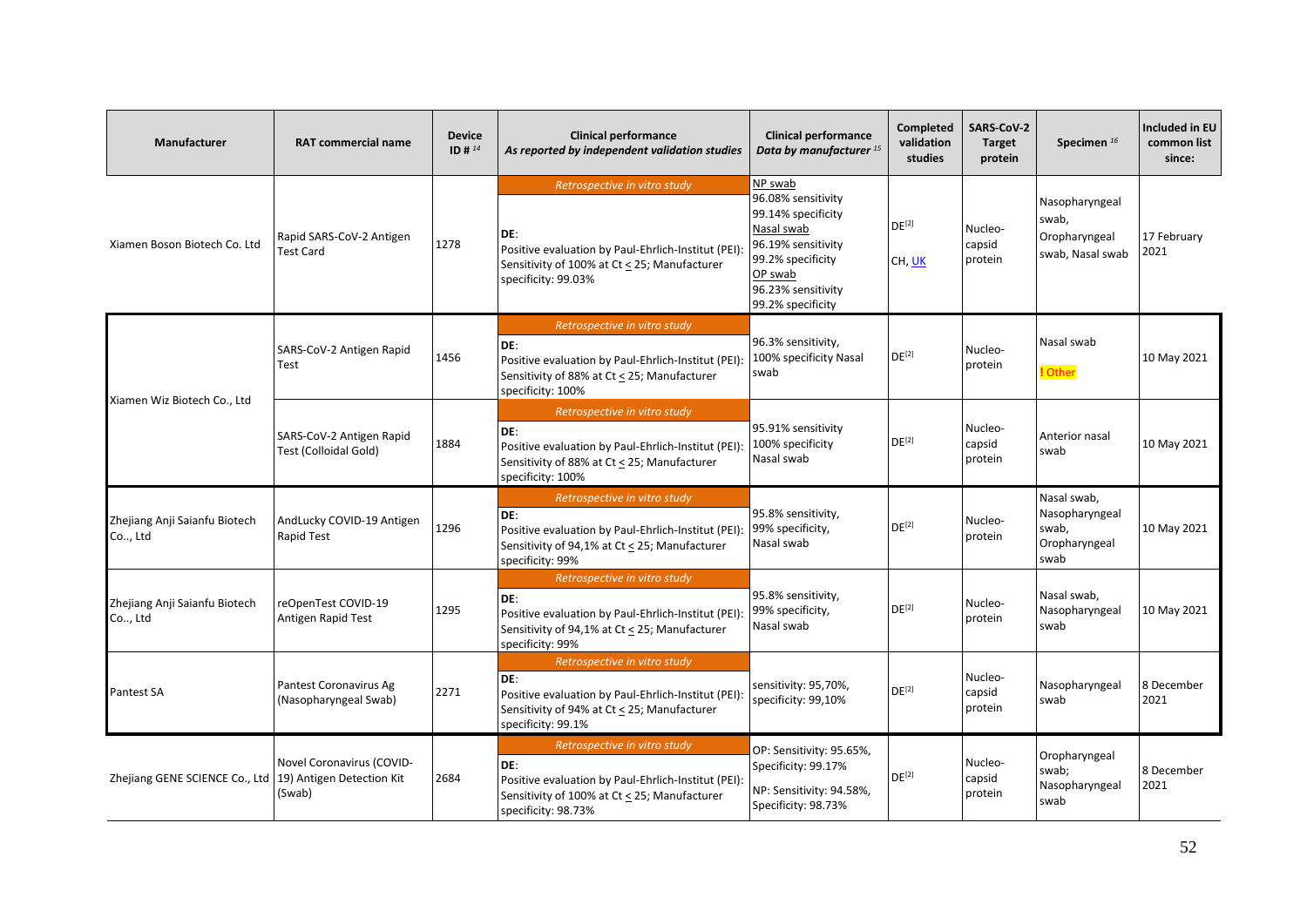| <b>Manufacturer</b>                                                | <b>RAT commercial name</b>                                   | <b>Device</b><br>ID # $^{14}$ | <b>Clinical performance</b><br>As reported by independent validation studies                                                                                                                                                                                                                                 | <b>Clinical performance</b><br>Data by manufacturer <sup>15</sup>                                                                | Completed<br>validation<br>studies | SARS-CoV-2<br><b>Target</b><br>protein | Specimen <sup>16</sup>                             | Included in EU<br>common list<br>since: |
|--------------------------------------------------------------------|--------------------------------------------------------------|-------------------------------|--------------------------------------------------------------------------------------------------------------------------------------------------------------------------------------------------------------------------------------------------------------------------------------------------------------|----------------------------------------------------------------------------------------------------------------------------------|------------------------------------|----------------------------------------|----------------------------------------------------|-----------------------------------------|
| Zhuhai Encode Medical<br>Engineering Co., Ltd                      | ENCODE SARS-COV-2 Antigen<br>Rapid Test Device               | 1902                          | Retrospective in vitro study<br>IDE:<br>Positive evaluation by Paul-Ehrlich-Institut (PEI):<br>Sensitivity of 95% at Ct < 25; Manufacturer<br>specificity: 100%                                                                                                                                              | Throat swab/Nasal Swab:<br>Sensitivity 96.49%,<br>Specificity 100%<br>Anterior Swab: Sensitivity UK<br>94.74%, Specificity: 100% | $DE^{[2]}$                         | Nucleo-<br>capsid<br>protein           | Anterior nasal<br>swab, Nasal swab,<br>Throat swab | 20 October<br>2021                      |
| Zhuhai Lituo Biotechnology Co., COVID-19 Antigen Detection<br>Ltd. | Kit (Colloidal Gold)                                         | 1957                          | Retrospective in vitro study<br>IDE:<br>Positive evaluation by Paul-Ehrlich-Institut (PEI):<br>Sensitivity of 100% at Ct < 25; Manufacturer<br>specificity: 100%                                                                                                                                             | 96.12% sensitivity Nasal<br>swab (CT<33); 99.59%<br>sensitivity<br>NP swab; 100% specificity<br>Nasal swab (CT<33)               | DE <sup>[2]</sup>                  | Nucleo-<br>protein                     | Nasal swab,<br>Nasopharyngeal<br>swab              | 14 July 2021                            |
| Zybio Inc.                                                         | SARS-CoV-2 Antigen Assay Kit 2201<br>(Colloidal Gold Method) |                               | Prospective clinical field study<br>SI:<br>Independent prospective study by a public<br>hospital, nasal samples, study population:<br>unselected hospital patients, 107 positive and<br>417 negative samples (as defined by RT-PCR<br>testing of matched NP swabs), Sensitivity:<br>88.8%; specificity: 99%. | <b>Clinical Sensitivity</b><br>97.87 %<br><b>Clinical Specificity</b><br>99.62%                                                  | l SI                               | Nucleo-<br>capsid<br>protein           | Anterior nasal<br>swab                             | 4 March 2022                            |

*Notes:* 

[1] FR: Reference to validation study (not specifying which specific RAT is being recommended or was tested in practice): [https://www.has-sante.fr/upload/docs/application/pdf/2020-](https://www.has-sante.fr/upload/docs/application/pdf/2020-10/synthese_tests_antigeniques_vd.pdf) [10/synthese\\_tests\\_antigeniques\\_vd.pdf](https://www.has-sante.fr/upload/docs/application/pdf/2020-10/synthese_tests_antigeniques_vd.pdf)

[2] DE: Rapid antigen tests that have completed practical validation studies in Germany: See: [https://www.pei.de/SharedDocs/Downloads/DE/newsroom/dossiers/evaluierung-sensitivitaet-sars](https://www.pei.de/SharedDocs/Downloads/DE/newsroom/dossiers/evaluierung-sensitivitaet-sars-cov-2-antigentests-04-12-2020.pdf?__blob=publicationFile&v=43) $cov-2$ -antigentests-04-12-2020.pdf? blob=publicationFile&v=43

[3] SE: Smaller evaluations ongoing in some of the regions.

[4] BE: In the clinical performance study performed in three different clinical laboratories during the ascendant phase of the epidemiological curve, we found an overall sensitivity and specificity of 57.6 and 99.5%, respectively with an accuracy of 82.6%.

[5] NL: Collected validation data from accredited laboratories in the Netherlands. The report includes evaluations of various RAT that labs performed at their own initiative.

<https://lci.rivm.nl/antigeensneltesten>

[6] BE: Van Honacker E. et al., Comparison of five SARS-CoV-2 rapid antigen detection tests in a hospital setting and performance of one antigen assay in routine practice: a useful tool to guide isolation precautions? J Hosp Infect. In press.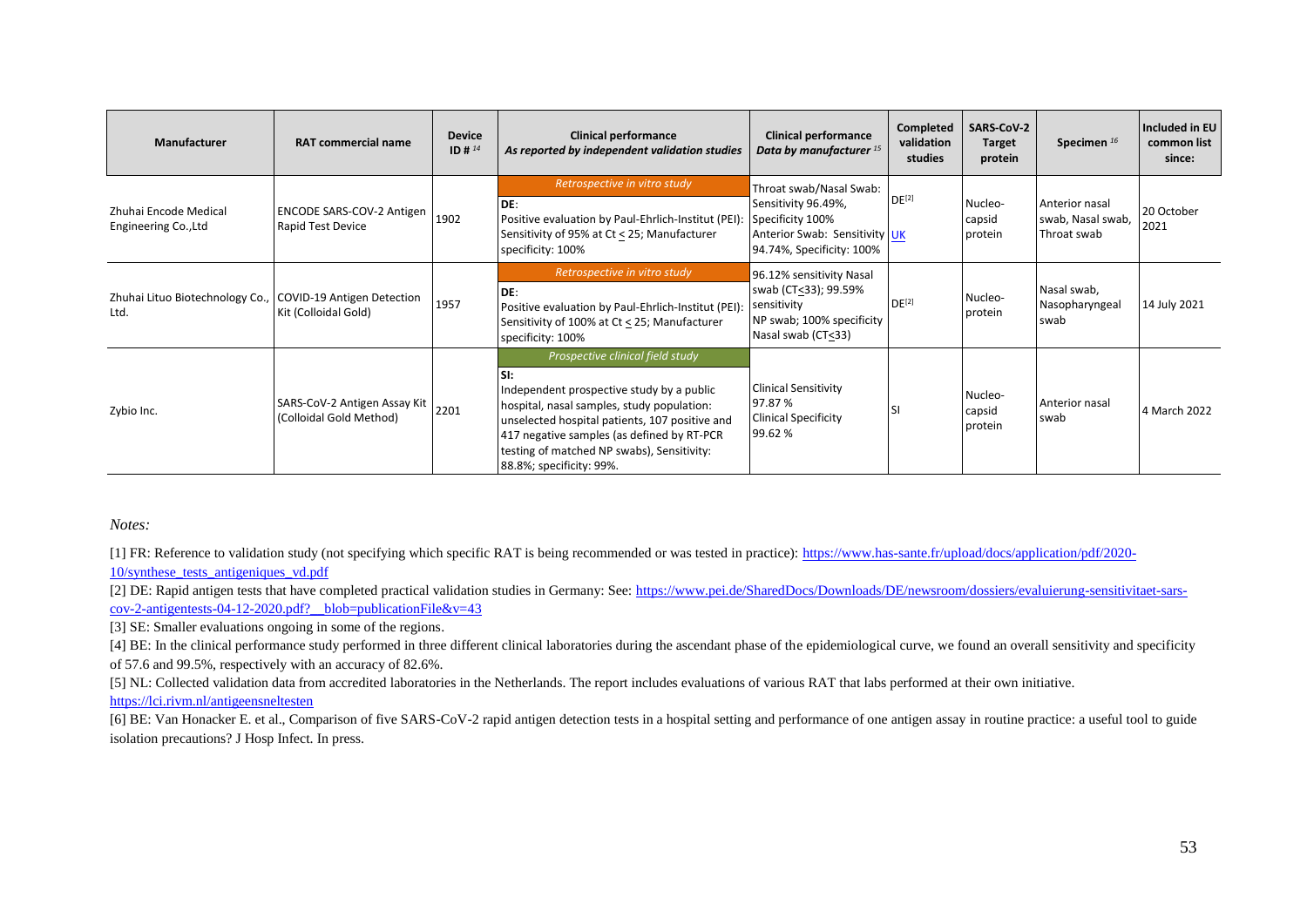**ANNEX II:** Common standardised set of data to be included in COVID-19 test result certificates, as agreed by Member States on 17 February 2021 and updated on 19 March 2021

| <b>Section</b>           | Data element                                                 | <b>Description</b>                                                                                                                                                 | <b>Preferred Code</b><br><b>System</b>                           |
|--------------------------|--------------------------------------------------------------|--------------------------------------------------------------------------------------------------------------------------------------------------------------------|------------------------------------------------------------------|
|                          | Person name                                                  | The legal name of the tested person.<br>Surname(s) and forename(s), in that order.                                                                                 |                                                                  |
| Person<br>identification | Person identifier<br>(optional)                              | An identifier of the tested person, according to<br>the policies applicable in each country.<br>Examples: citizen ID and/or document number<br>(ID-card/passport). |                                                                  |
|                          | Person date of birth<br>(optional)                           | Tested person's date of birth.<br>Mandatory if no Person identifier is provided.                                                                                   | Complete date, without<br>time, following the ISO<br>8601.       |
|                          | Disease or agent<br>targeted                                 | Specification that it concerns the detection of<br>SARS-CoV-2 infection.                                                                                           | ICD-10, SNOMED CT                                                |
|                          | Type of test                                                 | Description of the type of test that was<br>conducted, e.g. NAAT or rapid antigen test.                                                                            | LOINC, NPU                                                       |
|                          | Test name<br>(optional for NAAT)                             | Commercial or brand name of the test.                                                                                                                              |                                                                  |
|                          | <b>Test Manufacturer</b><br>(optional for NAAT)              | Legal manufacturer of the test.                                                                                                                                    |                                                                  |
|                          | Sample origin<br>(optional)                                  | The type of sample that was taken (e.g.<br>nasopharyngeal swab, oropharyngeal swab,<br>nasal swab).                                                                | SNOMED CT                                                        |
| <b>Test information</b>  | Date and time of the<br>test sample collection               | Date and time when the sample was collected.                                                                                                                       | Complete date, with<br>time and time zone,<br>following ISO 8601 |
|                          | Date and time of the<br>test result production<br>(optional) | Date and time when the test result was<br>produced.                                                                                                                | Complete date, with<br>time and time zone,<br>following ISO 8601 |
|                          | Result of the test                                           | For example, negative, positive, inconclusive or<br>void.                                                                                                          | SNOMED CT                                                        |
|                          | Testing centre or<br>facility                                | Name/code of testing centre, facility or a health<br>authority responsible for the testing event.                                                                  |                                                                  |
|                          | (mandatory for NAAT)                                         | Optional: address of the testing facility.                                                                                                                         |                                                                  |
|                          | <b>Health Professional</b>                                   | Name or health professional code responsible                                                                                                                       |                                                                  |
|                          | identification<br>(optional)                                 | for conducting (and validating) the test.<br>Surname(s) and forename(s), in that order.                                                                            |                                                                  |
|                          | Country where the test<br>was taken                          | The country in which the individual was tested.                                                                                                                    | ISO 3166 Country<br>Codes                                        |
|                          | Test result certificate                                      | Entity that issued the COVID-19 test result                                                                                                                        |                                                                  |
| <b>Test certificate</b>  | issuer                                                       | certificate (allowing to check the certificate).                                                                                                                   |                                                                  |
| metadata                 | Certificate identifier                                       | Reference of the COVID-19 test result certificate<br>(unique identifier).                                                                                          |                                                                  |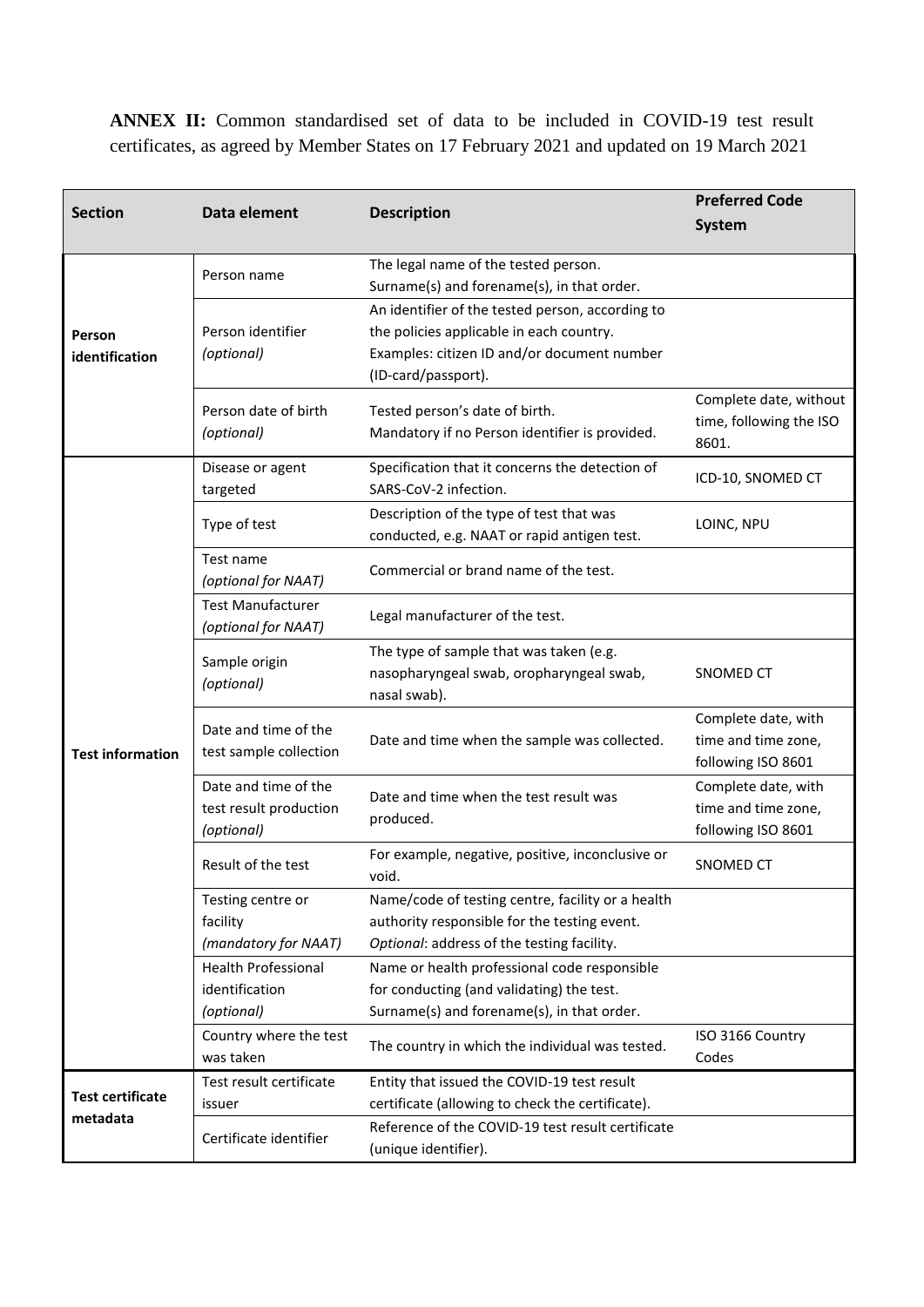## **ANNEX III: Common list of COVID-19 laboratory based antigenic assays**

As agreed by Member States on 10 February 2022

| Manufacturer                      | <b>RAT commercial name</b>                                    | <b>Device</b><br>$ID#^{17}$ | <b>Clinical performance</b><br>As reported by independent validation studies                                                                                                                                                                                                                                                                                                                                                                                                                                                                                                                                                                                                                                                                                                                                                     | <b>Clinical performance</b><br>Data by manufacturer                                                                                                                                                                                                                                | Completed<br>validation<br>studies | <b>SARS-CoV-2</b><br>Target<br>protein | Specimen <sup>18</sup>                | Included in EU<br>common list<br>since: |
|-----------------------------------|---------------------------------------------------------------|-----------------------------|----------------------------------------------------------------------------------------------------------------------------------------------------------------------------------------------------------------------------------------------------------------------------------------------------------------------------------------------------------------------------------------------------------------------------------------------------------------------------------------------------------------------------------------------------------------------------------------------------------------------------------------------------------------------------------------------------------------------------------------------------------------------------------------------------------------------------------|------------------------------------------------------------------------------------------------------------------------------------------------------------------------------------------------------------------------------------------------------------------------------------|------------------------------------|----------------------------------------|---------------------------------------|-----------------------------------------|
| <b>DIASORIN</b>                   | LIAISON SARS-CoV-2 Ag assay 1960                              |                             | Prospective clinical field studies<br>BE:<br>Independent prospective study (random<br>selection), symptomatic and asymptomatic<br>$(n=414, PCR positive = 204, PCR negative = 210)$ ,<br>NP swab; sensitivity Ct<35: 73.4%, sensitivity<br>Ct<25: 96.4%; specificity: 100%<br>FR:<br>Independent prospective study, symptomatic<br>and asymptomatic ( $n=378$ , PCR positive = 46),<br>NP swab; overall sensitivity: 84.8%, sensitivity<br>Ct=<25 100%; specificity: 99.4%<br>IT:<br>Independent prospective study, asymptomatic<br>$(n=1075, PCR positive = 23)$ , NP swab;<br>sensitivity Ct=<30 90.5%; specificity: 99.8%<br>NL:<br>Independent field study, mainly symptomatic<br>individuals (n=980, PCR positive n=98), NP+OP<br>swab; sensitivity overall 82.7%, sensitivity<br>Ct<30: 91.9%; specificity overall: 99.1%. | Nasal Swab:<br>Sensitivity: 99/101<br>$(98.0\% , 95\%$ CI: $93.1 -$<br>99.5%).<br>Specificity: 210/211<br>(99.5%, 95% CI: 97.4 -<br>99.9%).<br>NP Swabs:<br>Sensitivity: 108/109<br>(99.1%, 95% CI: 95.0 -<br>99.8%).<br>Specificity: 295/299<br>(98.7%, 95% CI: 96.6 -<br>99.5%). | BE, FR, IT, NL                     | Nucleo-<br>capside<br>protein          | Nasal swab,<br>Nasopharyngeal<br>swab | 20 October<br>2021                      |
| <b>Ortho Clinical Diagnostics</b> | <b>VITROS Immunodiagnostic</b><br>Products SARS-CoV-2 Antigen | 1200                        | Prospective clinical field studies<br>BE:<br>Independent prospective study: 80 positive NP<br>samples (sensitivity 100%), 108 negative<br>samples (specificity 100%).                                                                                                                                                                                                                                                                                                                                                                                                                                                                                                                                                                                                                                                            | <b>Clinical Sensitivity</b><br>95 % (CI: 92.0% - 100%)<br><b>Clinical Sensitivity</b><br>98 % (95% CI: 92.2-<br>99.4%)<br><b>Clinical Specificity</b>                                                                                                                              | BE, FR                             | Nucleo-<br>capsid<br>protein           | Nasal swab,<br>Nasopharyngeal<br>swab | 10 February<br>2022                     |

<sup>&</sup>lt;sup>17</sup> As registered in and used by the JRC database, see[: https://covid-19-diagnostics.jrc.ec.europa.eu/.](https://covid-19-diagnostics.jrc.ec.europa.eu/)

 $\overline{a}$ 

<sup>&</sup>lt;sup>18</sup> The information included in this column is based on the information provided by manufacturers to the JRC database.